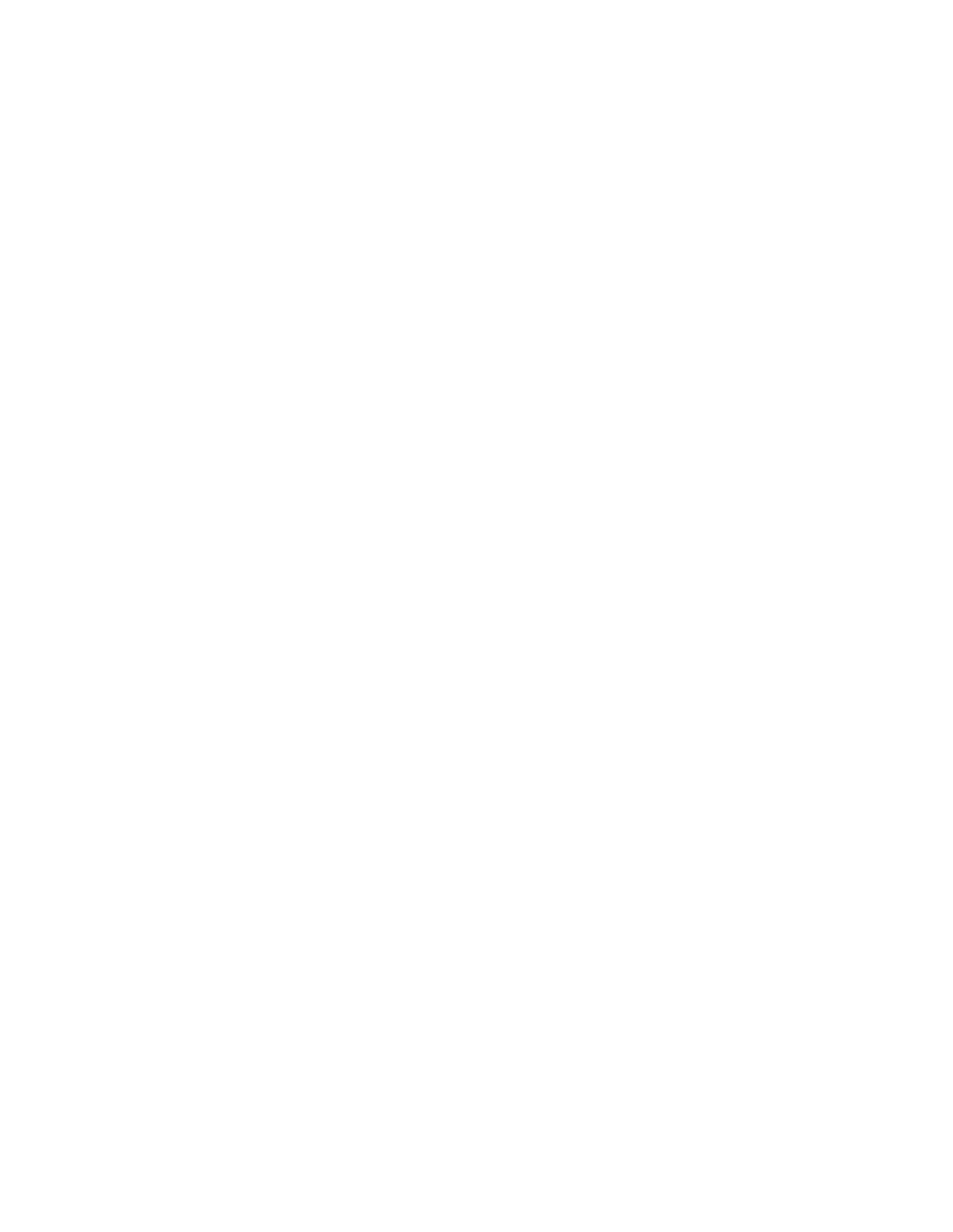# <span id="page-2-1"></span><span id="page-2-0"></span>**TABLE OF CONTENTS**

| <b>TABLE OF CONTENTS</b>                                                      | i                |
|-------------------------------------------------------------------------------|------------------|
| <b>ABBREVIATIONS</b>                                                          | $i\underline{v}$ |
| summary                                                                       | $\overline{2}$   |
| Introduction                                                                  | 9                |
| <b>OPENING SESSION: WELCOME REMARKS</b>                                       | 9                |
| <b>OBJECTIVES OF THE MEETING</b>                                              | 11               |
| <b>SESSION 1: SUSTAINABLE DEVELOPMENT STRATEGIES</b>                          | 13               |
| <b>NATIONAL SUSTAINABLE DEVELOPMENT STRATEGIES: AN OVERVIEW</b>               | 13               |
| <b>DISCUSSION</b>                                                             | 16               |
| <b>INTEGRATING THE MAURITIUS STRATEGY OF IMPLEMENTATION INTO DEVELOPMENT</b>  |                  |
| <b>PLANNING</b>                                                               | 17               |
| <b>DISCUSSION</b>                                                             | 18               |
| <b>SUSTAINABLE DEVELOPMENT STRATEGIES AND GOALS IN BARBADOS</b>               | 22               |
| <b>DISCUSSION</b>                                                             | 25               |
| NATIONAL SUSTAINABLE DEVELOPMENT STRATEGY - ANTIGUA AND BARBUDA               | 27               |
| SUSTAINABLE DEVELOPMENT: BERMUDA'S PLAN, PERFORMANCE AND FUTURE               | 29               |
| GUYANA'S APPROACH TO THE DEVELOPMENT OF A SUSTAINABLE DEVELOPMENT             |                  |
| <b>POLICY FRAMEWORK</b>                                                       | 31               |
| SUSTAINABLE DEVELOPMENT PLANNING FRAMEWORKS-THE JAMAICAN EXPERIENCE           |                  |
|                                                                               | 32               |
| NATIONAL ECONOMIC AND SOCIAL DEVELOPMENT PLAN 2010 - 2025: ST. VINCENT        |                  |
| <b>AND THE GRENADINES</b>                                                     | 37               |
| <b>CHARTING THE COURSE FOR SUSTAINABLE DEVELOPMENT-TRINIDAD AND TOBAGO 39</b> |                  |
| <b>DISCUSSION</b>                                                             | 41               |
| <b>SESSION 2: INDICATOR SELECTION</b>                                         | 43               |
| <b>INDICATORS OF SUSTAINABLE DEVELOPMENT AND MONITORING NATIONAL</b>          |                  |

**SUSTAINABLE [DEVELOPMENT](#page-49-0) STRATEGIES [43](#page-49-2)**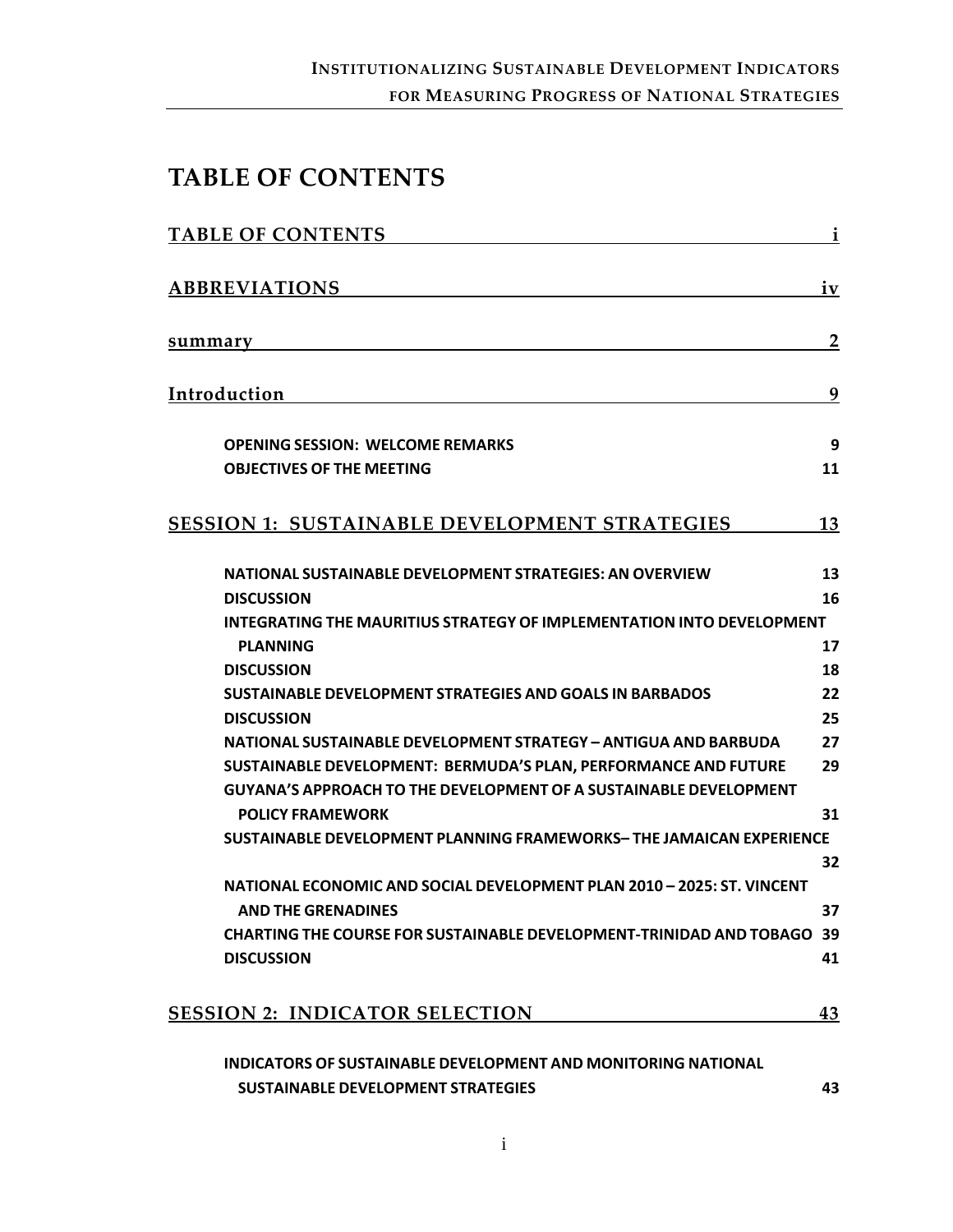| INDICATORS FOR MONITORING THE GOAL OF 'BUILDING A GREEN ECONOMY' IN         |    |
|-----------------------------------------------------------------------------|----|
| <b>BARBADOS</b>                                                             | 49 |
| <b>DISCUSSION</b>                                                           | 53 |
| <b>PRINCIPLES AND APPLICATIONS: A SET OF PRINCIPLES TO MONITOR PROGRESS</b> |    |
| <b>TOWARDS SUSTAINABLE DEVELOPMENT</b>                                      | 54 |
| <b>DISCUSSION</b>                                                           | 60 |
|                                                                             |    |

# **SESSION 3: [INTEGRATING](#page-67-0) CROSS‐CUTTING ISSUES INTO SUSTAINABLE [DEVELOPMENT](#page-67-0) STRATEGIES AND INDICATORS [61](#page-67-1)**

| INTEGRATING CROSS-CUTTING ISSUES INTO NATIONAL SUSTAINABLE DEVELOPMENT      |    |
|-----------------------------------------------------------------------------|----|
| STRATEGIES AND INDICATORS-THE CASE OF CLIMATE CHANGE                        | 61 |
| <b>DISCUSSION</b>                                                           | 64 |
| INTEGRATING CROSS-CUTTING ISSUES INTO VISION 2030 JAMAICA – NATIONAL        |    |
| <b>DEVELOPMENT PLAN</b>                                                     | 66 |
| <b>BARBADOS' NATIONAL ENERGY INFORMATION SYSTEM (NEIS): NATIONAL ENERGY</b> |    |
| <b>INDICATORS DEVELOPMENT</b>                                               | 69 |
| <b>DISCUSSION</b>                                                           | 71 |
| THE MARRAKECH PROCESS ON A TEN-YEAR FRAMEWORK OF PROGRAMMES ON              |    |
| <b>SUSTAINABLE CONSUMPTION: AN OVERVIEW</b>                                 | 73 |
| <b>DISCUSSION</b>                                                           | 75 |

# **SESSION 4: [INSTITUTIONALIZING](#page-84-0) SUSTAINABLE DEVELOPMENT [INDICATORS](#page-84-0) [78](#page-84-1)**

| INSTITUTIONAL ARRANGEMENTS FOR MONITORING SUSTAINABLE DEVELOPMENT    |    |
|----------------------------------------------------------------------|----|
| <b>STRATEGIES</b>                                                    | 78 |
| <b>DISCUSSION</b>                                                    | 81 |
| INSTITUTIONAL ARRANGEMENTS FOR MONITORING VISION 2020                | 82 |
| AN OVERVIEW OF THE MODERNIZATION PROJECT OF THE BARBADOS STATISTICAL |    |
| <b>SERVICE PROJECT</b>                                               | 85 |
| <b>DISCUSSION</b>                                                    | 89 |
|                                                                      |    |
| <b>SESSION 5: POLICY OPTIONS AND RECOMMENDATIONS</b>                 | 92 |
| <b>SUMMARY OF DELIBERATIONS</b>                                      | 92 |
| POLICY OPTIONS AND RECOMMENDATIONS                                   | 96 |
| <b>CLOSING SESSION</b>                                               | 99 |
|                                                                      |    |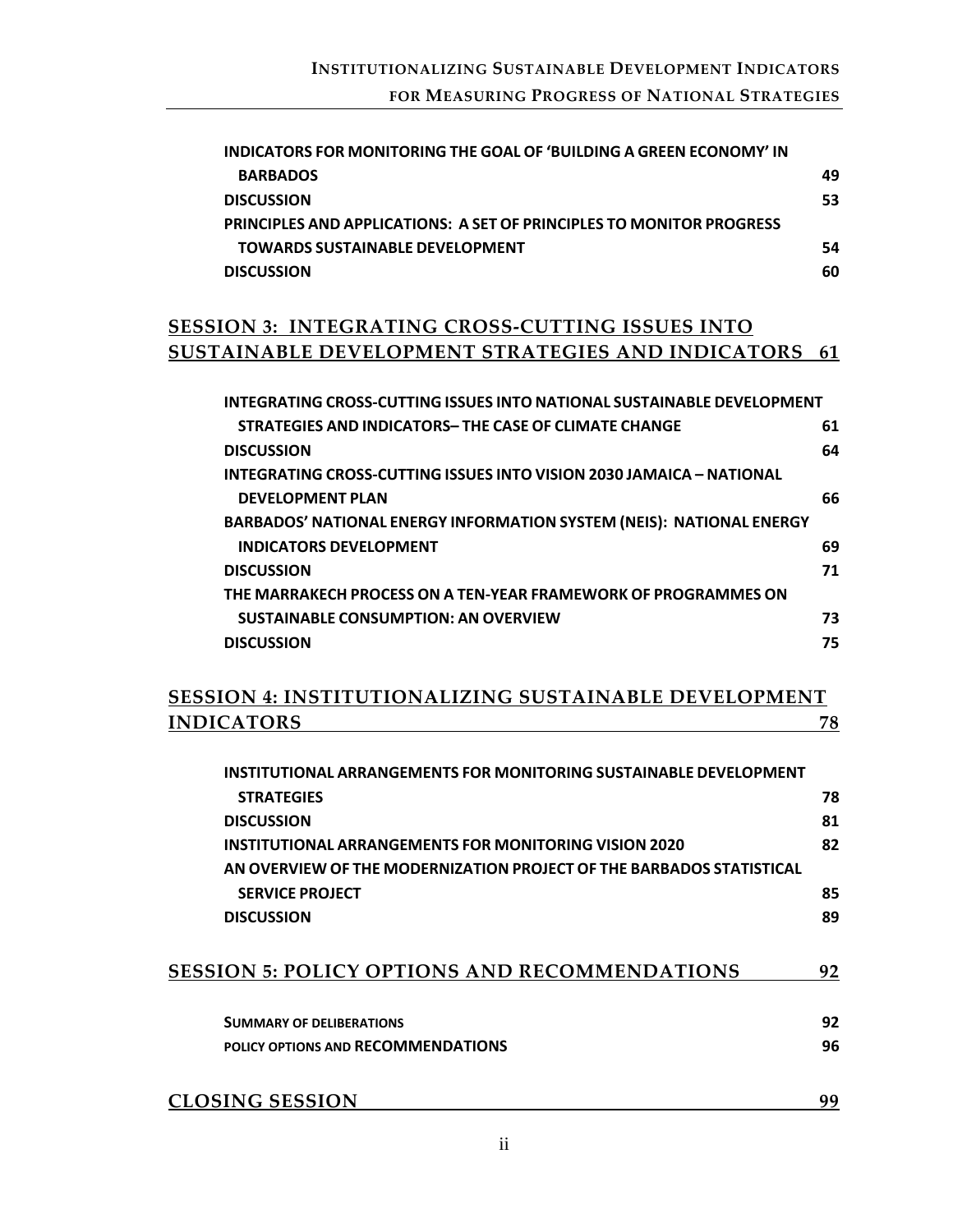# **INSTITUTIONALIZING SUSTAINABLE DEVELOPMENT INDICATORS FOR MEASURING PROGRESS OF NATIONAL STRATEGIES**

| 99                                                                                        |
|-------------------------------------------------------------------------------------------|
| 100                                                                                       |
| 100                                                                                       |
| <b>APPENDIX 2: WELCOME REMARKS, MR. PHILIP CROSS, UNITED NATIONS RESIDENT COORDINATOR</b> |
| 106                                                                                       |
|                                                                                           |
| 109                                                                                       |
| APPENDIX 4: WELCOME REMARKS, MR. LIONEL WEEKES, PERMANENT SECRETARY, MINISTRY OF          |
| 111                                                                                       |
| APPENDIX 5: THE EGM ASSESSMENT OF THE CURRENT SITUATION, WHERE THEY WANT TO BE AND        |
| 116                                                                                       |
|                                                                                           |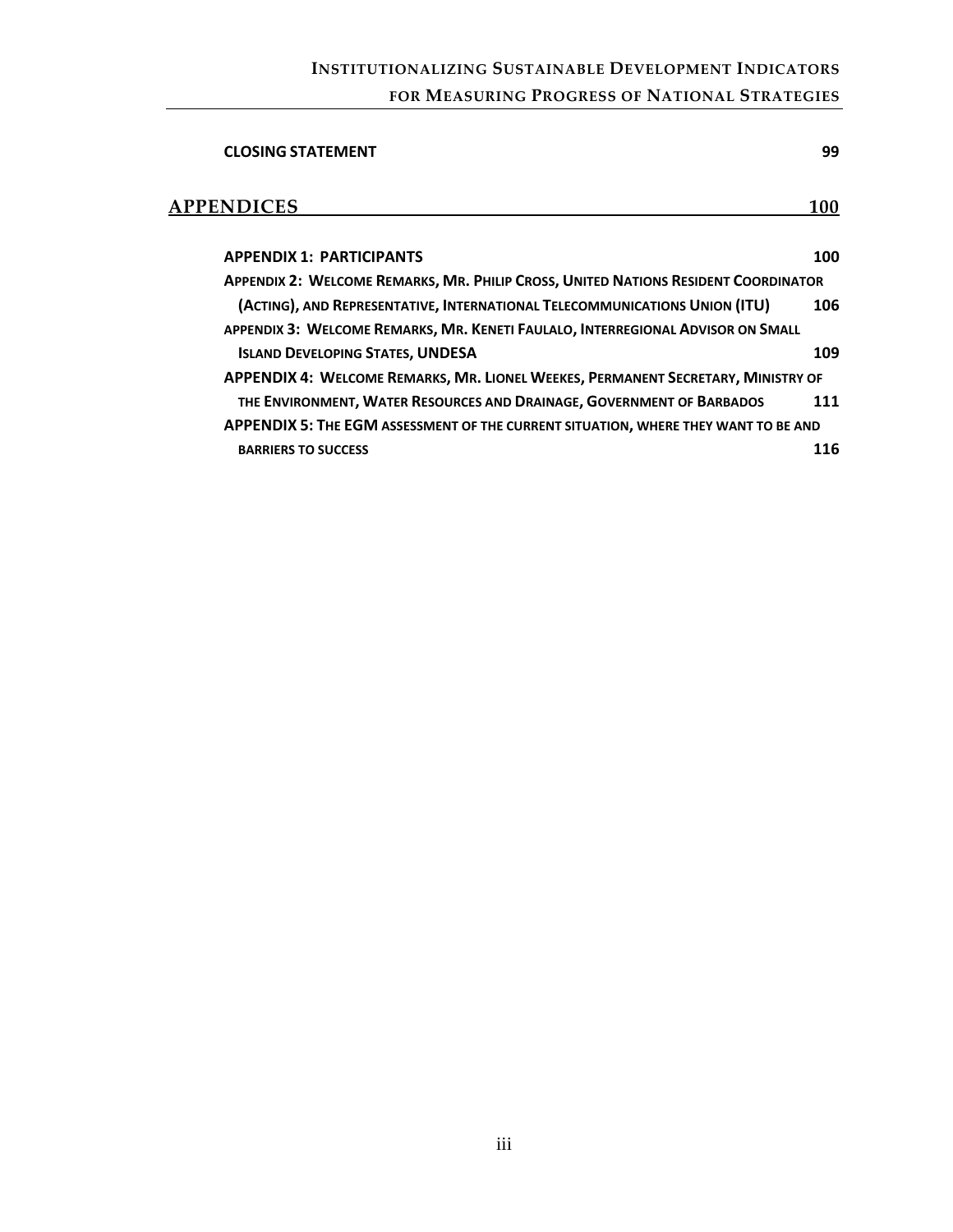# <span id="page-5-1"></span><span id="page-5-0"></span>**ABBREVIATIONS**

| <b>BCSI</b>    | Barbados Coalition of Service Industries              |
|----------------|-------------------------------------------------------|
| BMA            | Barbados Manufacturing Association                    |
| <b>BNOC</b>    | National Oil Company Ltd.                             |
| <b>BNTCL</b>   | Barbados National Terminal Company Ltd.               |
| <b>BPOA</b>    | Barbados Program of Action                            |
| <b>BSS</b>     | <b>Barbados Statistical Service</b>                   |
| BellagioSTAMP  | Bellagio Sustainability Assessment and Measurement    |
|                | Principles                                            |
| <b>CARICOM</b> | Caribbean Community                                   |
| CCCCC          | Caribbean Community Climate Change Centre             |
| <b>CCJ</b>     | Caribbean Court of Justice                            |
| <b>CEHI</b>    | Caribbean Environmental Health Institute              |
| <b>COTED</b>   | Council for Trade and Economic Development            |
| <b>CPACC</b>   | Caribbean Planning for Adaptation to Climate Change   |
| <b>CSME</b>    | Caribbean Single Market and Economy                   |
| <b>CDM</b>     | Clean Development Mechanism                           |
| <b>CSD</b>     | Commission on Sustainable Development                 |
| <b>CSR</b>     | Corporate Social Responsibility                       |
| <b>DSD</b>     | Division for Sustainable Development (United Nations) |
| <b>EPPU</b>    | Economic Policy and Planning Unit                     |
| EGM            | <b>Expert Group Meeting</b>                           |
| FAO            | Food and Agriculture Organisation                     |
| <b>GEF</b>     | Global Environment Facility                           |
| GDP            | <b>Gross Domestic Product</b>                         |
| <b>HRBA</b>    | Human Rights Based Approach (                         |
| <b>IADB</b>    | Inter-American Development Bank                       |
| <b>IDP</b>     | <b>Integrated Development Plan</b>                    |
| <b>ISD</b>     | Indicators on Sustainable Development                 |
| <b>IWCAM</b>   | Integrating Watershed and Coastal Area Management     |
| <b>IDB</b>     | Inter-American Development Bank                       |
| <b>IGOs</b>    | Intergovernmental organizations                       |
| <b>JANEAP</b>  | Jamaica National Environmental Action Plan            |
| JSIF           | Jamaica Social Investment Fund                        |
| <b>JASPEV</b>  | Jamaica Social Policy Evaluation                      |
| <b>JPOI</b>    | Johannesburg Plan of Implementation                   |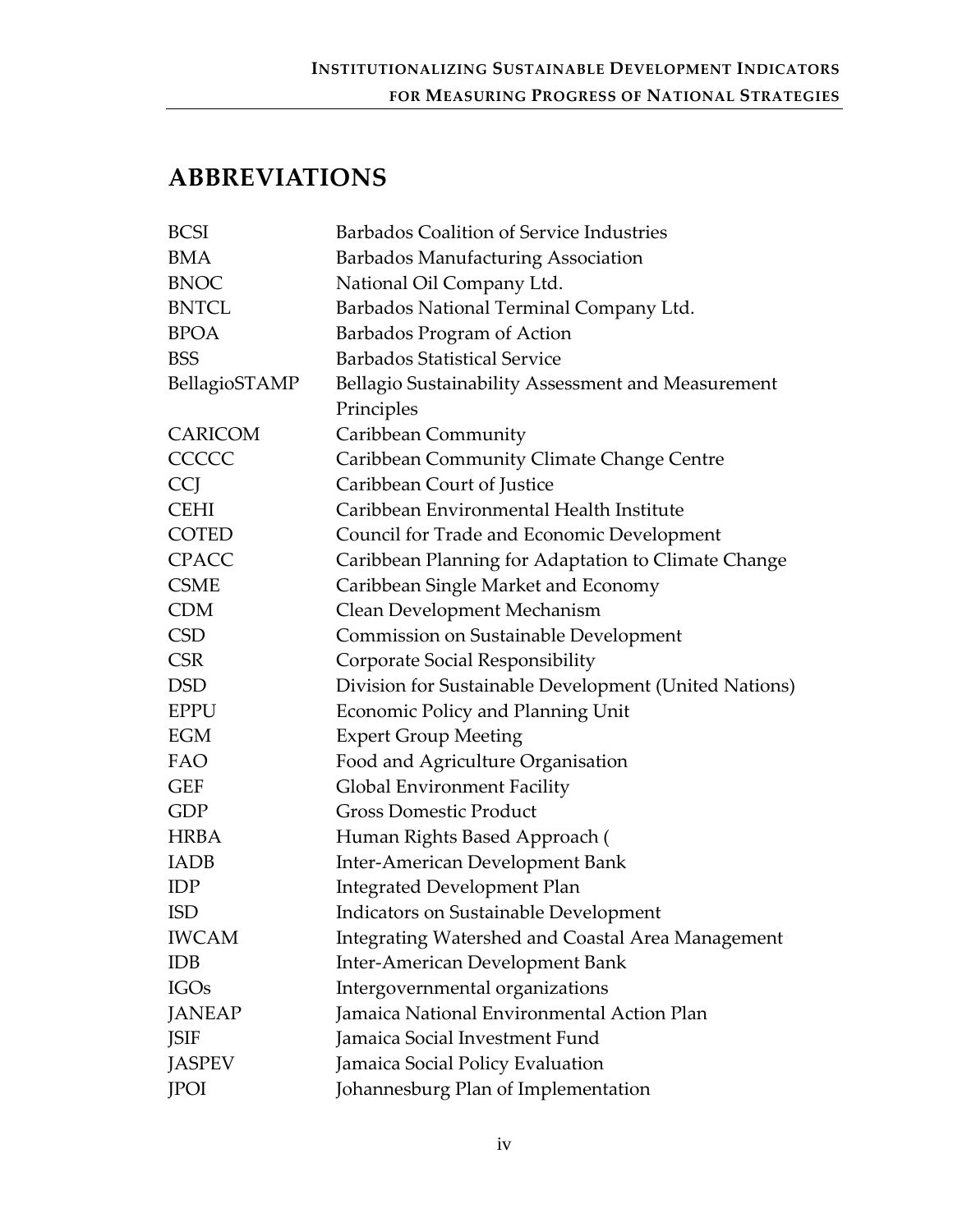# **INSTITUTIONALIZING SUSTAINABLE DEVELOPMENT INDICATORS FOR MEASURING PROGRESS OF NATIONAL STRATEGIES**

| <b>LDCs</b>    | <b>Least Developed Countries</b>                          |
|----------------|-----------------------------------------------------------|
| <b>MEA</b>     | Multilateral Environmental Agreements                     |
| <b>MSI</b>     | Mauritius Strategy of Implementation                      |
| <b>MTF</b>     | Medium Term Socio-Economic Policy Framework               |
| <b>MDGs</b>    | Millennium Development Goals                              |
| <b>MEWD</b>    | Ministry of the Environment, Water Resources and Drainage |
| <b>NBSAP</b>   | National Biodiversity Strategies and Action Plan          |
| <b>NDS</b>     | <b>National Development Strategy</b>                      |
| <b>NEIS</b>    | National Environmental Information Systems                |
| <b>NIP</b>     | National Indicators Programme                             |
| <b>NPC</b>     | National Petroleum Corporation                            |
| <b>NPEP</b>    | National Poverty Eradication Programme                    |
| <b>NSCC</b>    | National Strategy on Climate Change                       |
| <b>NSDS</b>    | National Sustainable Development Strategies               |
| <b>NSDP</b>    | National Strategic Development Plan                       |
| <b>NSP</b>     | National Strategic Plan                                   |
| <b>NREAC</b>   | Natural Resources and Environment Advisory Committee      |
| <b>NGOs</b>    | Non-governmental organizations                            |
| <b>OECD</b>    | Organisation for Economic Co-operation and Development    |
| <b>OECS</b>    | Organisation of Eastern Caribbean States                  |
| <b>OLADE</b>   | Latin American Energy Organization                        |
| PCU            | <b>Project Coordinating Unit</b>                          |
| <b>PRS</b>     | <b>Poverty Reduction Strategies</b>                       |
| <b>PSIP</b>    | <b>Public Sector Investment Programme</b>                 |
| <b>SIDS</b>    | <b>Small Island Developing States</b>                     |
| <b>PATH</b>    | Programme of Advancement, through Health & Education      |
| PCU            | <b>Project Coordinating Unit</b>                          |
| <b>RBM</b>     | Results Based Management                                  |
| <b>SC</b>      | <b>Statistical Council</b>                                |
| <b>SSC</b>     | <b>Statistical Steering Committee</b>                     |
| <b>SCP</b>     | Sustainable Consumption and Production                    |
| <b>TWG</b>     | <b>Technical Working Group</b>                            |
| <b>ECOSOC</b>  | UN Economic and Social Council                            |
| <b>UNDESA</b>  | United Nations Department of Economic and Social Affairs  |
| <b>UNDP</b>    | <b>United Nations Development Programme</b>               |
| <b>UNECLAC</b> | United Nations Economic Commission for Latin America      |
|                | and the Caribbean                                         |
| <b>UNEP</b>    | <b>United Nations Environment Program</b>                 |
| <b>UNST</b>    | United Nations Subregional Team                           |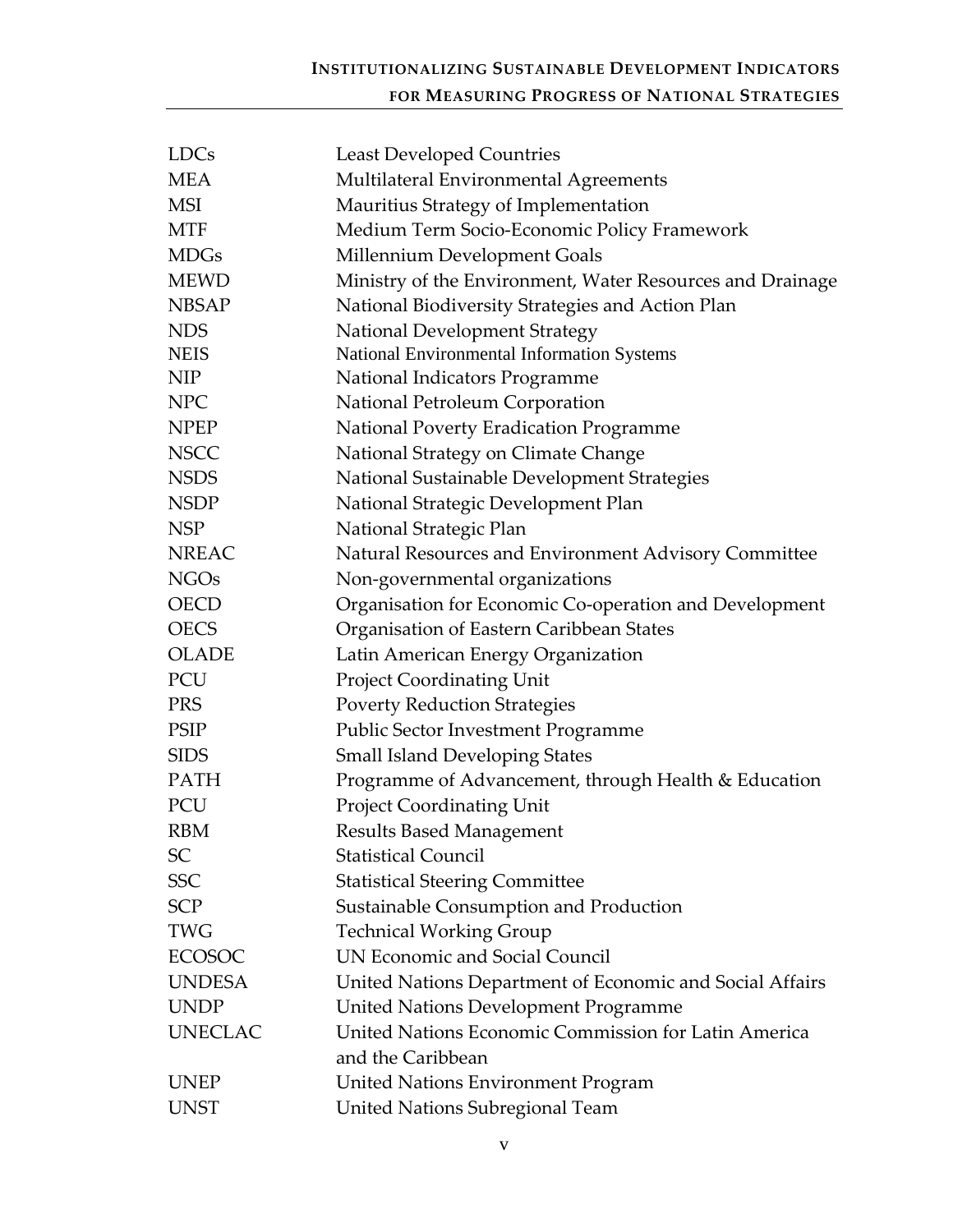| <b>UWI</b>  | University of the West Indies           |
|-------------|-----------------------------------------|
| <b>WSSD</b> | World Summit on Sustainable Development |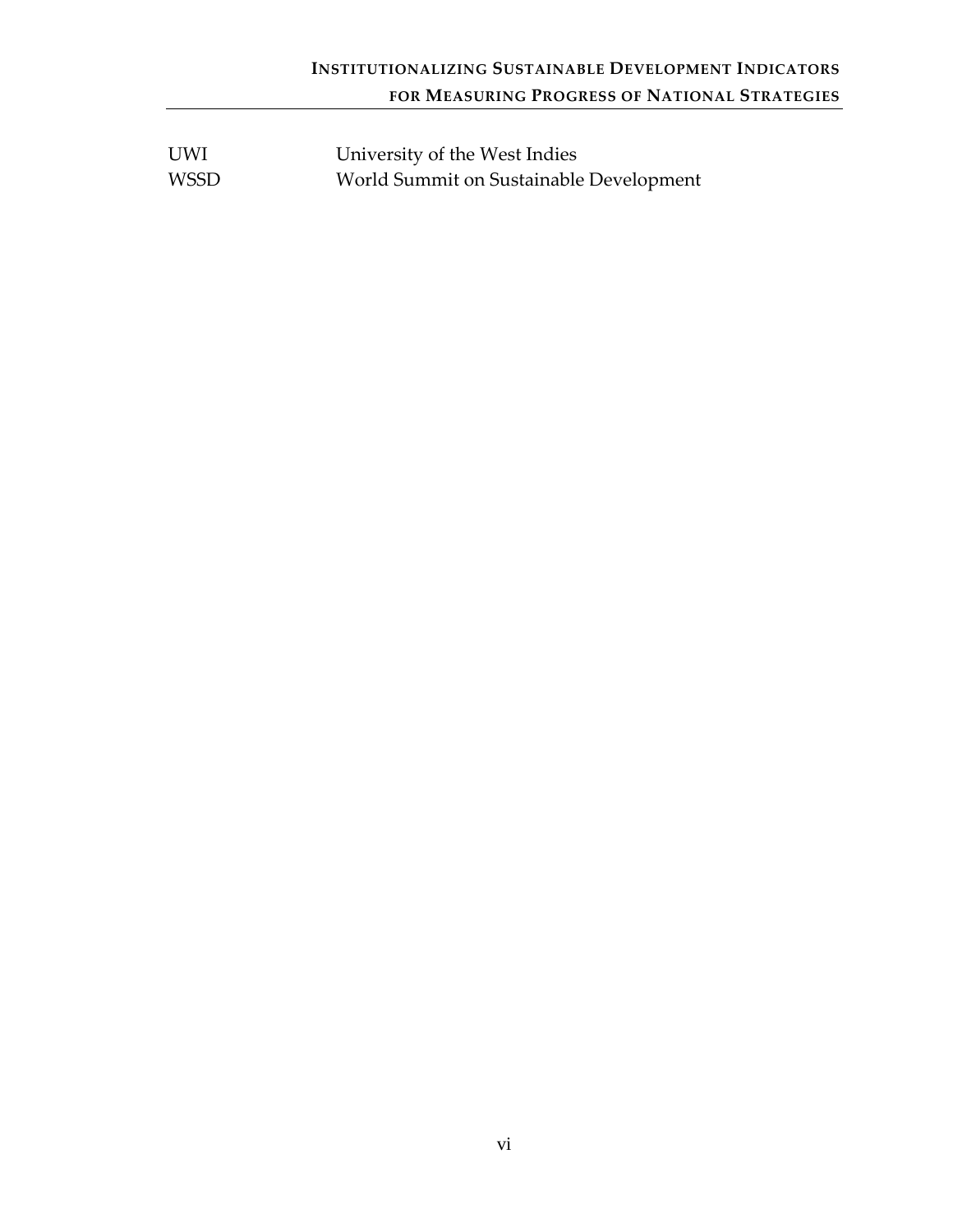# **Institutionalizing Sustainable Development Indicators for Measuring Progress of National Strategies**

# <span id="page-8-1"></span><span id="page-8-0"></span>**SUMMARY**

The Expert Group Meeting (EGM) on **Institutionalizing Sustainable Development Indicators for Measuring Progress of National Strategies** which took place on 17‐19 September 2009 in Barbados highlighted the following issues, concerns and recommendations.

#### **Sustainable Development Strategies**

1. Caribbean countries have made progress in developing and implementing national sustainable development strategies (NSDS). These strategies are prepared covering various time periods and may be nationally referred to by different names. It should be noted that such a NSDS may not be conveyed in a single document.

2. There is a need for a better understanding on what constitutes an NSDS. This holds in particular with regard to comprehensive national development plans that could function as NSDS.

3. The lack of reporting on NSDS is partly due to the fact that reporting in a specified framework is difficult. In many cases the problem lies not with an absolute lack of information, but is more a function of coordination issues between national entities. Often the relevant reports and documents exist but are dispersed, making efforts at cross‐referencing difficult.

4. To alleviate the burden on Member States given the amount, complexity, and resource‐intensive nature of reporting on sustainable development issues and policies, a standard reporting format for various reports could be identified. An example is the comprehensive annual report on the Caribbean inclusive of relevant indicators produced by United Nations Economic Commission for Latin America and the Caribbean (UNECLAC), which can be used to report on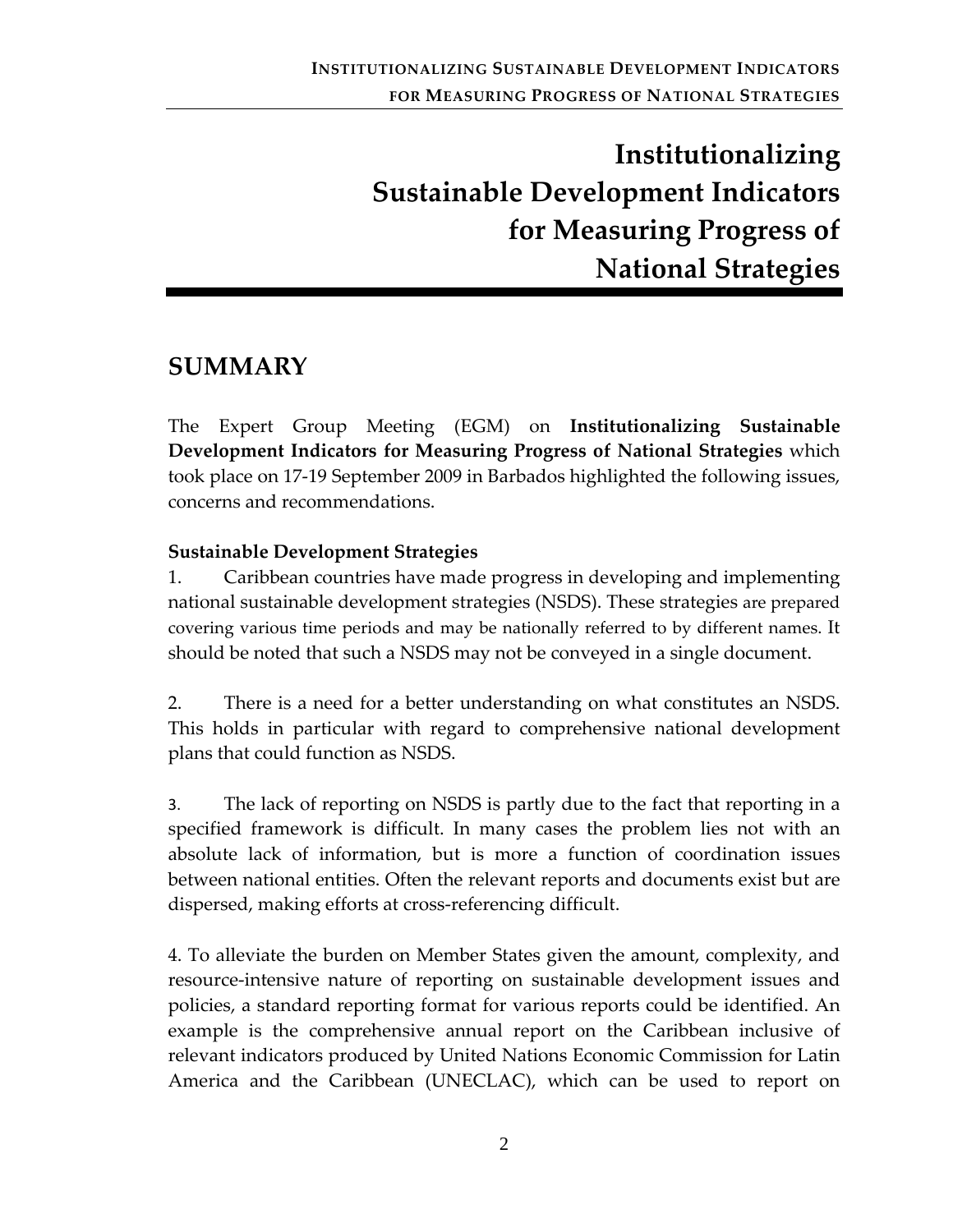Sustainable Development. UNECLAC is currently considering using this report as a way to improve fulfilment of existing reporting requirements.

4. In streamlining multiple reporting instruments, precautions must be taken to ensure that unique, country specific issues are highlighted in an effective manner.

5. In Small Island Developing States (SIDS), NSDS and associated indicators have a specific role in implementing the Barbados Programme of Action (BPOA) and the Mauritius Strategy of Implementation (MSI). This is especially important for the preparation of SIDS for the upcoming 5 year review of the MSI.

6. Almost 90% of funding provided to Pacific Island Countries in the first 15 years of the GEF were for enabling activities focused on fulfilling international reporting requirements. All indications show that a similar situation exists in the Caribbean. Participants agreed that in general a greater emphasis needs to be placed on implementation of NSDS as opposed to simply reporting. Furthermore if MEA and NSDS reporting are harmonized, countries may receive resources for NSDS implementation from the facilities available to MEAs.

7. Where there is a long time period associated with a National Strategic Plan, as is the case with Barbados, Jamaica and Trinidad and Tobago, it may be hard to plan 20 years of implementation. Therefore, review processes may be required.

8. To bring national relevance to Sustainable Development and the associated plans and strategies, stakeholder ownership is critical. For example, the Barbados Ministry of Environment feels a sense of ownership of Goal 4 of the Barbados' National Strategic Plan (NSP) and is in part responsible for its implementation.

9. There is a need to work towards non‐partisan ownership of Sustainable Development policies, build intergovernmental and agency linkages, and bolster the inclusion of civil society in the process. There is still much scope to pursue this and it will increase the range of partners and foster buy‐in.

10. The role of stakeholders outside the Government in implementation of NSDS remains very limited. Therefore, options to expand their participation should be explored.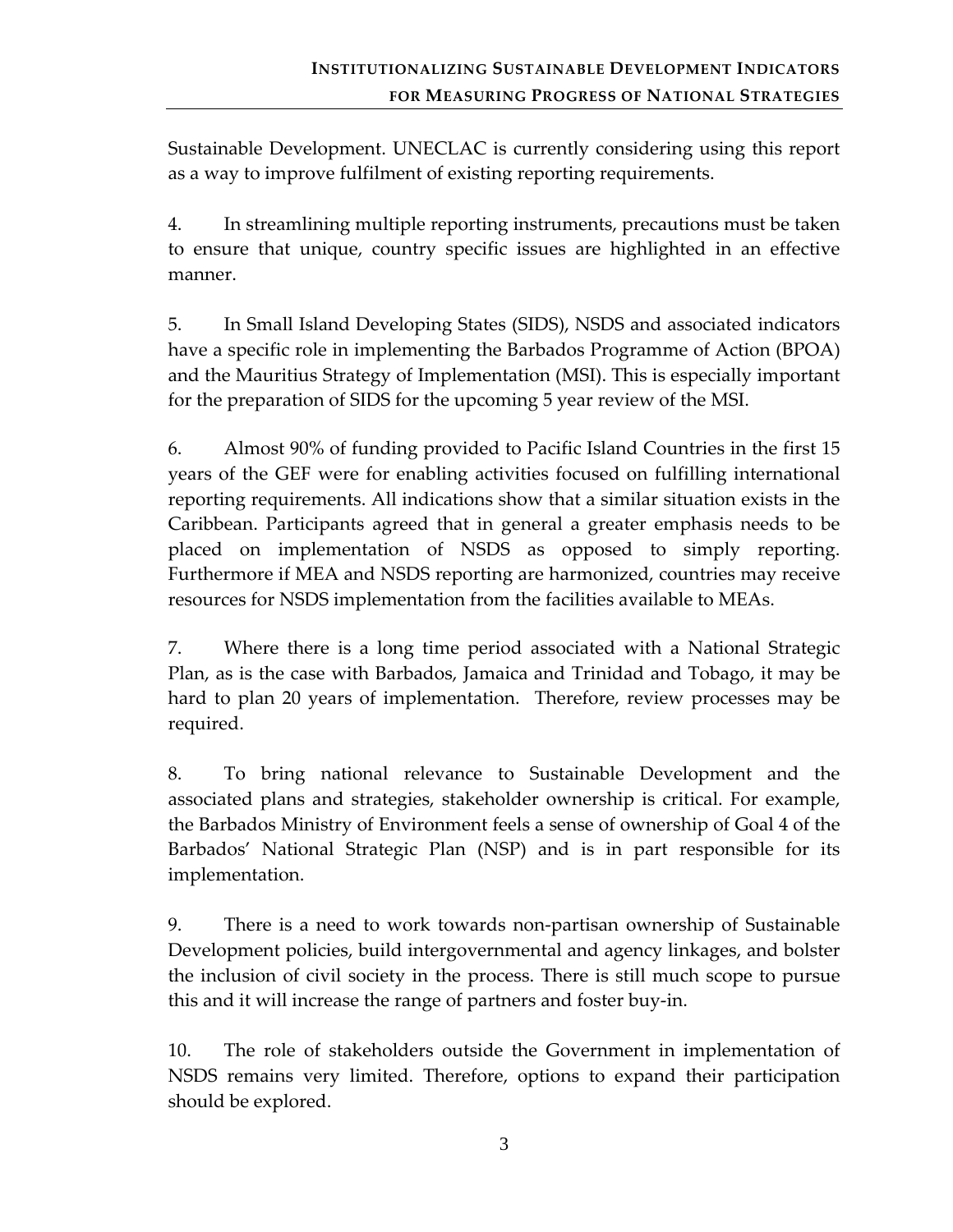11. The continuity of NSDS in case of political changes in Governments needs to be addressed. In this regard, strategy processes should avoid politicization. The brad involvement of the general public and the active involvement of both governing and opposition political parties are among the promising options.

12. The coordination of different, but related strategies is often challenging. There is a need to ensure that NSDS are used as basis for other comprehensive strategies, such as poverty reduction strategies or low‐carbon development plans. Moreover, there is a need to coordinate comprehensive strategies with sectoral plans.

13. The role of National Commissions on Sustainable Development (NCSD) was highlighted as important since they provide a focus and ensure that all actors are involved in the pursuing and attaining the goals of Sustainable Development. There is a vital need to employ measures to strengthen NCSD via improved organizational and administrative structures, as well as through an improved overall governance process. For example, NCSD could be requested by law to discuss and review development plans.

### **Indicator Selection**

14. There exists a wide range of indicator sets and initiatives at the international level and within the Caribbean region, from which countries can benefit when developing national sets. Information on such sets may need to be improved.

15. The utilization of selection criteria is important. The different but related sets of criteria used for the development of Indicators of Sustainable Development for Barbados, for the CSD Indicators of Sustainable Development and for the Bellagio principles are promising options.

16. In countries where there is an absence of national guidelines and targets, it is difficult to determine acceptable thresholds for specific indicators. In such instances, international standards can be utilized as an interim measure.

17. The way forward could include an integrated database, as is the case with the collaboration between the GEF‐IWCAM Project and the Government of Barbados where they are working together to create an integrated land and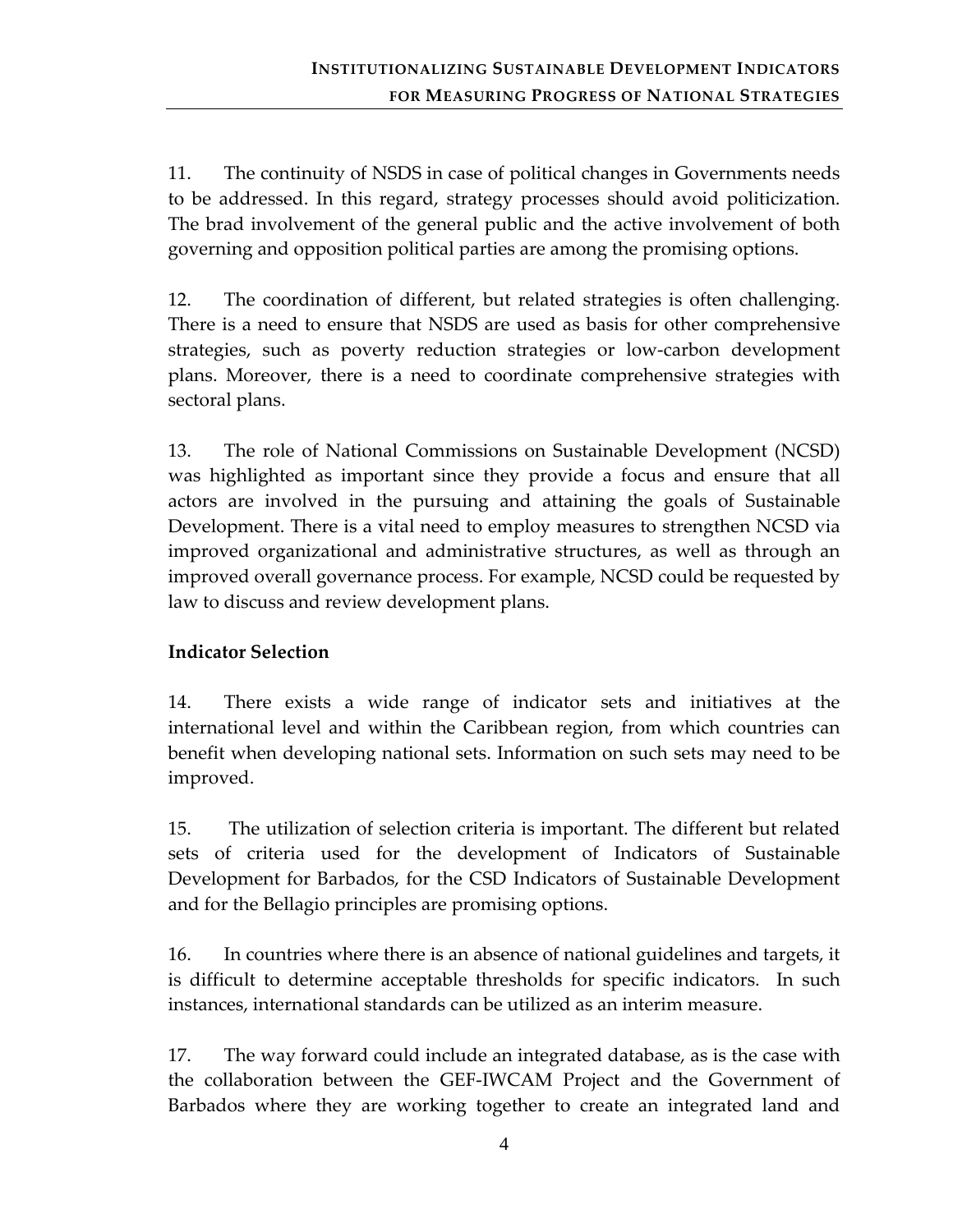water indicator database. This is based on the water information system already developed by the Food and Agriculture Organisation (FAO). The database will assist greatly with respect to national reporting requirements.

# **Integrating Cross‐Cutting Issues into Sustainable Development Strategies and Indicators**

18. With reference to integrating the issue of climate change into NSDS, Caribbean SIDS have prioritized adaptation as an important strategy, since it is recognized that no level of sustainable development can occur without the physical survival of any Caribbean nation.

19. The importance of the role that projects, such as Caribbean Planning for Adaptation to Climate Change project (CPACC) have played and could play was acknowledged. Such projects raise the profile of many important issues. However because the work is done by way of a temporary mechanism, the expertise of the consultants involved are eventually lost.

There is a need to address the scope for projects to be used as a facility to promote more sustained and lasting effects.

20. The role of national statistical agencies is pivotal to the integration of cross cutting issues into the sustainable development strategies and indicators. The Trinidad and Tobago and Barbados experience is instructional to other countries and regions.

21. The participation of experts in cross‐cutting issues in relevant (sectoral) task forces involved in designing the NSDS, as in Jamaica, facilitation the integration of these issues into an NSDS. Securing adequate human capacity, time for consultative processes and financial resources is critical.

22. The integration of cross-cutting issues into NSDS can be strengthened if indicator systems on such issues are based on existing comprehensive set sof sustainable development indicators. This helps to identify important linkages, avoids duplication of efforts, reduces reporting burden and increases policy coherence.

23. There must be fuller ventilation of sustainable consumption and production (SCP) in the regional planning process. With respect to SIDS, some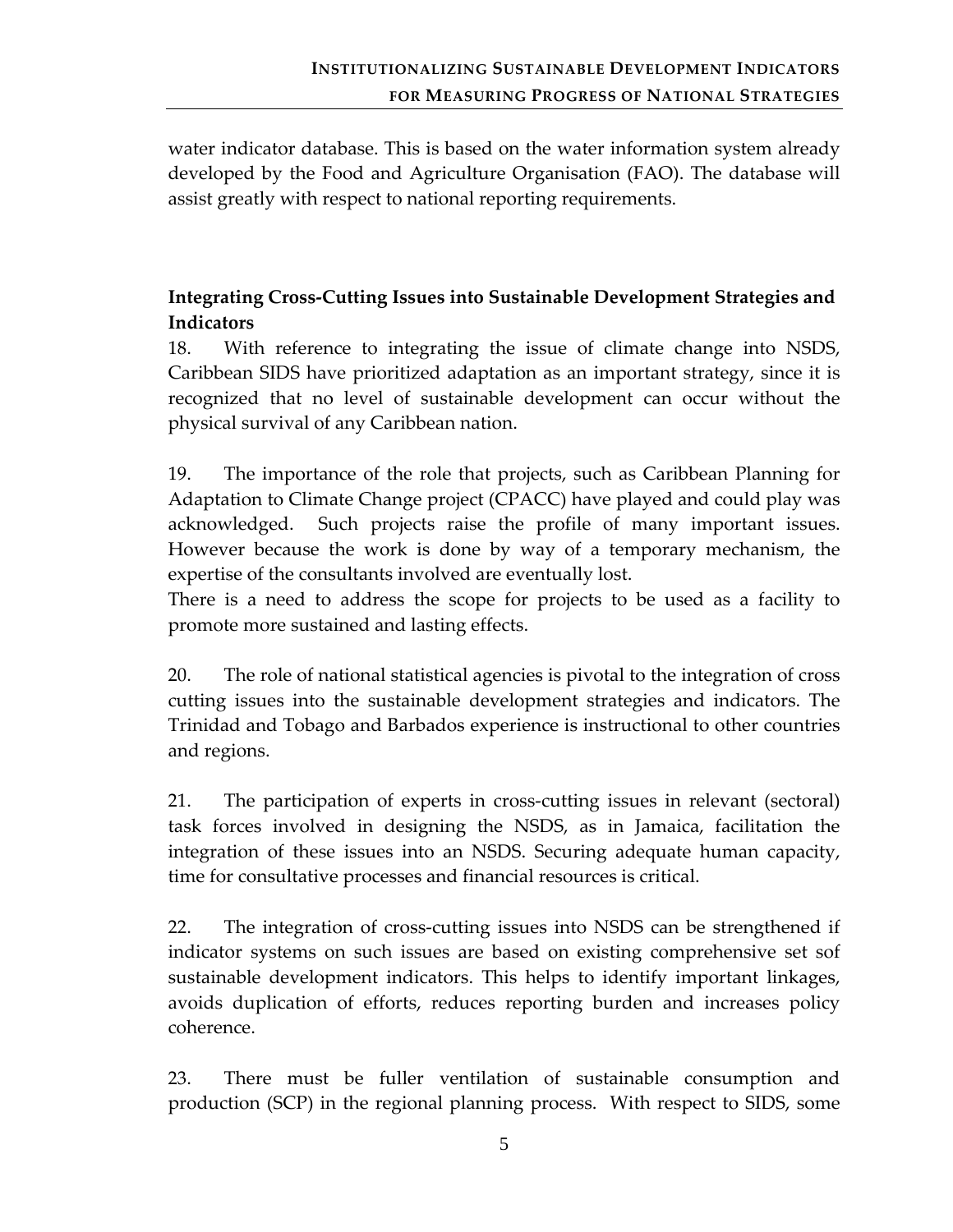gains are being registered in the areas of waste management and food security. However real change is contingent on achieving fundamental behavioural changes in target groups. The region needs to look at holistic interventions including market measures to address escalating consumption patterns.

#### **Institutionalizing sustainable development indicators**

24. It is imperative that national statistical departments be strengthened in order to ensure consistent availability of information. Statistical offices should be in the center of the national statistical system. They could serve as 'one‐stop‐ shop', allowing access to data from a variety of sources, including environmental data collected by various agencies.

25. Monitoring and evaluation (M&E) of NSDS could be coordinated through a central Ministry, such as Ministry of Planning, or the Prime Minister office. The establishment of an M&E steering committee can be beneficial, as well as the establishment of M&E unit in each Ministry.

26. The development of core indicators at the regional level could increase data availability, quality and applicability at the national level.

27. It is important to ensure that the process is a consensus driven one. There was a large degree of support for achieving consensus to develop indicators of Sustainable Development through the use of mechanisms such as multi‐sectoral commissions or committees. This is closely related to the similar tactic of grooming champions who are outside of the Ministry of Environment. In Barbados close allies were found in other ministries and departments such as Finance and Statistics. In the Guyana experience, a similar advantage was gained by having the Vice President chair a comparable committee.

28. Another effective tactic which was employed in the Barbados case was an effective use of timing. Much of the impetus for both NSDS and indicators came after the Barbados Program of Action (BPOA) had been developed and that there was still much energy and enthusiasm for the process.

29. There is a need to build intergovernmental and agency linkages, as well as bolster the inclusion of civil society. There is still much scope to pursue this and it will increase the range of partners and foster buy‐in.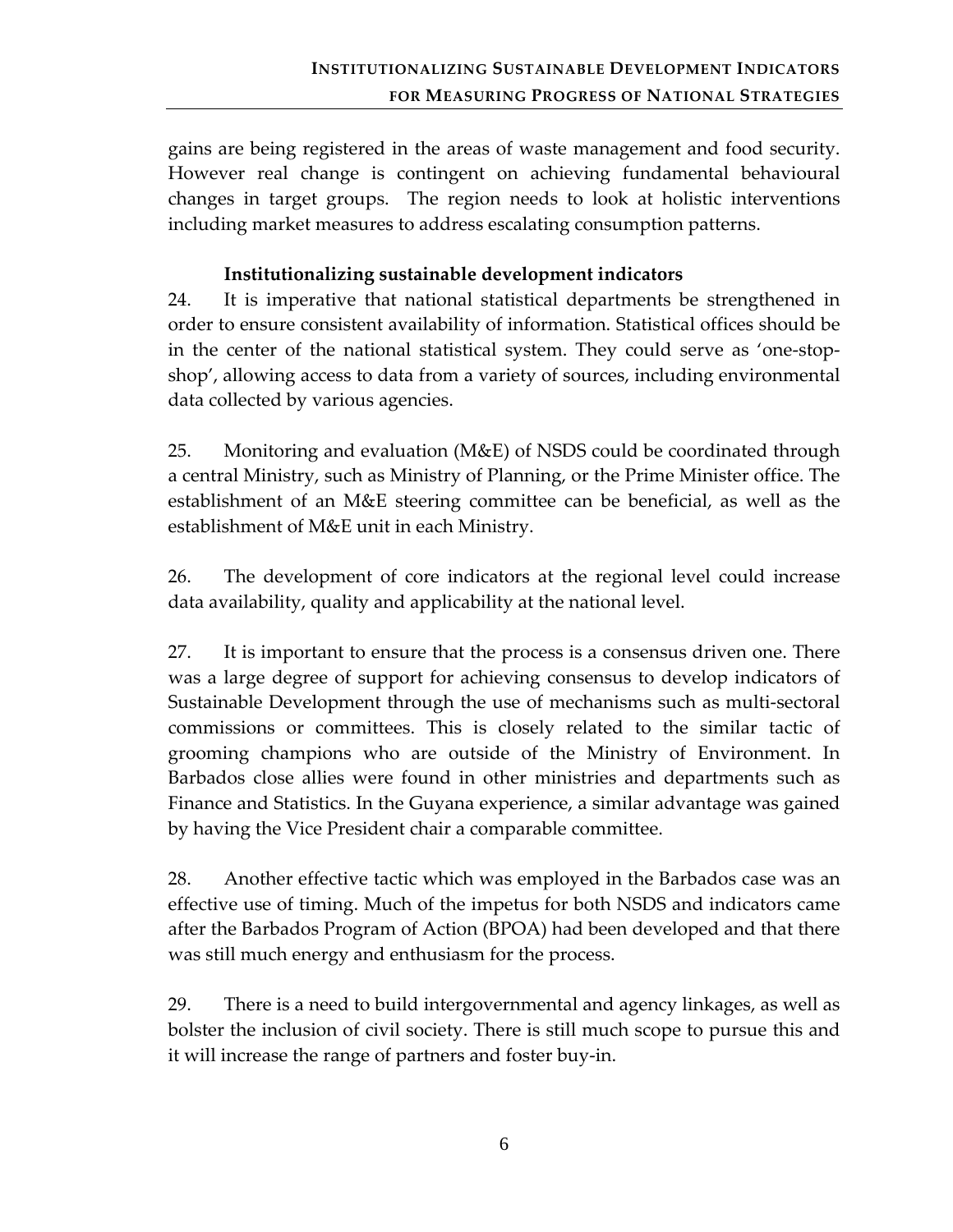30. A major challenge is that the indicators required are not based upon traditional data which was collected by national statistical offices. This raised several concerns such as the role of the statistical office, the methods of data collection, and specifically, the types of data to collect. One successful approach for addressing these challenges has been the use of a pilot study utilizing a small sample of the proposed indicators. This mechanism provided an opportunity to determine resource needs in terms of finances, man‐power, and technology; and indicated important organizational links.

31. A comprehensive legal framework is of great importance not only in respect of environmental issues, but in the creation of a mechanism for the integration of those issues into the national development policy framework. Further to this, within that framework, it is vital that cross-cutting issues, such as those on gender, be identified and effectively integrated through‐out all efforts.

32. Coordination and collaboration are important issues at the local level, particularly with respect to data retrieval to facilitate reporting. In many cases the main problem is not the absolute lack of information but rather, where the information is housed and its availability.

33. The absence of institutional frameworks is a major barrier to the implementation of NSDS.

34. There is a need to incorporate NSDS, including the findings of this meeting, into United Nations Development Assistance Framework (UNDAF) processes.

35. There is also a need for increased cooperation between regional and international organization sin the Caribbean region.

36. A regional mechanism or hub to facilitate compilation and reporting on successful national approaches, key regional integration processes such as the Caribbean Single Market and Economy (CSME), the Caribbean Court of Justice (CCJ), as well as useful regional initiatives such as the work of United Nations Economic Commission for Latin America and the Caribbean (UNECLAC), should be developed. For instance, the results of the EGM and the various country experiences should be packaged as a best practice, documented and institutionalized. Furthermore, UNDESA should revive and provide the SIDNET platform as a mechanism to assist in the promotion and mainstreaming of Sustainable Development best practices by way of the establishment of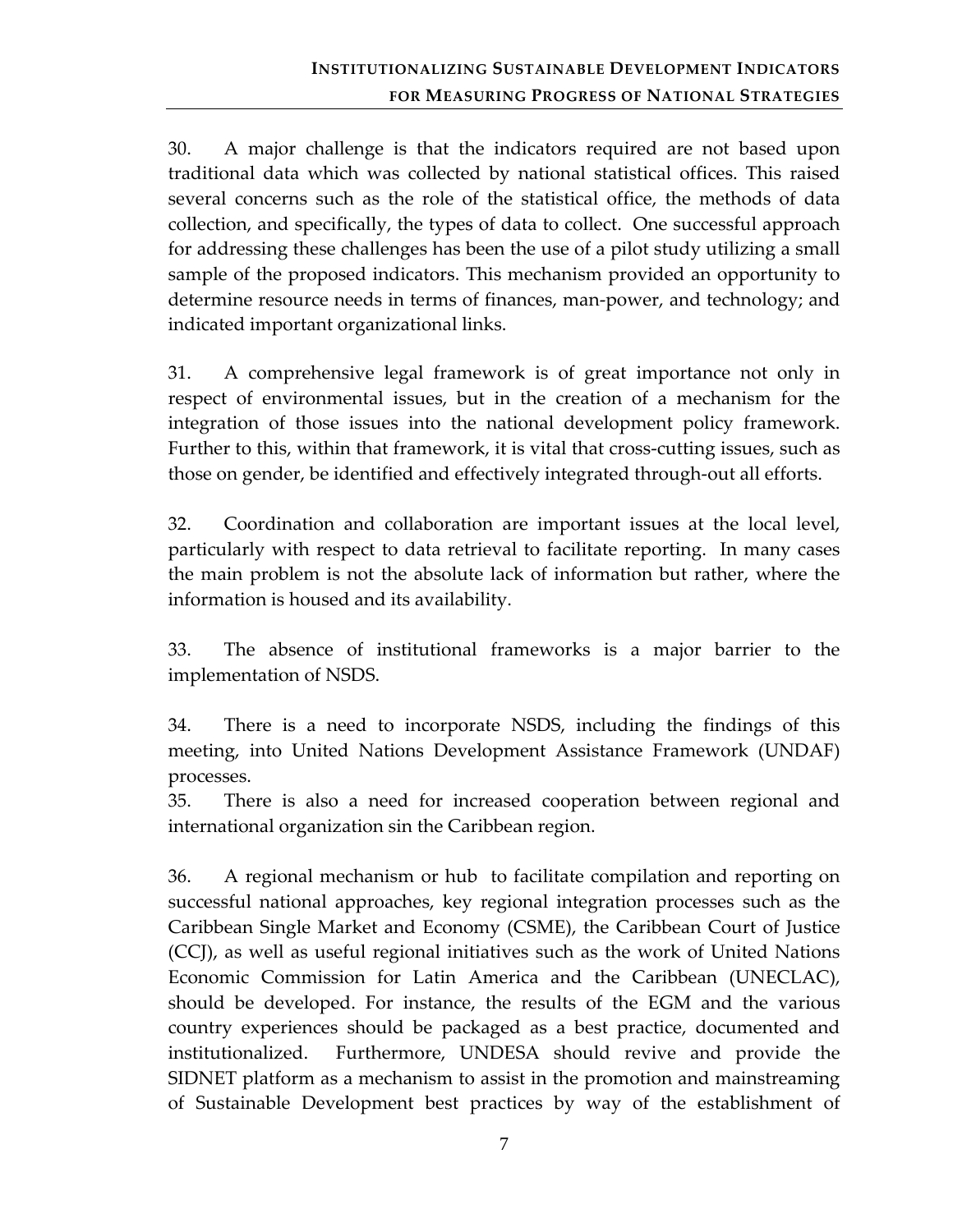regional SIDS hubs. Via this facility, virtual classroom could be established to allow the exchange of ideas and best practices between SIDS and SIDS regions with various SIDS experts facilitating these exercises.

37. There is a need for further analysis on current situation, goals and gaps on monitoring sustainable development strategies. Further work on the Matrix contained in Appendix 5 could be instrumental.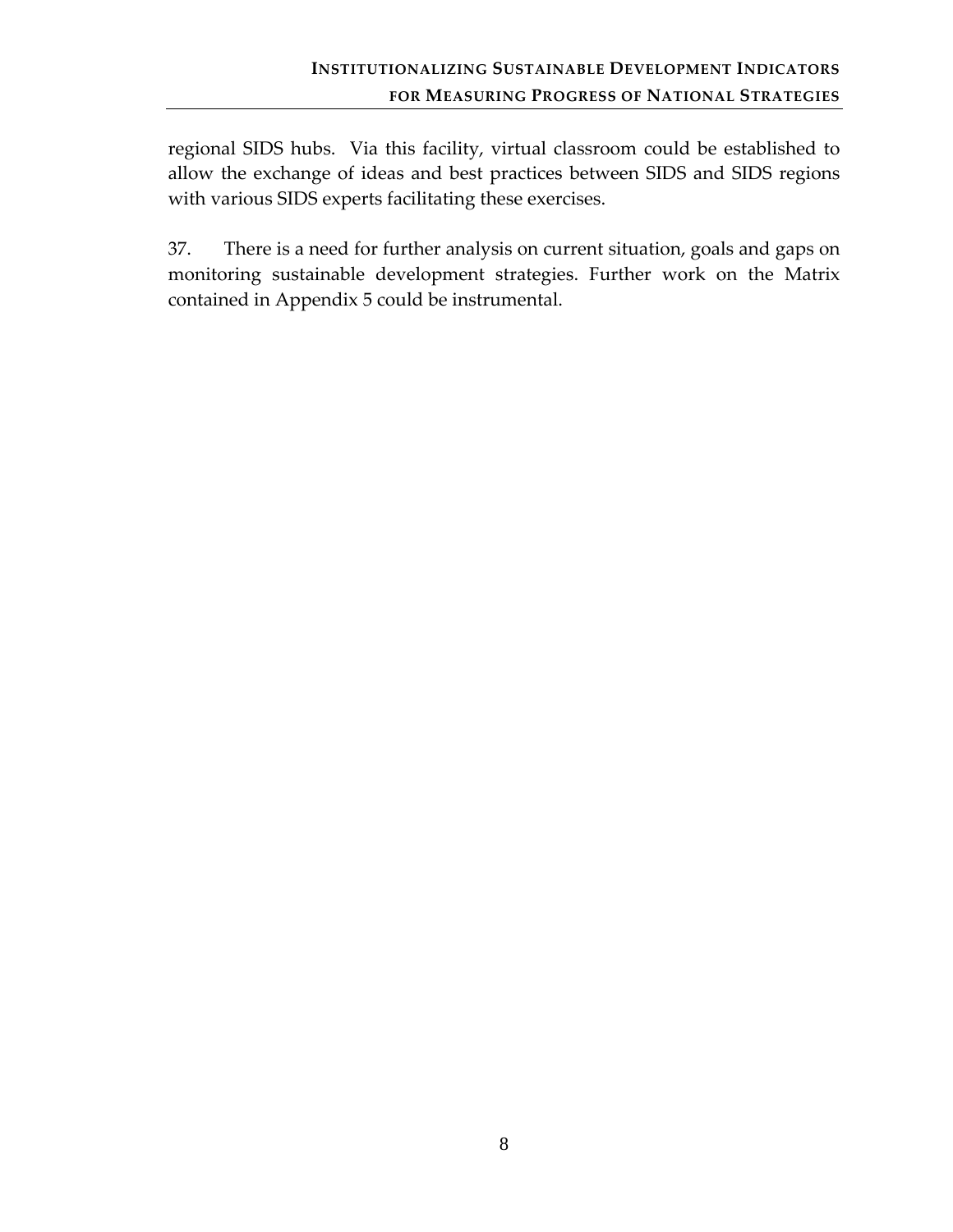# <span id="page-15-1"></span><span id="page-15-0"></span>**INTRODUCTION**

The Expert Group Meeting on "Institutionalizing sustainable development indicators for measuring progress of national strategies" was held over two and a half days, 17‐19 September 2009, in Bridgetown, Barbados. The meeting was jointly sponsored by the Ministry of the Environment, Water Resources and Drainage (MEWD), and the United Nations Department of Economic and Social Affairs (UNDESA), Division for Sustainable Development (DSD).

The goal for this Expert Group Meeting (EGM) was to develop a range of viable options for developing indicators for sustainable development. It was envisioned that these ideas generated during this meeting would be particularly useful in aiding other Small Island Developing States to conceptualize and implement their own systems of indicators which would be based on the shared experiences and best practices documented by the group.

The meeting was facilitated by representatives of the United Nations Department of Economic and Social Affairs (UNDESA).

# <span id="page-15-2"></span>**OPENING SESSION: WELCOME REMARKS**

Ms. Amrikha Singh, Environmental Officer at the Ministry of the Environment, Water Resources and Drainage, Government of Barbados made the initial welcoming remarks. She introduced Mr. Philip Cross, acting Resident Coordinator of UNDP Barbados, Mr. Keneti Faulalo, Interregional Advisor on Small Island Developing States, Division for Sustainable Development, United Nations Department for Economic and Social Affairs (UNDESA), and Mr. Lionel Weekes, Permanent Secretary, Ministry of the Environment, Water Resources and Drainage, Government of Barbados, respectively, to address the participants.

# **Mr. Philip Cross, United Nations Resident Representative (Ag.), and Representative, International Telecommunications Union (ITU)[1](#page-15-3)**

Mr. Cross noted the commitment of the Government of Barbados in promoting sustainable development, and praised it for implementing the agreed

<span id="page-15-3"></span><sup>&</sup>lt;sup>1</sup> See Appendix 2 for full remarks.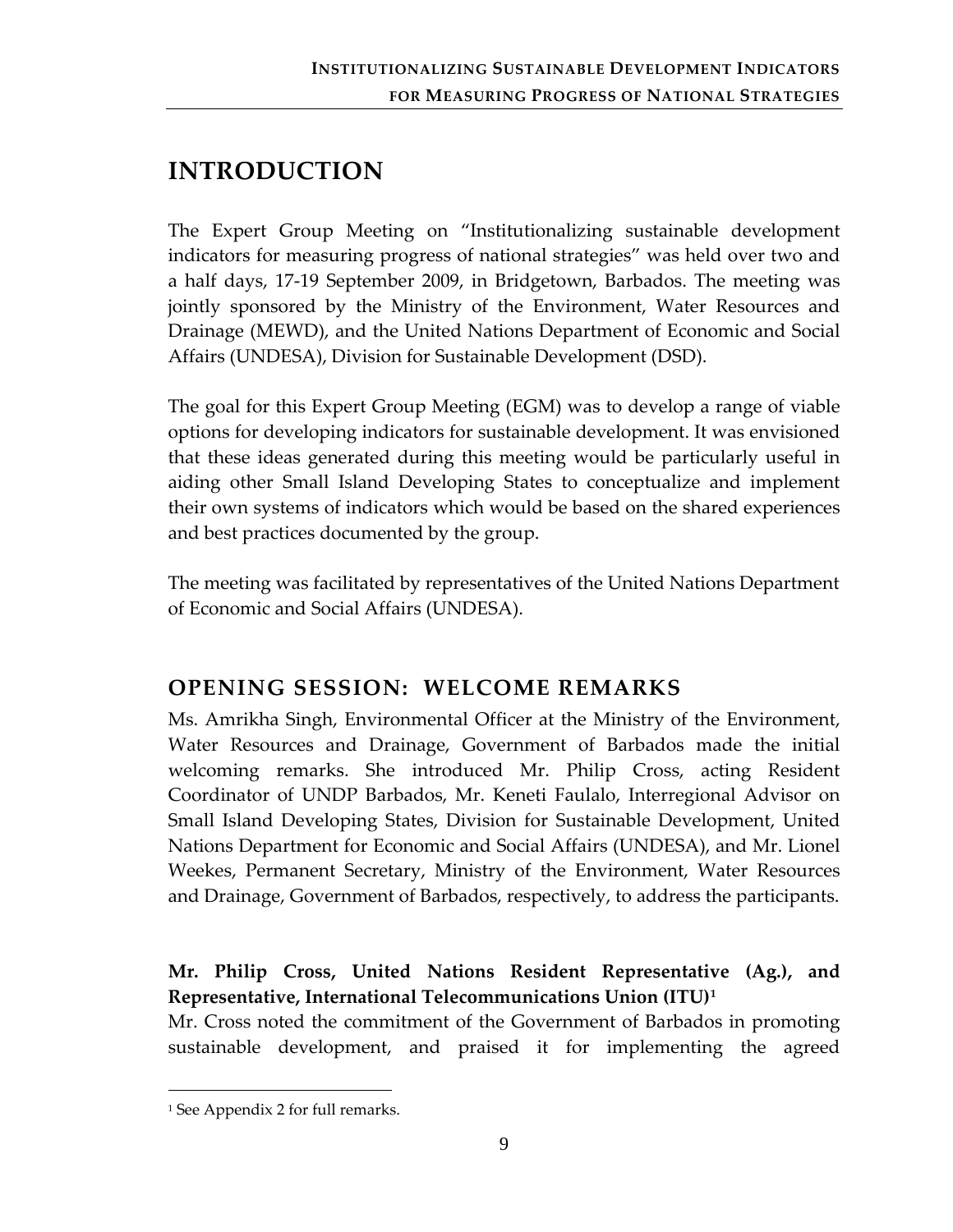international and national commitments to sustainable development. He indicated that NSDS are critical for advancing sustainable development goals; and that sustainable development is the foundation of the work of the entire United Nations family as it sets the agenda for its interventions.

The Expert Group meeting (EGM) was reminded by Mr. Cross that it was obligatory for the UN to support governments' efforts towards developing and implementing NSDS, and assist them in the improvement of their sustainable development monitoring systems.

The United Nations Resident Representative (ag.) stated NSDS can also play an essential role in the implementation of the Mauritius Strategy of Implementation (MSI) and the Barbados Program of Action on Sustainable Development in SIDS at the national level within the region. He further noted that with respect to the UN System, there is a clear link between the achievement of sustainable development goals and the Millennium Development Goals (MDGs).

Mr. Cross emphasized that the overarching goal of the UN System in Barbados and the Organization of Eastern Caribbean States (OECS) was to support the achievement of the MDGs for those constituent countries.

# **Mr. Keneti Faulalo, Interregional Advisor on Small Island Developing States, United Nations Division for Sustainable Development, Department for Economic and Social Affairs (UNDESA)[2](#page-16-0)**

Mr. Faulalo informed the group that the 'special case' of SIDS may have been conceived in Rio de Janeiro Brazil but that it "was born" in Barbados in 1994, as the Barbados Programme of Action for the Sustainable Development of Small Island Developing States. He commented that it was fitting that the participants of this meeting should refer to the Global Conference 15 years ago for inspiration and guidance.

<span id="page-16-0"></span><sup>2</sup> See Appendix 3 for full welcome remarks.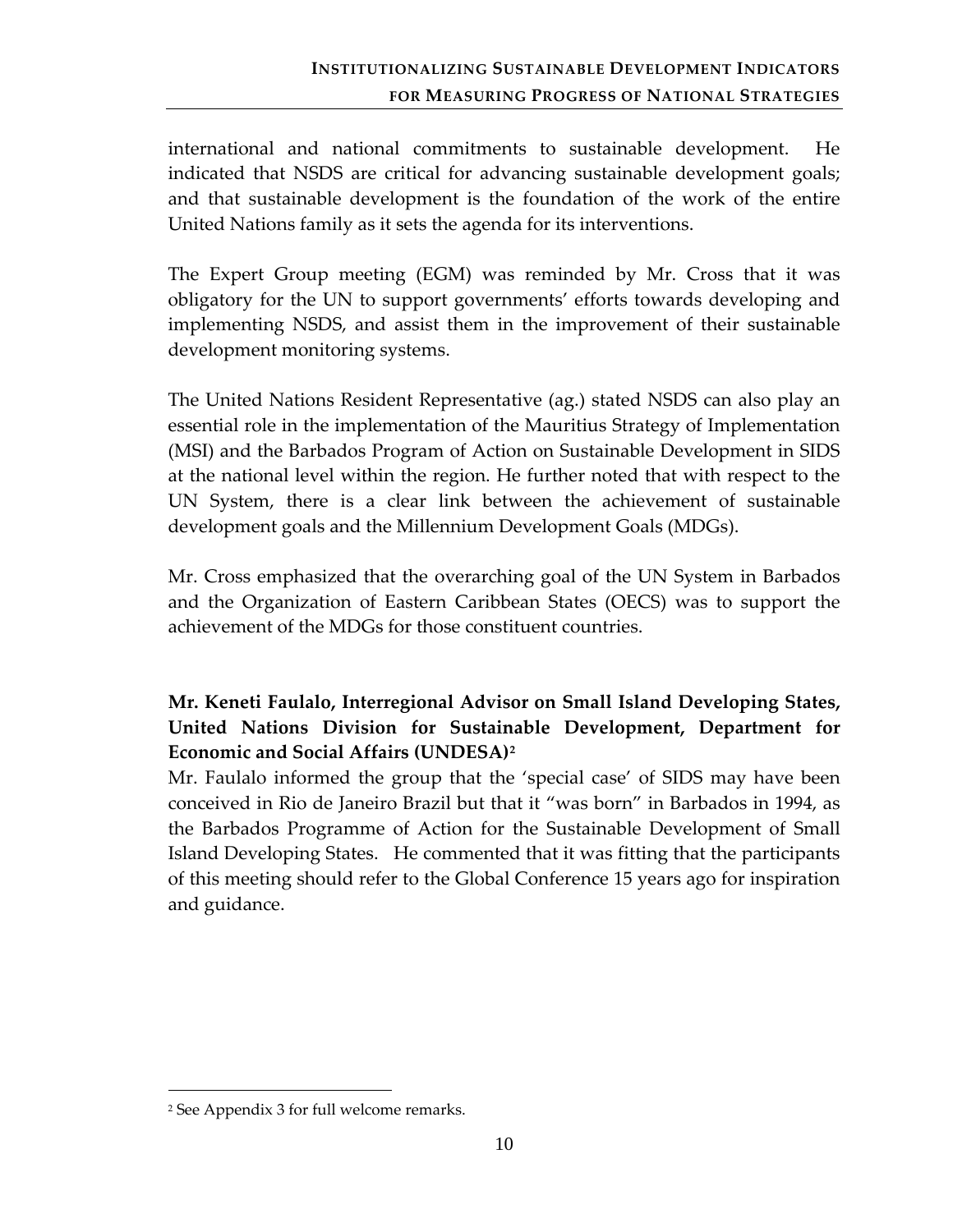### <span id="page-17-0"></span>**Mr. Lionel Weekes, Permanent Secretary, Ministry of the Environment, Water Resources and Drainage, Government of Barbados[3](#page-17-2)**

The Permanent Secretary informed the group that the Government of Barbados has been in discussion with UNDESA to establish concrete synergies between the Indicators process and the Sustainable Consumption and Production process. He noted that both of these require the use of indicators to measure success of targeted interventions. The Permanent Secretary reminded participants that their tasks should include sending the right policy signals for further harmonization of Sustainable Development and Sustainable Consumption and Production indicators.

The group was also told by the Permanent Secretary that Barbados' focus has been on a process driven by consensus, with progress aligned to nationally relevant circumstances. He further explained that the Barbados' indicators process has progressed largely due to a close collaboration between the Ministry of the Environment, Water Resources and Drainage and the Barbados Statistical Service. This 12 year collaboration includes a significant body of work on both Indicators of Sustainable Development and environmental statistics. Given this fact, the Permanent Secretary instructed the group that any discussions on how best to institutionalize indicators should focus on utilizing a strong national statistics system.

He further expressed his wish that the Expert Group Meeting provides an opportunity for Caribbean Small Island Developing States to discuss the issues of sustainable development strategies, and Sustainable Consumption and Production. This should assist in consolidation of regional positions prior to several important upcoming meetings; these include the  $64<sup>th</sup>$  and  $65<sup>th</sup>$  United Nations General Assembly, and the  $18<sup>th</sup>$  and  $19<sup>th</sup>$  Sessions of the Commission on Sustainable Development. The Permanent Secretary reminded the group that it is critical that the Caribbean speaks as one region and capitalize on any opportunities to refine our regional positions.

### <span id="page-17-1"></span>**OBJECTIVES OF THE MEETING**

Mr. Matthias Bruckner Sustainable Development Officer, Division for Sustainable Development, UNDESA initiated this segment of the program by speaking to the objectives of UNDESA regarding the meeting. He suggested that

<span id="page-17-2"></span><sup>3</sup> See Appendix 4 for full welcome remarks.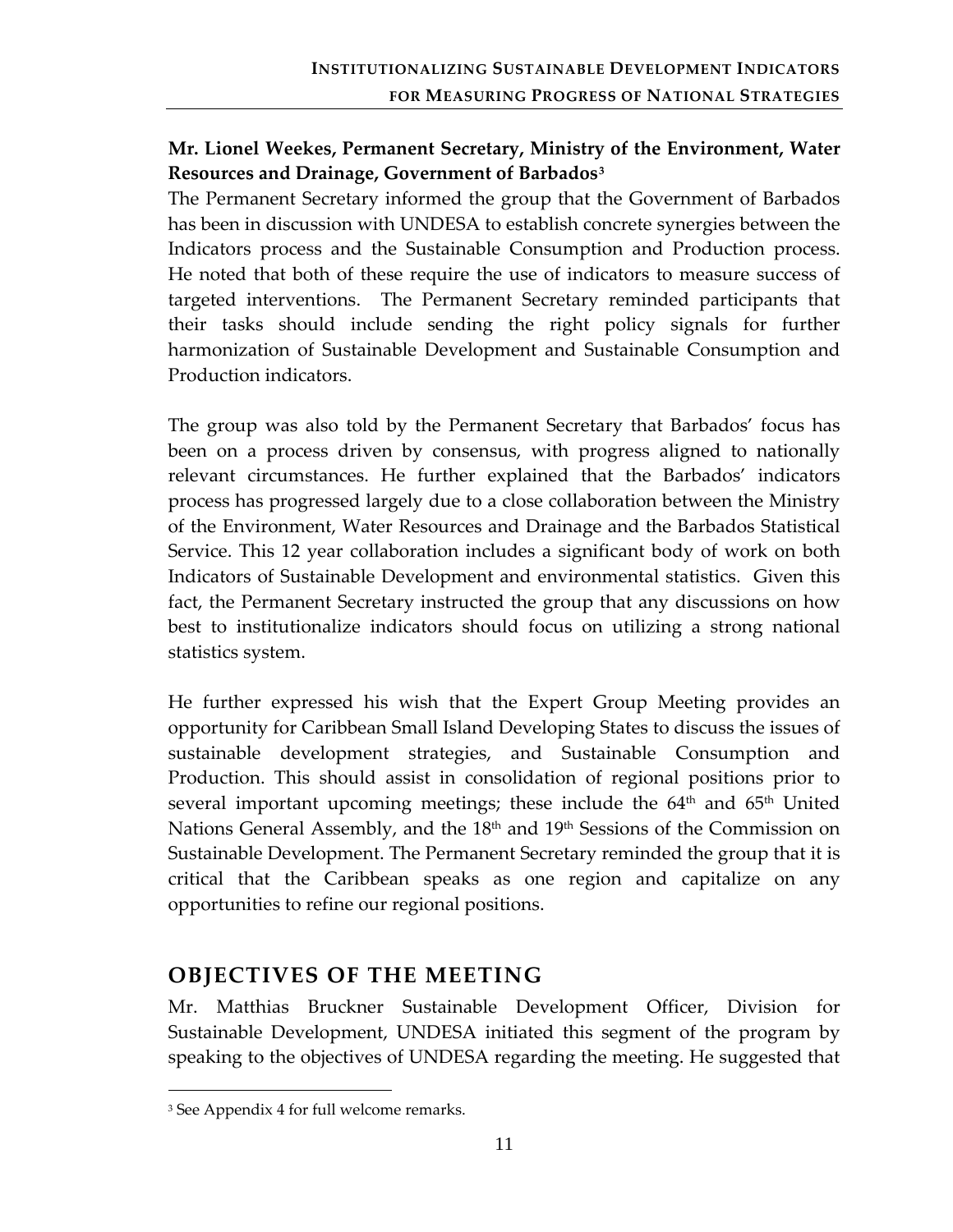this Expert Group Meeting should act as a forum for sharing experiences. Specifically, the EGM aimed to allow participants to share experiences and views on:

- 1. the selection of appropriate indicators for measuring progress of strategy implementation, with a view to identify which selection criteria and which commonly available indicators have been successful;
- 2. the integration of indicators related to major cross‐cutting issues of sustainable development such as sustainable consumption and production patterns into the overall strategy monitoring framework, such as to harness thematic linkages and to increase the coherence and efficiency of reporting processes; and
- 3. choosing institutional arrangements for monitoring systems and on ways to ensure their effective and continuing implementation, taking into account commonalities as well as idiosyncrasies of the overall institutional systems of the participating countries.

The meeting was also meant to produce a set of options that countries in the process of selecting and institutionalizing indicators for measuring progress of national sustainable development strategies and plans may want to consider.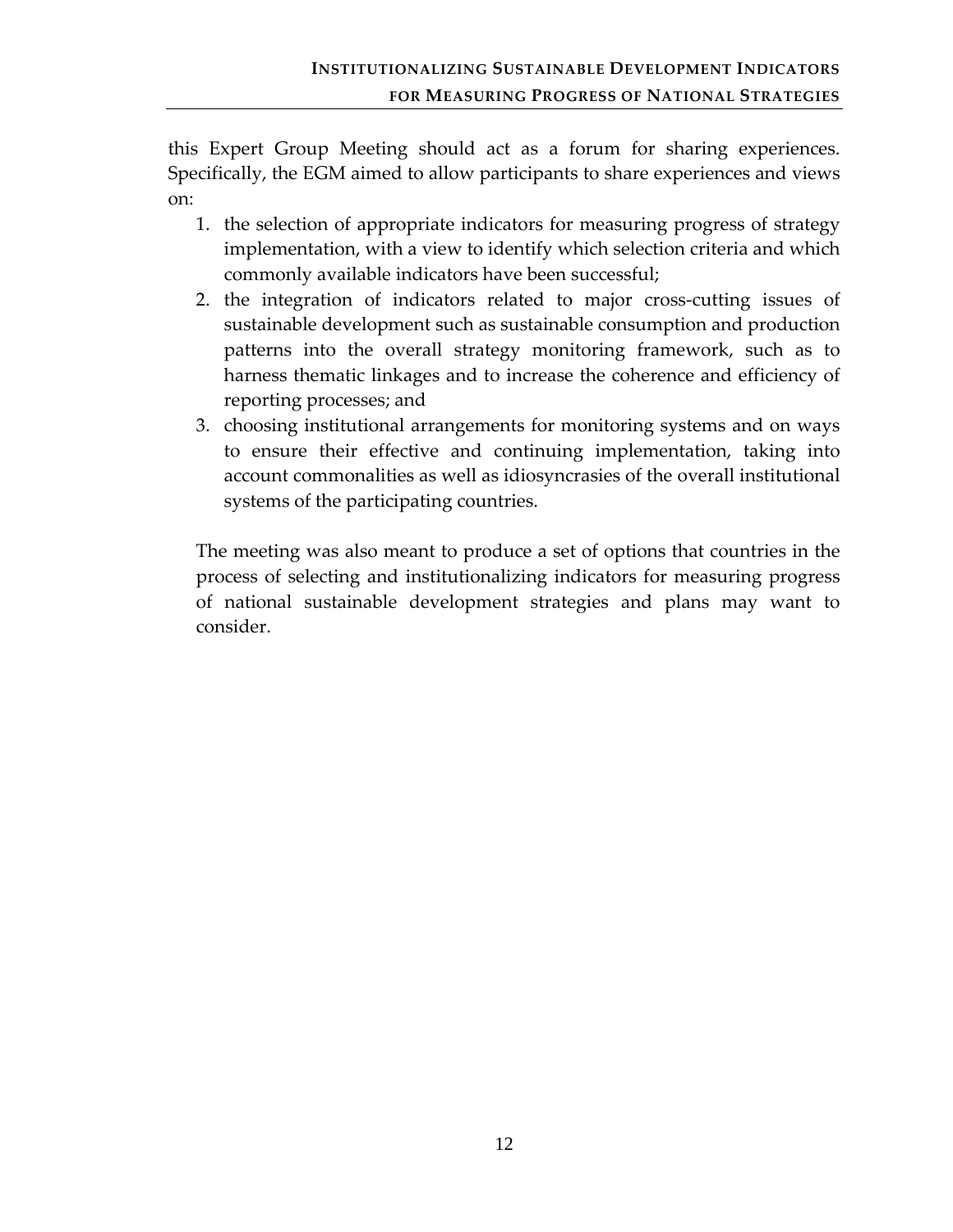# <span id="page-19-1"></span><span id="page-19-0"></span>**SESSION 1: SUSTAINABLE DEVELOPMENT STRATEGIES**

# <span id="page-19-2"></span>**NATIONAL SUSTAINABLE DEVELOPMENT STRATEGIES: AN OVERVIEW**

### **Mr. Matthias Bruckner, Division for Sustainable Development United Nations Department of Economic and Social Affairs (UNDESA)**

The Mission Statement of UNDESA – Division for Sustainable Development (DSD) is to provide leadership and to be an authoritative source of expertise within the United Nations system on sustainable development. The DSD serves as the Secretariat of the Commission on Sustainable Development (CSD) which is a functional Commission of the UN Economic and Social Council (ECOSOC) attended by non‐CSD Member States, UN system, nongovernmental organizations (NGOs) and intergovernmental organizations (IGOs). It includes high-level segment with 60-70 ministers in attendance. DSD conducts normative work, analytical work and technical cooperation.

Under the Rio Principles sustainable development speaks to:

- Integration;
- Inter-generational equity;
- Intra-generational equity;
- Global partnership with common but differentiated responsibilities;
- Poverty eradication;
- Reduction and elimination of unsustainable patterns of production and consumption;
- Participation in decision-making;
- Access to information; and
- Access to judicial and administrative proceedings.

According to the Brundtland Commission, Sustainable Development is defined as "development that meets the needs of the present without compromising the ability of future generations to meet their own needs." Sustainable development came to the forefront of public interest in 1992 at the United Nations Conference on Environment and Development in Rio de Janeiro.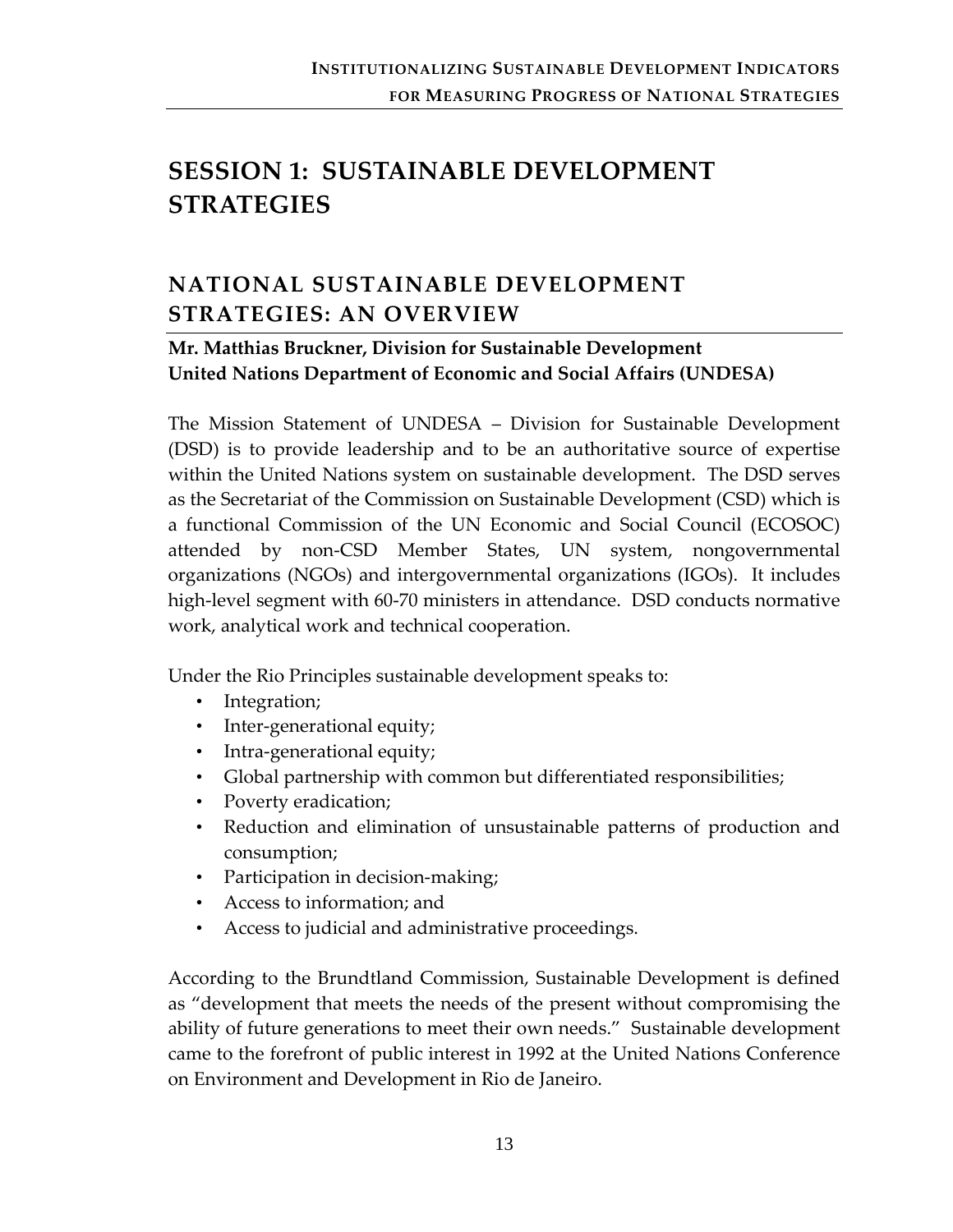A National Sustainable Development Strategy (NSDS) is essentially a *coordinated, participatory and iterative process* to achieve economic, environmental and social objectives in a balanced and integrated manner. The formulation and implementation process is a cyclical and interactive process of planning, participation and action, in which the emphasis is on managing progress towards sustainability goals, rather than producing a "plan" as an end product.

An NSDS embodies the following principles and characteristics:

- Integration of economic, social and environmental objectives;
- Coordination and balance between sector and thematic strategies and decentralised levels, and across generations;
- Broad participation, effective partnerships, transparency and accountability;
- Developing capacity and an enabling environment, building on existing knowledge and processes;
- Country ownership, shared vision with a clear timeframe on which stakeholders agree, commitment and continuous improvement;
- Focus on priorities, outcomes and coherent means of implementation;
- Linkage with budget and investment processes; and
- Continuous monitoring and evaluation.

At the national level, the NSDS is based on national sustainable priorities, identified in the NSDS process. It should not duplicate other comprehensive strategies, nor should other comprehensive strategies duplicate an NSDS. These strategies, which may have varying titles, are formulated taking into account the global sustainable development agenda, including the Millennium Development Goals (MDGs), and other global and regional processes such as the Mauritius Strategy of Implementation.

Coherence between national and international goals and targets is very important. Hence, international goals and targets have to be adapted to national circumstances in order to be meaningful. This holds for goals and targets which were agreed in Rio in Agenda 21, the Johannesburg Plan of Implementation (JPOI) and the MDGs.

National goals and targets should be ambitious, but realistic. In addition to commitments at the regional and national level, international commitments include: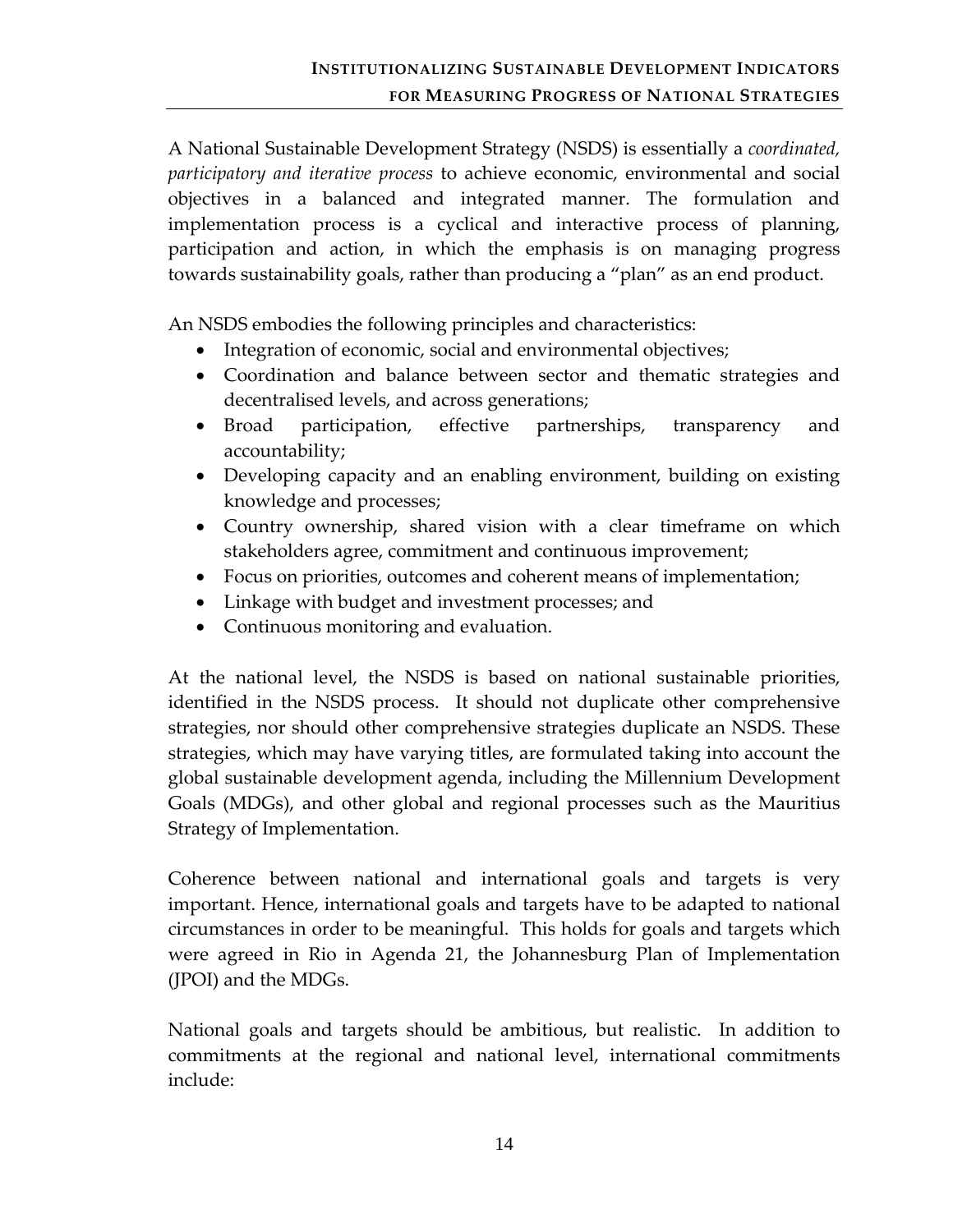- Agenda 21 recognized the importance of sound sustainable development policy and calls for strategies for sustainable development;
- Rio+5 formulation and elaboration by 2002;
- Millennium Declaration Goal 7, target 9 integrate principles of sustainable development into country policies/programmes;
- World Summit on Sustainable Development (WSSD) Johannesburg Plan of Implementation (JPOI) ‐ began implementation by 2005**;**
- World Summit 2005 national strategies central to achievement of sustainable development; and
- Various commitments made by the United Nations Commission of Sustainable Development.

As of 2008, 82 United Nations Member States have reported that they are implementing an NSDS. This is a 19 percent increase when compared to 2006 figures. Specifically, sixteen countries are developing an NSDS, six countries have no NSDS, and there is no current information for 87 countries. There are sizeable differences across regions<sup>[4](#page-21-0)</sup>.

For many countries, the question as to whether it has a NSDS is not a simple 'yes or no' answer. There are instances where the NSDS is developed via new strategy development processes such as Poverty Reduction Strategies (PRS). The JPOI recognizes that PRS (which go beyond the NSDS) can constitute an NSDS.

Some countries also have NSDS separate from their PRS, whereas in others some consist of two or more documents. There are also strategies focusing on the environment or natural resources, but these types of NSDS are no longer frequently used.

Globally, there are different coordination mechanisms in place. The most commonly occurring ones are the Office of President (or Prime Minister), the Ministry of Planning (or Finance) and the Cabinet Committee. NSDS are also coordinated by multi‐stakeholder sustainable development councils and line ministries such as those typically responsible for the Environment.

<span id="page-21-0"></span><sup>4</sup> All figures based on voluntary reporting to the CSD or to the United Nations Division for Sustainable Development.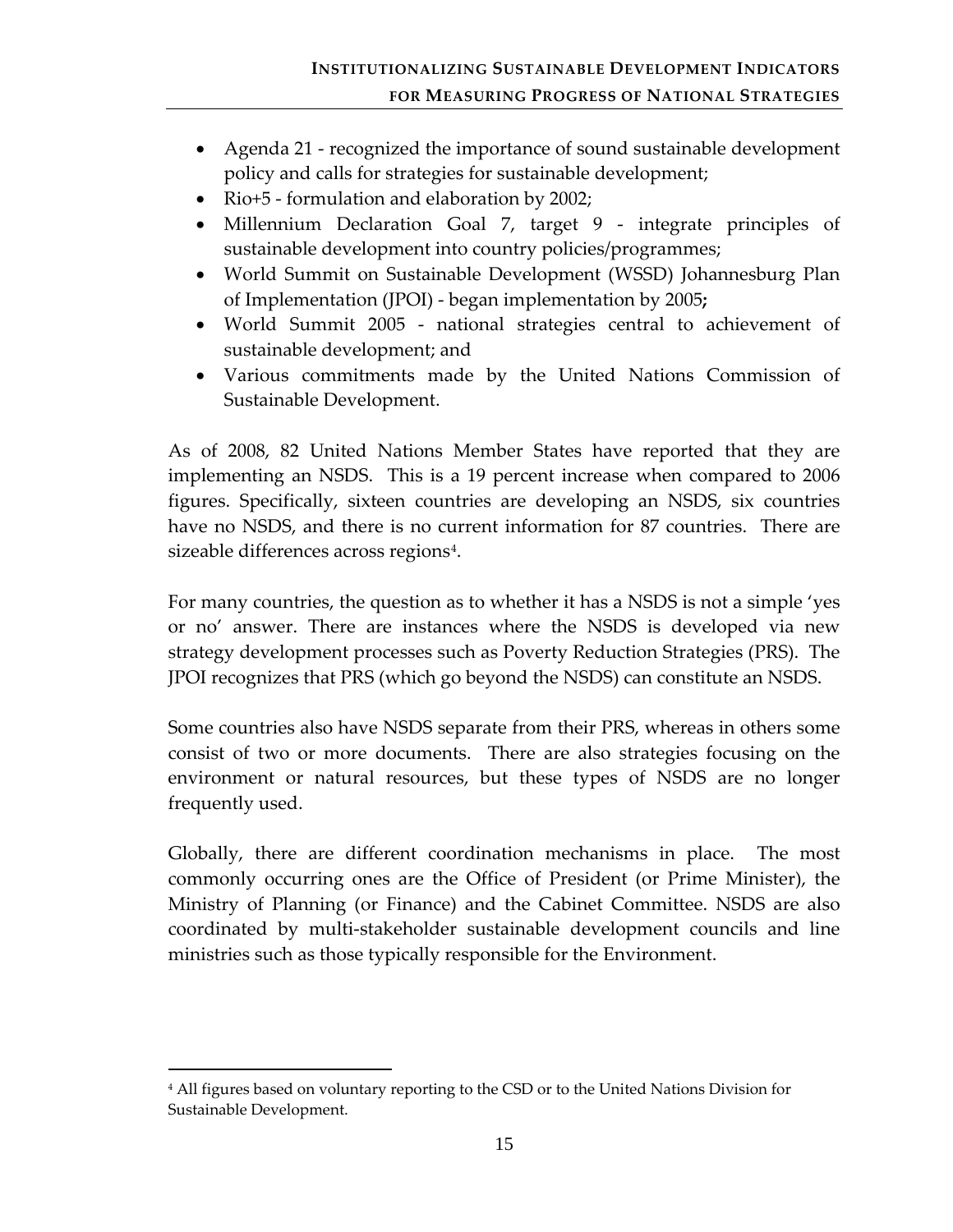<span id="page-22-0"></span>Regionally there are only six countries that have reported that they are implementing an NSDS, in addition to the French Overseas Departments. There is very little official information available regarding this issue.

# <span id="page-22-1"></span>**DISCUSSION**

#### *Comment*

Every two years countries are asked to report to the Commission of Sustainable Development. The information is sent to national focal points who then coordinate the information‐ e.g. on mining, waste chemicals, etc. A component of the reporting involves noting the status of NSDS and indicators as well. In the Global Map on NSDS published by UNDESA, only official information is used since this can be verified.

#### *Comment: Mr. Navin Chandarpal, Government of Guyana*

Many, but not all countries have sustainable development policies in place. Under the 10 Year Review for the Barbados Program of Action some detailed reports were prepared by using sector specific information, which may still be useful. At present UNECLAC provides an annual representation of the status of the region. In recognition of the effort necessary to gather this data, it is believed that it should be utilized on a wider scale.

#### *Comment: Mr. Matthias Bruckner, UNDESA*

This was a very relevant point given the discussion. When countries are contacted they tend to have the necessary information which is required. However, very often that information does not filter down to other levels within the country, which are involved in reporting.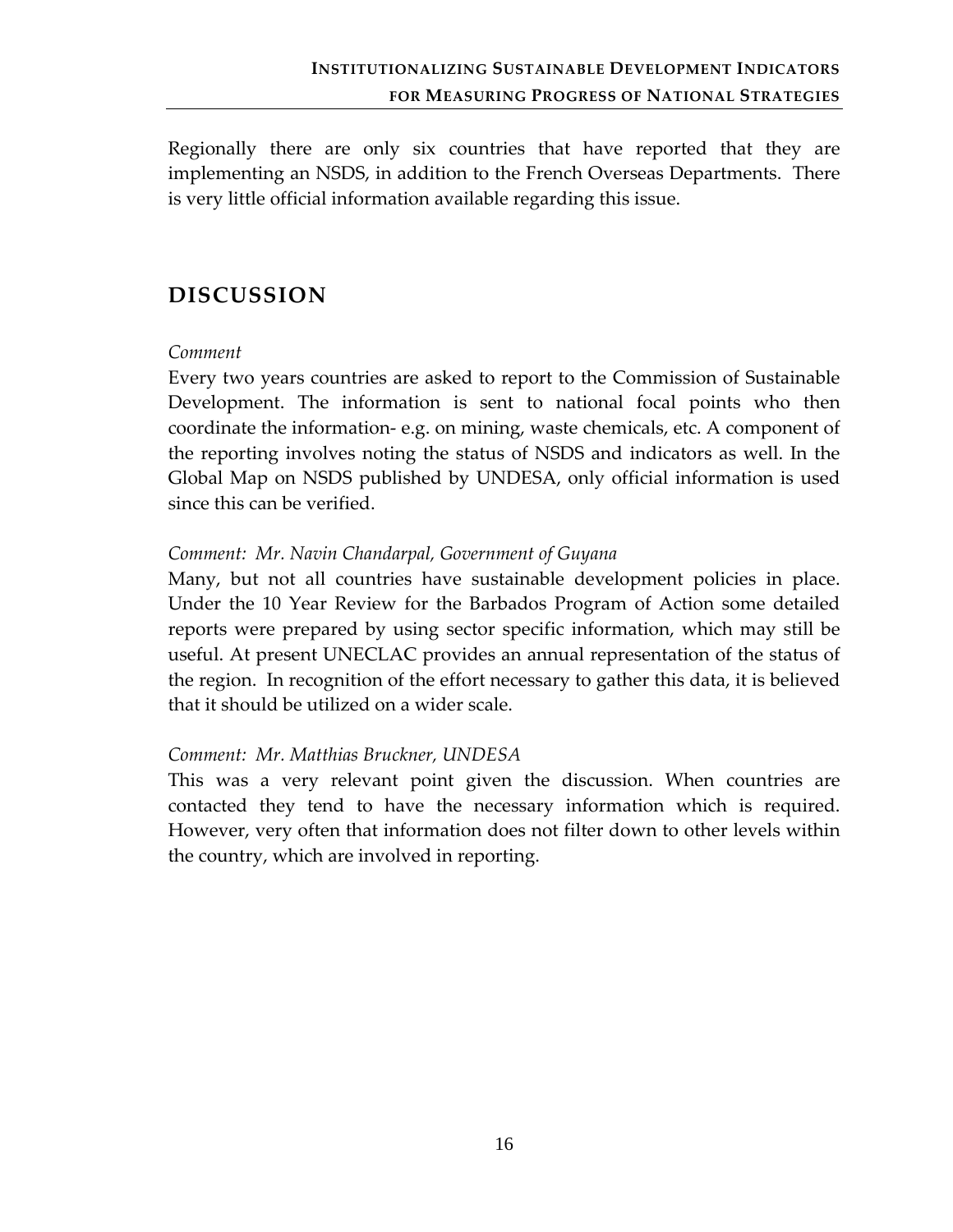# <span id="page-23-1"></span><span id="page-23-0"></span>**INTEGRATING THE MAURITIUS STRATEGY OF IMPLEMENTATION INTO DEVELOPMENT PLANNING**

#### **Mr. Keneti Faulalo United Nations Department of Economic and Social Affairs (UNDESA)**

There are evident linkages between global processes and those which occur at the national level. A strong relationship also exists between instruments such as the Mauritius Strategy and the Barbados Program of Action as they must be properly analyzed within the context of individual countries' national plans.

With respect to the United Nation's development agenda, environmental protection is not considered to be the highest achievement to be gained through environmental stewardship. Instead, the realization is that the end‐point of this process needs to be placed within the context of the wider economy. This is a position which reflects the three pillars of sustainable development as first indicated in the Johannesburg Program of Implementation (JPOI).

In 1992, the importance and relevance of Small Island Developing States (SIDS) was recognized and the Barbados Program of Action evolved based on this new status. It is important to note that the Mauritius Strategy for the further Implementation for the Programme of Action for the Sustainable Development of SIDS (MSI) is not binding. There are no threats of decreased funding or other sanctions if countries do not fulfill their reporting responsibilities. However, there are very sound reasons that should encourage Caribbean Small Island Developing States (SIDS) to report as required.

In the Barbados Program of Action (BPOA), there were many issues which were combined and classified under the same heading. While many development strategies exist, there is no single ideal development strategy; the BPOA itself is not an ideal document but it should be recognized that that its strength lies in the tremendous support and the political endorsement that it has managed to generate. Small Island Developing States (SIDS) must also pay attention to many issues, for example, like trade tourism, which were discussed in Mauritius and that could be could be described as cross‐cutting issues. In light of all this, the discussions conducted in Mauritius should be viewed as having resulted in a successful negotiated document. The NSDS can often be viewed as a version of the MSI but at a national level. The NSDS is mentioned in the MSI in several areas of that document.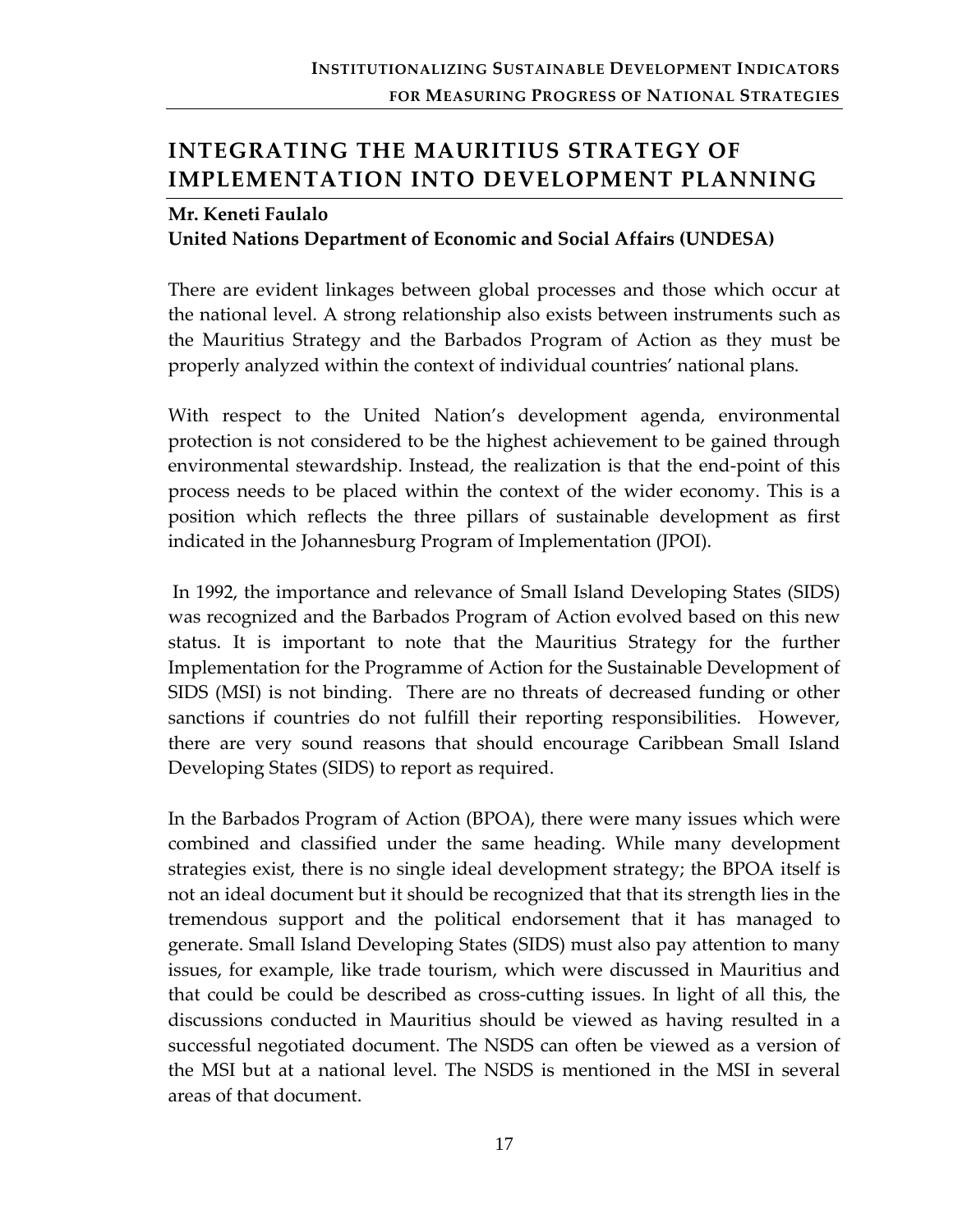<span id="page-24-0"></span>Small Island Developing States (SIDS) have an opportunity to highlight their special case status, and the fact remains that the MSI reflects the commitment given to SIDS at the international level. When enforced through these channels, Caribbean countries' national goals are highlighted and can be more easily facilitated.

The subject of indicators only appears once in the MSI. This reference is made in Paragraph 74c. The monitoring and evaluation section of the document is one of the weaker portions of the strategy. Development indicators for sustainable development for national purposes should have the priority of the MDCs. In addition, development indicators for sustainable development for national purposes should also capitalize on existing information systems like National Biodiversity Strategies and Action Plans (NBSAP) and biodiversity clearing houses in their countries of origin to increase their efficacy.

# <span id="page-24-1"></span>**DISCUSSION**

#### *Comment: Ms. Decima Corea, Government of St. Vincent and the Grenadines*

The Sustainable Development report could be crafted in a format that allows it to achieve several reporting requirements at once, thereby easing some of the pressure associated with reporting. There has been some movement on this direction in the Caribbean.

#### *Question: Keith Nichols, Organization of Eastern Caribbean States (OECS)*

Many States do not have an NSDS. Thus they can report on the Mauritius Strategy for the further Implementation of the Barbados Program of Action for the Sustainable Development of Small Island States (MSI) but not within an NSDS framework. Is it possible to provide a unified template?

#### *Response: Mr. Matthias Bruckner, UNDESA*

Countries should report under their NSDS. Efforts have been made to make this reporting as easy as possible. While the overall level of reporting has not increased, the general reporting needs have become more elaborate, so care must be taken.

*Question*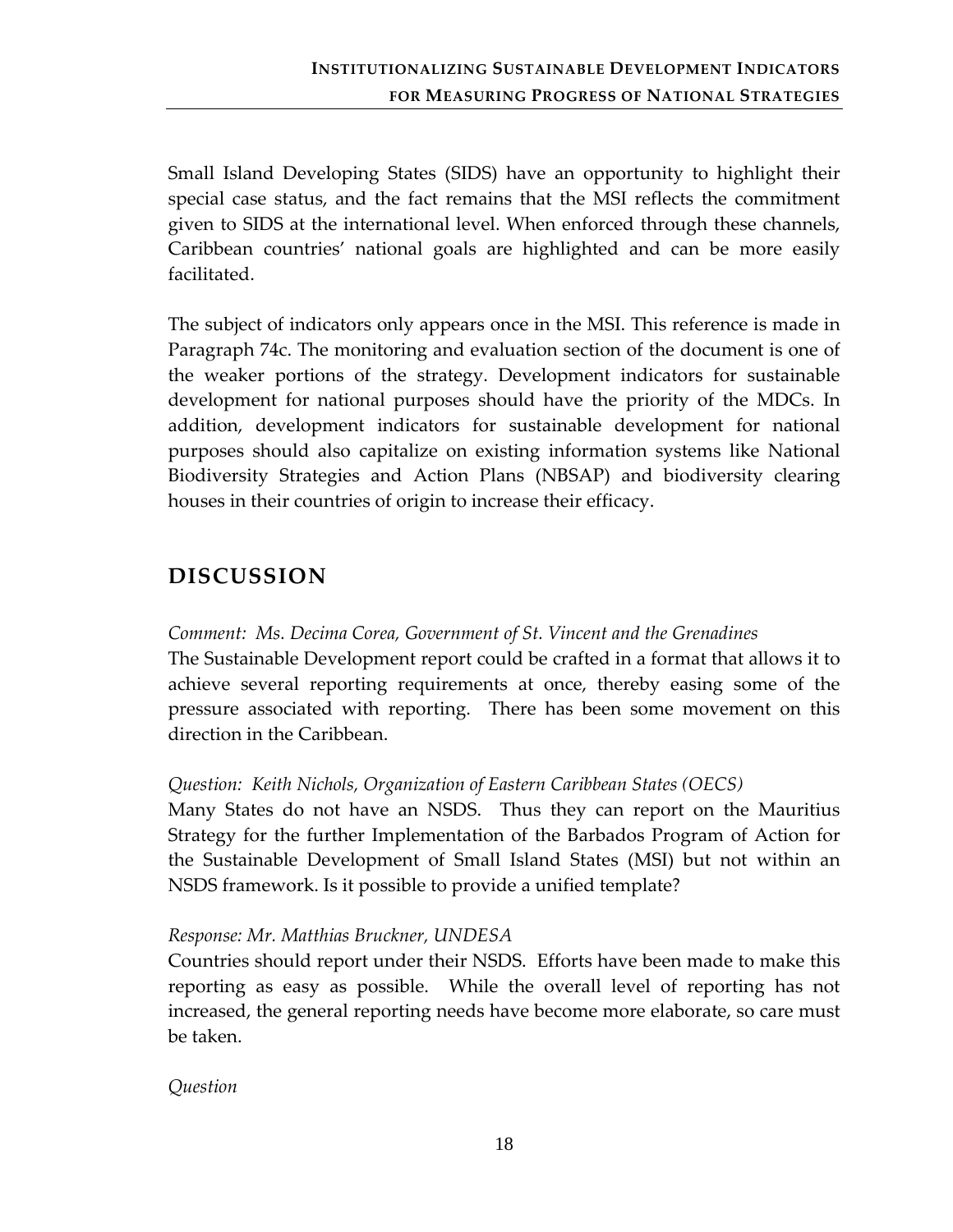What about countries with environmental strategies?

#### *Response: Mr. Matthias Bruckner, UNDESA*

As long as such a strategy is referenced properly it may be deemed acceptable when submitted. Requirements regarding such submissions are stricter since strategies and other documents must be verified. Following a precautionary approach, the submission must be based on official national reporting that has been verified.

#### *Comment: Mr. Mark Bynoe, Caribbean Community Climate Change Centre (CCCCC); and Mr. Keith Nichols, OECS*

The relevance of frameworks is a very important issue. There are many documents, but very few NSDS. In many cases the pillars of SD are not included in any strategic documents as environment is not taken as a national or regional priority in many Caribbean countries.

#### *Comment: Ms. Amrikha Singh, Government of Barbados*

Barbados is usually very diligent in reporting to the Commission on Sustainable Development (CSD). While this goal may be a challenge given Barbados' resources, the reporting process itself is very important and useful.

Prior to the CSD 11 (2002‐2003) countries were required to report on every chapter in Agenda 21. This was at times burdensome. The simplification of the process ‐ where the focus is on certain themes such as agriculture, land degradation and drought, in two year cycles ‐ made the reporting process easier. The current format is very useful as a negotiating document.

The rigid reporting deadline can be regarded as challenging especially when paired with the requisite consultation with the private sector and NGOs in the true spirit of sustainable development/ public participation. This participative approach despite the challenge of accessing the requisite resources to undertake such consultation ensures true representation of national circumstances.

Finally, institution of a national focal point allows for efficient coordination. In Barbados, in addition to the national focal point, Cabinet provides oversight to the entire process.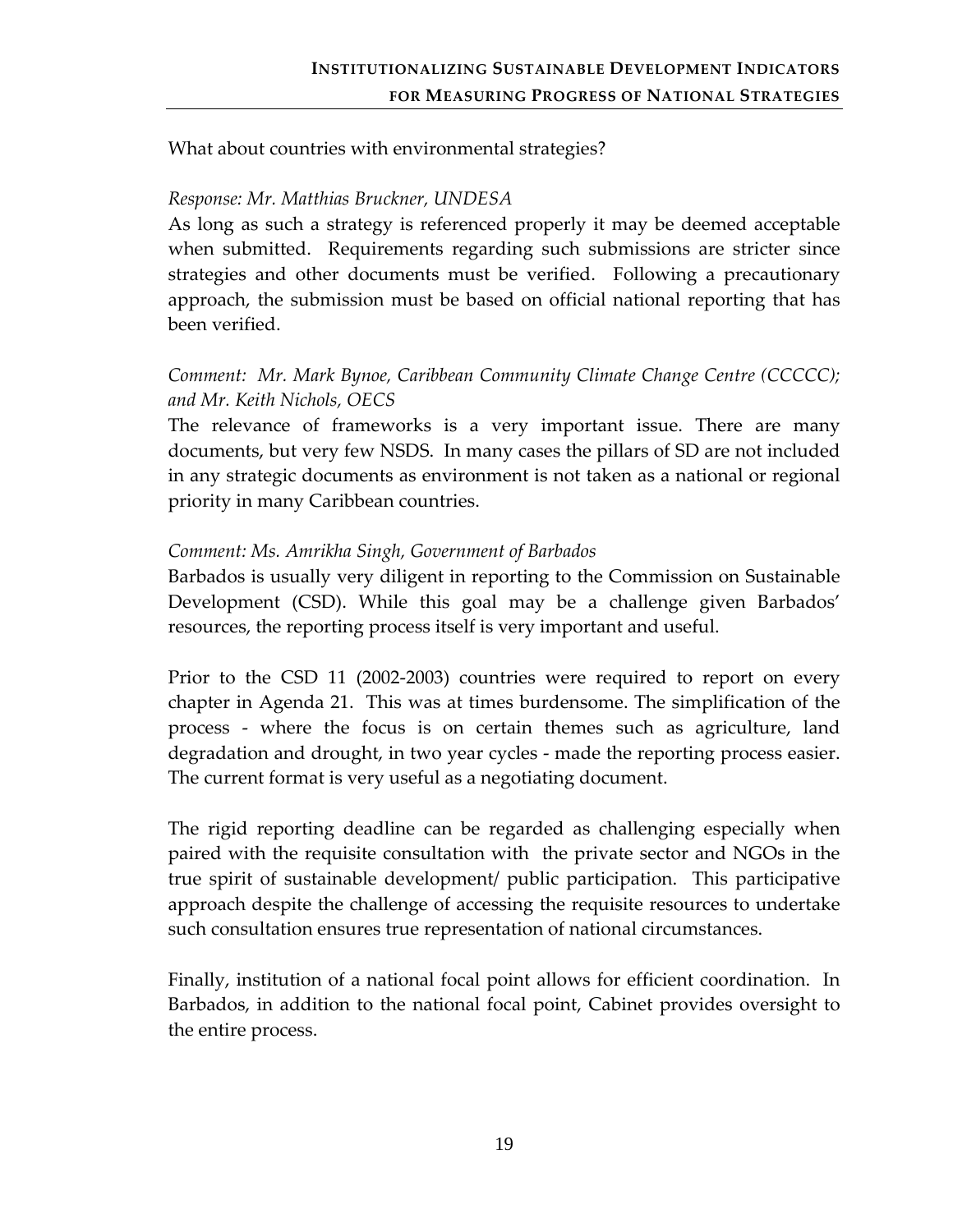#### *Comment: Mr. Navin Chandarpal, Government of Guyana*

Many countries do not have open reporting structures. While one country may have a 2020 Vision that may answer many relevant questions, it may not provide the right answers.

Many environment workers are associated with contracts and projects which require reporting. However these initiatives cannot be found in a centralized repository of information. If countries do not have an organized way of collecting information, then they will be unable to submit reports.

#### *Comment: Mr. Keneti Faulalo, UNDESA*

There is a need to distinguish different types of reporting. There is reporting associated with implementation, and that which is part of the wider reporting process. Reports to the CSD are associated with national activities aimed at the fulfillment of national requirements. In some cases in the Pacific, reporting represents a high proportion of countries' activity and as such requires substantial resources. The participants' concerns regarding the high level of reporting expected should not be addressed by the use of templates despite their usefulness in some cases. Countries are urged to raise this concern at the review of the MSI in September 2010 at the UN General Assembly.

Two fundamental issues should be discussed:

- 1. Do we as Caribbean countries have national development strategies? and
- 2. Are we (countries) reporting on these issues?

All countries have been preparing national development strategies in some form. There is a need to look at the extent to which national development strategies are guided by Agenda 21 or the BPOA.

A template may not be ideal but countries still need a set of core of issues to be identified, linked to indicators and referred to constantly. In a system like this, information could continue to be documented by UNECLAC and then pulled together.

#### *Comment: Mr. Navin Chandarpal, Government of Guyana*

Similar discussions have been tabled earlier at a regional Ministers Meeting. They raised their concerns regarding the burden associated with national reporting. The suggestion of utilizing a single report was made. For instance, UNECLAC and UNEP could sign an agreement allowing various parties and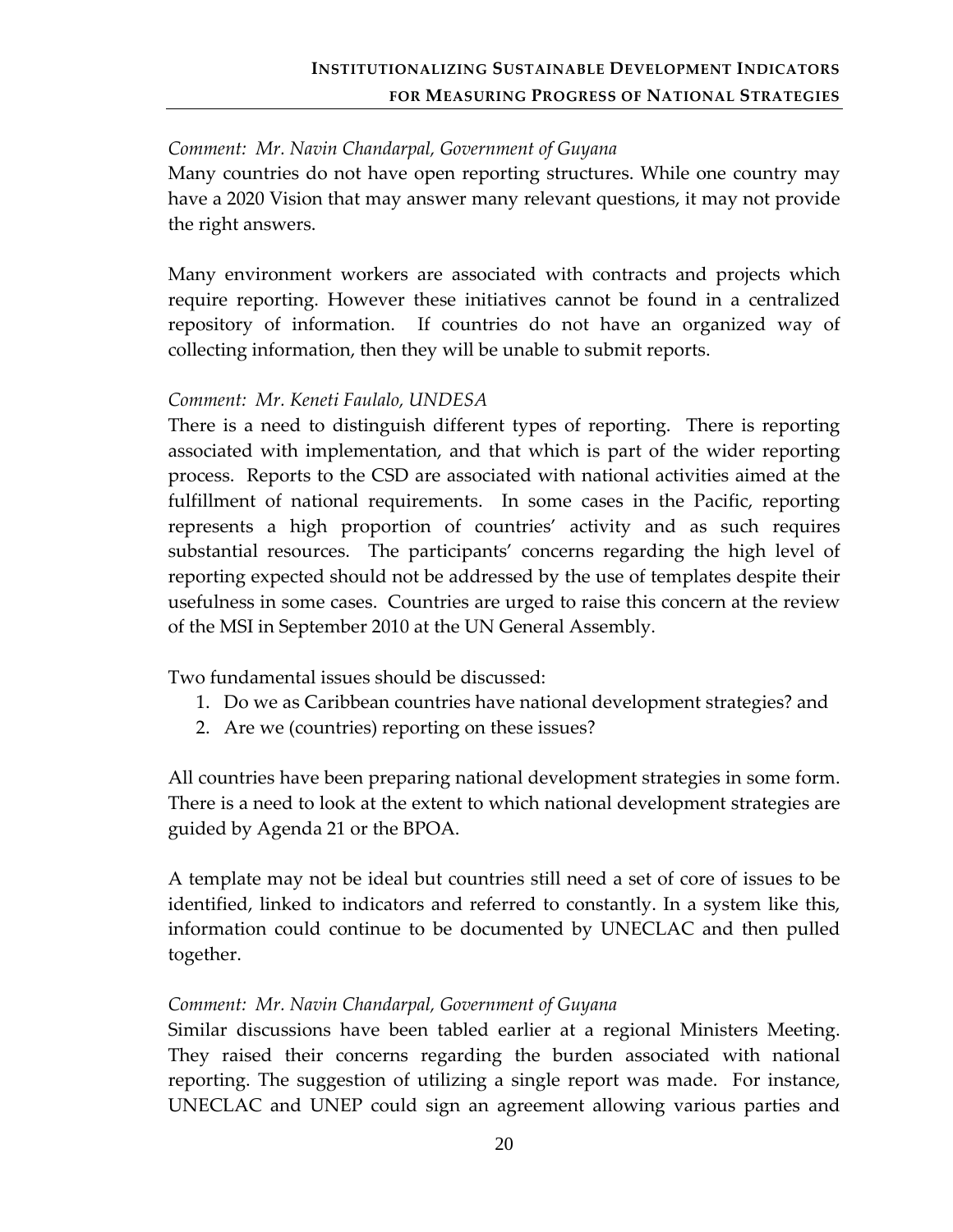agencies to use relevant information required from the UNECLAC reports. This was a very strong political statement.

The UN must focus on key issues. While many countries have taken on sustainable development issues, it must be borne in mind that as recently as 15‐ 20 years ago all plans which were developed in the region were typically sectoral. It must be determined by the UN whether or not countries considering the whole of the framework in their reporting?

Templates may not be the best tool for reporting but if there is some cross‐ referencing of a core group of issues identified, linked to indicators, this could be of help to us.

It is unfortunate UNECLAC has not made any reference to the issues of the regional coordinating mechanism. Their annual reviews have all the information and there is scope to pull key information from their documents.

#### *Comment: Prof. Edgar Gutiérrez‐Espeleta, Universidad de Costa Rica*

In a forum of Ministers of Environment for LAC, ministers complained of the burden of reporting. In the Panama meeting the Ministers brought a strong policy statement to the UN. They stated that they would provide a single report and the UN would take what they needed it. As a result, they set up a working group on environmental statistics and indicators to facilitate reporting via one report.

Countries in Latin America and the Caribbean have taken on board Sustainable Development issues. Fifteen years ago national plans were sectoral, but today they are cross‐sectoral National Development Plans. The UN needs to check cross‐sectoral development plans and take on board the whole of the framework. This will facilitate a more sustainable operation.

### *Comment: Mr. Mark Bynoe, CCCCC and Dr. Mark Griffith, United Nations Environment Program (UNEP)*

It must be recognized that cross referencing it does not make a framework sustainable. Reporting is not the main problem. There is a need for more elementary approach to the development of countries, with the utilization of methodologies and tools that will enable fundamental developmental change.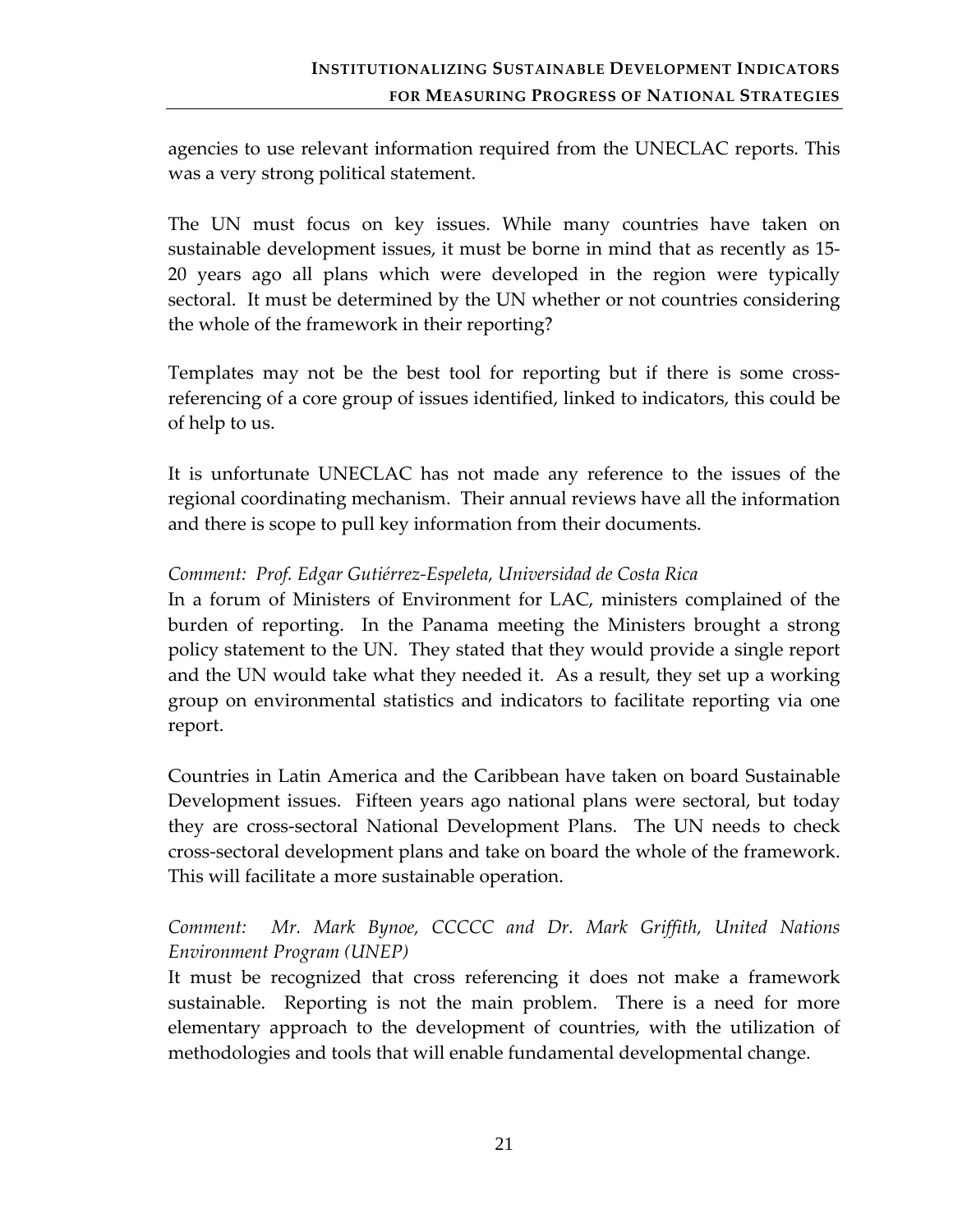#### <span id="page-28-0"></span>*Comment: Mr. Keneti Faulalo, UNDESA*

If many of the resources currently utilized in reporting could be streamlined, more would be made available for implementation.

# <span id="page-28-1"></span>**SUSTAINABLE DEVELOPMENT STRATEGIES AND GOALS IN BARBADOS**

#### **Mr. Derrick Gibbs, Senior Economist**

**Ministry of Economic Affairs, Empowerment, Innovation, Trade, Industry and Commerce**

#### **Government of Barbados**

Sustainable Development is the use of resources that aims to meet present human needs while preserving the environment so that the needs of future generations can also be met. This is a welfare economics concept – the inter‐ generation equity criteria. It is a broad and cross cutting concept and since all countries are not all homogenous, the elements of a sustainable development strategy will be shaped by issues unique to them. A major challenge to this is that resources are finite while current human needs and wants are increasing.

Government's overarching economic goal should be the growth of an inclusive and innovative economy for the benefit of all that is closely related to social and environmental goals. Sustainable Development should look to ensure that policies and programmes are designed to meet these goals.

The major Sustainable Development challenges in Barbados include:

- Slow formulation or inadequate legislation to combat challenges to Sustainable Development;
- Climate change and its impact on the environment and economic and social progress;
- High energy cost and dependency on fossil fuels;
- Limited fiscal and human resources to help implement Sustainable Development programmes and projects;
- Challenge of communicating sustainable development concepts to the general public;
- Lack of institutional capacity to implement and enforce Sustainable Development policies;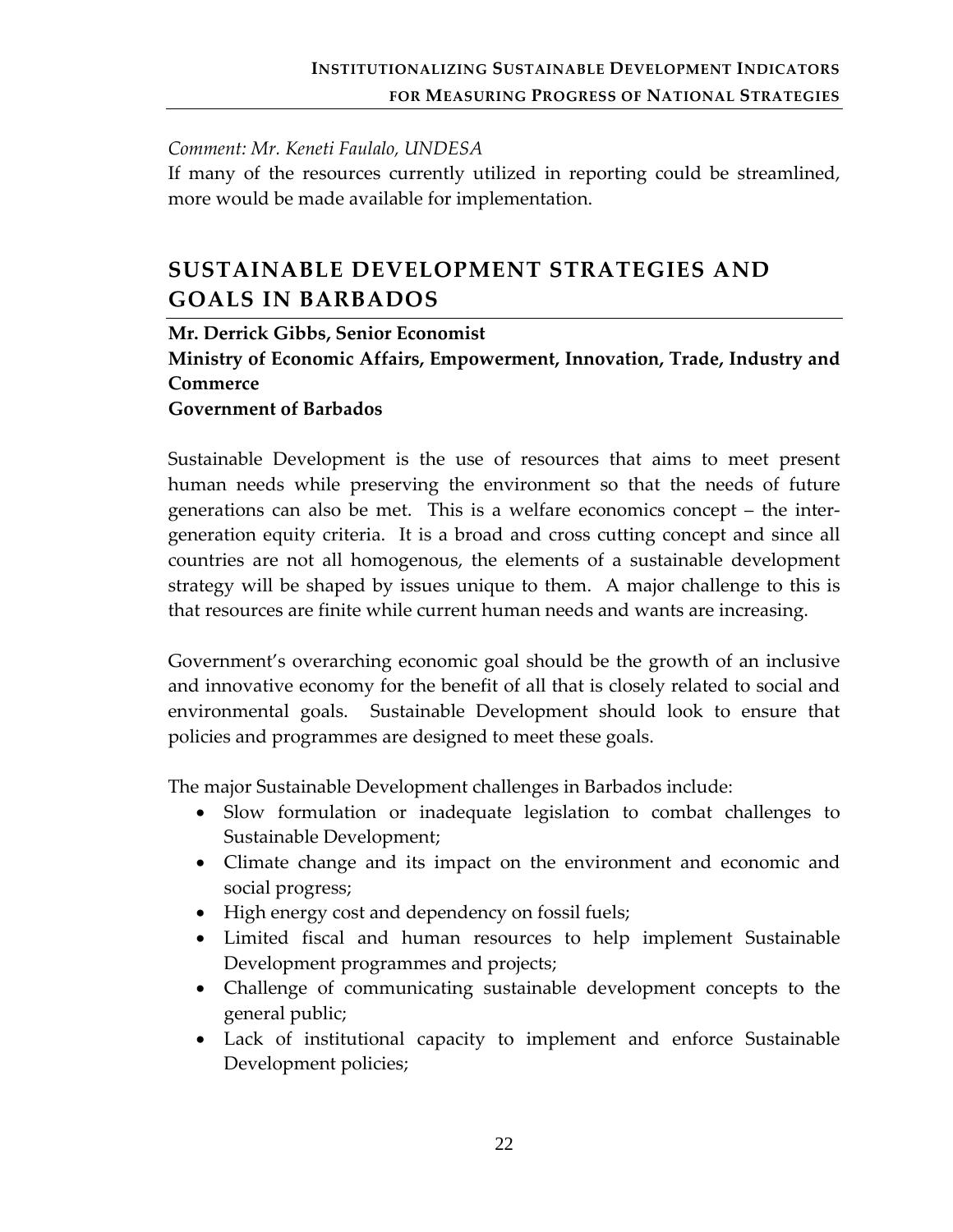- Lack of proper research and critical Sustainable Development indicators to help monitor and implement Sustainable Development strategic programmes; and
- Lack of timely reviews and evaluation of Sustainable Development Plans.

The Barbados National Sustainable Development Policy was commissioned in 1997 and developed through facilitation by a National Commission on Sustainable Development. The Policy, which was completed in 2004, benefited from wide stakeholder buy‐in and consultations with the government, NGOs and the private sector. The aim was to secure consensus among stakeholder and secure the best strategies for Sustainable Development.

The goal of the policy is to ensure the optimization of the quality of life for every person and ensure that economic growth and development does not occur to the detriment of our ecological capital.

The objectives include:

- provision of a national framework for decision making based on principles of Sustainable Development;
- encouraging persons to adopt and apply the principles of Sustainable Development; and
- sensitization and education of all persons about key issues and conflicts between development and the environment.

At the national level the Barbados National Strategic Plan 2006‐2025 is the guiding document, with the Sustainable Development Policy acting as a major supporting document. The NSP benefited from national discussion via, *inter alia*, town hall meetings, a national consultation, one‐on‐one discussions and the mail.

The theme of the National Strategic Plan 2005‐2025 is Global Excellence, Barbadian Traditions. The vision is to have a fully developed society that is prosperous, socially just and globally competitive. This vision speaks to "a sustainable society that co-exists in harmony with a beautiful, clean and healthy physical environment and physical infrastructure…"

The Strategic Goals of the Plan are:

- Goal 1: "Inspired, exulting, free" Unleashing the Spirit of the Nation.
- Goal 2: "Firm craftsmen of our fate" New Governance for New Times.
- Goal 3: "Strength and unity" Building Social Capital.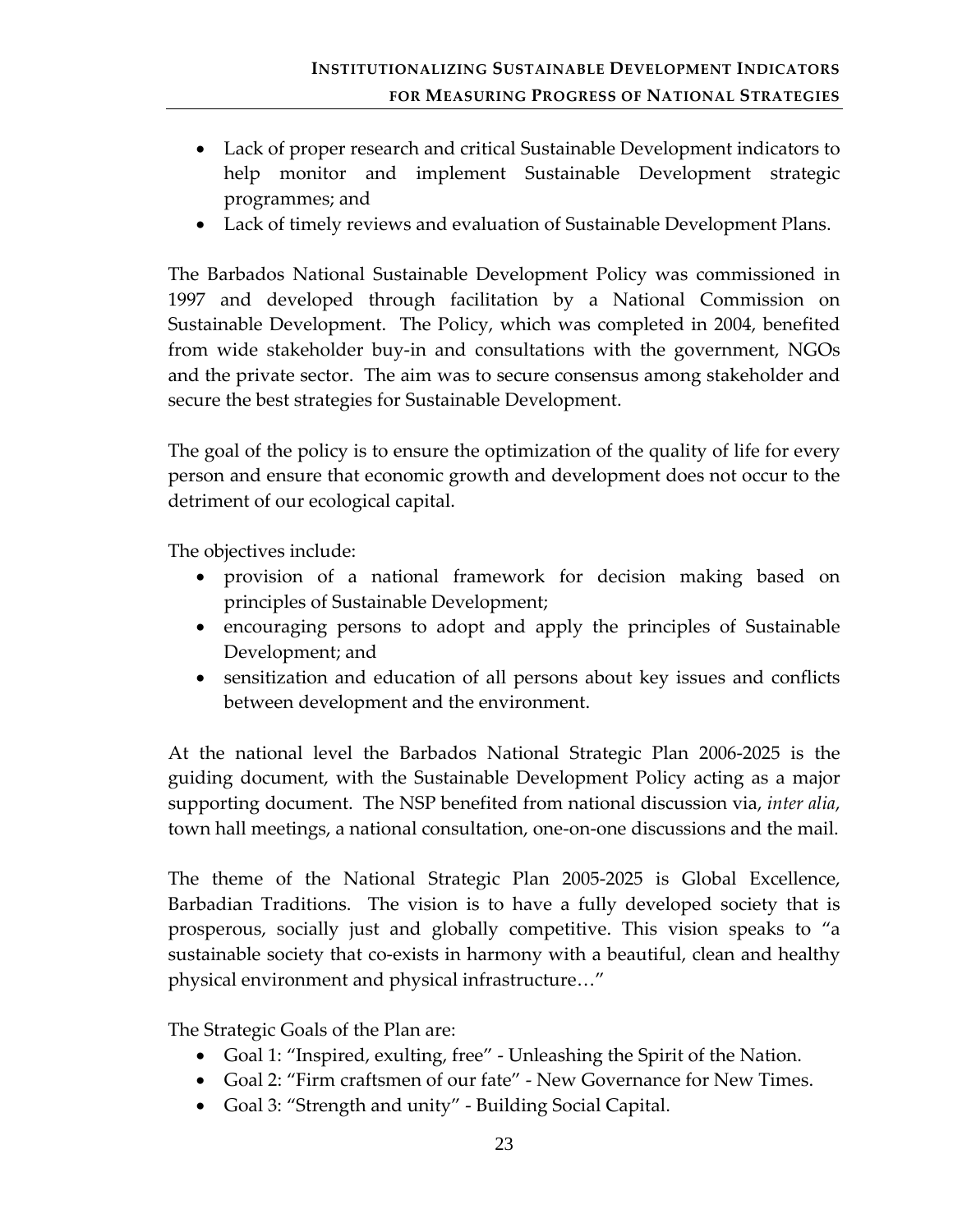- Goal 4: "These fields and hills": Building a Green Economy -Strengthening Physical Infrastructure and Preserving the Environment.
- Goal 5: "Upward and onward" Enhancing Barbados' Prosperity and Competitiveness.
- Goal 6: "Strict guardians of our heritage" Branding Barbados Globally.

With respect to Goal Four, building the Green Economy, this will call for:

- 1. Strong policies to tackle environmental threats i.e. use of fertilizers, poor waste disposal etc.;
- 2. Use of more renewable forms of energy solar, biomass, wind etc. and more recycling;
- 3. Greater public education and enforcement;
- 4. Highlighting concerns with global environment developments climate change; and
- 5. All persons working together to ensure we achieve our goals and objectives for a greener society.

The objectives of that goal are:

- to foster effective environmental management;
- to maintain a safe and reliable water supply;
- to ensure an efficient and reliable energy sector;
- to develop a modern transport infrastructure;
- to improve disaster management; and
- to maintain an efficient land‐use policy.

Other supporting documents for Sustainable Development include:

- the Barbados Physical Development Plan which speaks to environmental management and land use planning and is updated every 5 years;
- the Medium Term Strategic Framework 2010-2012 which is being developed;
- and the political directive which is gleamed from the Government's Manifesto.

The next steps for Barbados should include:

- 1. The need for an implementation plan to guide the Sustainable Development Policy;
- 2. Continued sensitization by Government to fully embrace the Policy;
- 3. Establishment of a Green Fund to finance sustainable projects;
- 4. Further integration of sectoral plans and policies;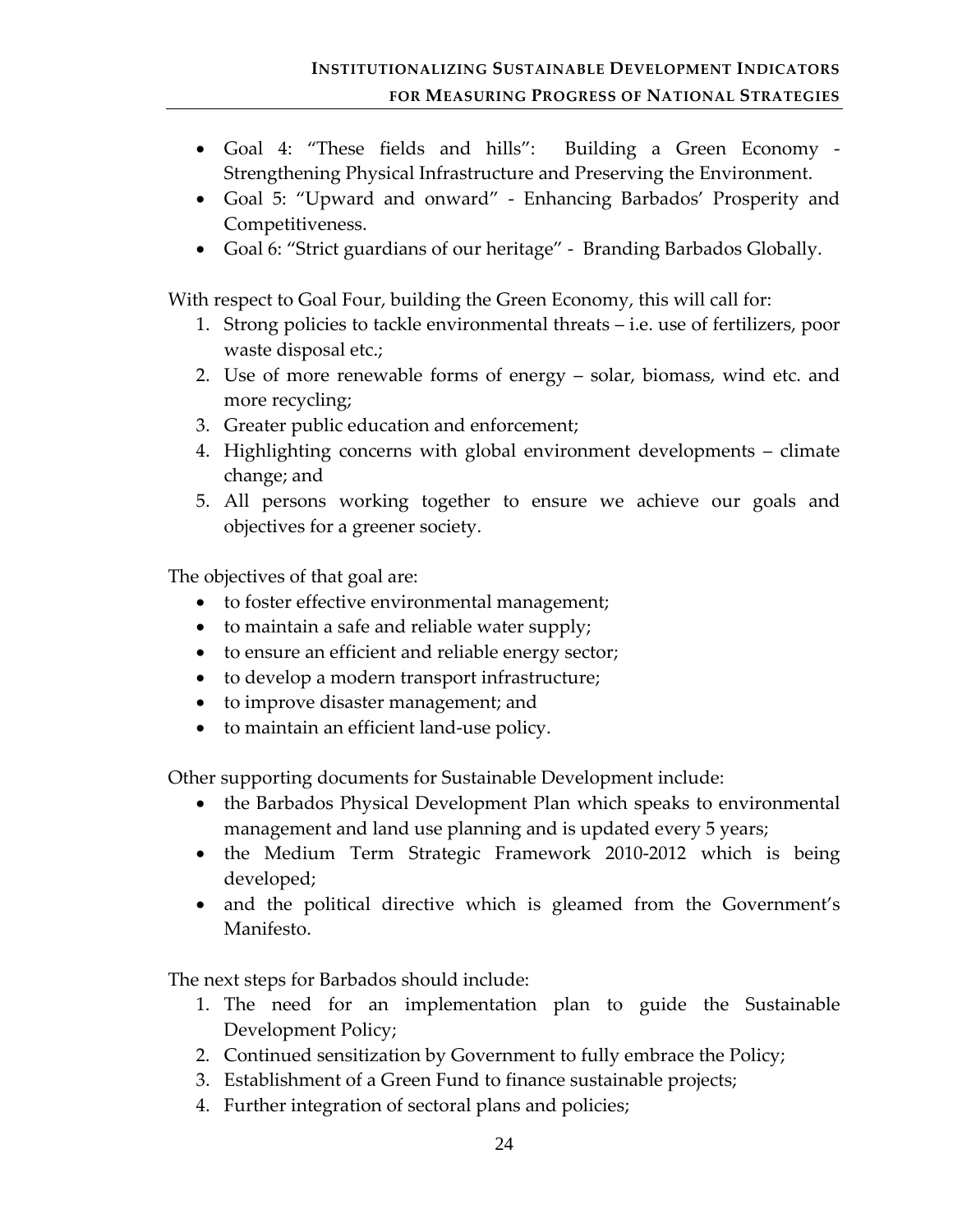- <span id="page-31-0"></span>5. Pursuance of regional solutions to Sustainable Development within the context of the CSME;
- 6. Enhancement of public education and awareness programmes;
- 7. Encouraging research and development of best environmental management practices;
- 8. Compiling and maintaining a comprehensive database on information relating to Sustainable Development;
- 9. Completing the development of the indicators of Sustainable Development to better inform on policy; and
- 10. As the focal point Ministry for small states issues, continue to work with relevant agencies on Sustainable Development matters.

# <span id="page-31-1"></span>**DISCUSSION**

#### *Question*

Is Barbados' Ministry of Economic Affairs responsible for integration of the sustainable development policy and the medium term strategic framework?

#### *Response: Mr. Derrick Gibbs, Government of Barbados*

The responsibility ultimately lies with the Prime Minister's Office but a substantial level of input is always solicited from Ministry of Economic Affairs.

#### *Question: Mark Griffith, UNEP*

Is the National Strategic Plan or the National Sustainable Development Policy the master document? Which one speaks to the 3 pillars of Sustainable Development? Which one takes the country forward?

If the Strategic Plan is the mother plan as opposed to the Sustainable Development Policy, then there is no fundamental change in the approach. This does not allow for the achievement of sustainable development.

#### *Response: Mr. Derrick Gibbs, Government of Barbados*

The Strategic Plan is a broad planning document, but the Sustainable Development Policy came before it. It is agreed that it would be better to have only one document guiding sustainable development.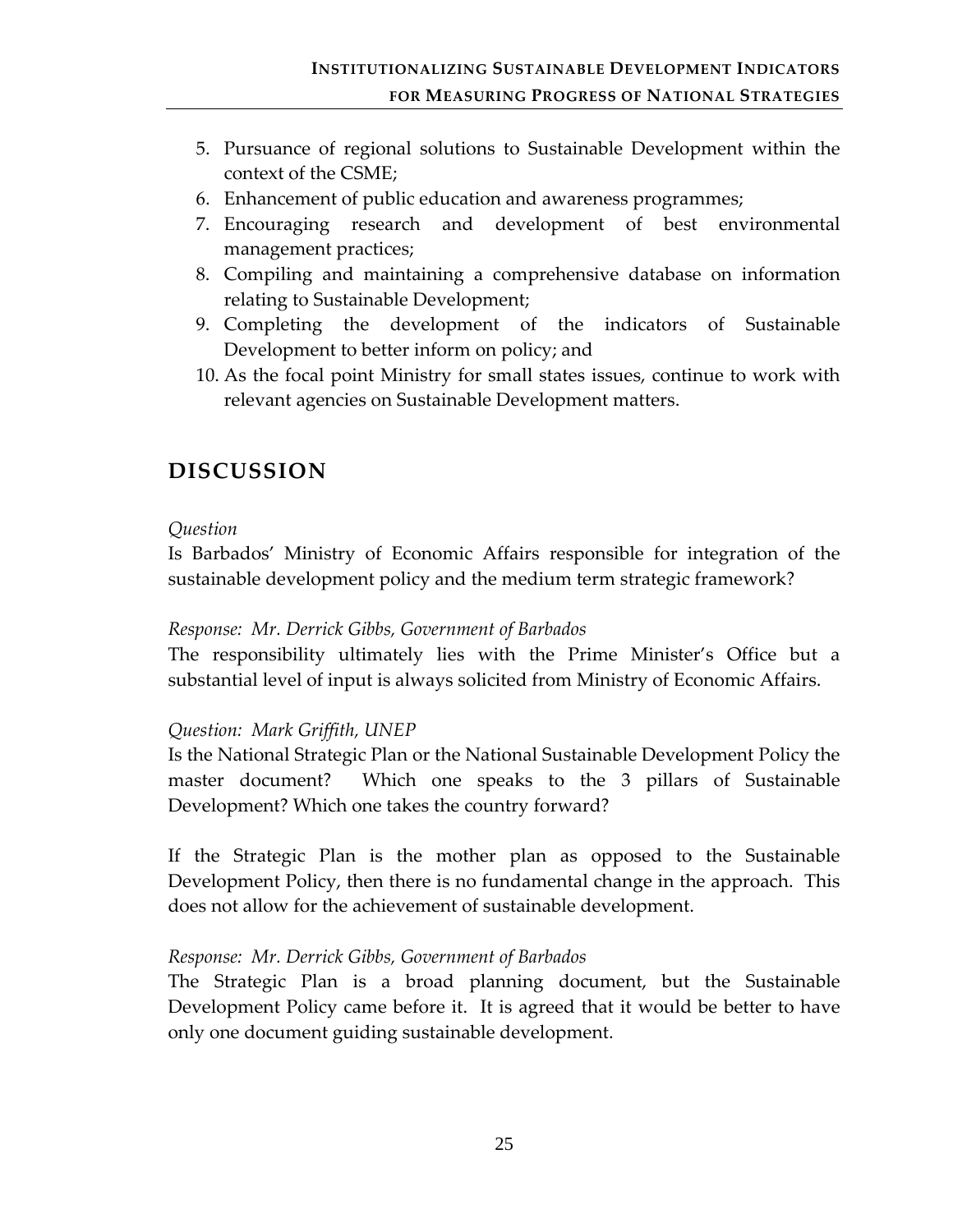#### *Comment: Mr. Keneti Faulalo, UNDESA*

The National Strategic Plan that is focused on the period 2006‐2025. From experience, the implementation of such a long-term program is difficult. Programs of that duration and scope should have an integrated review process.

#### *Question: Mr. Charles Brown, Government of Bermuda*

Is there a single government agency that is responsible for implementation?

#### *Response: Mr. Derrick Gibbs, Government of Barbados*

There is no single agency responsible for implementation but a special unit could be put in place to tackle this issue. In most cases the Ministry of Environment may be the one to drive the process.

#### *Comment: Ms. Amrikha Singh, Government of Barbados*

In Barbados, the Commission of Sustainable Development will be revived with a new mandate in April 2010. Very often initiatives are developed within one sector, so there is a need to generate enough support to make the initiative relevant on the national stage rather than simply in that original sector. There is a need to capitalize on the formal and informal partnerships which have been developed during the dialogue over the past 15 years.

*Question: Mr. Charles Brown, Government of Bermuda* Does the Commission focus on any specific areas?

#### *Response: Ms. Amrikha Singh, Government of Barbados*

The first mandate of the NCSD was to develop the Barbados Sustainable Development Policy. This was accomplished in 2004. The re-established NCSD will focus on areas where further attention is required, for instance, on incentives and concessions, the legal framework, education and research.

#### *Prof. Edgar Gutiérrez‐Espeleta, Universidad de Costa Rica*

Where a Sustainable Development Policy is not under the purview of a commission, it will not move towards implementation phase. A National Commission on Sustainable Development will ensure that all actors are involved and that the fruits of the strategy will be enjoyed by our children.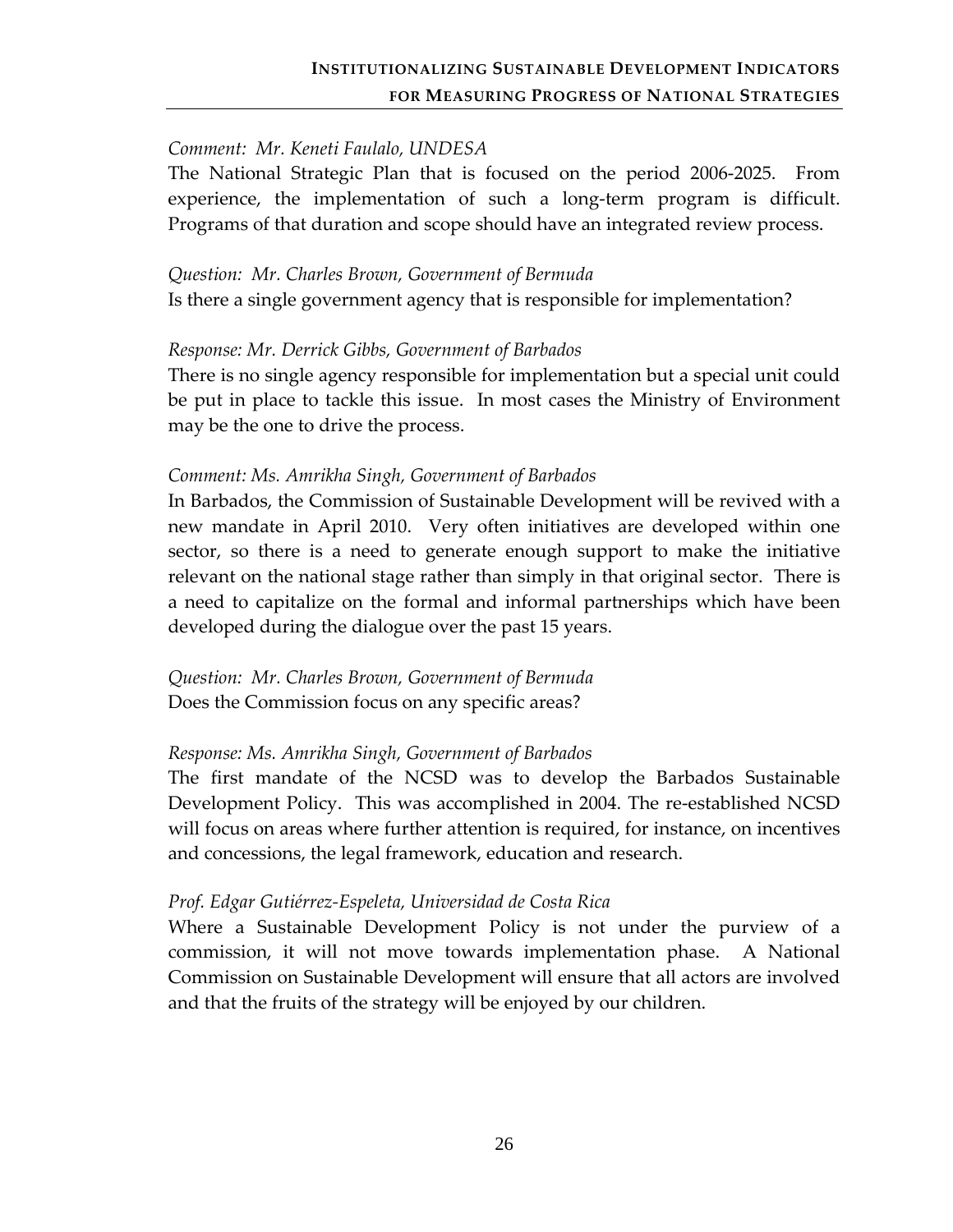### <span id="page-33-0"></span>*Comment: Ms. Sasha Beth Gottleb, GEF‐IWCAM Project/Caribbean Environmental Health Institute (CEHI)*

CEHI has discussed an Indicators Strategy has been discussed with the Government of Barbados. This was piloted in the form of a centralized database originally based on land and water indicators. This has led to a broader scope of development indicators which would help in national reporting.

#### *Comment: Mr. Derrick Gibbs and Ms. Amrikha Singh, Government of Barbados*

It is difficult to speak about institutionalizing indicators, without first making sure that the relevant Statistical Department is equipped to spearhead the data coordination process. Furthermore the strengthening of indicators cannot take place without the strengthening of statistical departments. Barbados is currently undertaking a project looking at the modernization of the Barbados Statistical Services.

# <span id="page-33-1"></span>**NATIONAL SUSTAINABLE DEVELOPMENT STRATEGY – ANTIGUA AND BARBUDA**

### **Mr. Sean Cenac, Senior Development Planner Ministry of Finance, the Economy and Public Administration Government of Antigua and Barbuda**

The Economic Policy and Planning Unit (EPPU), Ministry of Finance, Public Administration and the Economy is responsible for the development of the National Strategic Development Plan (NSDP). The EPPU's framework for the NSDP represents the blueprint for Sustainable Development. It refers to Agenda 21 and the incorporation of integrated development planning (IDP); and promotes the formulation of long term, cross‐sectoral strategies that span economic, environmental, physical/spatial and social activities. The framework includes Sustainable Development indicators at the national level to record and inform developmental activities. Other areas of work for the EPPU include the MDGs, Public Sector Investment Programme (PSIP) and Statistics Division.

The draft vision for development is "a sustainable economy through balanced, integrated development strategies that provide a continually improving standard in quality of life while ensuring social stability and integrity of the environment."

The overall development agenda consists of: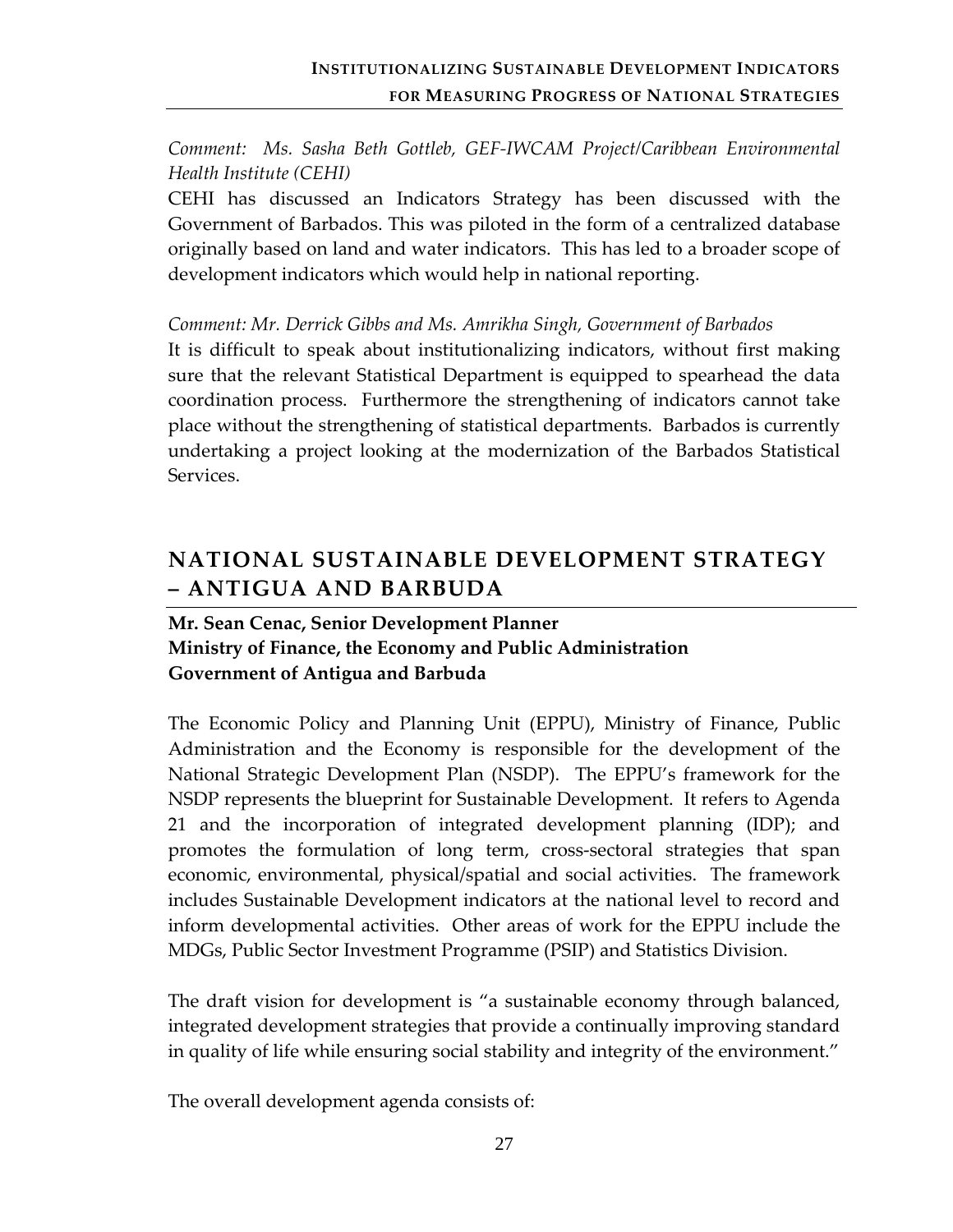- 1. Fiscal Stabilization and Economic Growth: strategic definition of the national economy is oriented on services with primary support to tourism and financial services; internet gaming and information technology; and supporting development into new areas within education (off shore university), health (medical transcription, medical Information Technology) and agriculture.
- 2. Social Cohesion, Cultural Expression and Community Development are reflected in strategies for the health and education sectors; sports, youth and community service.
- 3. A public sector that is in‐tune with Sustainable Development initiatives, actively using Sustainable Development indicators in decision‐making. This requires substantial transformation/ modernization;
- 4. Cross‐cutting issues which provide a closer look at the physical and human resource dimension emphasizing strategies relating to labor; energy use and alternative energy options; environmental integrity; transportation and housing development issues.

The institutional mechanism must provide support to integrated planning. Agents of development are coordinated over the short, medium and long term, with stakeholders are constantly informed by Sustainable Development and use indicators to guide decisions, as well as ensure that defined projects reflect the Sustainable Development vision.

Weaknesses affecting the Sustainable Development agenda and planning process in Antigua and Barbuda include:

- 1. Uneven planning, scattered resources as a result of
	- i) the institutional structure is in state of flux;
	- ii) an inconsistent planning culture that is limited operational and management plans; and
	- iii) limited human resource capacity.
- 2. Lack comprehensive, holistic commitment to national planning as a result of
	- i) a prevailing isolated management approach; and
	- ii) the need for stronger political commitment.
- 3. Uncoordinated trade policy.
- 4. Weak national statistics and appreciation for data evidenced by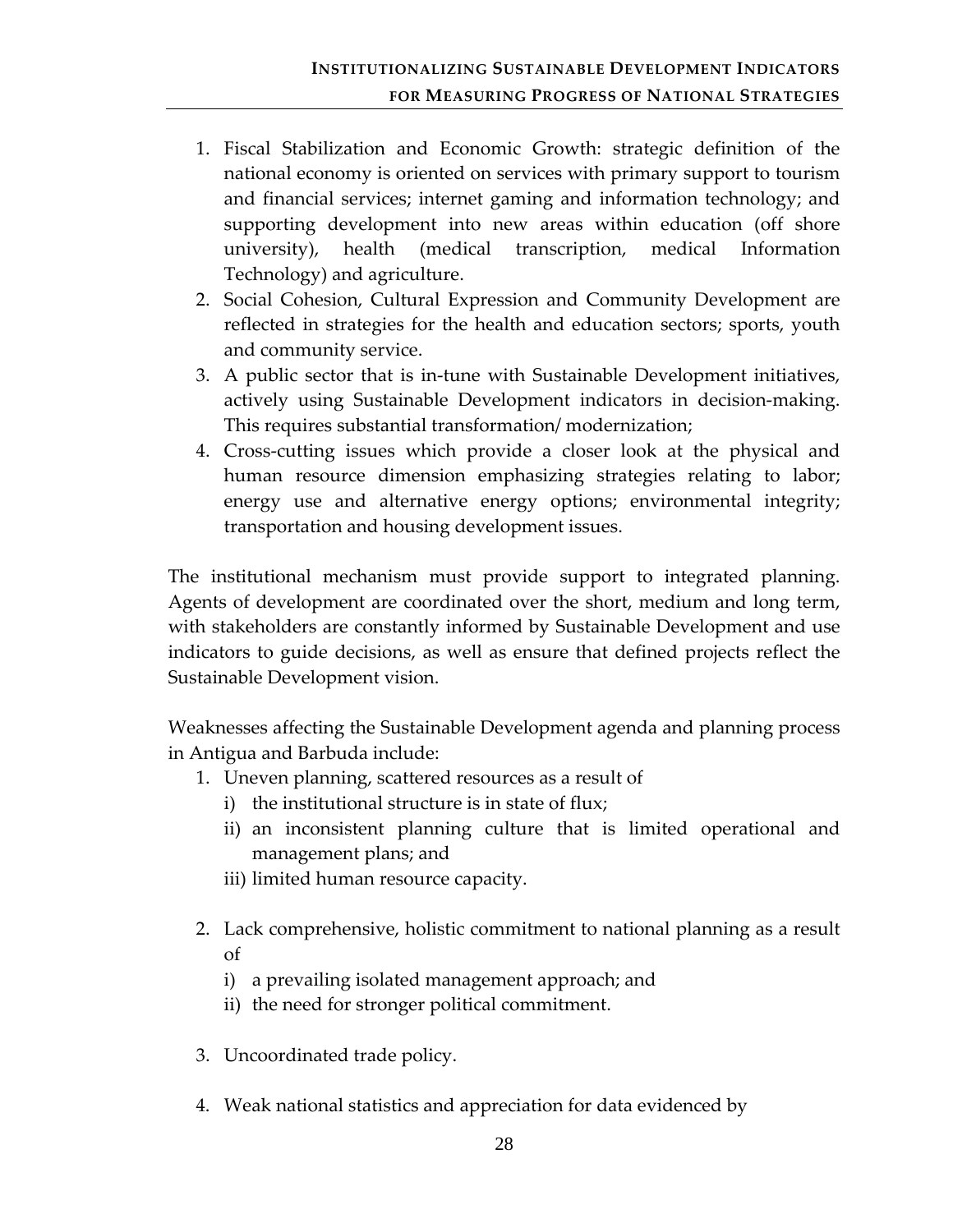- <span id="page-35-0"></span>i) low response rates in surveys; and
- ii) disorganized treatment of data, conflicting data, difficult to monitor indicators.

To bring the institutional gap the following steps have been or are being taken:

- A statistics institutional strengthening project was just completed the legislative review which has recommended the inclusion of environment indicators;
- National Physical Development Plan underway;
- Trade Diversification program to maximize the potential for the services sector; and
- Inclusion of Sustainable Development indicators to the national planning process thereby strengthening decision‐making and strategic investment in the public sector projects.

# <span id="page-35-1"></span>**SUSTAINABLE DEVELOPMENT: BERMUDA'S PLAN, PERFORMANCE AND FUTURE**

### **Mr. Charles Brown, Director of Sustainable Development Government of Bermuda**

Bermuda's five year Sustainable Development Plan is a result of a 3 year effort which was approved by Cabinet a year ago. It consists of five broad themes:

- 1. Sustaining Our Communities focuses on affordable housing and protecting the needy and meeting the health care challenge;
- 2. Living Within Our limits looks at managing population growth, waste management and traffic;
- 3. Maintaining a strong and inclusive economy ‐ requires full participation of full community;
- 4. Transforming the Governance and Public Sector responsibilities of the civil service to deliver Sustainable Development. Currently the government has only one officer dealing with Sustainable Development. Due to the commitment of government and private sector, this will soon increase to three persons; and
- 5. Protecting the Environment and Natural Resources involves balancing the preservation of open space and land development.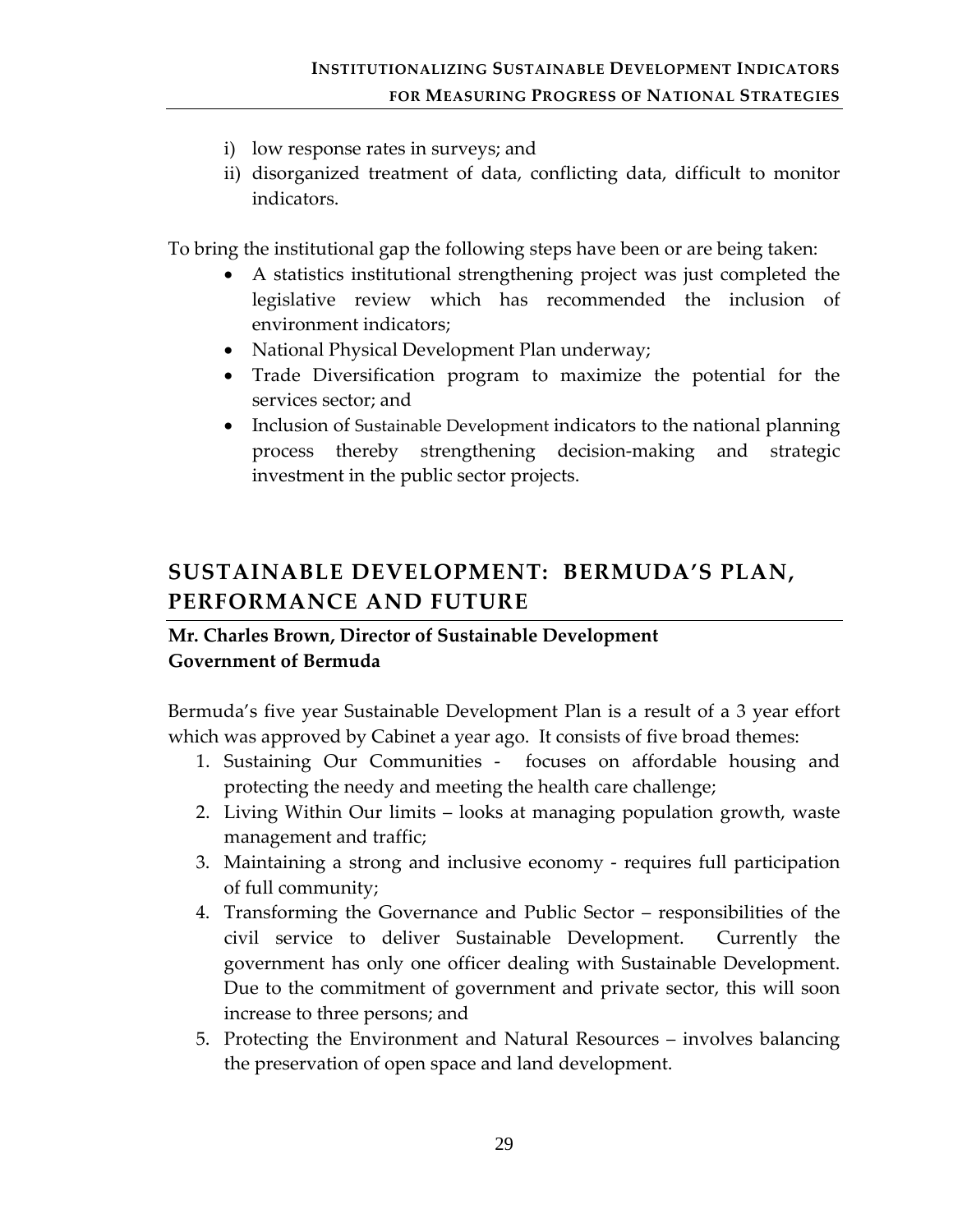The long‐term goals of the Sustainable Development Unit are to:

- 1. Institute Sustainable Development as a household subject throughout Bermuda;
- 2. Embed the concept and practice of Sustainability into our national policies;
- 3. Establish and maintain a positive perception of Sustainability in Bermuda; and
- 4. Facilitate and monitor the delivery of Sustainable Development Strategy and Implementation Plan.

A survey undertaken by the Government, shows that over 50% of the population do not know that Sustainable Development is about the environment. This speaks directly to the public relations work to be undertaken as social and economic circumstances in relationship to environment must be explained.

The following indicators are use to assess Sustainable Development in Bermuda:

- 1. Housing: home ownership, time to find housing, percentage of income spent on housing
- 2. Public Education: graduation rates, student/teacher ratios, public perception
- 3. Public Safety: incidence of crimes, recidivism rate, perception of personal safety
- 4. Environment: energy usage, number of vehicles, use of public transportation
- 5. Health Care: General Practitioner (GP) ratio to population, life expectancy, perception of health care
- 6. Economy: inflation rate, contribution of tourism to Gross Domestic Product (GDP), consumer confidence

Finally, the major challenges with the implementation of Sustainable Development Policy and buy‐in in the community include:

- 1. Awareness and understanding;
- 2. Commitment by leadership;
- 3. Human and financial resources;
- 4. Mobilizing stakeholders; and
- 5. Priority.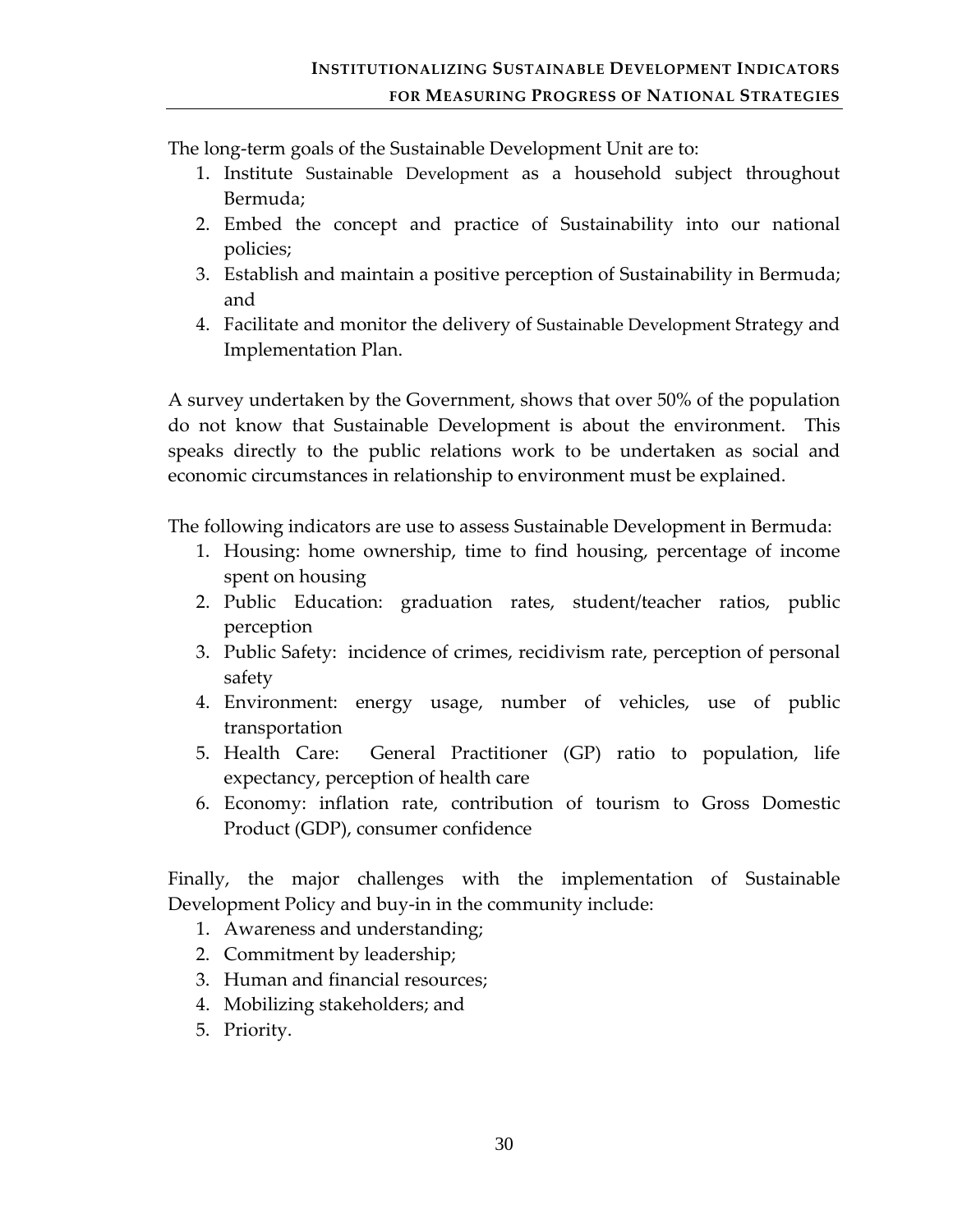# **GUYANA'S APPROACH TO THE DEVELOPMENT OF A SUSTAINABLE DEVELOPMENT POLICY FRAMEWORK**

### **Mr. Navin Chandarpal, Presidential Adviser Government of Guyana**

Guyana's approach to the development of a Sustainable Development policy framework started with the establishment of a Sustainable Human Development Council in 1994. The work of the Council was supported by 3 Sub‐Committees:

- 1. Macro‐Economic, Infrastructure & Institutional Development,
- 2. Natural Resources and Environmental Management, and
- 3. Social and Cultural Issues.

The three sub‐committees worked on their mandates but by the end of the first year, the Council stopped meeting. The work of the Sub‐Committee on Macro‐ Economic issues eventually merged into a Committee to guide the preparation of a National Development Strategy. Meanwhile, the Sub‐Committee on Natural Resources and Environmental Management continued its efforts and was formally established as an Advisory Body by Cabinet and named the Natural Resources and Environment Advisory Committee (NREAC). The NREAC continued to function in this capacity and is still fulfilling this role today.

With the preparation of the National Development Strategy extending for a few years, the Cabinet re‐organized its Sub‐Committees to facilitate the process and to reflect on the objectives. The main Sub‐Committees of Cabinet focused on:

- The National Economy and Financial matters,
- Natural Resources and Environmental Management, and
- Social Development.

The development of the National Development Strategy (NDS) assumed a very broad based approach with full involvement of all the Political Parties in Parliament with leading roles by two prominent economists in the leadership of the two main Opposition Parties.

Approximately twenty (20) working groups were established to deal with both cross‐sectoral and sectoral issues. Each working group included top experts in the areas considered, along with a very broad set of stakeholders who expressed interest.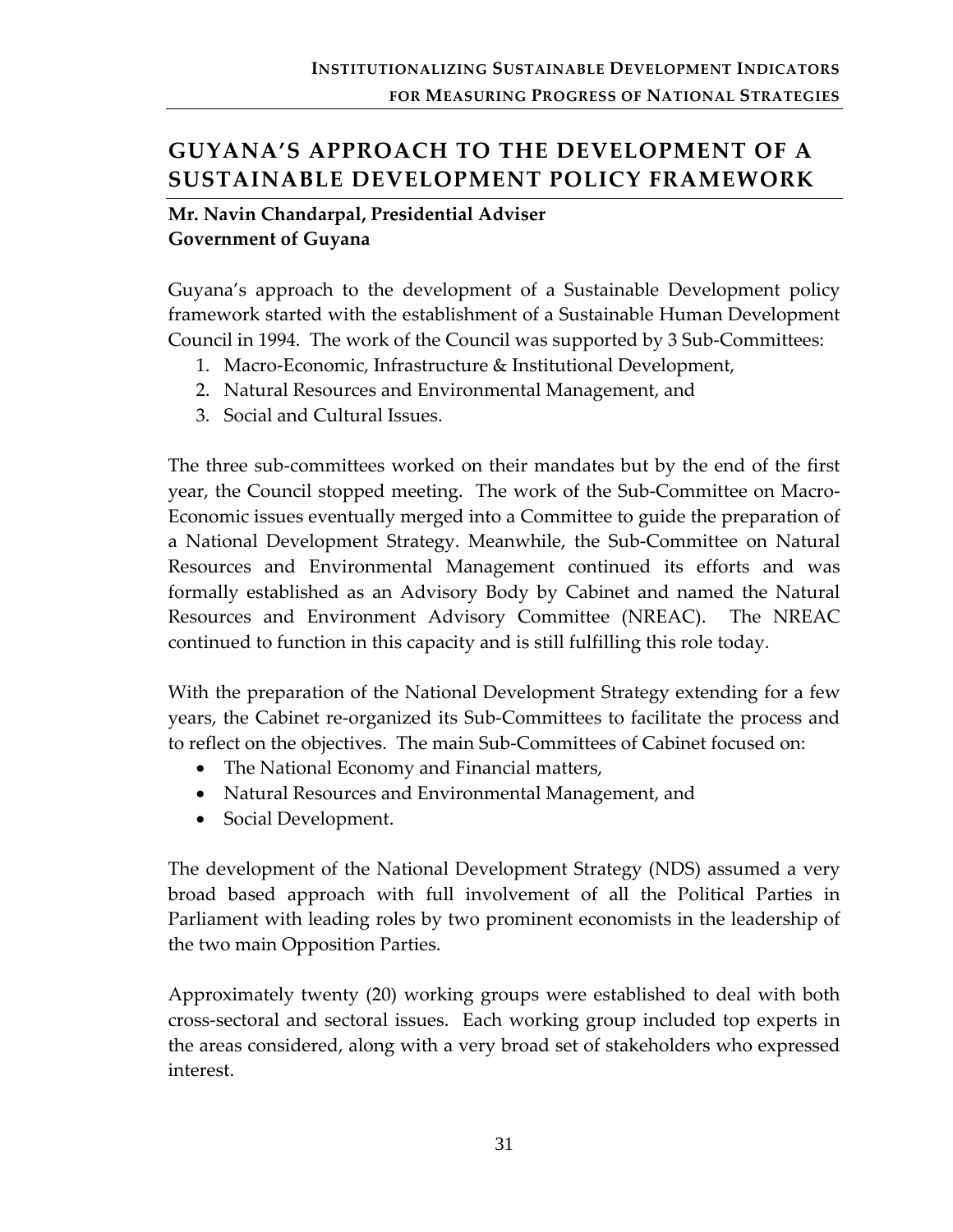The resulting NDS was shaped with a commitment to the basic principles of Sustainable Development. It was an elaborate document published with over 30 chapters in 4 volumes. In the end it was decided that it was too cumbersome for public use and that a revised version was needed.

By this time, the process of developing the Poverty Reduction Strategy (PRS) was started. The PRS, which has the essential elements of the NDS, is the main policy guide for national development. There is a wide stakeholder involvement in the oversight of the process in terms of the annual review of implementation. Country wide consultations are regularly carried out for this purpose.

Formal parliamentary oversight of the national development strategy is carried out through 4 Sectoral Committees. They cover the following areas:

- 1. Economic Affairs;
- 2. Natural Resources;
- 3. Social development; and
- 4. Foreign Relations.

In conclusion, the National Development Strategy and the Poverty Reduction Strategy function as NSDS in Guyana. The process is very inclusive in terms of both the formal political parties across Government and Opposition, and the involvement of stakeholders across the country via consultations and the guiding committees.

# **SUSTAINABLE DEVELOPMENT PLANNING FRAMEWORKS– THE JAMAICAN EXPERIENCE**

# **Mr. Hopeton Peterson, Manager Planning Institute of Jamaica Government of Jamaica**

Development planning in Jamaica has evolved over a number of decades. The first ten‐year plan was published in 1959. This was followed by a series of 5 year development plans, the last of which was for the period 1990‐1995. The five year plans have proven to be useful but they all emphasized the economic and social components of development.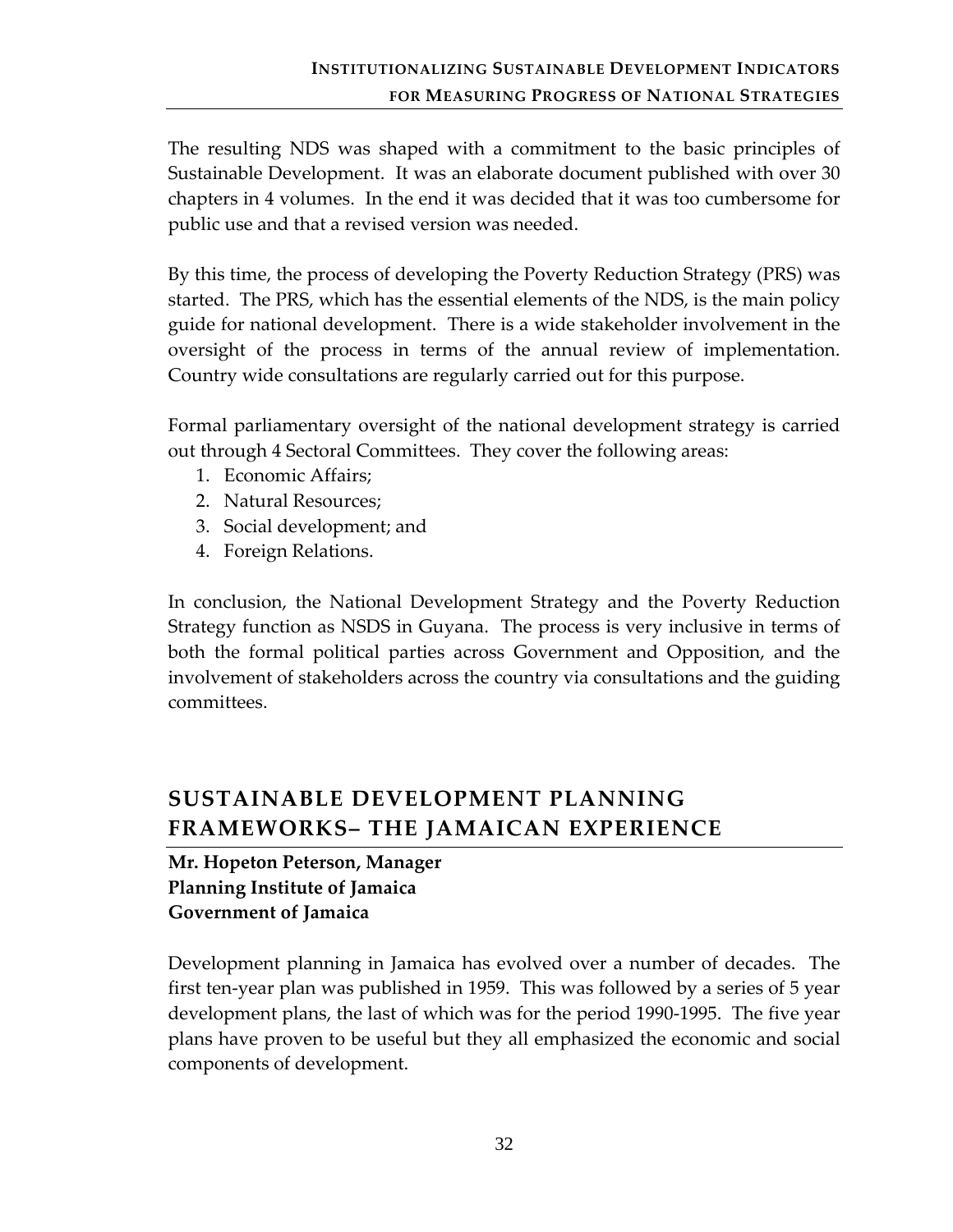Since 1995, a number of planning frameworks have emerged. They are:

- 1. National Industrial Policy;
- 2. National Poverty Eradication Programme;
- 3. Jamaica Social Policy Evaluation;
- 4. Medium Term Socio‐Economic Framework;
- 5. Jamaica National Environmental Action Plan; and
- 6. Vision 2030 Jamaica National Development Plan.

## **The National Poverty Eradication Programme (NPEP)**

The National Poverty Eradication Programme (NPEP) was established in 1995. The major components of NPEP are the Jamaica Social investment Fund and the Social Safety Net Programme – Programme of Advancement, through Health & Education (PATH).

### *Jamaica Social Policy Evaluation*

The Jamaica Social Investment Fund (JSIF) was established in 1996. The Fund was designed primarily to improve basic social & economic infrastructure in poor communities – schools, community centers, roads, water systems.

#### *The Programme of Advancement Through Health and Education (PATH)*

The Programme of Advancement Through Health and Education (PATH) was established in 2001. It targets welfare benefits to the poor, aims to break intergenerational poverty and increase human capital by making school attendance and health care visits a condition for obtaining benefits.

### **National Industrial Policy**

The 1996 National Industrial Policy established a framework for the industrial development of Jamaica. It focused on four essential components:

- macro-economic policy,
- industrial strategy,
- social policy, and
- environmental policy.

The policy identified several economic clusters for which Jamaica was thought to be competitive, and outlined strategies for their development.

### **Jamaica Social Policy Evaluation (JASPEV) – 2002**

The primary aim of JASPEV is to improve policy by allowing citizens to participate in decision‐making on matters that affect their lives. The JASPEV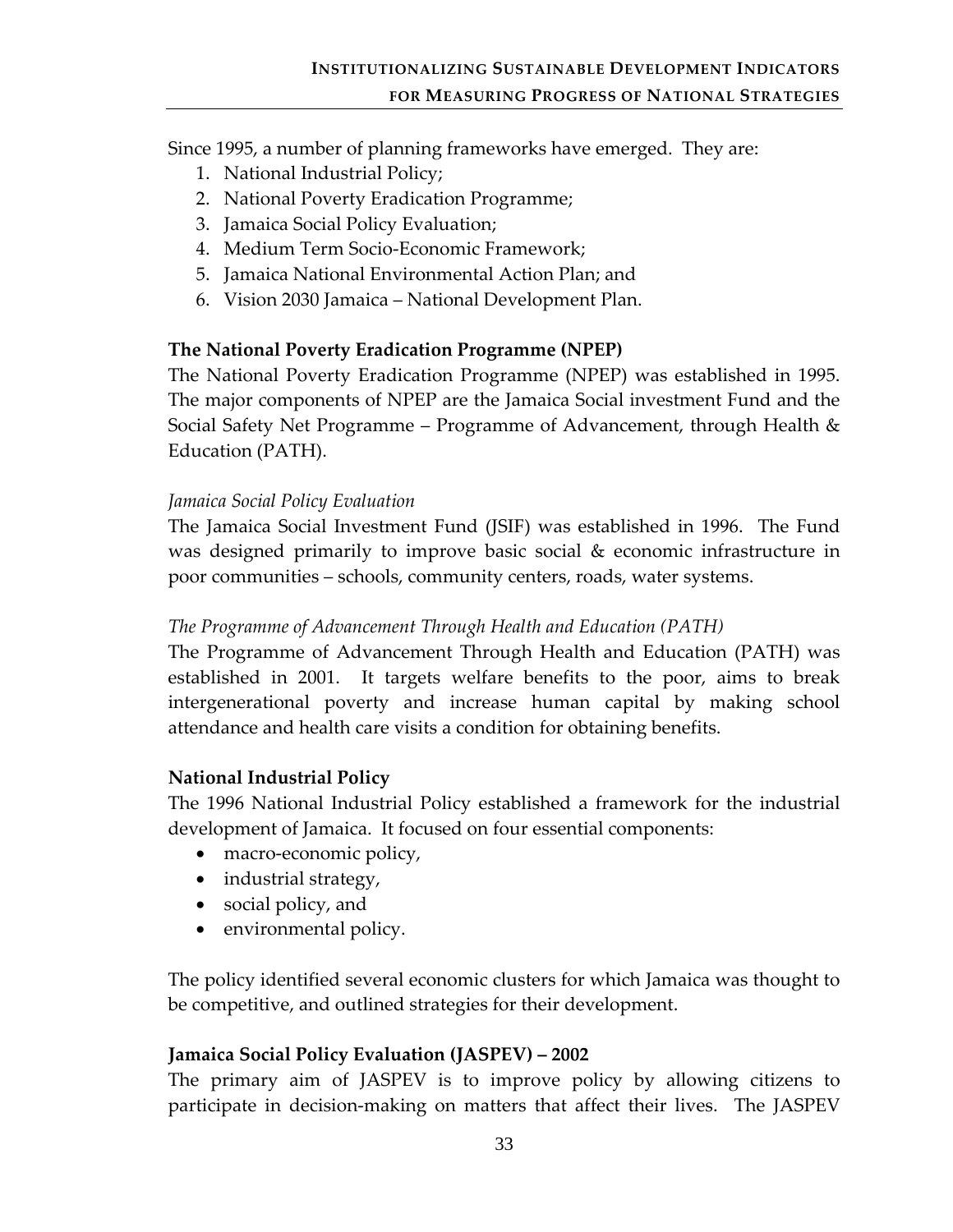approach emphasized enhancement of equity, social cohesion and social justice. It also consisted of mechanisms which would enhance the capacity of citizens to hold policy makers and implementers accountable for the delivery of specified outcomes.

#### JASPEV Key Policy Goals are:

- Human Security;
- Social Integration;
- Governance;
- Secure and Sustainable Livelihoods;
- Environment;
- Education and Skills; and
- Health and Physical Well-Being.

#### **Medium Term Socio‐Economic Policy Framework (MTF)**

Medium Term Socio‐Economic Policy Framework (MTF) was approved by Cabinet in 2004 as the Government of Jamaica's development strategy for the period 2004‐2007. Emphasis was placed on the achievement of macro‐economic stability. The policy framework highlights 3 areas of focus - fiscal policy, monetary policy and private sector development. The MTF combined macroeconomic, social, environmental and governance policy objectives.

#### **Jamaica National Environmental Action Plan (JANEAP)**

As a small island economy heavily dependent on natural resource-based economic activities such as tourism, bauxite mining and agriculture processing; and agriculture, Government developed JANEAP in 1995 to ensure that economic development does not hinder future development options. It is a series of three yearly strategic plan to addressing environment and physical planning issues, which outlines government's major priority environmental goals and proposes actions to address these issues. Over the years, the focus of JANEAP has evolved from environmental issues to dealing with the broader concepts of sustainable development.

#### **Vision 2030 Jamaica – National Development Plan**

Government's strategic plan for sustainable development is expressed in the Vision 2030 Jamaica, National Development Plan. It is based on a comprehensive vision: "Jamaica, the place of choice to live, work, raise families, and do business".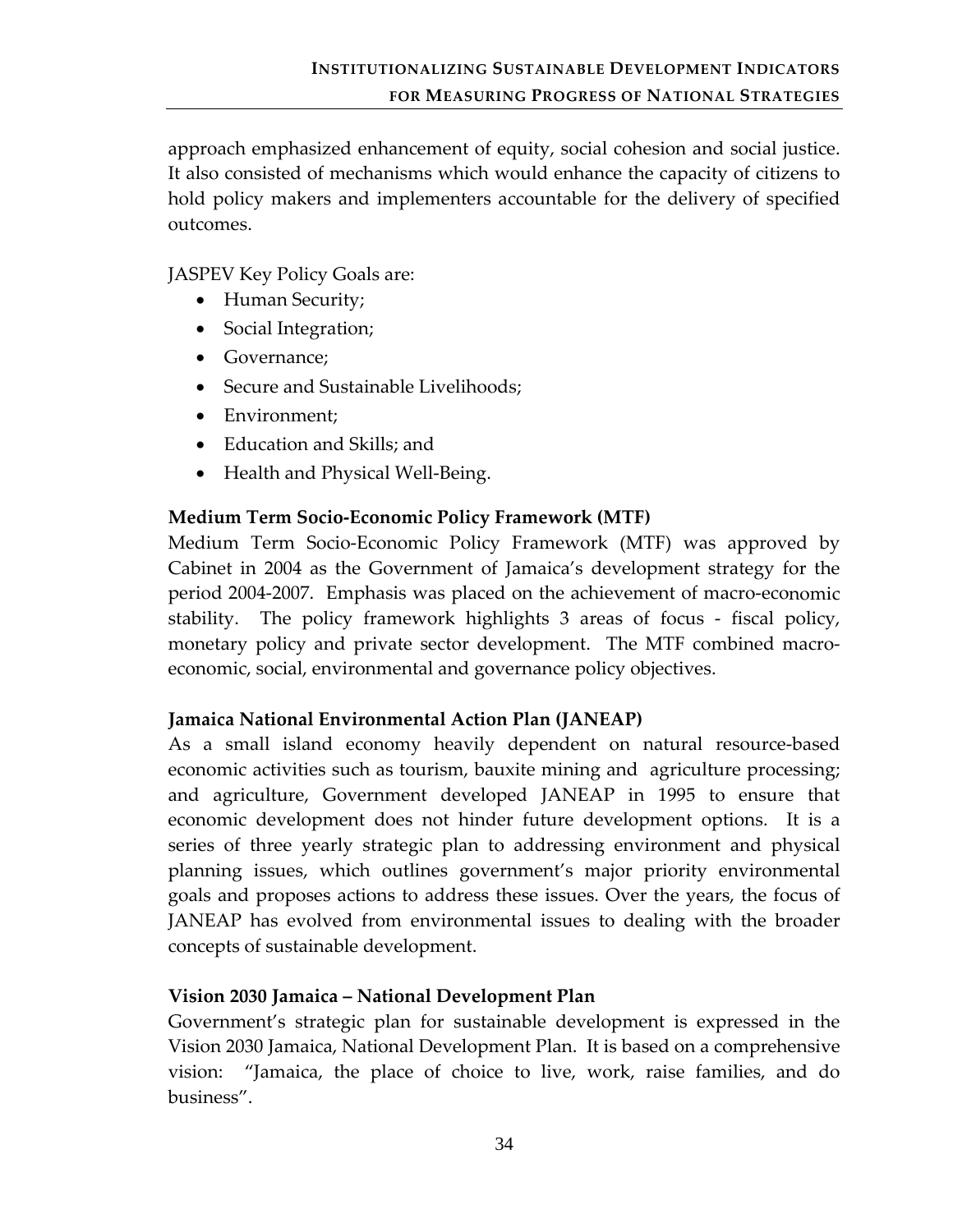This is a *de facto* Sustainable Development Strategy. The central vision is to:

- to improve the quality of life and well being of all Jamaicans
- to provide the enabling environment which facilitates an internationally competitive economy.

It provides a road map for achieving developed country status by 2030, and is anchored on four national goals:

- Goal 1: Jamaicans are empowered to achieve their fullest potential
	- o A healthy and stable population,
	- o World‐Class Education & Training ,
	- o Effective Social Protection, and
	- o Authentic & Transformational Culture.
- Goal 2: The Jamaican Society is secure, cohesive and just
	- o Security & Safety, and
	- o Effective Governance.
- Goal 3: Jamaica's economy is prosperous
	- o A Stable Macroeconomy,
	- o An Enabling Business Environment,
	- o A Strong Economic Infrastructure,
	- o Energy Security and Efficiency,
	- o A technology‐Enabled Society, and
	- o Internationally Competitive Industry Structures.
- Goal 4: Jamaica has a healthy environment
	- o Sustainable Management and Use of Environment and Natural Resources,
	- o Hazard Risk Reduction & Adaptation to Climate Change, and
	- o Sustainable Urban & Rural Development.

Under Vision 2030, the Planning Advisory Group which consisted of industry leaders, academia, sectoral leaders, provided perspectives on the plan development process. There was also the establishment of 31 Task Forces and the Development of Sector Plan with responsibility for:

- reviewing sector plans,
- establishing sectoral priorities, and
- integrating cross-cutting issues.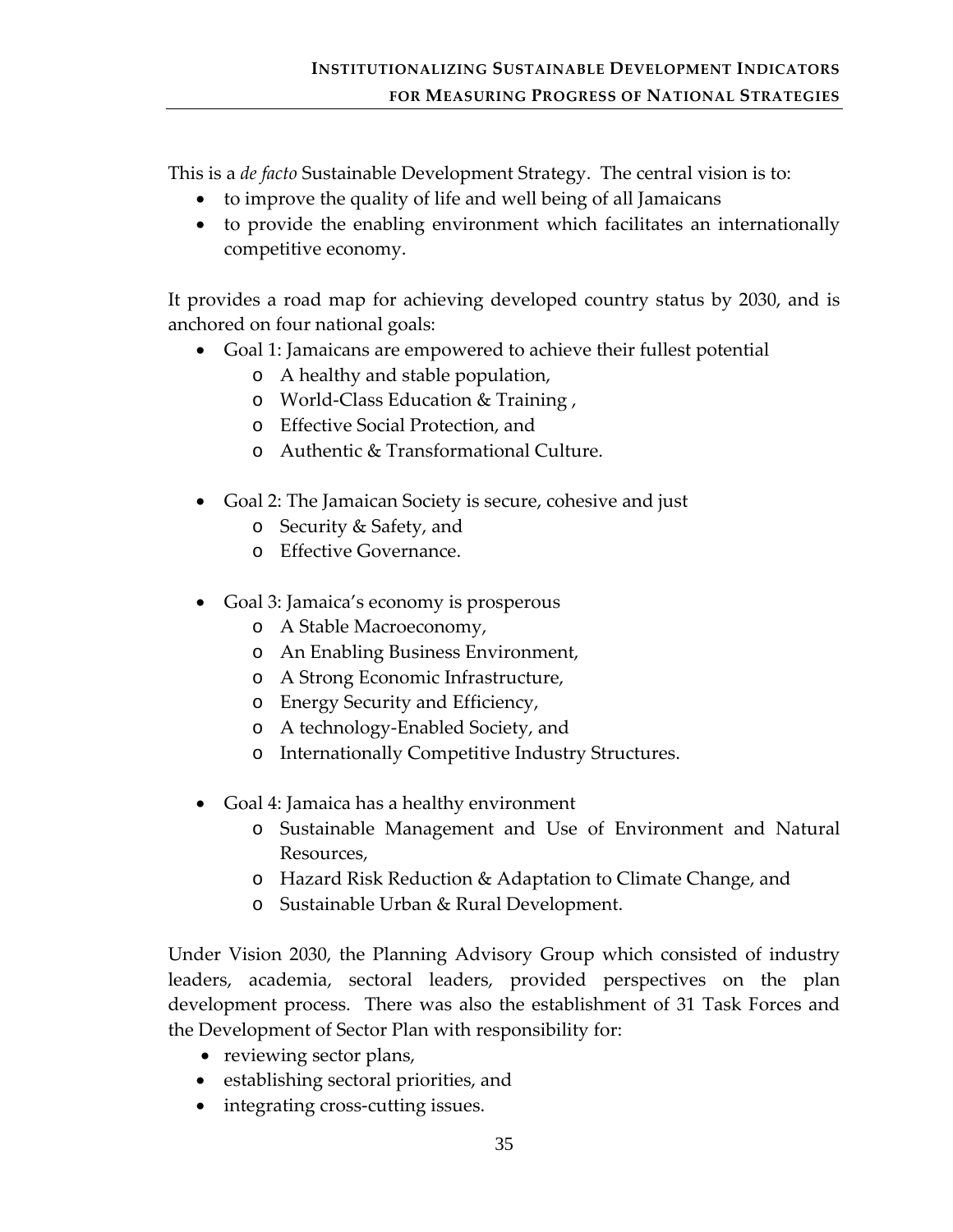## **Implementation, Monitoring and Evaluation Framework**

Implementation and monitoring will take place through a series of 3 yearly Medium Term Frameworks using 60 proposed indicators aligned to 15 national outcomes which draws from existing frameworks in line with the MDGs.

The performance of the National Development Plan will be measured via the use of following tools:

- Vision 2030 Annual Progress Report;
- Annual Sectoral Reports; and
- Issues/sector briefs, independent evaluations and research reports.

Institutional Arrangements is a tiered structure involving the political, technical and consultative levels:

#### *Political*

- Parliament
- Economic Development Committee chaired by the Prime Minister
- The National Development Council

#### *Technical*

- Vision 2030 Jamaica Technical Monitoring Committee
- Vision 2030 Jamaica Technical Secretariat
- Ministries, Departments and Agencies

### *Consultative*

• Thematic Working Groups

Finally, challenges faced include:

- 1. Insufficient technical and co‐ordination capacity;
- 2. Inadequate managerial skills in strategic goal setting and organizational development;
- 3. Inadequate technical capacity to define indicators and set targets; and
- 4. Weaknesses in information systems data quality, timeliness and reliability.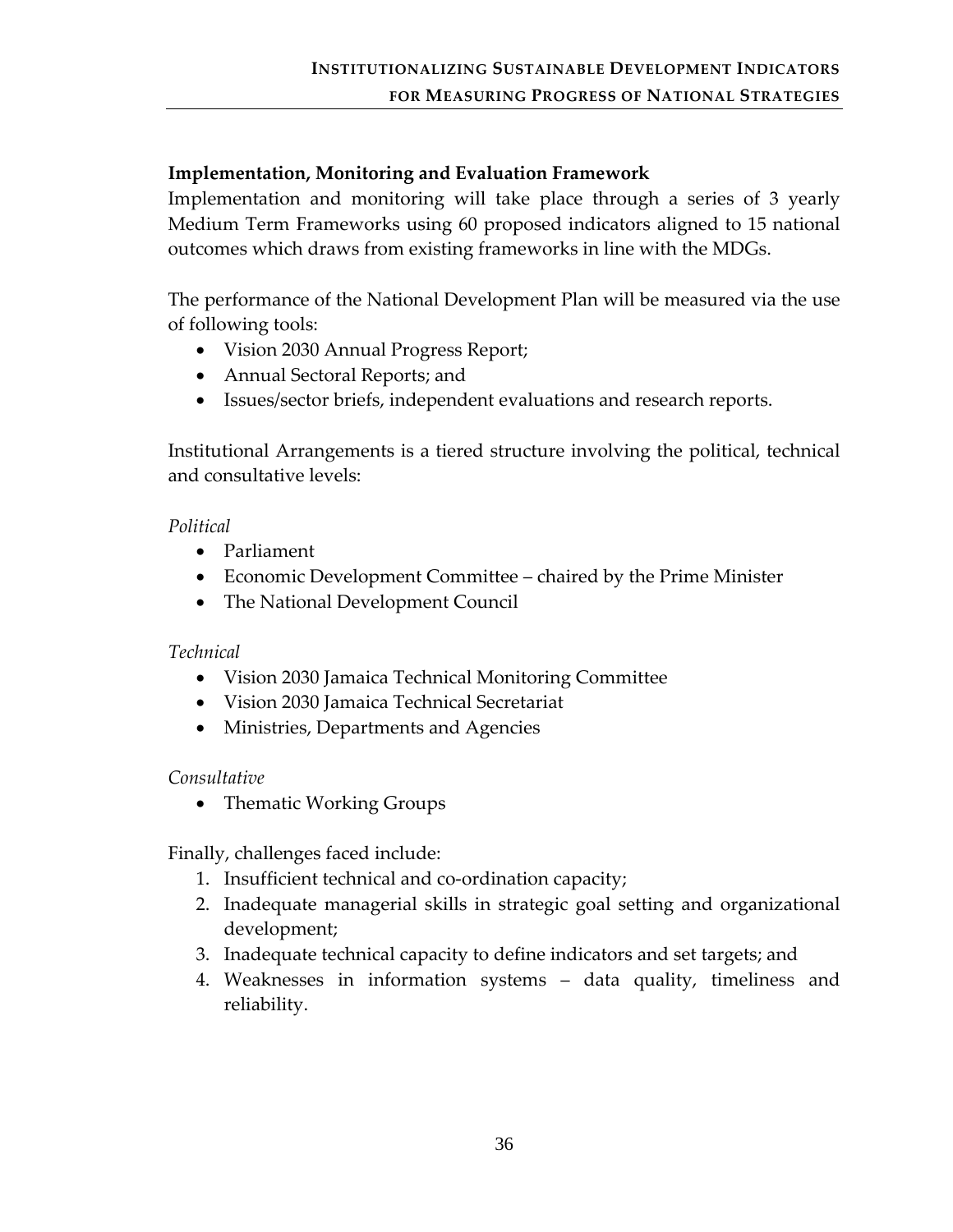# **NATIONAL ECONOMIC AND SOCIAL DEVELOPMENT PLAN 2010 – 2025: ST. VINCENT AND THE GRENADINES**

**Ms. Decima Corea, Deputy Director Ministry of Finance and Economic Planning Government of St. Vincent and the Grenadines**

The Government of St. Vincent and the Grenadines has recognised that it is faced with several challenges on the following fronts. These include the following types of challenges:

- 1. Economic;
- 2. Physical;
- 3. Environmental; and
- 4. Social Infrastructure.

Recognition of these challenges is balanced by Government's acknowledgement of several strategic goals which are fundamental components within the National Economic and Social Development Plan. These strategic goals include:

- Enhancing Global Competitiveness;
- Enabling Human Capital and Social Development;
- Promoting Good Governance;
- Improving Physical Infrastructure; and
- Preserving the Environment, Building National Pride, Identity and Culture.

Each Strategic Goal has been refined and analyzed into more specific objectives. For example, the Strategic Goal entitled "Enhancing Global Competitiveness" has been broken down into the following objectives:

- To improve fiscal performance of central government- this objective encompasses issues such as maintenance of debt/GDP ratios, providing educational and transport infrastructure etc.;
- To attain a strong and sustainable external trade position for instance in the export of bananas; and
- To increase productivity and competitiveness.

In a similar manner, the strategic goal focused on "Enabling Human Capital and Social Development" is broken down into several objectives as well which are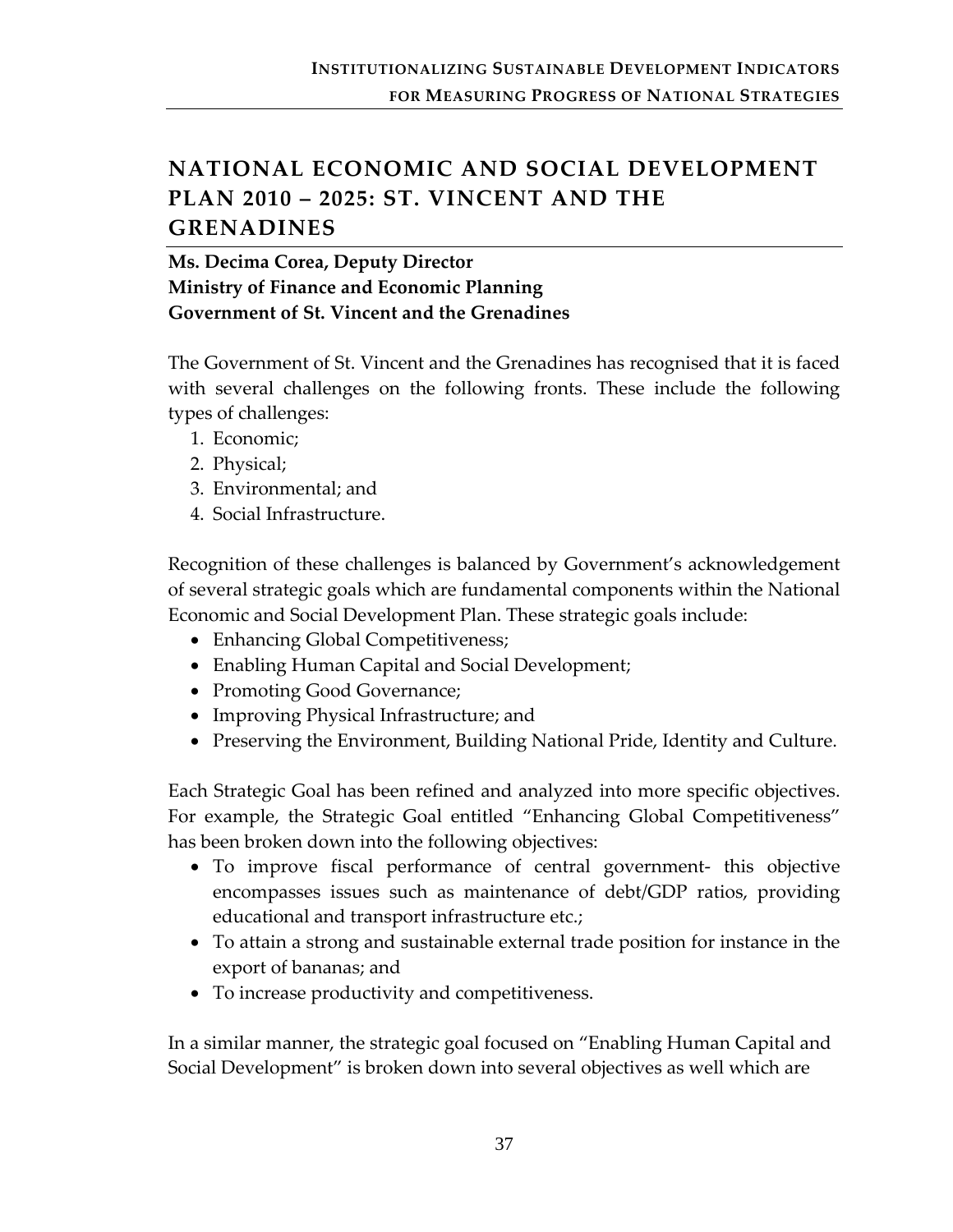aimed at improving the welfare of the people of St. Vincent and the Grenadines. These targets include:

- To reduce poverty- the Government recently completed a national poverty assessment exercise, a poverty reduction strategy will follow this initiative;
- To create an adaptable, functional and literate population;
- To improve the health status of the population- the emphasis here will be on the rural population. This strategy was adopted because it is not feasible for the capital city Kingstown to accommodate everyone with health issues. In addition, Government sees this as a positive investment is what is commonly referred to as the country's "bread basket"; and
- To facilitate social, cultural and economic development at the community level.

With respect to the strategic goal, preserving the environment, the objectives which have been generated, focus on optimizing the physical, biological and resource assets of St Vincent and the Grenadines. This goal has been separated into targets set to:

- optimize the use of limited land space this objective will primarily be focused on providing land for development of residential areas;
- conserve the natural resources of the country through effective utilization and management;
- reduce the dependence on imported energy- several projects will be focused on energy based on solar and geothermal technologies; and
- facilitate the pursuit of appropriate measures to manage biological resources.

The Government of St. Vincent and the Grenadines has invested many resources in developing its National Economic and Social Development Plan, which is also the country's NSDS. These contributions were put towards the plan because its development would ensure a higher level of cohesion to the economic and social planning. Other anticipated benefits of the plan are rooted in its ability to provide an improvement in the standard of living of all Vincentians through:

- wealth creation;
- reducing poverty;
- improved health status;
- achievement of high levels of education; and
- adherence to high moral values.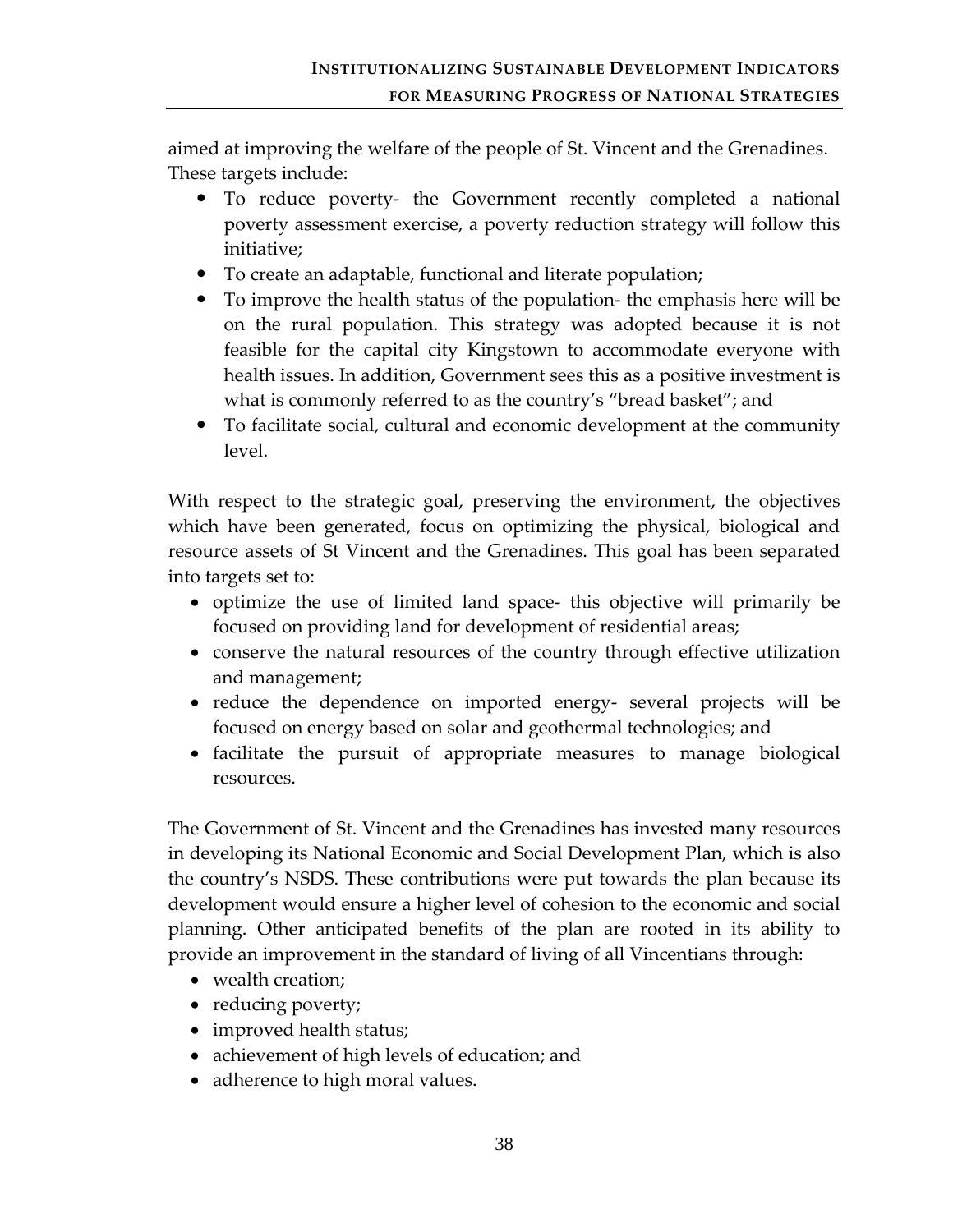# **CHARTING THE COURSE FOR SUSTAINABLE DEVELOPMENT‐TRINIDAD AND TOBAGO**

# **Ms. Vidiah Ramkhelawan, Director (Ag.) Ministry of Planning, Housing & the Environment Government of Trinidad and Tobago**

The 2000 Millennium Development Goals initiated the process of long term planning by the Government of Trinidad and Tobago on achieving developed country status by 2020. In 2002 the Government began discussions on achieving developed country status by 2020. This initiated the process of long term planning with Cabinet Decisions spanning June 2002 – January 2003 which facilitated the:

- development and implementation of a Strategic Plan of Action;
- appointment of a Multi-Sectoral Group to implement effectively the planning process;
- establishment of reporting structure; and
- establishment of an interactive consultative mechanism.

### **Planning Phase**

In 2002 a Multi‐Sectoral Committee was established and 28 sub‐committees were formed. The planning phase which started in 2002 and ended in 2005, resulted in the production of 26 reports on, *inter alia*; macro economy, health, education, international relations, environment. These reports were condensed into the National Strategic Plan (NSP), which functions as NSDS.

The process was therefore consultative, and the plan produced is by no means fixed and inflexible. This is necessary due to the rapidly changing environment, exhibited via;

- rapid fluctuations in oil prices,
- uneasiness about the US economy,
- the rise of China and India as global competitors for labor/production activities, and
- the competition with respect to land use for befouls versus food production.

In addition to these current changes, it is hoped that on‐going monitoring will continue to identify on‐going and up‐coming challenges.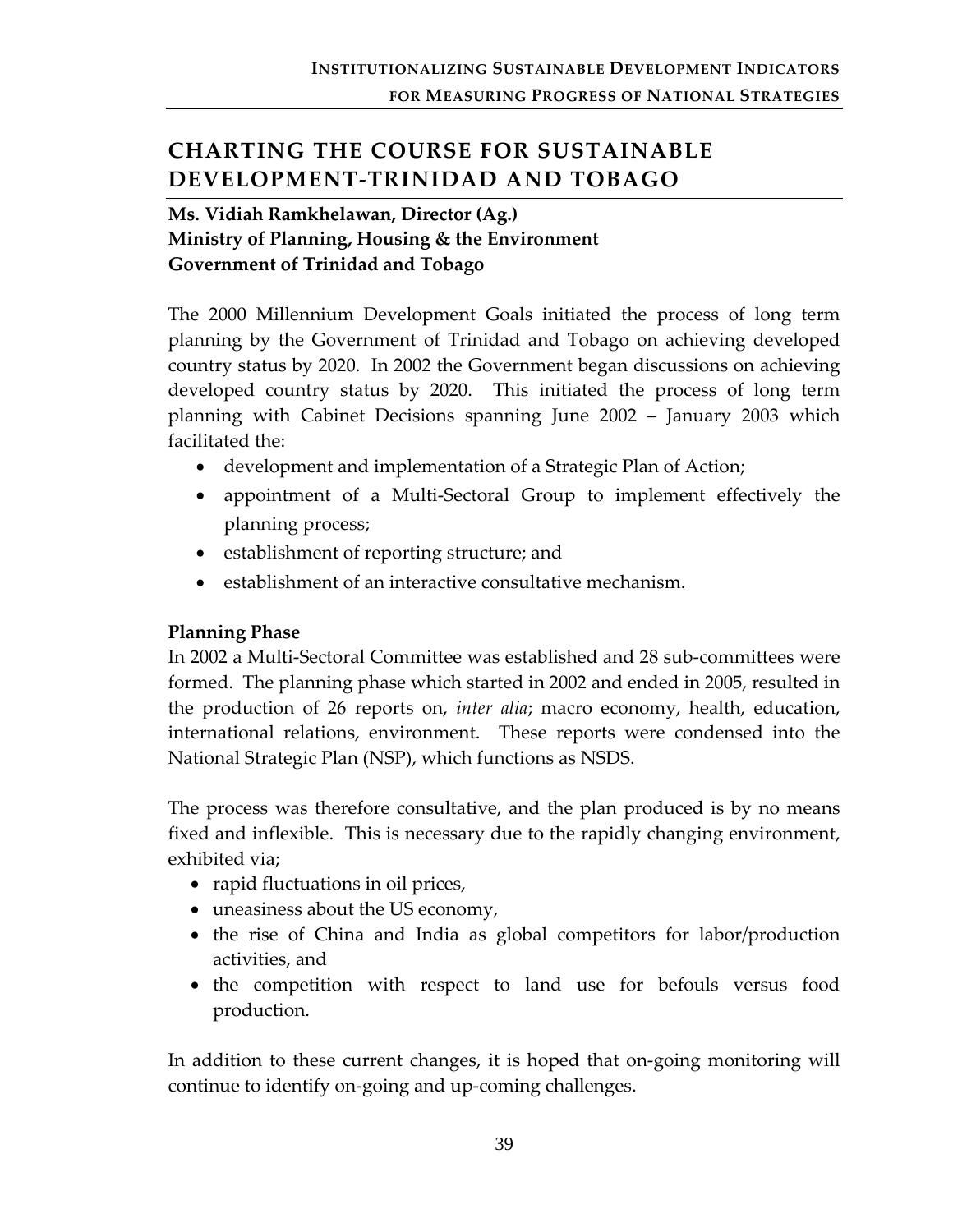#### **Sustainable Development Agenda**

The comparative analysis on the sustainable development agenda will address economic, social and environmental issues, followed by cross-cutting themes such as science and technology, competitiveness.

In respect of the economic several key indicators will be examined. The Social Agenda will address human development, education and health. It will continue the battle against HIV/AIDS and focus on the Labor Market and Public Utilities, and Emissions, with specific reference to deforestation and air and water pollution will be the focus in the area of the environment.

#### **Vision 2020 – Planning, Implementation and Progress**

The Plan developed based on five development priorities:

- 1) Nurturing a Caring Society;
- 2) Promoting effective government;
- 3) Developing Innovative People;
- 4) Investing in sound infrastructure and the environment; and
- 5) Enabling competitive business.

These five development pillars are fundamentally the core areas of activities.

The Implementation Phase of the 2005 Draft NSP was scheduled for 15 years to 2020, and the first 4 years to 2010 in respect of Vision 2020. There are Annual Progress Reports made in response to the Annual 2020 Operational Plan.

The National Strategic Plan (15‐ 20 years) outlines the long‐term strategic perspective. It focuses strategy in the five priority areas (development pillars), emphasizes an integrated policy agenda and performance measurement, and introduces key performance indicators at the macro level.

The Operational Plan (2007‐2010) takes Vision 2020 from the strategic to the operational/action level. It links goals, objectives, strategies to key programmes/projects and targets/outcomes; and gives context to the national budget.

Progress reports establish and institutionalize a common framework for reporting on outputs and outcomes across the public sector. They use indicators to measure the progress towards achieving the goals.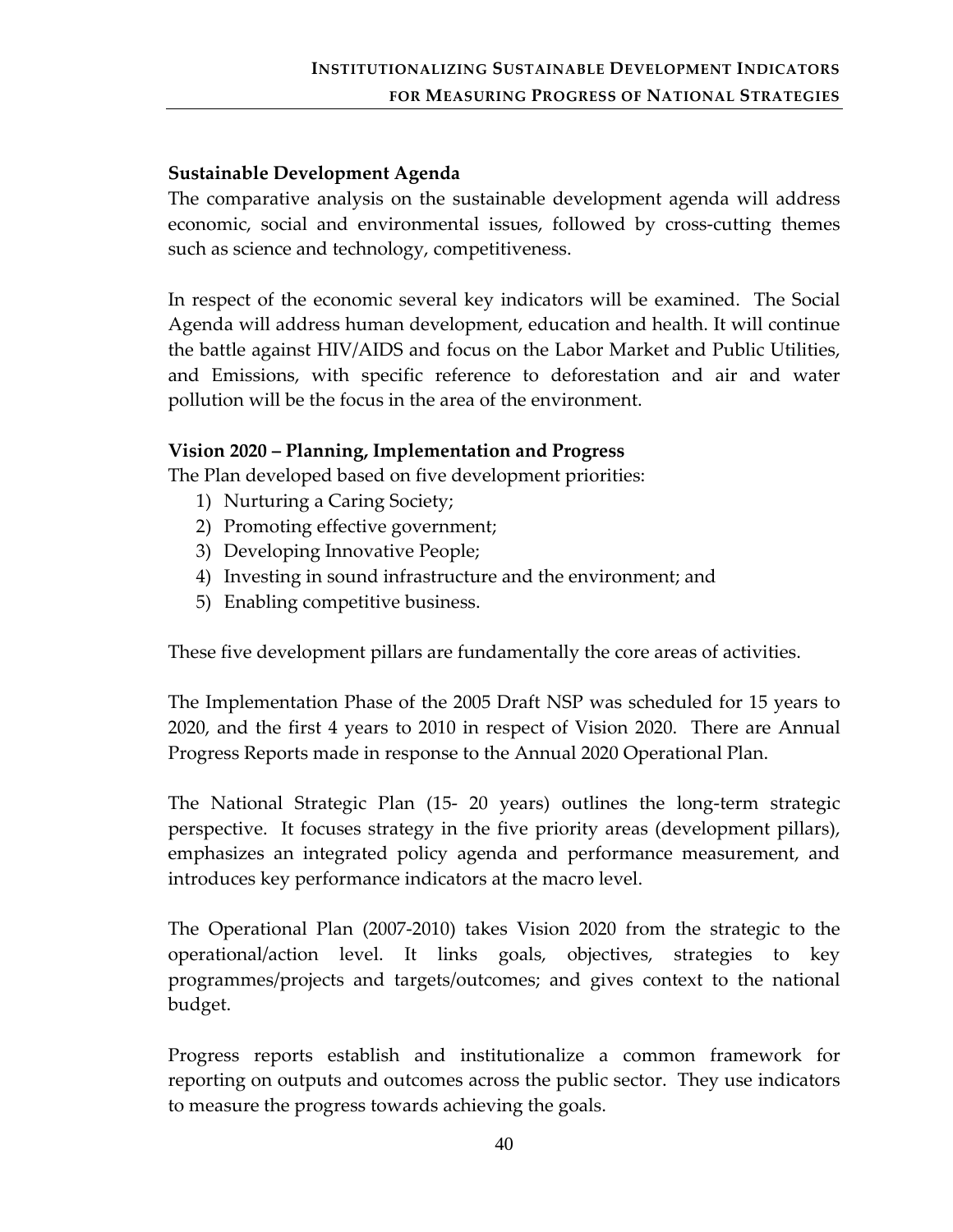## **Investing in Sound Infrastructure and the Environment**

The goal in respect of the environment is that it be valued as a national asset and conserved for the benefit of future generations and the wider international community. Some of the indicators used to monitor progress towards this include:

- Number of complaints about air quality per year;
- Percentage of average annual deforestation;
- Number of wildlife species considered endangered;
- Percentage of population which perceive pollution reduction as a priority;
- Number of noise complaints to local authorities;
- Percentage of land area covered by forest; and
- Percentage of streams with drinkable water.

### **Way Forward**

The way forward will include the:

- New Institutional framework where the Prime Minister's Office has overarching responsibility for monitoring and evaluation;
- Refinement of Targets, Indicators, benchmarks, Reporting framework;
- Re-engagement of stakeholders 2011-2015 Operational Plan ; and
- Looking towards a strengthened Report.

# **DISCUSSION**

#### *Question*

Why was a national economic development and social plan needed?

### *Response: Ms. Decima Corea, Government of St. Vincent and the Grenadines*

The plan covers all the relevant aspects. The process was initiated with a series of consultations involving working groups. The level of support which was anticipated never materialized. This forced practitioners to actively initiate interactions to advance the process.

A plan was put in place to ensure a purpose when undertaking required activities. This is a mechanism to ensuring increased wealth, reducing poverty, and also encouraging better health.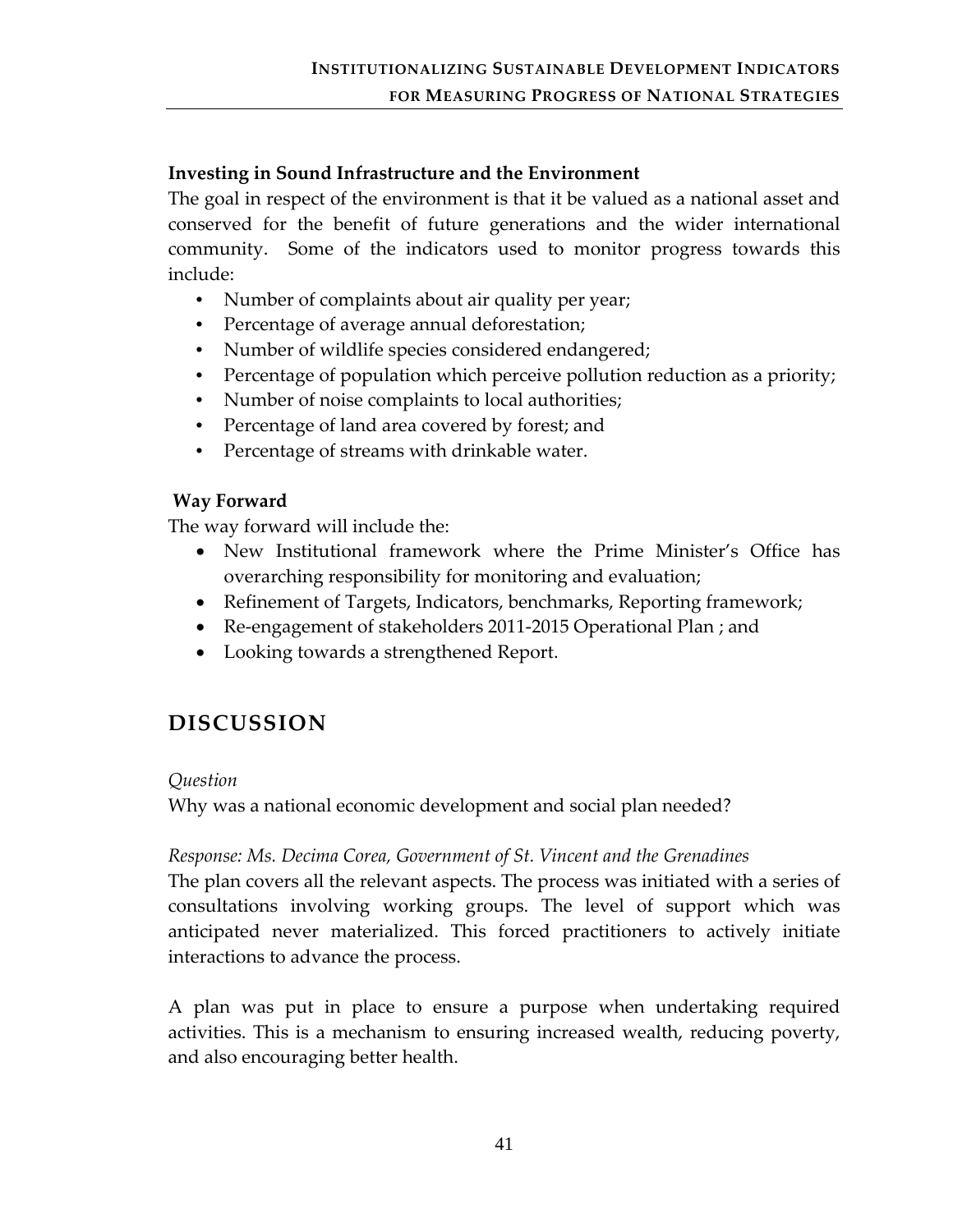#### *Comment: Mr. Keith Nicholls, OECS*

There was no mention of a structure for implementation in the plans discussed, and the crux of the matter is getting a structure that works. For progress to be measured, a structure for implementation and an established baseline/benchmark must be in place, and which must serve as the basis for all reports.

There was also no experience reported by country representatives of a fully integrated institutional framework. This step is crucial to the process.

#### *Comment: Mr. Victor Brown, Barbados Statistical Services*

There has not been a lot of discussion or sharing on the institutional measures needed to gauge performance regarding the move towards sustainable development. It is important to establish an actual database to determine direction and progress.

#### *Comment: Prof. Edgar Gutiérrez‐Espeleta, Universidad de Costa Rica, Costa Rica*

None of the presentations spoke of councils of sustainable development. It would therefore seem that there is no one body that is accountable for pushing the agenda. Participation must be more widespread. A semi-autonomous body to steer the process allows for monitoring and making politicians accountable.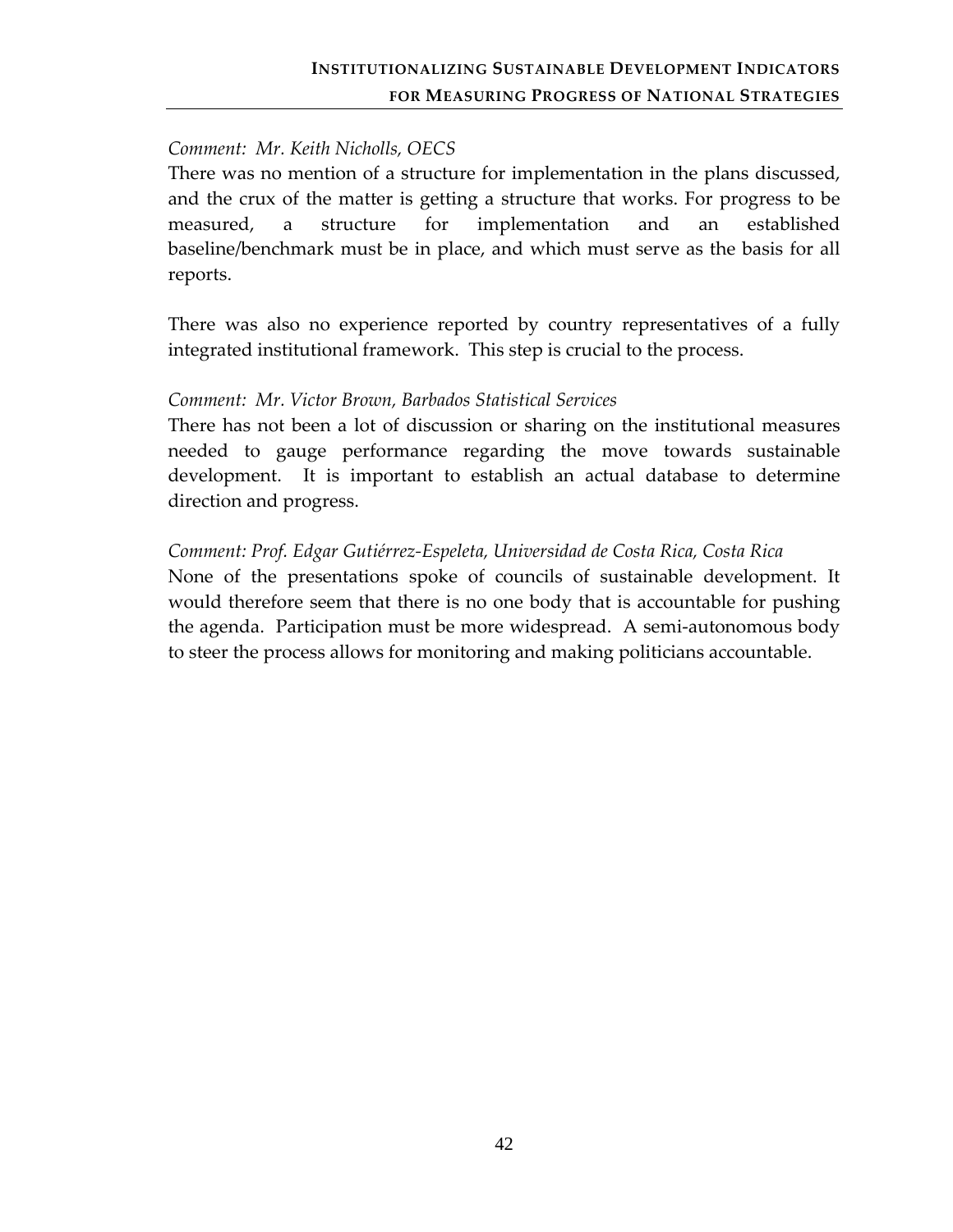# **SESSION 2: INDICATOR SELECTION**

# **INDICATORS OF SUSTAINABLE DEVELOPMENT AND MONITORING NATIONAL SUSTAINABLE DEVELOPMENT STRATEGIES**

**Mr. Matthias Bruckner UNDESA**

#### **Importance of monitoring**

Monitoring is critical for effective implementation of an NSDS and should be built into the NSDS. Without monitoring, the NSDS is merely a list of good intentions. Integration of monitoring system in NSDS supports the choice of measurable and specific targets; facilitates policy interventions and corrections of the NSDS; provides a feedback mechanism and promotes culture of learning; promotes accountability; and promotes public interest and information.

#### **Areas of NSDS to be monitored**

Three broad elements of a NSDS require monitoring:

- 1. Actions and activities planned in the NSDS. This addresses the question: Are all of us doing what the NSDS calls for? It is also critical for accountability of individual institutions and actors. As such, progress or performance or accomplishment indicators are a major tool.
- 2. Effects and impact of NSDS on sustainable development. This addresses the question: Are we achieving the goals and targets of our NSDS? It is critical for accountability of all stakeholders, and assists in the review and adjustment of NSDS.
- 3. Progress towards sustainable development. This element addresses the question: Are we on track towards sustainable development? It also allows for status‐quo assessments and to detect trends of sustainable development; assists prioritization in early stage of NSDS; and contributes to review and adjustment of NSDS.

As an NSDS typically aims at making the development of a country more sustainable, there is substantial overlap in monitoring effects and impact of NSDS and monitoring overall progress towards sustainable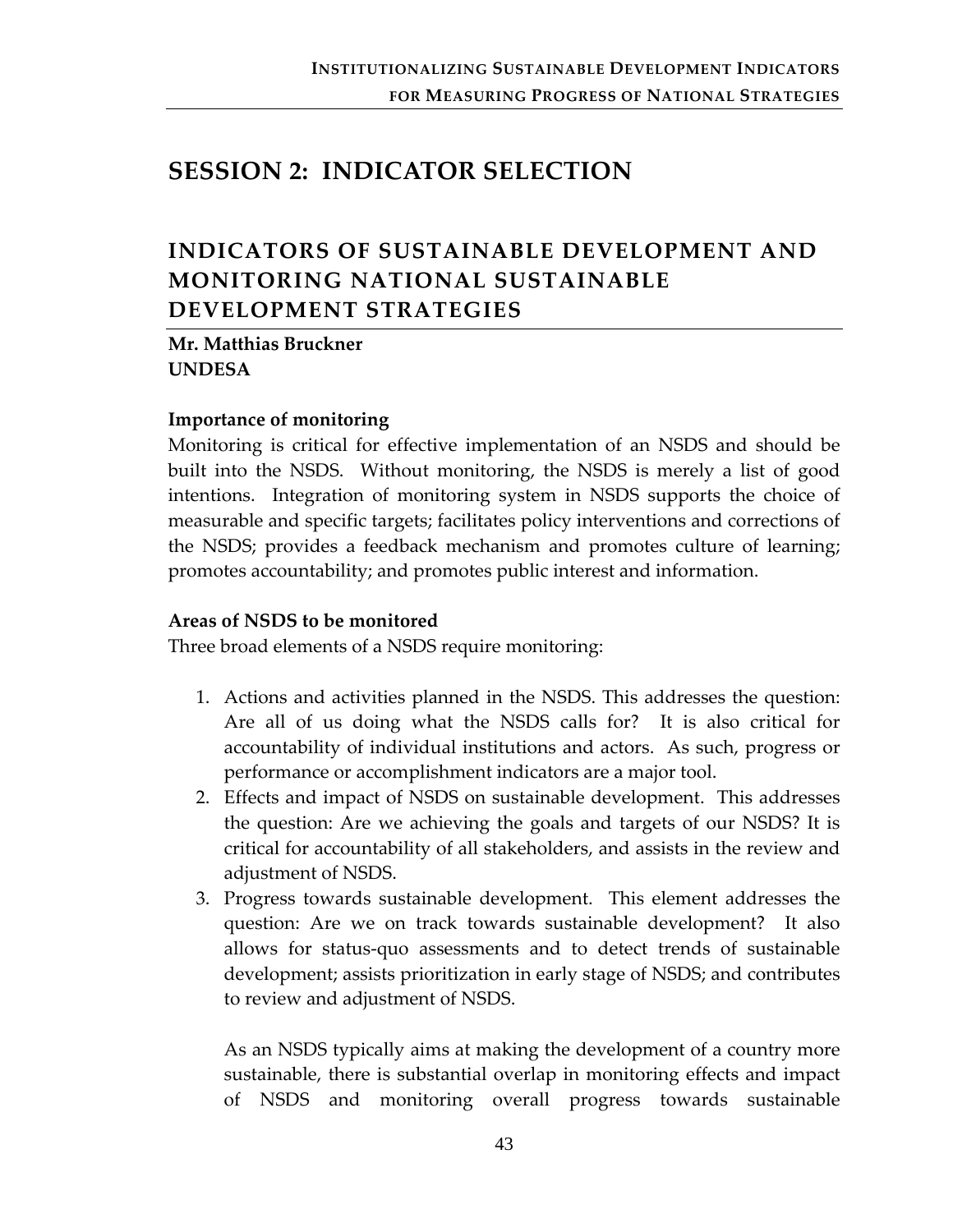development. Typically this type of monitoring covers a wider range of issues, and its impact is more directly geared towards strategy actions.

## **CSD Indicators of Sustainable Development**

These Commission on Sustainable Development (CSD) Indicators on Sustainable Development (ISD) originated from a work program adopted by the United Nations CSD in 1995.

UNDESA publishes a set of Indicators of Sustainable Development. The first edition was published in 1996, followed by the second and third editions in 2001 and 2007 respectively. These indicators serve as reference for countries to develop or revise national indicator sets, and are intended to be adapted to national conditions.

**Table 1** depicts the evolution of the CSD Indicators from 1995‐2007.

| <b>PHASE</b>   | <b>PERIOD</b> | <b>OUTCOMES</b>                                                                                                                                                                                                                                                                                                                                                        |  |  |
|----------------|---------------|------------------------------------------------------------------------------------------------------------------------------------------------------------------------------------------------------------------------------------------------------------------------------------------------------------------------------------------------------------------------|--|--|
| 1              | 1994-1996     | Consensus-building meetings among major stakeholders<br>Adoption of indicator framework ("Driving force -state-<br>response')<br>Identification of 134 indicators, grouped according to four<br>pillars of Sustainable Development<br>Preparation of methodology sheets for each of the 134<br>٠<br>indicators<br>Publication of first "Blue Book" (1996)<br>$\bullet$ |  |  |
| $\overline{2}$ | 1996-1999     | Pilot tests in 22 countries from all major regions of world $\&$<br>$\bullet$<br>capacity-building                                                                                                                                                                                                                                                                     |  |  |
| 3              | 2000-2001     | Evaluation of national testing<br>٠<br>Revision of ISD based on evaluation (2001)<br>٠<br>Reduction to 58 indicators<br>Introduction of a thematic framework<br>$\bullet$<br>Publication of second "Blue book" (2001)<br>٠                                                                                                                                             |  |  |
| 4              | 2005-2007     | Review of the indicator set, in order to<br>$\bullet$<br>Incorporate national and international experiences<br>$\circ$<br>Reflect new thinking and priorities<br>$\circ$<br>Explore Synergies with other indicator sets (Millennium<br>$\circ$<br>Development Goal Indicators)<br>The review included:                                                                 |  |  |

**Table 1: Evolution of the CSD Indicators from 1995‐2007**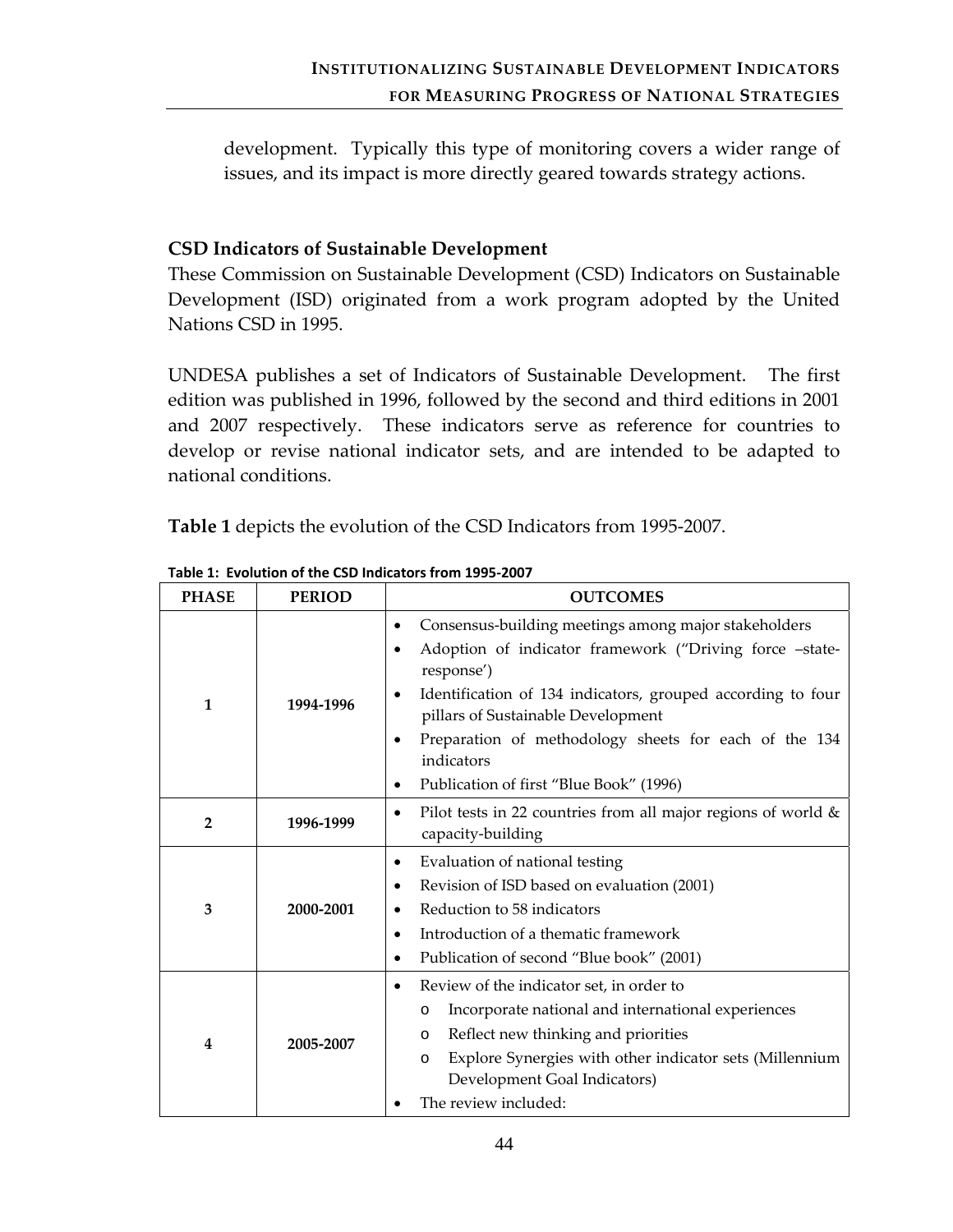#### **INSTITUTIONALIZING SUSTAINABLE DEVELOPMENT INDICATORS**

#### **FOR MEASURING PROGRESS OF NATIONAL STRATEGIES**

| <b>PHASE</b> | <b>PERIOD</b> | <b>OUTCOMES</b>                                                |  |  |  |
|--------------|---------------|----------------------------------------------------------------|--|--|--|
|              |               | Analytical studies                                             |  |  |  |
|              |               | Expert group meetings in 2005 and October 2006<br>$\circ$      |  |  |  |
|              |               | Participants from countries and international<br>organizations |  |  |  |
|              |               | Decisions on revisions made by consensus                       |  |  |  |

#### **The Indicators of Sustainable Development**

Detailed methodology sheets for each indicator are available online. The methodology sheets will be updated regularly. These guidelines address use of the indicators for monitoring strategies. It is currently the most downloaded document on the DSD website<sup>[5](#page-51-0)</sup>.

The CSD indicators consist of 96 indicators of sustainable development, of which 50 are regarded as core indicators. They are organized in 15 themes with 44 sub‐ themes. Sample indicators themes are illustrated in **Table 2**.

| <b>THEME</b>                | <b>SUB-THEME</b> | <b>CORE INDICATOR</b>                                                | <b>OTHER INDICATOR</b>                      |
|-----------------------------|------------------|----------------------------------------------------------------------|---------------------------------------------|
| Poverty                     | Sanitation       | Proportion of population<br>using an improved<br>sanitation facility |                                             |
| Oceans, seas and costs      | Coastal zone     | Percentage of total<br>population living in<br>coastal areas         | Bathing water quality                       |
| Land                        | <b>Forests</b>   | Proportion of land<br>covered by forests                             | Area under sustainable<br>forest management |
| <b>Economic Development</b> | Employment       | Employment-population<br>ratio                                       | Vulnerable employment                       |

**Table 2: CSD Indicators of Sustainable Development ‐ Sample indicators** 

#### **CSD Indicators of Sustainable Development**

<span id="page-51-0"></span> $\overline{a}$ 

The framework of the CSD indicators can be characterized as policy‐based as themes and sub‐themes broadly follow common policy areas. This facilitates the use of these indicators in countries that typically use policy frameworks. It must however be noted that they are based on policy areas as opposed to specific policies and objectives.

<sup>5</sup> http://www.un.org/esa/sustdev/natlinfo/indicators/isd.htm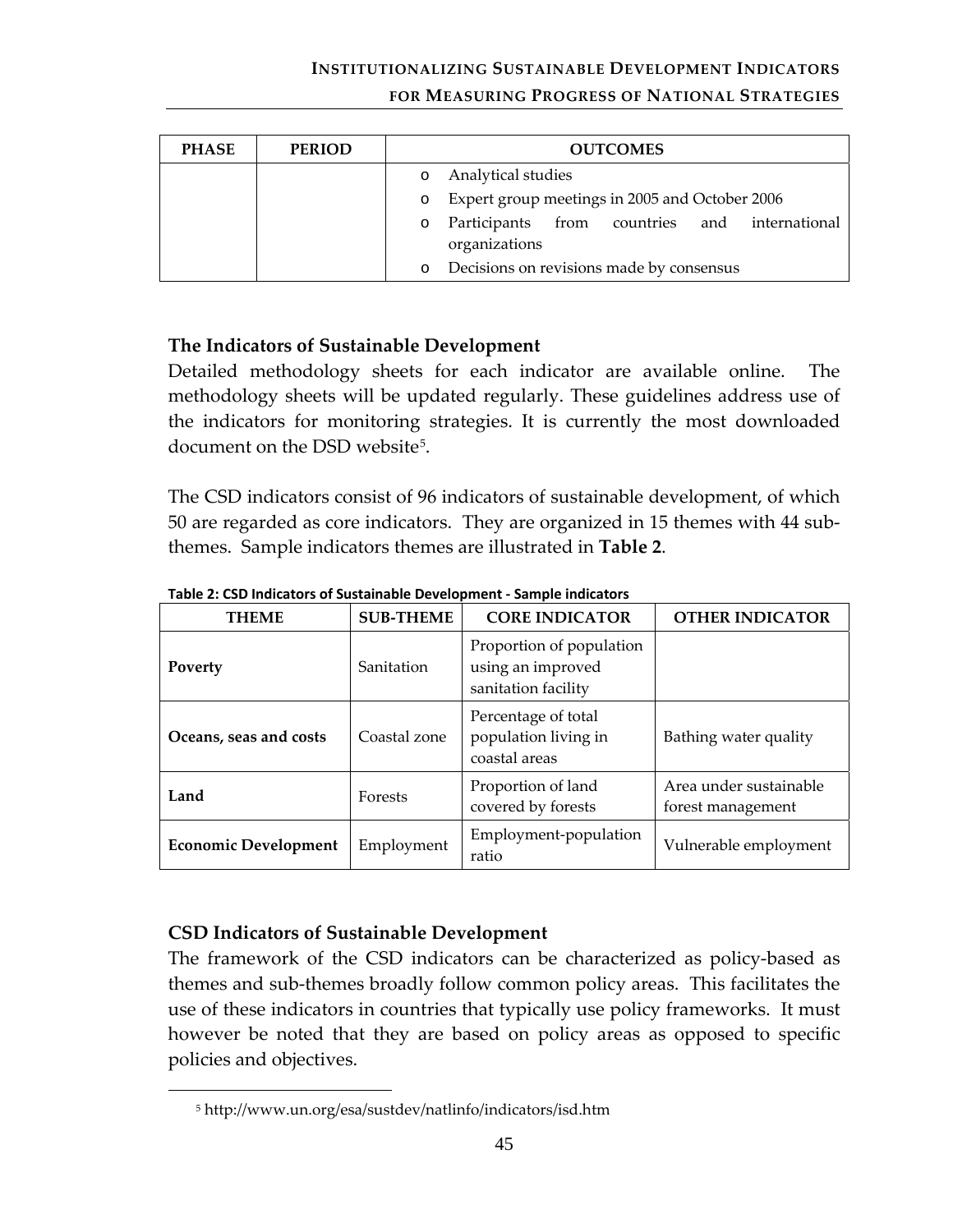The indicators are also linked to the international policy agenda, in particular Agenda 21.

Most indicators for monitoring NSDS use policy or theme‐based frameworks, following the structure of the NSDS. Indicators used for other purposes often use other frameworks. Other purposes include:

- Assessing the state of sustainable development;
- Awareness raising; and
- Communicating the concept of sustainable development.

Examples of other frameworks are:

- Theory-based, in particular capital framework,
- Indices theory-based, statistics-based, ad-hoc; and
- Pressure-State-Response.

### **Indicator Selection**

#### *Process*

Selecting indicators can be done through:

- multi-stakeholder involvement;
- technical experts;
- consensus approach; and
- top-down decisions.

#### *Criteria*

Indicators should meet certain criteria. For example, CSD indicators used the following criteria:

- primarily national in scope;
- relevant to assessing sustainable development progress;
- limited in number, but remaining open-ended and adaptable to future needs;
- understandable, clear and unambiguous;
- conceptually sound;
- representative of an international consensus to the extent possible;
- within the capabilities of national governments to develop;
- dependent on cost effective data of known quality; and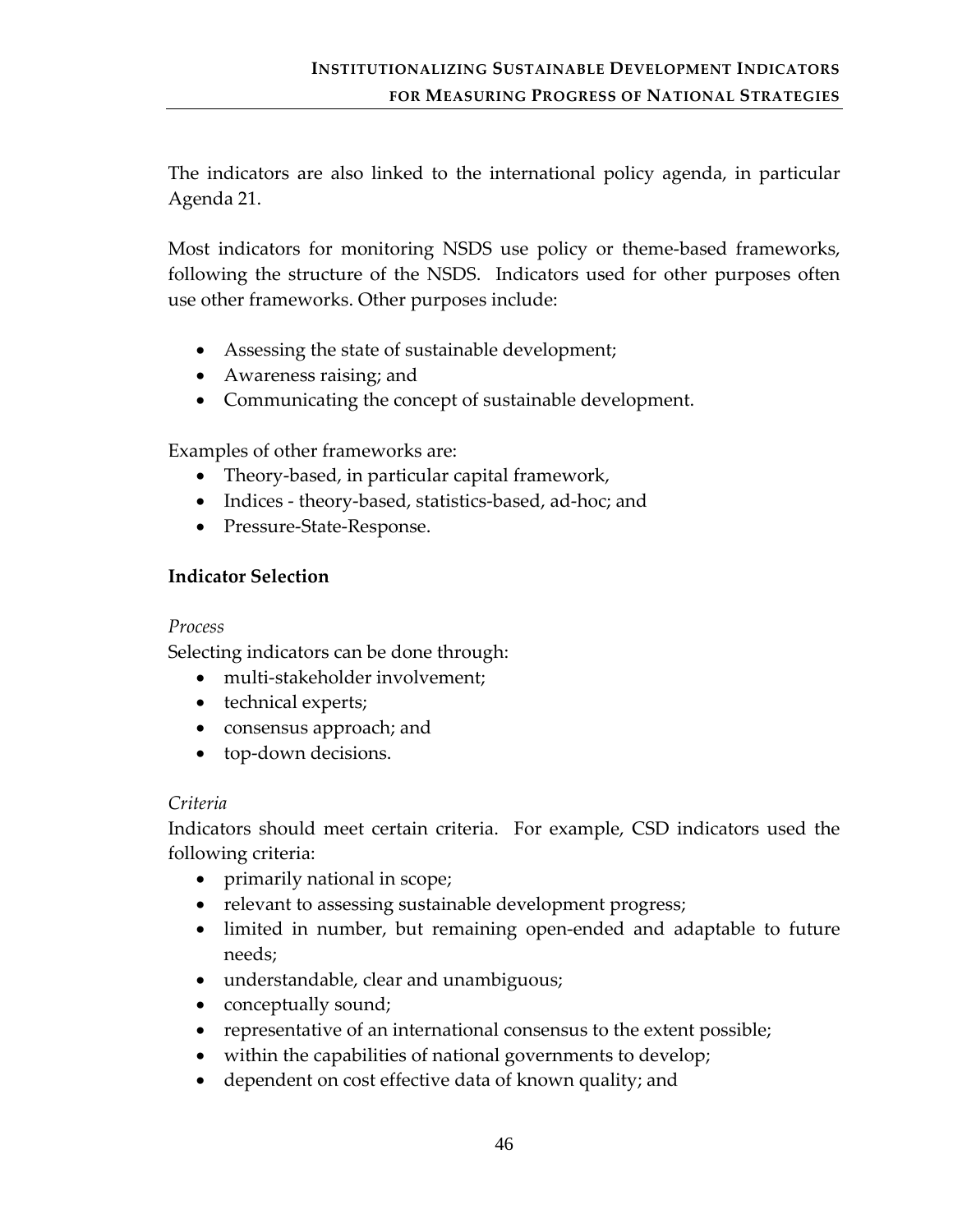• broad in coverage of Agenda 21 and all aspects of sustainable development.

Some criteria need to be adapted. Examples of instances where criteria can be adapted include where coverage of issues in NSDS can replace coverage based on Agenda 21; and where national consensus and standards may be used instead of those set at the international level if the latter is lacking or does not reflect national realities. In addition, allowing for meaningful breakdowns - spatially, by socio‐economic group, by gender ‐ can be an additional criterion for many indicators.

Additional criteria relevant, where indicators are used to monitor implementation of NSDS, include policy responsiveness, and timeliness. With respect to policy responsiveness, a further breakdown of indicators by target group often increases the responsiveness. Timeliness is a concern in reference to indicators primarily dependent on census and large surveys. Small‐scale surveys and estimates can increase timeliness, but may reduce accuracy.

### *Adaptation*

A number of existing indicator sets are often a useful starting point or additional reference. Examples of such indicators are:

- CSD indicators:
- Other global indicator sets such as MDG indicators;
- Indicator sets used by other countries;
- National and regional indicator sets designed for other purposes (e.g., statistical yearbooks); and
- Sectoral indicator sets.

These indicators can be adapted as needed.

A matrix can be used to rank indicators based on a combination of their relevance and relevant data availability. Characterization according to relevance is as follows:

- 1. Relevant.
- 2. Related indicator relevant, for example because:
	- national issue more focused (for example, the CSD indicator on child nutrition covers both under‐ and overweight, but in some countries only one of the two poses a development problem);
	- subjective instead of objective indicators are preferred (for example, health issues)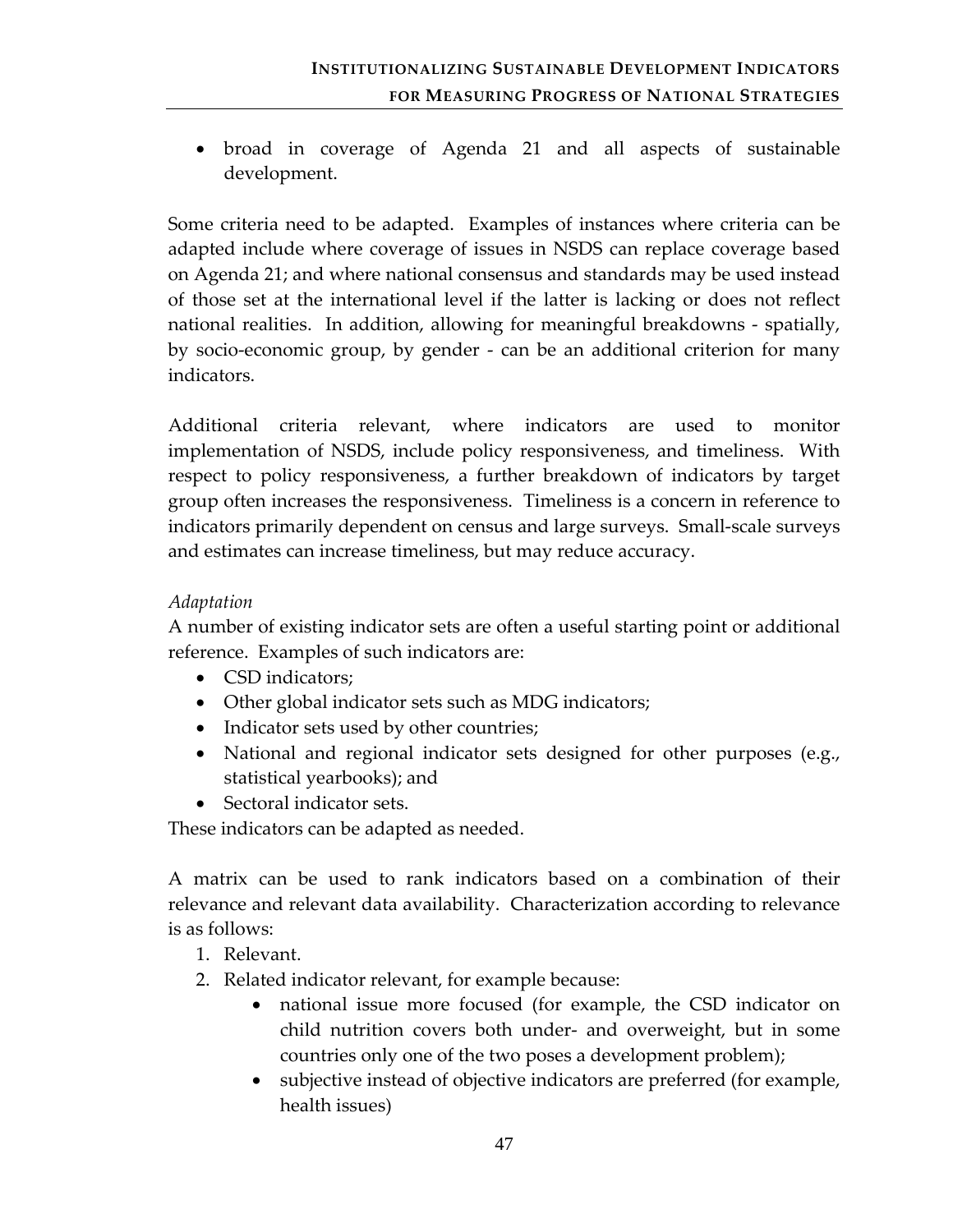- related issues are relevant (for example, regional trade instead of trade with Least Developed Countries (LDCs) as in the CSD indicators)
- 3. Relevant but missing from set, because CSD indicators may not include relevant country‐specific issues
- 4. Irrelevant, for example coastal indicators in land‐locked countries.

Characterization according to availability of quality data:

- 1. Fully available.
- 2. Potentially available, for example through
	- Changes in regular surveys;
	- Arrangements with data 'owner';
	- Improved handling of raw data;
	- o Shorter release time.
- 3. Related data available, for example, number of cars rather than distance traveled could be used for an indicator on the development impact of automobile travel.
- 4. Not available.

### *Data Sources*

There are various data types and sources needed for indicators. Common types of data needed include:

- National accounts,
- Censuses,
- Household and other surveys,
- Administrative records, and
- Estimations based on agreed standards,

Common sources of data and indicators are, *inter alia*:

- Statistical offices,
- Other ministries and governmental agencies,
- Reports to intergovernmental bodies, and
- Regional and international organizations.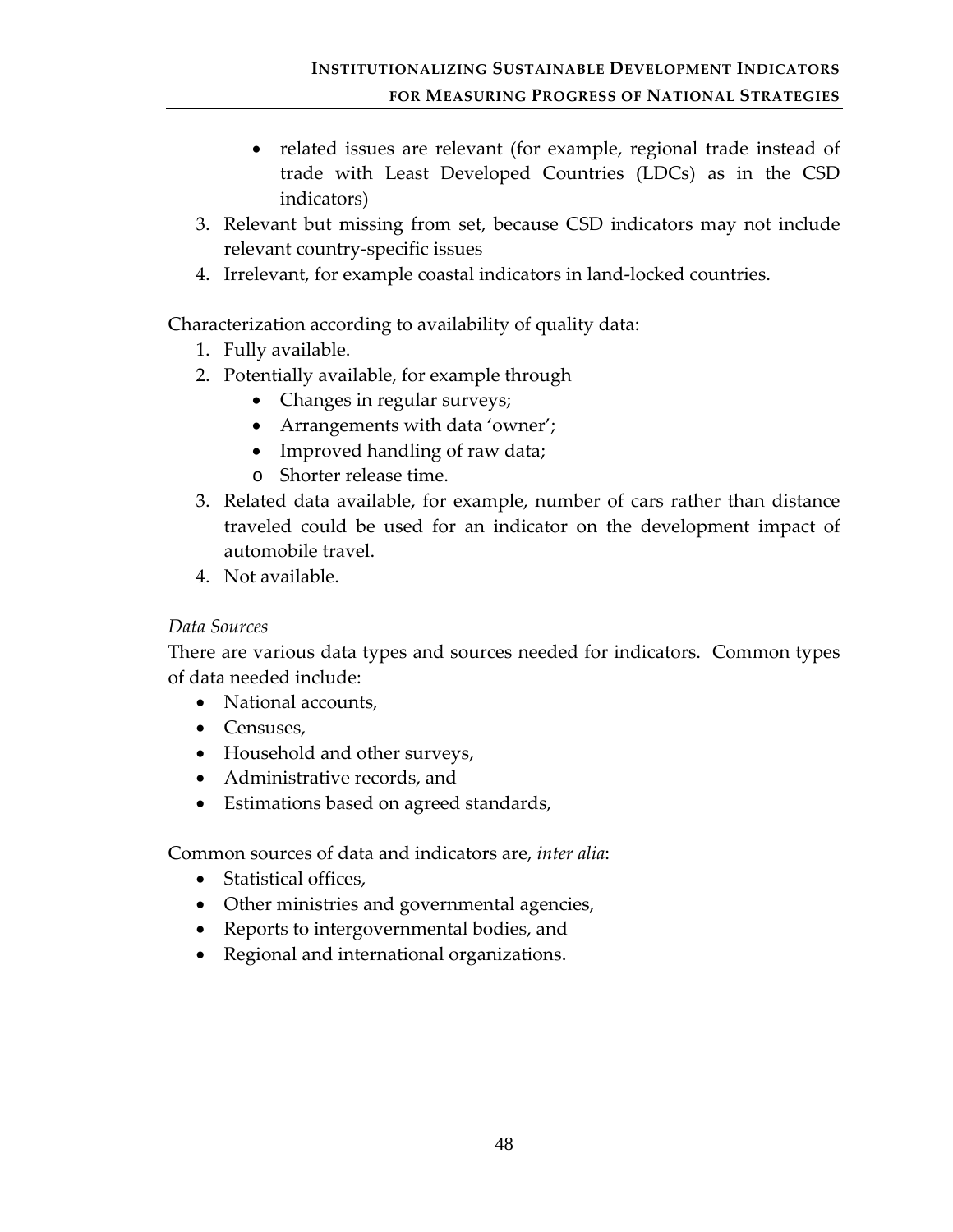# **INDICATORS FOR MONITORING THE GOAL OF 'BUILDING A GREEN ECONOMY' IN BARBADOS**

**Ms. Amrikha D. Singh, Environmental Officer Ministry of the Environment, Water Resources and Drainage Government of Barbados** 

### **Historical Perspective**

The National Indicators Programme (NIP) came into effect in 1997 with a National Steering Committee on Indicators of Sustainable Development assembled under the aegis of the multi‐sectoral National Commission on Sustainable Development. The NIP comprised of representatives from:

- 1. The Town and Country Development Planning Office;
- 2. The Barbados Statistical Service;
- 3. The Ministry of Finance and Economic Affairs;
- 4. The Central Bank of Barbados;
- 5. The Welfare Department;
- 6. The Bureau of Women's Affairs;
- 7. The Ministry of Environment;
- 8. The Coastal Zone Management Unit;
- 9. The National Council on Science and Technology;
- 10. The Solid Waste Project Unit; and
- 11. Treading Lightly.[6](#page-55-0)

#### **Survey**

 $\overline{a}$ 

To narrow the expansive list of proposed indicators down to a nationally relevant set, a survey was carried out. Listed below are some of the elements of that survey used to help establish the national framework:

- Determine category of the indicator, that is, whether it can be classified as Economic, Social or Environmental
- Establish a working definition
- Define unit(s) of measurement
- Highlight any restrictions on use of the indicator (for example, is the data considered sensitive?)
- Indicate if any additional cost would be incurred in obtaining data
- List the methods of data collection- whether it was monitoring, surveys, questionnaires or other means

<span id="page-55-0"></span><sup>6</sup> This NGO is no longer in existence.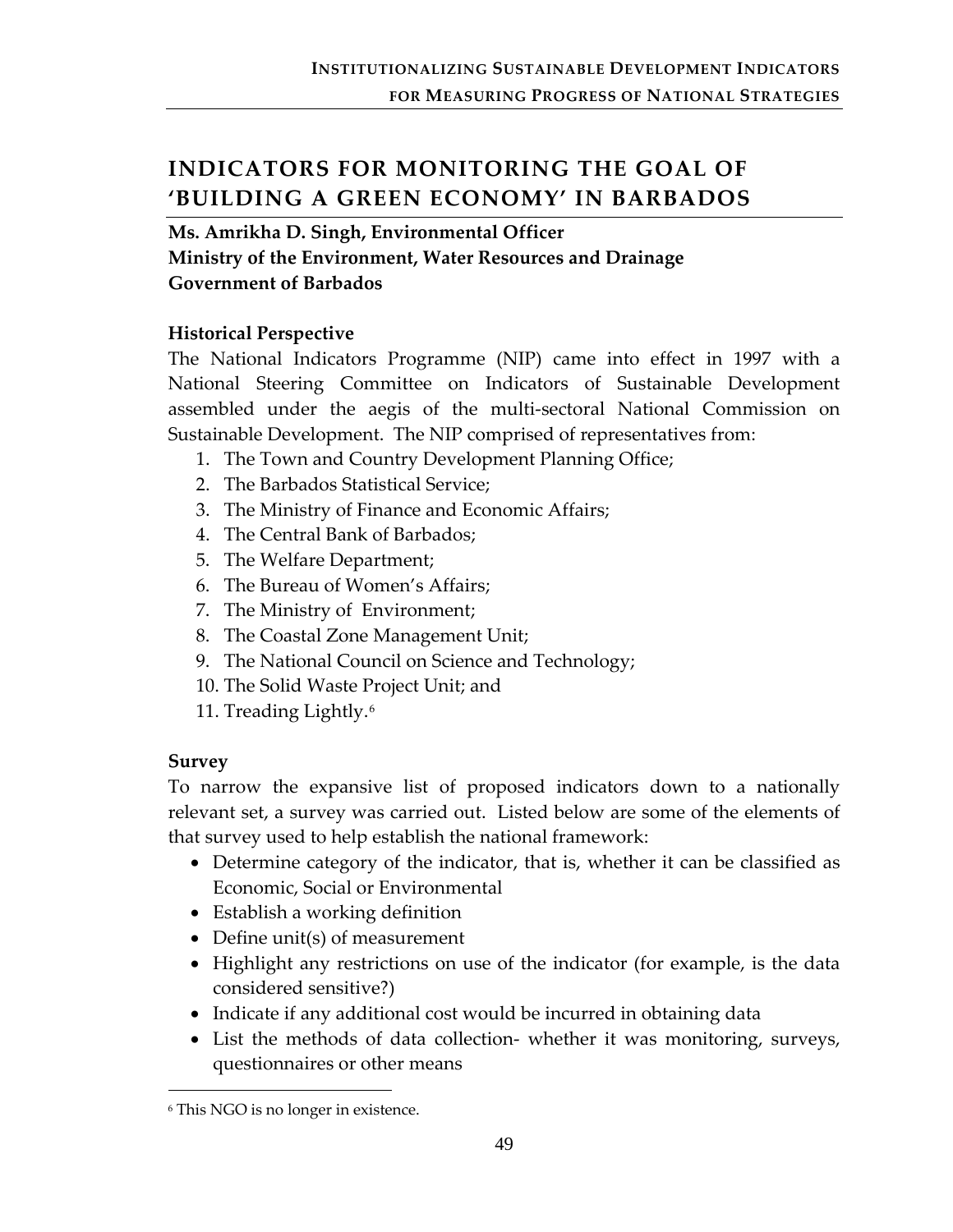- Establish the constraints to data collection (for instance, is the constraint human and/or financial?)
- Determine any possible proxy measures used if the data is not collected
- Agree on an update frequency- whether it was monthly, quarterly, yearly or other time frame
- Establish the level of data disaggregation desired
- Establish the level of data aggregation desired
- Establish the history of records-how far do they go back
- Note the agency responsible for compilation
- Confirm sources of information if published
- Establish cut-off dates for the latest available data
- Look at what formats of data- hardcopy, electronic, geo-referenced or other exist?

A National multi‐sectoral consultation was held to finalize the indicators list. Participants in the process supported the inclusion of indicators which they thought would reflect the national Sustainable Development paradigm. However, some of the indicator information was restricted as there were instances where they were thought unsuitable for the public forum. The finalized list consisted of 170 indicators of sustainable development for Barbados. This selection was followed by a pilot study carried out to test a sub-set of 20 indicators.

### **Indicators**

The 170 indicators identified have been classified into 3 areas:

- Human Well-being,
- Ecological Welfare, and
- Sustainable Interactions,

There were 12 Sub‐themes which encompass health, education housing, social welfare, security, air, land‐use, water, population, economic development, and consumption and production patterns.

### **Successes**

The following are considered successes emanating from the process:

- Partnerships created during the process still exist today;
- Champions‐ there are several champions of the process outside of the Ministry of Environment;
- Regional publications on environmental statistics;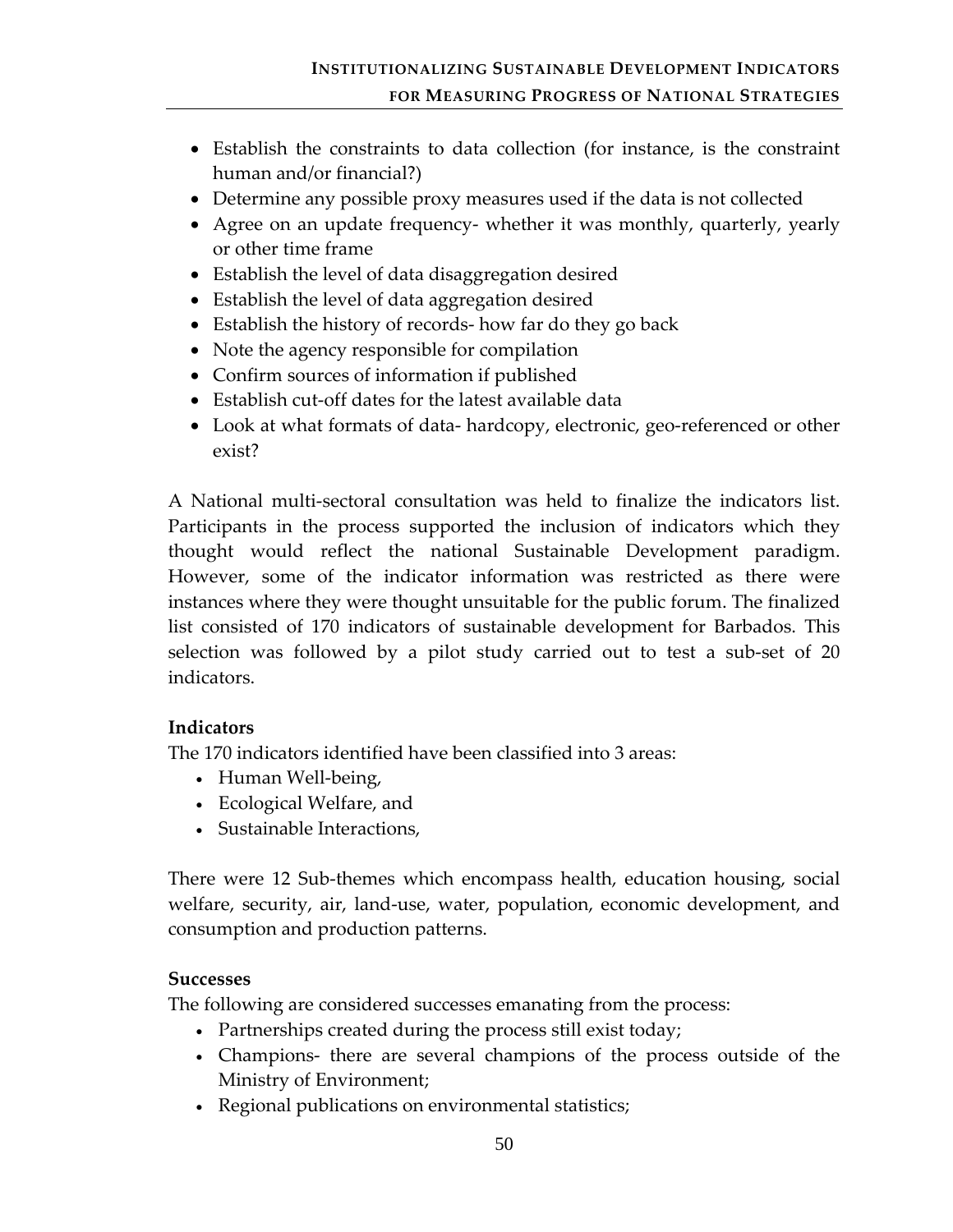- Environmental Vulnerability Index;
- State of the Environment Report;
- Increasing awareness among technocrats (Ministry of Finance etc.);
- Description of land degradation indicators;
- Description of oil and gas indicators;
- Membership of UNDESA's expert group on indicators of sustainable development; and
- Continued work at the Caribbean Community (CARICOM) level.

### **Indicators of the Green Economy**

Goal Four of the National Strategic Plan requires the protection, preservation, and enhancement of our physical infrastructure, environment, and scarce resources as we seek to advance our social and economic development. It demands that we find the right balance between our development and the preservation of our physical surroundings. It calls for access to adequate water and energy supplies, a good transportation system and the development and maintenance of sound infrastructure. Specifically, it calls for the following:

- To promote and facilitate the sustainable use of our renewable resources and the wise management of our non‐renewable natural resources
- To maintain a safe and reliable water supply
- To ensure an efficient and reliable energy sector
- To develop an efficient transport system and infrastructure
- To improve disaster management
- To develop and maintain an Efficient Land-use Policy

A number of initiatives undertaken by government such as the UNEP Green Economy Initiative, The Marrakech Process on Sustainable Consumption and Production, and Barbados' national programmes on Trade and Environment and Sustainable Finance must be monitored in terms of compliance and progress. This is where the Indicators of the Green Economy will come in

A 2007 announcement by the Minister of Finance of Green Economy Fiscal and Economic Proposals called for the establishment of a task force to develop target and indicators of Green Economics and Sustainable Development. A Technical Working Group (TWG) was assembled to articulate an initial list of indicators of the Green Economy. These include:

- 1. The Central Bank of Barbados,
- 2. The Ministry of Economic Affairs and Development,
- 3. The Ministry of Finance,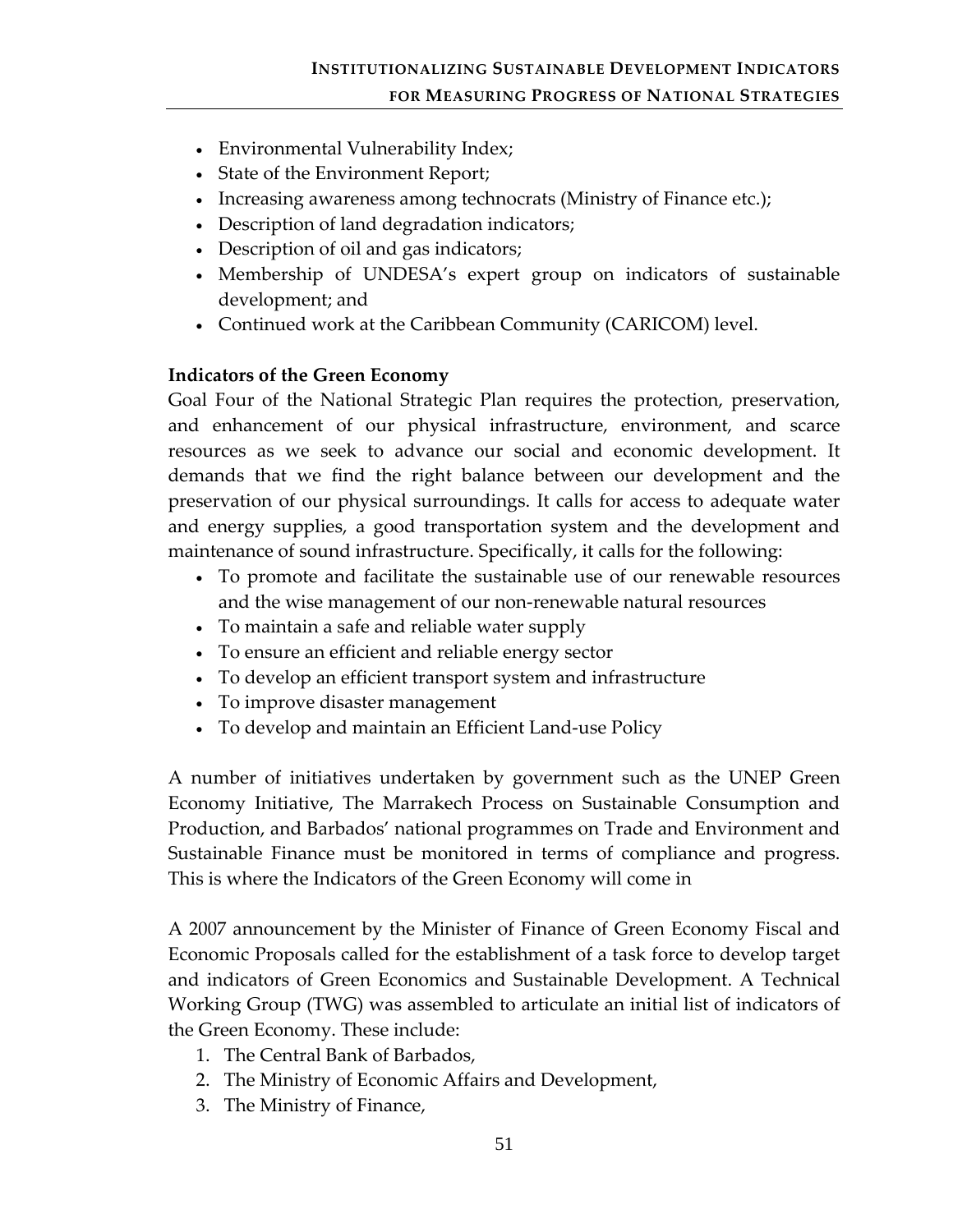- 4. The Ministry of Energy and the Environment,
- 5. The Barbados Statistical Service

This mechanism is built on a number of initiatives and policies both national and international including:

- The National Sustainable Development Indicators Programme;
- The Millennium Development Goal Process;
- The United Nations Department of Economic and Social Affairs international list of Indicators of sustainable Development;
- The National Strategic Plan; and
- The Barbados Sustainable Development Policy.

### **A Framework Approach**

A number of frameworks can be used for the monitoring of sustainable development, or in this case, a green economy. It was decided that the use of a conceptual framework would help to focus and clarify the kinds of indicators to choose. In the case of Barbados, a theme‐based framework was selected. This framework was most appropriate because it linked indicators to policy processes and targets in this case, the objectives and targets as described in the National Strategic Plan.

Thematic frameworks are well suited to monitoring progress in obtaining objectives and goals stipulated in national development strategies. They are also flexible enough to adjust to new priorities and policy targets over time.

The following selection criteria were used to select indicators of the green economy from the overarching lists of indicators:

- 1. Relevance‐ Is the indicator relevant to assessing progress towards Achieving Goal Four of the National Strategic Plan?
- 2. Usefulness‐ Is the indicator useful to decision making and monitoring?
- 3. Availability of data‐ Is data to substantiate the indicator readily available?
- 4. Practicality‐ Is it practical to get data on the indicator?
- 5. Internationally acceptable‐ this criterion comes with the caveat that there may be some issues crucial to Barbados' national development which leads us to propose an indicator that is not utilized at the international level. Once the indicator satisfies the other criteria, it should not be omitted because this may be an instance of Barbados raising a 'red flag' for an important SIDS issue.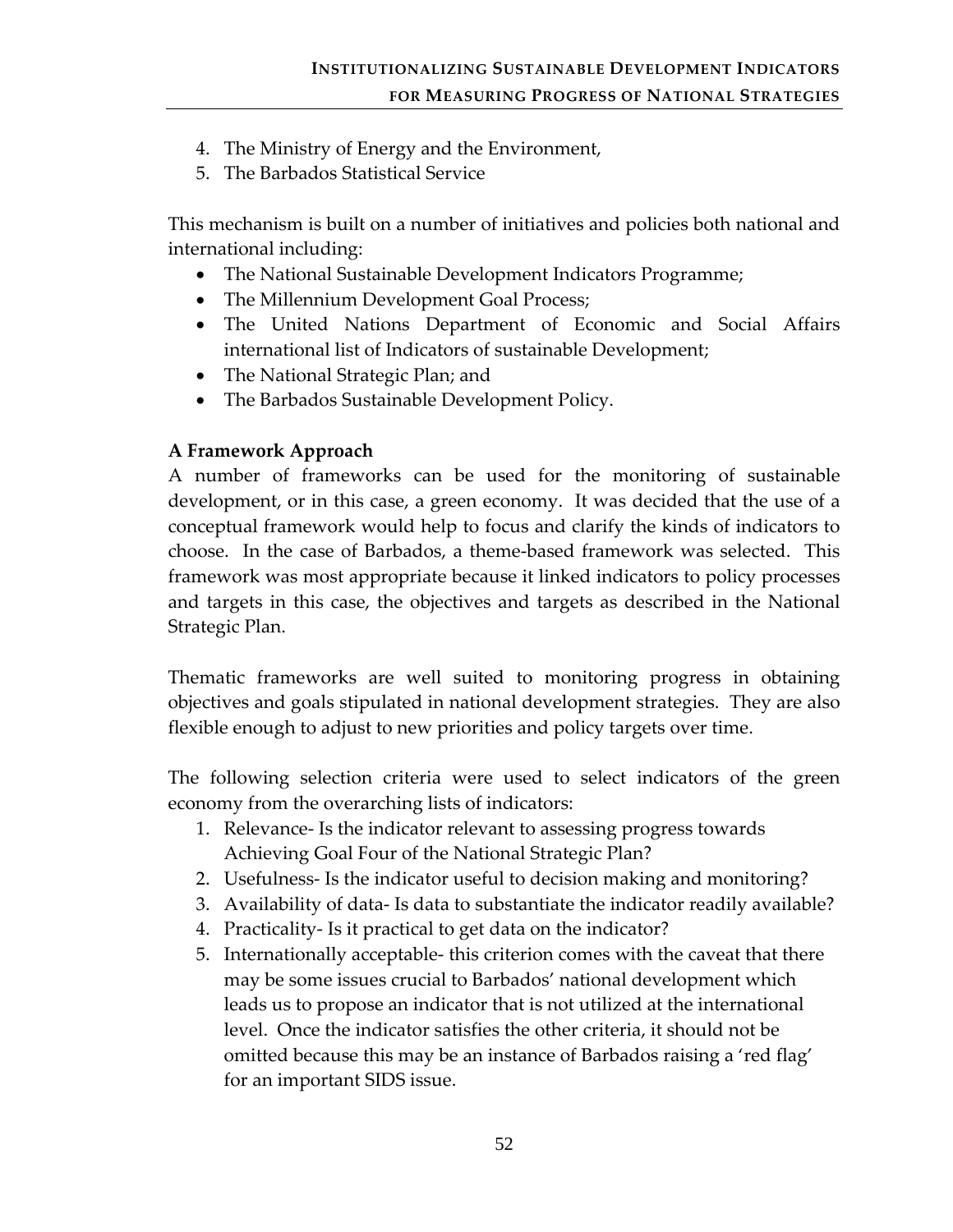- 6. Technically sound‐ It should be noted that while indicators should always be conceptually sound‐in new areas of interest, the demand for an indicator may precede its development.
- 7. Publishable‐ Can the data be published?

### **Challenges**

Challenges include the lack of human, technical and financial resources to perpetuate the process. There is also the question of where the Sustainable Development indicators stand in terms of national priority– this is often a moving target. Another challenge is the lack of awareness/ attitudes towards information use emanating from these indicators. The use of varying formats, the frequency in which information is provided, and the accuracy of the information collected are other matters which need to consideration as well.

#### **Way Forward**

The way forward includes the Ministry of Environment collaborating with Barbados Statistical Service on Modernization of the Barbados Statistical Service. Regionally, Barbados looks for the development of a set of indictors to measure the proposed common environmental policy for CARICOM Member States.

It is also expected that at some point there will be 'customized' indicators for the major work ongoing within the ministry such as, Sustainable Consumption and Production (SCP), Corporate Social Responsibility (CSR) and Biodiversity.

# **DISCUSSION**

#### *Question:*

How is the challenge of providing new types of information needed dealt with?

#### *Response: Mr. Victor Browne, Government of Barbados*

Traditionally, most of the indicators collected were economic and employment statistics. The difficulty comes with obtaining the newly required statistics e.g. for the environment sector. This challenge extends to developing a process to organize their collection and analysis.

### *Comment: Ms. Amrikha Singh, Government of Barbados*

The environmental sector has information in different areas and there is a need to examine how to retrieve that information as it is needed. The work under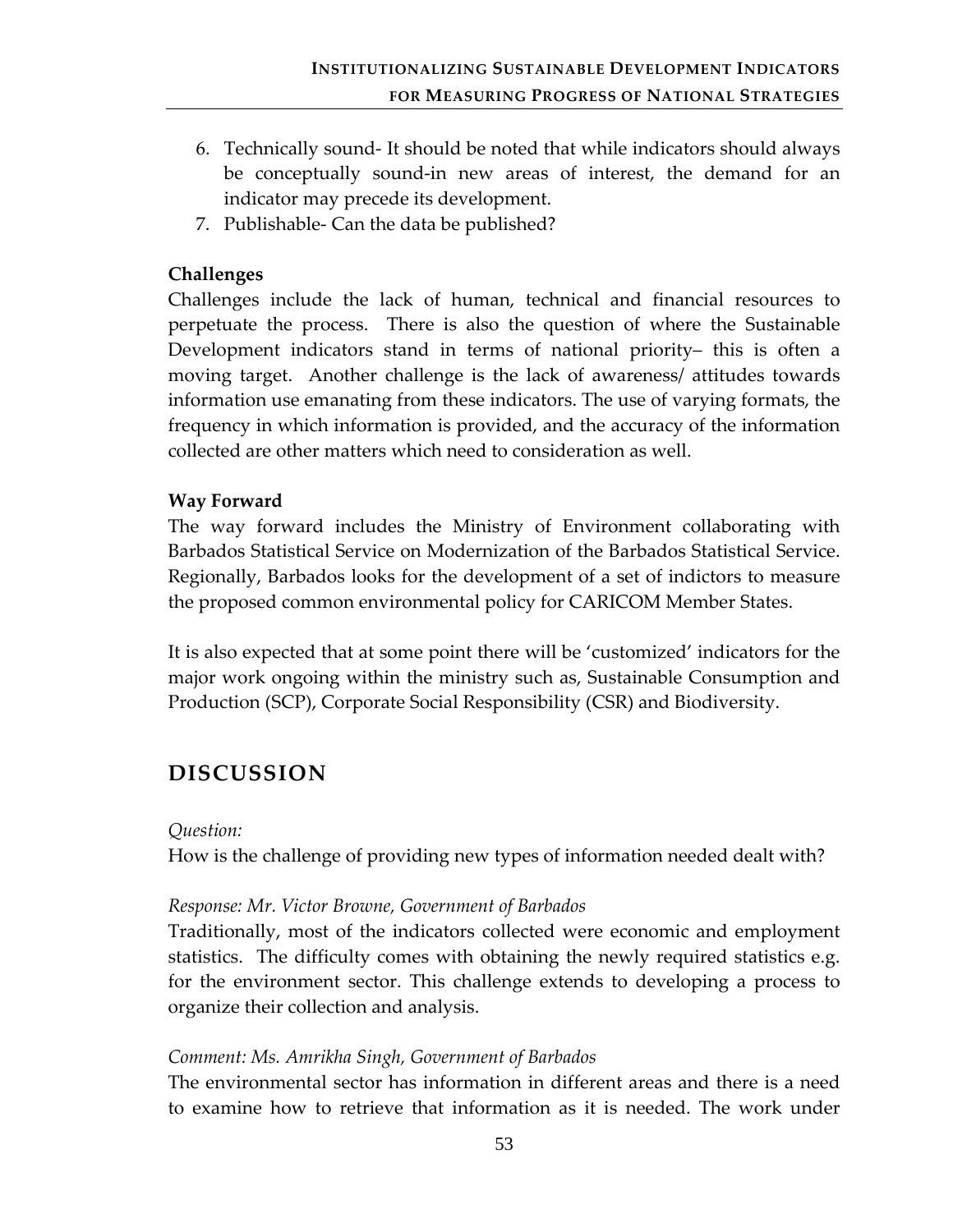GEF‐IWCAM, and the Barbados National Energy Information System will assist especially when tied in with the modernization of the Barbados Statistical Services.

Ms. Singh used water as an example to show how the initial series of sustainable development indicators for water were reviewed by the Technical Working Group to be tailored for a green economic framework.

*Question: Mr. Sean Cenac, Government of Antigua* Were any local or international sustainability benchmarks utilized?

#### *Response: Ms. Amrikha Singh, Government of Barbados*

Barbados looked at the National Strategic Plan with respect to targets and benchmarks, as well as international targets set by international environmental conventions and law. However, where targets do not exist, the Government of Barbados' policy is to maintain or improve upon current levels. The process of rationalizing these new standards where targets or benchmarks do not exist proved to be a valuable learning experience.

# **PRINCIPLES AND APPLICATIONS: A SET OF PRINCIPLES TO MONITOR PROGRESS TOWARDS SUSTAINABLE DEVELOPMENT**

### **Prof. Edgar Gutiérrez‐Espeleta Universidad de Costa Rica**

Since the Earth Summit in Rio de Janeiro (1992) there has been a concern about how to measure progress towards sustainable development. Assessing Sustainable Development is a complex and difficult task. In order to develop a common ground for Sustainable Development assessment, a set of guiding principles is necessary to make them applicable on global, regional, national and local scale.

In 1996 the first release of the Bellagio Principles was published which facilitated the exchange of experiences. In the following years, several international organizations used them as a reference point for their assessments. Since then, new methods were developed and new problems have emerged. In 2009 the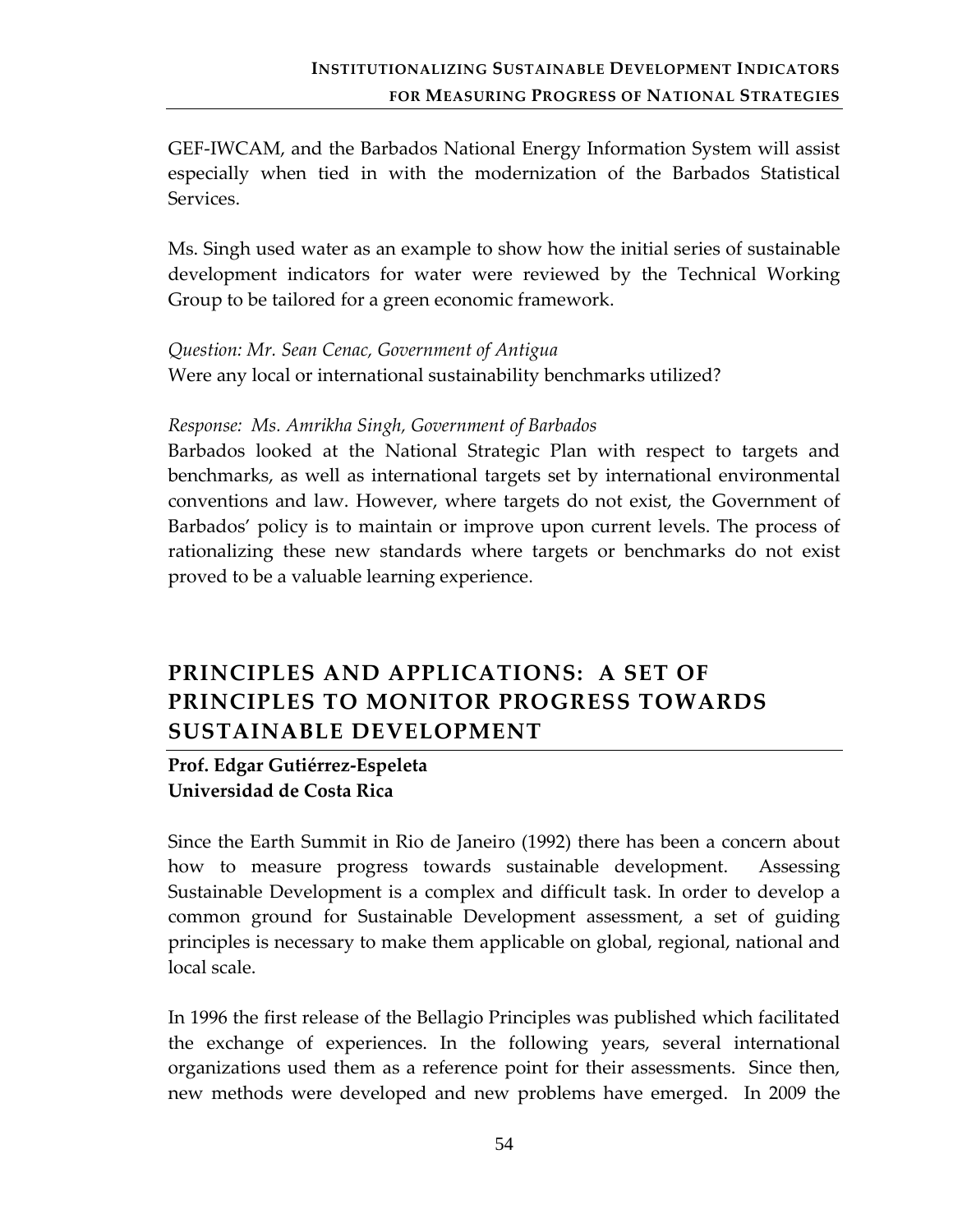second release of the Bellagio Principles was set up by a group of experts invited by the International Institute for Sustainable Development(IISD), Organization for Economic Co-operation and Development (OECD) and the Rockefeller Foundation.

The new Bellagio STAMP (The Bellagio **S**us**T**ainability **A**ssessment and **M**easurement **P**rinciples) replace the old Bellagio Principles:

- as guidelines for the whole of the assessment process including the choice and design of indicators, their interpretation and communication of results
- intended for use in starting and improving assessment activities of community groups, NGOs, corporations, national governments and international institutions, to better focus the assessment on issues identified as priorities

The principles will help realize the full potential of sustainability assessments by guiding them in the terms of:

- **content** the questions that should be answered in assessments;
- **process** the way in which assessments should be carried out;
- **scope** the range of the assessment across the dimensions of time and geography; and
- **impact** the way to maximize the impact of the assessment on individuals' and policy makers' decisions.

The Bellagio STAMP principles are interrelated and are intended for use as a complete set. Specifically, they are:

- 1. **Guiding Vision** ‐ Assessment of progress towards sustainable development will be guided by the goal of delivering well‐being within the capacity of the biosphere to sustain it for future generations.
- 2. **Essential Considerations**‐ Assessment of progress toward sustainable development will consider:
	- the underlying system as a whole and the interactions among its components;
	- dynamics and interactions between current trends and drivers of change;
	- risks, uncertainties, and activities than can have an impact across boundaries; and
	- implications for decision making, including trade-offs and synergies.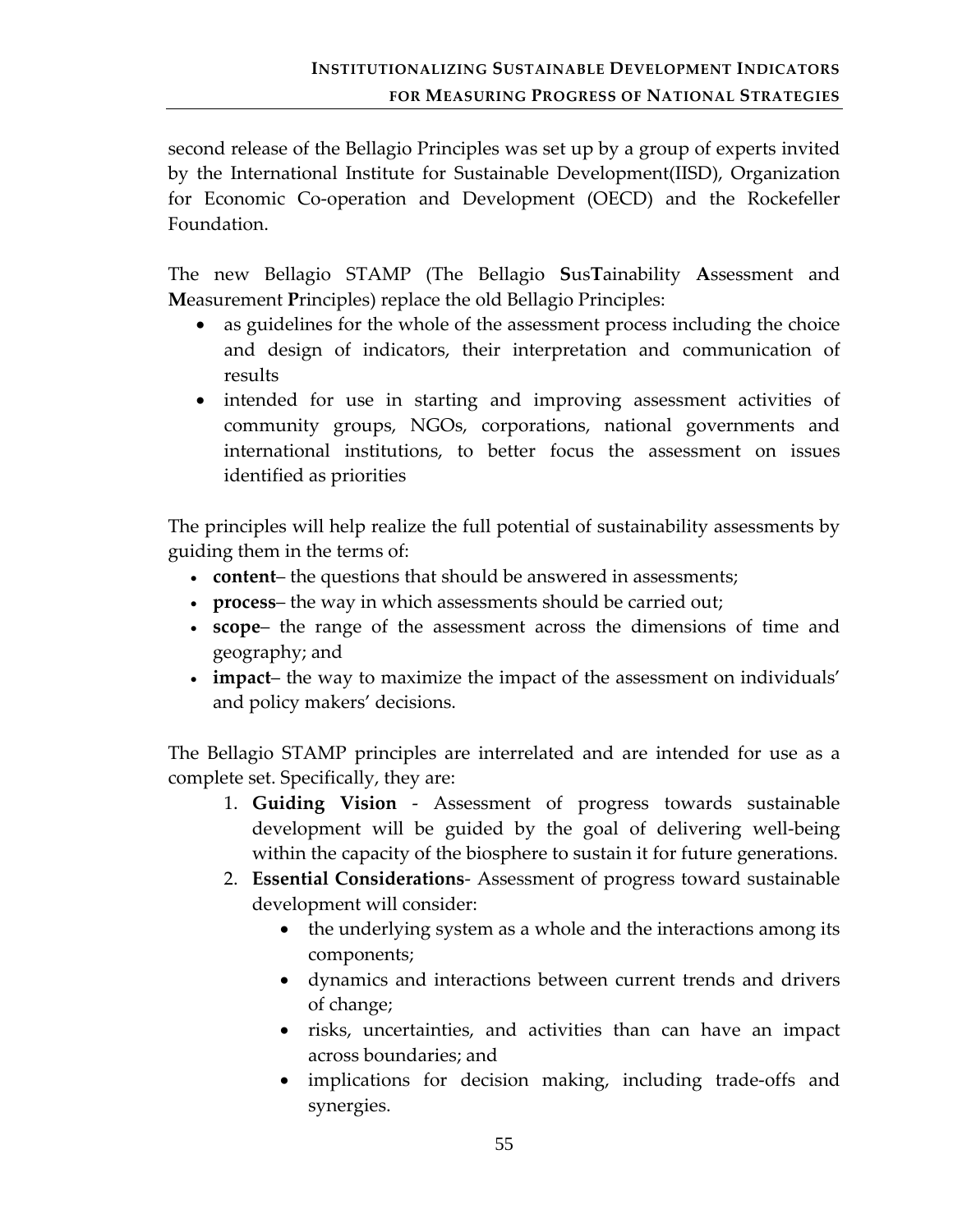- 3. **Adequate Scope**‐ Assessment of progress toward sustainable development will adopt:
	- an appropriate time horizon to capture both short and long term effects of current policy decisions and human activities and;
	- an appropriate geographical scope ranging from local to global.
- 4. **Framework and Indicators**‐ Assessment of progress toward sustainable development will be based on:
	- a conceptual framework that identifies the domains that core indicators have to cover;
	- the most recent and reliable data, projections and models to infer trends and build scenarios;
	- standardized measurement methods wherever possible, in the interest of comparability; and
	- comparison of indicator values with targets and benchmarks, as possible.
- 5. **Transparency**‐ Assessment of progress toward sustainable development will:
	- ensure the data, indicators and results of the assessment are accessible to the public;
	- explain the choices, assumptions and uncertainties determining the results of the assessment;
	- disclose data sources and methods; and
	- disclose all sources of funding and potential conflicts of interest.
- 6. **Effective Communication**‐ In the interest of effective communication, to attract the broadest possible audience and minimise the risk of misuse, assessment of progress towards sustainable development will:
	- use clear and plain language;
	- present information in a fair and objective way, that helps to build trust;
	- use innovative visual tools and graphics to aid interpretation and tell a story; and
	- make data available in as much detail as is reliable and practicable.
- 7. **Broad Participation**‐ To strengthen its legitimacy and relevance, assessment of progress towards sustainable development should:
	- find appropriate ways to reflect the views of the public, while providing active leadership; and
	- engage early on with users of the assessment so that it best fits their needs.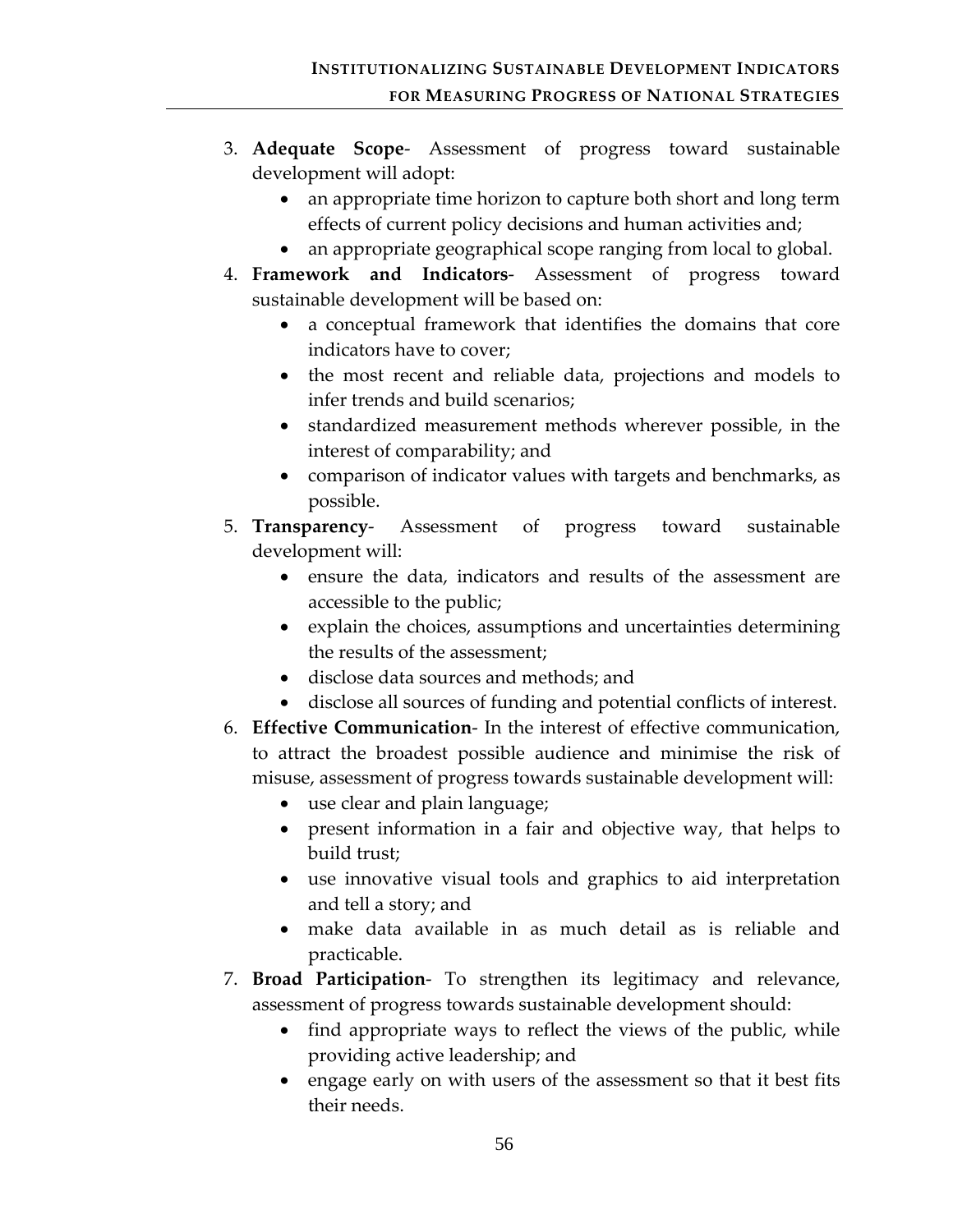- 8. **Continuity and Capacity**‐ Assessment of progress towards sustainable development will require:
	- repeated measurement;
	- responsiveness to change;
	- investment to develop and maintain adequate capacity; and
	- continuous learning and improvement.

### **THE PRINCIPLES IN ACTION**

#### **An Example: A project in Costa Rica to monitor social progress**

The project proposal came from the academia, the University of Costa Rica with broad participation of scientists, from different disciplines, to select core variables and indicators and set up the goals for 2010 and 2015.

To monitor national human development progress two streams of information are used as indicators. They were classified as elementary functions and driving factors. The elementary functions were education, health, employment, housing and social security, while the driving factors of social wellbeing were identified as equity and gender, governance, air quality, opportunity generation, water use, land use and citizen safety. See **Table 3.**

| PROJECT NAME: MONITORING NATIONAL PROGRESS IN HUMAN DEVELOPMENT - CRI |                                                       |        |     |                     |
|-----------------------------------------------------------------------|-------------------------------------------------------|--------|-----|---------------------|
| Principle                                                             |                                                       | Comply |     | <b>Observations</b> |
|                                                                       |                                                       |        | No. |                     |
| 1.                                                                    | Guiding principles                                    | V      |     |                     |
| 2.                                                                    | <b>Essential considerations</b>                       |        |     |                     |
|                                                                       | The whole and its parts<br>a.                         | V      |     |                     |
|                                                                       | Current trends and drivers<br>b.                      | V      |     |                     |
|                                                                       | Risks, uncertainties, cross boundary<br>C.<br>impacts |        | V   |                     |
|                                                                       | Implications for decision making<br>d.                | V      |     |                     |
| 3.                                                                    | Adequate scope                                        |        |     |                     |
|                                                                       | Time horizon<br>a.                                    | V      |     |                     |
|                                                                       | Geographical scope<br>b.                              |        | V   |                     |
| 4.                                                                    | Framework and indicators                              |        |     |                     |
|                                                                       | Conceptual framework<br>a.                            | V      |     |                     |

**Table 3: Compliance of Project with Bellagio STAMP Principles**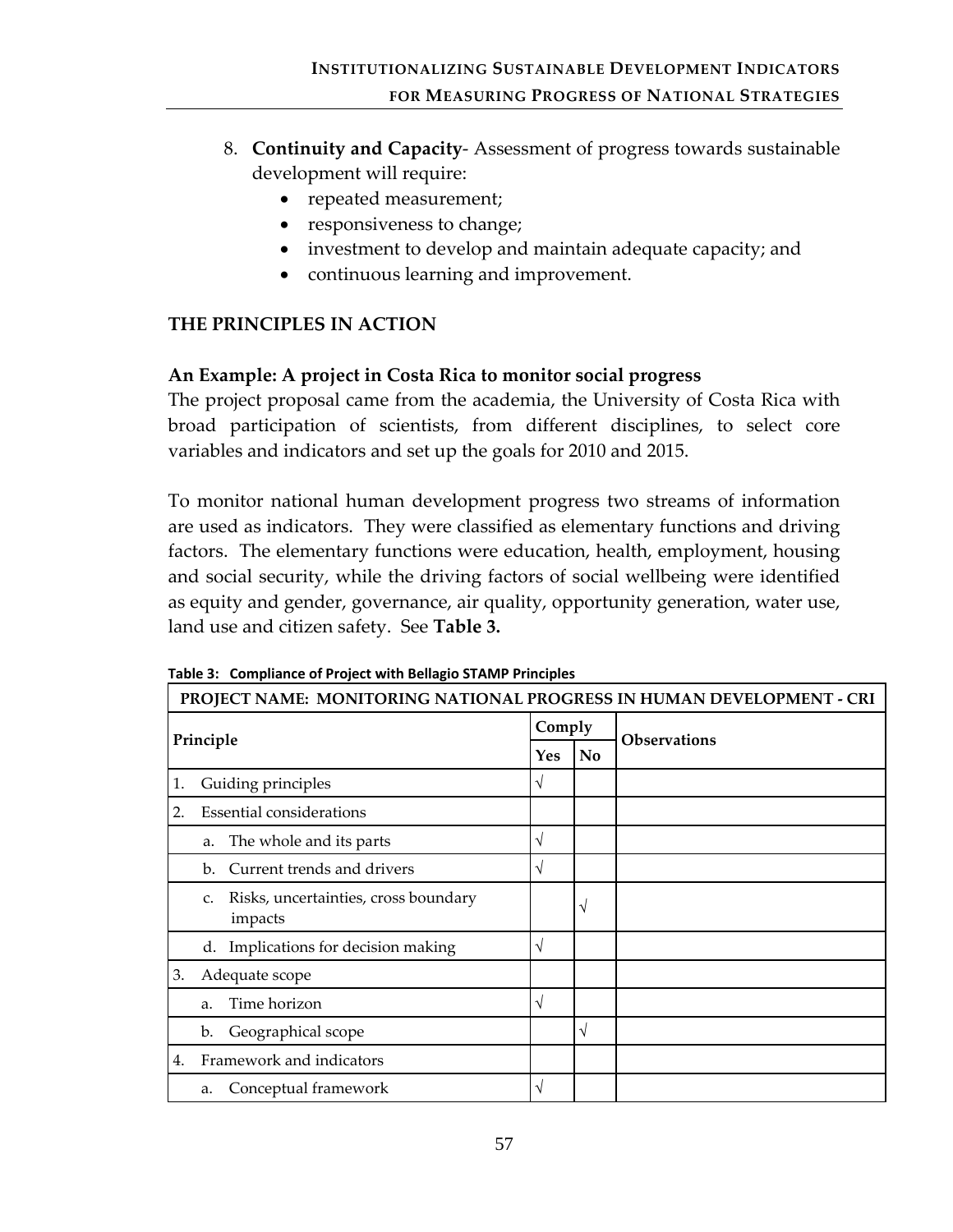# **INSTITUTIONALIZING SUSTAINABLE DEVELOPMENT INDICATORS FOR MEASURING PROGRESS OF NATIONAL STRATEGIES**

| PROJECT NAME: MONITORING NATIONAL PROGRESS IN HUMAN DEVELOPMENT - CRI |           |                                                                    |            |                        |              |
|-----------------------------------------------------------------------|-----------|--------------------------------------------------------------------|------------|------------------------|--------------|
|                                                                       |           | Comply                                                             |            |                        |              |
|                                                                       | Principle |                                                                    | Yes        | $\mathbf{N}\mathbf{o}$ | Observations |
|                                                                       | b.        | Standardized measurement methods                                   | $\sqrt{}$  |                        |              |
|                                                                       | C.        | Targets                                                            | $\sqrt{}$  |                        |              |
| 5.                                                                    |           | Transparency                                                       |            |                        |              |
|                                                                       | a.        | Inputs and outputs accessible to the public                        | $\sqrt{ }$ |                        |              |
|                                                                       | b.        | Assumptions and uncertainties explained                            | $\sqrt{}$  |                        |              |
|                                                                       | C.        | Data sources and methods disclosed                                 | $\sqrt{2}$ |                        |              |
|                                                                       | d.        | Funding resources and potential conflicts<br>of interest disclosed | $\sqrt{}$  |                        |              |
| 6.                                                                    |           | Effective communication                                            |            |                        |              |
|                                                                       | a.        | Attract broadest audience                                          | $\sqrt{}$  |                        |              |
|                                                                       | b.        | Clear and plain language                                           |            | $\sqrt{2}$             |              |
|                                                                       | C.        | <b>Build</b> trust                                                 | √          |                        |              |
|                                                                       | d.        | Tell a story easily                                                | $\sqrt{}$  |                        |              |
|                                                                       | e.        | Make relevant data available                                       | $\sqrt{}$  |                        |              |
|                                                                       | f.        | Guard against misuse and encourage<br>analysis                     | $\sqrt{}$  |                        |              |
| 7.                                                                    |           | Broad participation                                                |            |                        |              |
|                                                                       | a.        | Strengthen legitimacy                                              | $\sqrt{}$  |                        |              |
|                                                                       | b.        | It is useful for decision making                                   | $\sqrt{}$  |                        |              |
| 8.                                                                    |           | Continuity and capacity                                            |            |                        |              |
|                                                                       | a.        | Repeated measurement process                                       |            | $\sqrt{2}$             |              |
|                                                                       | b.        | Responsiveness to change                                           | $\sqrt{}$  |                        |              |
|                                                                       | C.        | Investment to keep effort on                                       |            | $\sqrt{2}$             |              |
|                                                                       |           | d. Continuous learning and improvement                             | $\sqrt{}$  |                        |              |

## **Another example: National Strategy on Climate Change – Ministry of Environment, Costa Rica**

The project has two complementary agendas – one at the national level and the other at the international level. Both agendas hinged on economic, social and environmental sustainability of development. More specifically, the national agenda focused on mitigation; adaptation; metrics; capacity building and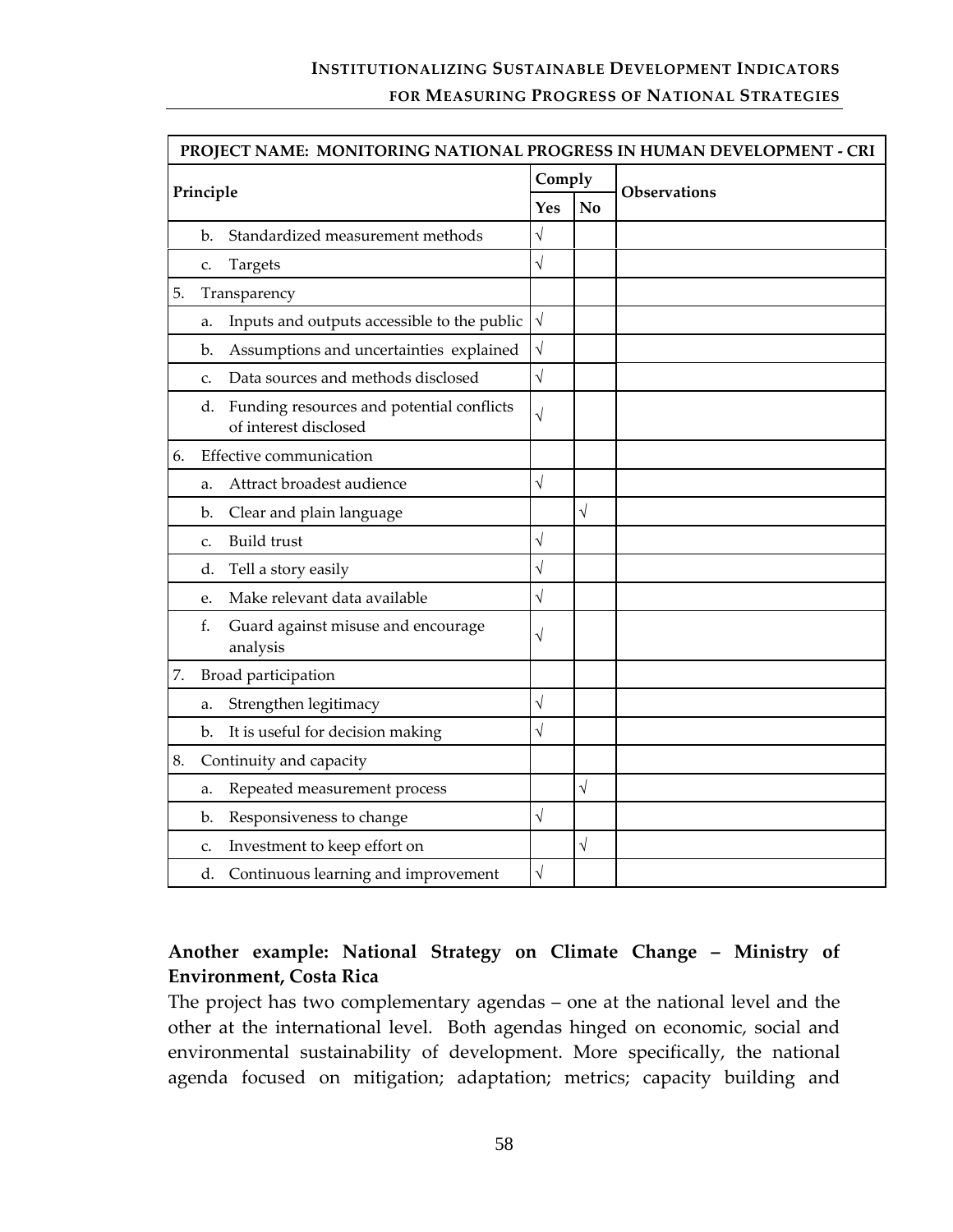technology transfer; education, culture and public awareness; and financing. The goal is to develop a precise, reliable and verifiable information system.

#### **Metrics**

The objective is to have a precise, reliable and verifiable set of indicators built in the national decision making process. The following sectors were identified for the two main pillars of the NSCC – mitigation, and vulnerability and adaptation.

Under this objective a workshop was held in October 2007 to define next steps. Multi stakeholders ‐more than 80 representatives from different institutions and universities, were invited to discuss and identify main challenges.

As a result, sectors were identified for the two main pillars of the NSCC ‐ mitigation, and vulnerability and adaptation. See **Table 4.**

| <b>MITIGATION</b>      | <b>VULNERABILITY AND ADAPTATION</b> |  |  |
|------------------------|-------------------------------------|--|--|
| Energy                 | <b>Water Resources</b>              |  |  |
| Transportation         | Agriculture                         |  |  |
| Agriculture            | Fisheries and Coastal Zone          |  |  |
| Industry               | Health                              |  |  |
| Solid Waste            | Infrastructure                      |  |  |
| Tourism                | Biodiversity                        |  |  |
| <b>Water Resources</b> |                                     |  |  |
| Land Use Change        |                                     |  |  |

**Table 4: Sectors Identified for the Two Main Pillars of the NSCC ‐ Mitigation, and Vulnerability and Adaptation** 

Next, indicators had to be identified and prioritized. After this, indicators were validated and communicated to main stakeholders. Later, weaknesses and strengths in the implementation of indicators were recognized, as well as the need for institutional strengthening and funding allocation.

Outcomes of the workshop included the definition of key criteria to identify indicators, such as:

- Simplicity,
- Measurability,
- Achievability,
- Relevance, and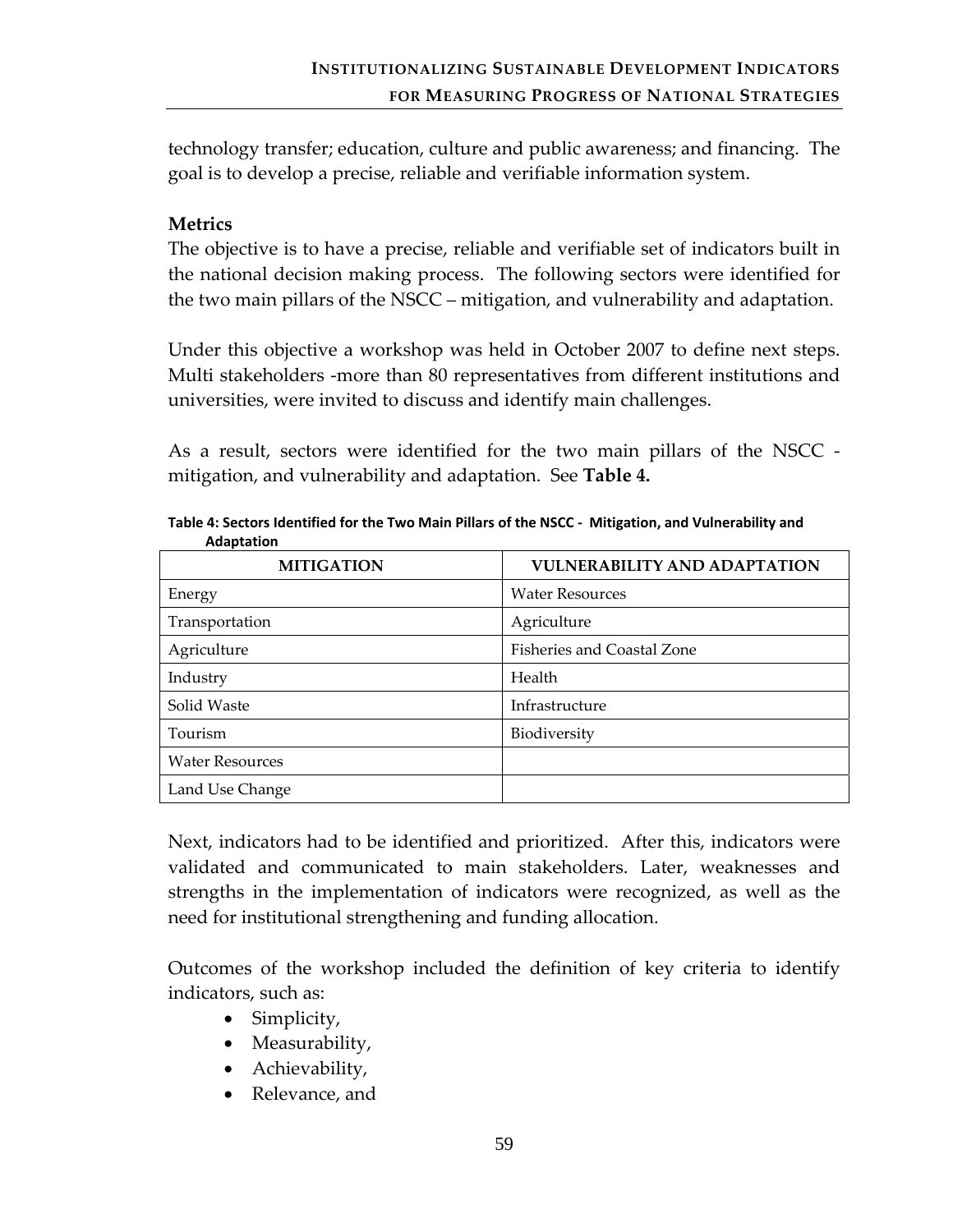• Set time frame.

Another outcome was the determination of guiding principles to identify indicators. They are:

- Perceptible to changes,
- Quantifiable,
- Comprehensive,
- Synthetic, and
- Cost-efficient.

As a result of this, the workshop explored possible indicators which will later be developed thoroughly. The task is unfinished and continues.

# **DISCUSSION**

### *Comment: Ms. Sasha Beth Gottlieb, CEHI*

Regarding the evaluation on transparency of data, it is very difficult for tourism dependant companies to publicize some data ‐ for example water quality data. While transparency is appreciated, one can comprehend why some countries chose to not publicize data while working towards improvement.

### *Response: Prof. Edgar Gutiérrez‐Espeleta, Universidad de Costa Rica*

The difficulty in releasing information that may have a negative impact on the tourism sector is acknowledged. Nonetheless, it is important that the public has access to information with which it can make reasonable choices. As such, countries must follow the example of Costa Rica and make the political decision to be transparent and honest.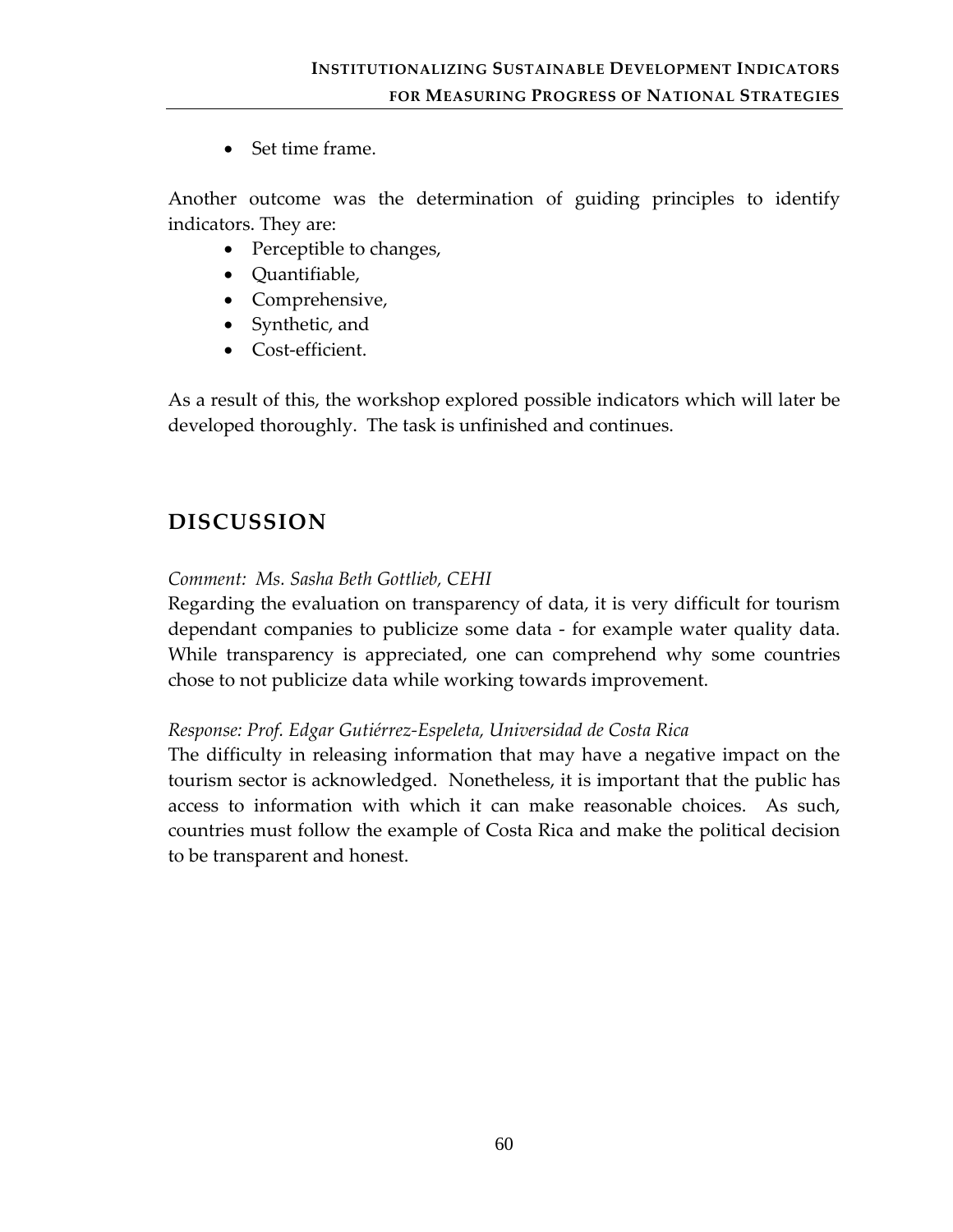# **SESSION 3: INTEGRATING CROSS‐CUTTING ISSUES INTO SUSTAINABLE DEVELOPMENT STRATEGIES AND INDICATORS**

# **INTEGRATING CROSS‐CUTTING ISSUES INTO NATIONAL SUSTAINABLE DEVELOPMENT STRATEGIES AND INDICATORS– THE CASE OF CLIMATE CHANGE**

# **Mr. Matthias Bruckner United Nations Department for Economic and Social Affairs (UNDESA)**

#### **NSDS and climate change**

Climate change is a sustainable development issue and not simply an environmental concern. It threatens to erase progress made in achieving sustainable development goals, including the Millennium Development Goals. The integrated nature of this problem is also reflected in its implications in finding a feasible solution. The complexity of this situation can be seen in the manner that greenhouse gas emissions depend on economic and technological pathways.

Current emissions impact on the living conditions of future generations. However, poor and vulnerable countries are expected to face the greatest burden of climate change, while having contributed the least to the problem.

There are a number of benefits to be realized by addressing climate change in an NSDS. They include the fact that an NSDS:

- provides a natural framework for climate change;
- facilitates the identification and valuation of co-benefits of climate change actions on other sustainable development issues;
- facilitates harnessing co-benefits from actions driven by non-climate objectives; and
- enables country to identify and solve trade‐offs between climate change and other objectives.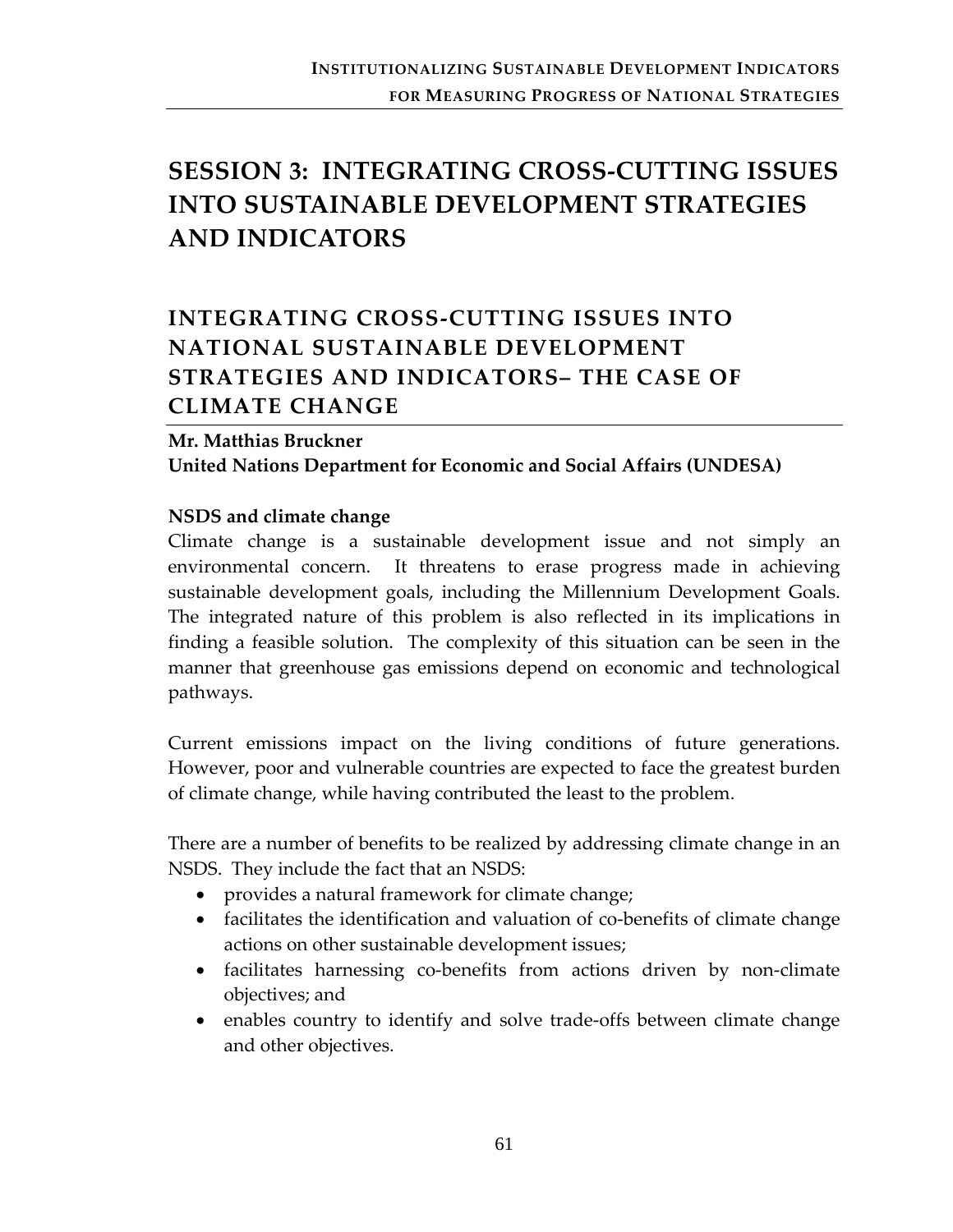Examples of co-benefits include increase of energy security via the reduction of emissions from combustion of (imported) fossil fuels. Other co-benefits include improved disaster risk management which addresses not only climate related events such as droughts and floods, but also non‐climate related ones like earthquakes and volcanoes; as well as the preservation of forests to maintain natural capital and to sustain livelihoods also increases carbon absorption.

Benefits of addressing climate change in an NSDS include:

- intergenerational equity is at the heart of the concept of sustainable development and of the climate change challenges;
- as global partnership forms an integral part of the sustainable development agenda, an NSDS facilitates the consideration of other countries' concerns;
- as an NSDS is a participatory process, it facilitates the engagement of nonstate actors.

### **Country Experiences**

Most countries address climate change in their NSDS. Forty‐nine out of 60 countries included in a recent study[7](#page-68-0) by DSD explicitly reference climate change in their NSDS. There are however large variations in type of coverage of climate change issues. Generally, mitigation is covered more extensively than adaptation, but exceptions exist.

There are a number of areas in which countries identify linkages to climate change mitigation. These include:

- Renewable energy,
- Energy efficiency and energy saving,
- Forests,
- Transport,
- Eco-efficiency,
- Waste management,
- Housing, and
- Agriculture.

1

Countries have also identified linkages to climate change adaptation in the following areas:

<span id="page-68-0"></span><sup>7</sup> The study available at http://www.un.org/esa/sustdev/csd/csd16/documents/bp12\_2008.pdf .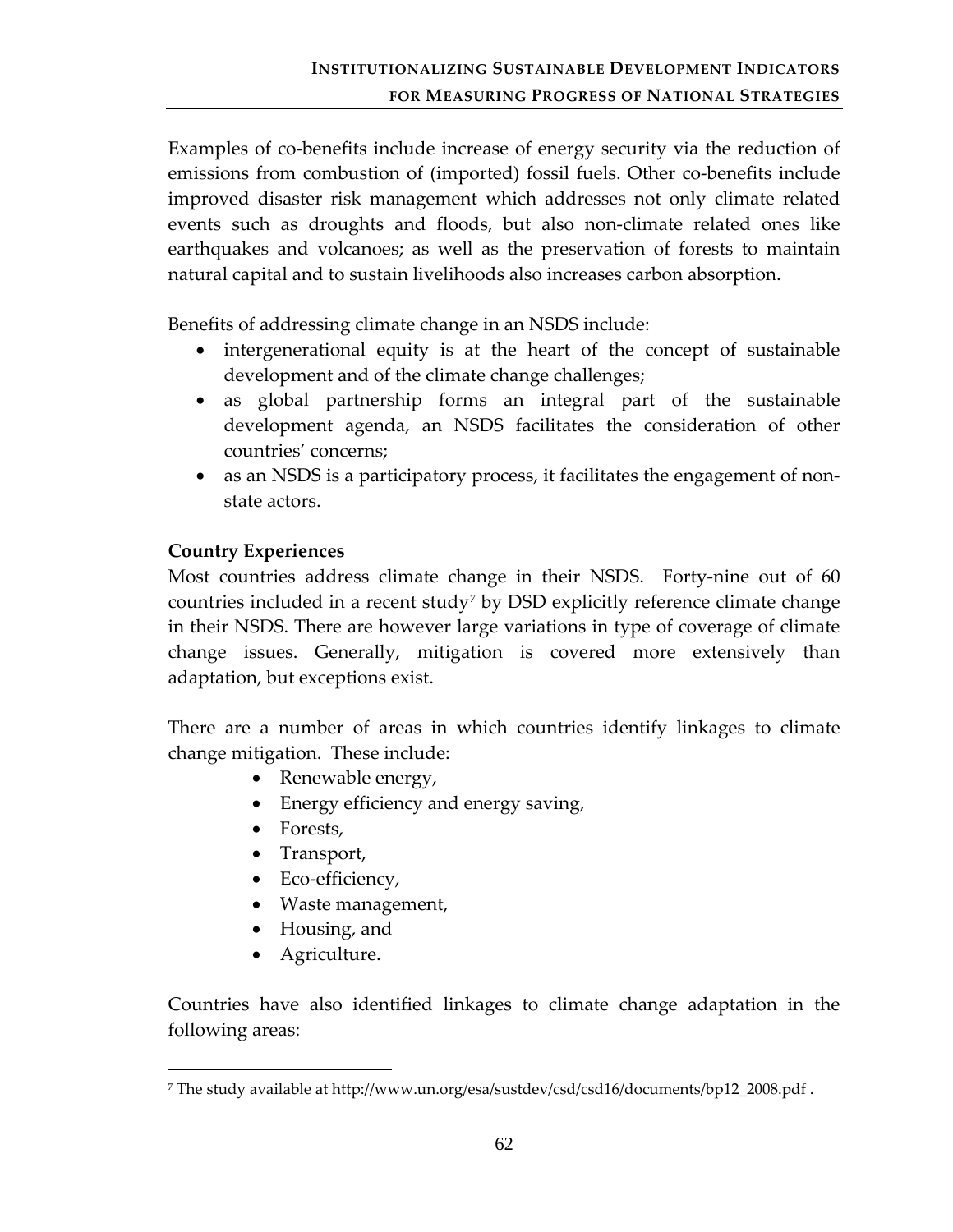- Disaster management
- Climate observation and forecasting,
- Agriculture,
- Fishery,
- Water management,
- Forests, and
- Economic development.

Some countries also explicitly link climate change to foreign policy, technology transfer, development cooperation, and the international carbon market‐ in particular Clean Development Mechanism (CDM).

A wide range of policy instruments have been included in NSDS, such as:

- Economic (subsidies, tax exemption, ...);
- Regulations, mandatory and voluntary standards, voluntary arrangements with private sector;
- Developing new and revising existing strategies and management practices;
- Providing information;
- Research;
- Awareness campaigns.

# **Capacity‐building**

Many countries express a need for capacity-building in this area. As such, UNDESA has just started a project on integrating climate change concerns into NSDS in Latin America and the Caribbean. The project focuses on climate change adaptation; development of methodologies and indicators; and testing methodologies and conducting national capacity‐building workshops.

### **Indicators of sustainable development and climate change**

Existing sustainable development indicator sets are a useful point of departure for the derivation of indicators related to climate change. This helps in the identification of important linkages, avoiding duplication of efforts, and may reduce reporting burden for agencies.

Linking climate change indicators to sustainable development indicators also increases coherence among indicator sets. This coherence can further be increased by utilizing existing issue‐specific sets of sustainable development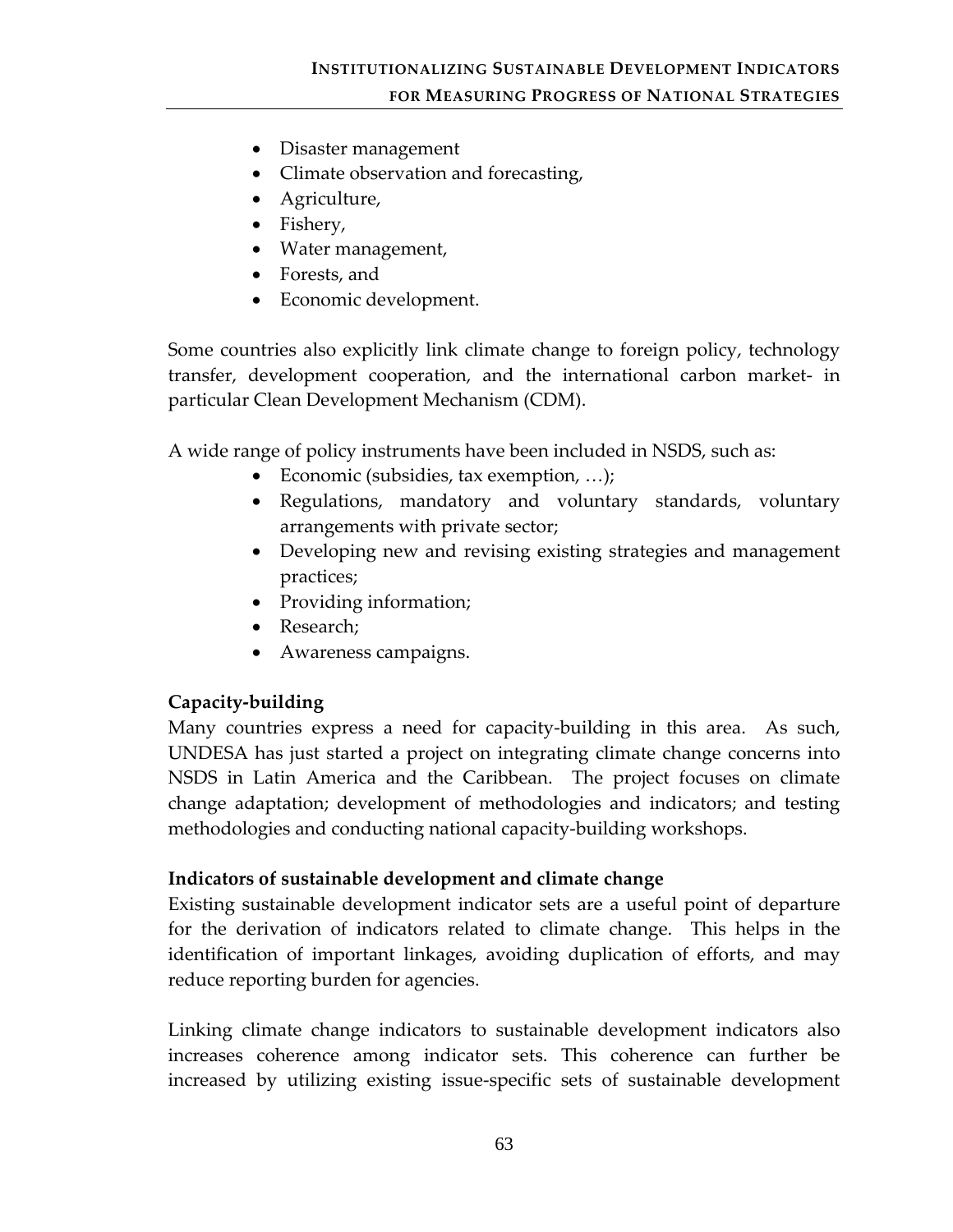indicators. Examples of these are energy indicators of sustainable development and biodiversity indicators.

It was also noted that countries are using many indicators of sustainable development related to climate change as part of their indicators sets used for monitoring the NSDS. Further to this the identification of additional specific indicators is useful, e.g. climate indicators such as changes in temperature and precipitation patterns. It is also possible that the disaggregating of existing indicators may make them more climate relevant.

#### **Main challenges**

One major challenge arises from the fact that the definitions of climate change adaptation are often vague. Furthermore, examination of the concept reveals that people and economies adapt to multiple factors and that climate change is just one of them.

Another difficulty is answering the question, whether all development indicators are climate change related. This arises on scrutinizing the statement that "development is the best form of adaptation." The answer lies in the fact that there is a natural synergy between climate change impacts and adaptation measures.

Other challenges include

- Underdeveloped methodologies for measuring technology transfer;
- Difficulty in measuring the impact of carbon markets and related mechanisms;
- Incomplete statistical classifications for indicators in some important domains;
- Data unavailability;
- Lack of capacity for indicator computation and indicator analysis
- The time lag between climate change policies and climate change impact.

# **DISCUSSION**

### *Question: Mr. Ronnie Griffith, Government of Barbados*

Are there any implications on the status of health issues as a result of climate change? Were there any linkages?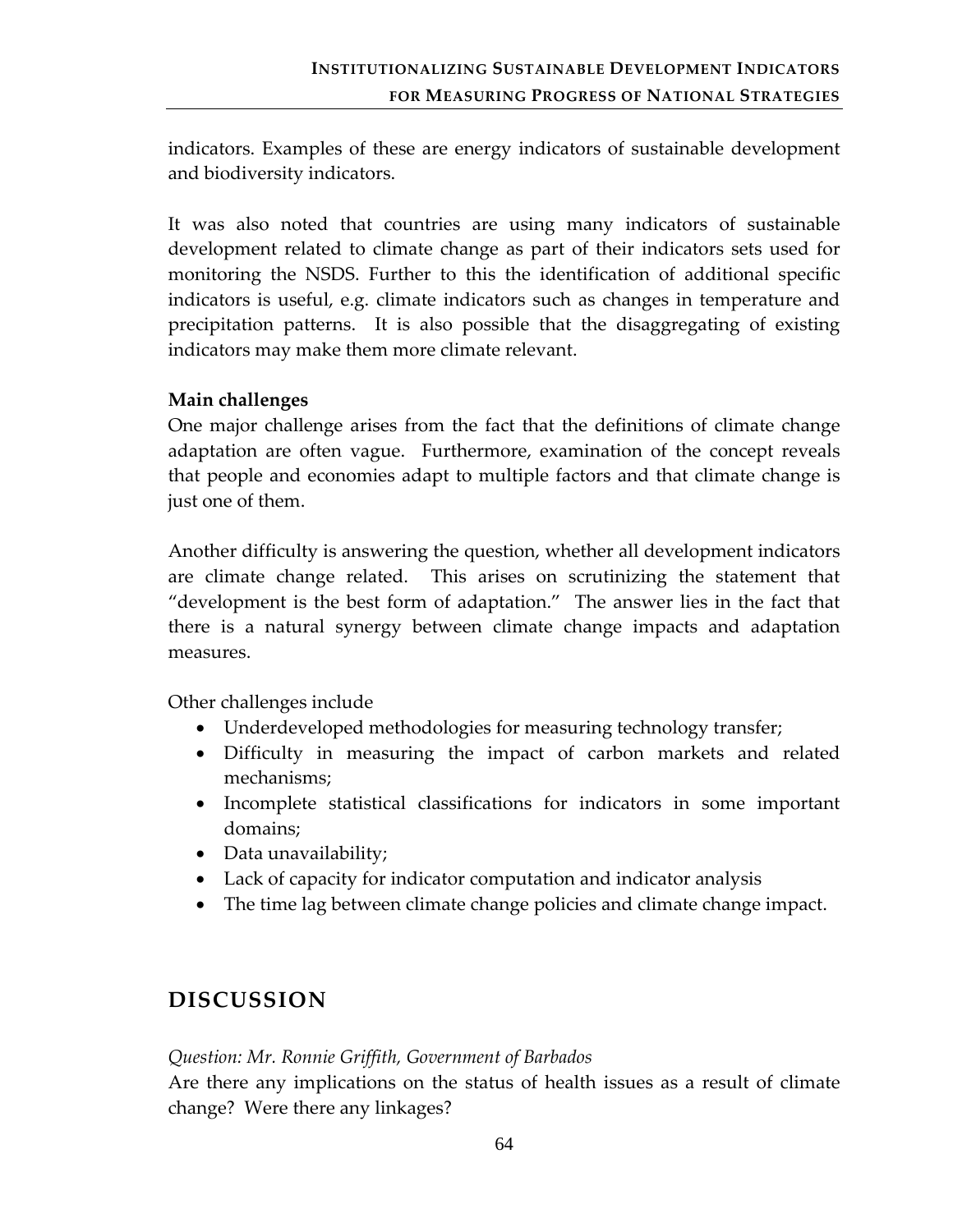#### *Response: Mr. Matthias Bruckner, UNDESA*

They are potentially strong linkages between the two. That relationship is a major focus of the sustainable development component of the survey.

#### *Comment: Mr. Navin Chandarpal, Government of Guyana*

The first major project after 1994 SIDS meeting was Caribbean Adaptation to Climate Change (CPACC) Project. The genesis and development of the process reflects how that linkage is important. The manner in which sea level rise led to the mainstreaming of the climate change agenda must be considered. It is recommended that information be gathered on what was accomplished and how it could be replicated.

In Guyana, the framing of a national strategy has been given special emphasis within the context of a low carbon economy.

#### *Comment*

Every Caribbean SIDS has prioritized adaptation as an important strategy, since it is recognized that no level of sustainable development can occur without the physical survival of any Caribbean nation.

### *Comment: Mr. Mark Bynoe, CCCCC*

The Caribbean has gone a step further by utilizing experimental projects involving modern technologies such as geo-thermal energy and flexible greenhouses. If sustainable development is honestly embraced, especially its alternative energy aspects, there must be an examination of current consumption patterns for oil. Other major industries like tourism should also undertake similar evaluations especially in the context of carbon neutral aspirations.

### *Comment: Mr. Hopeton Peterson, Government of Jamaica*

Poverty is an important driver of environmental degradation. In addressing climate change in the context of sustainable development, there is a significant role for technology in driving overall economic efficiency and in further developing the service industry.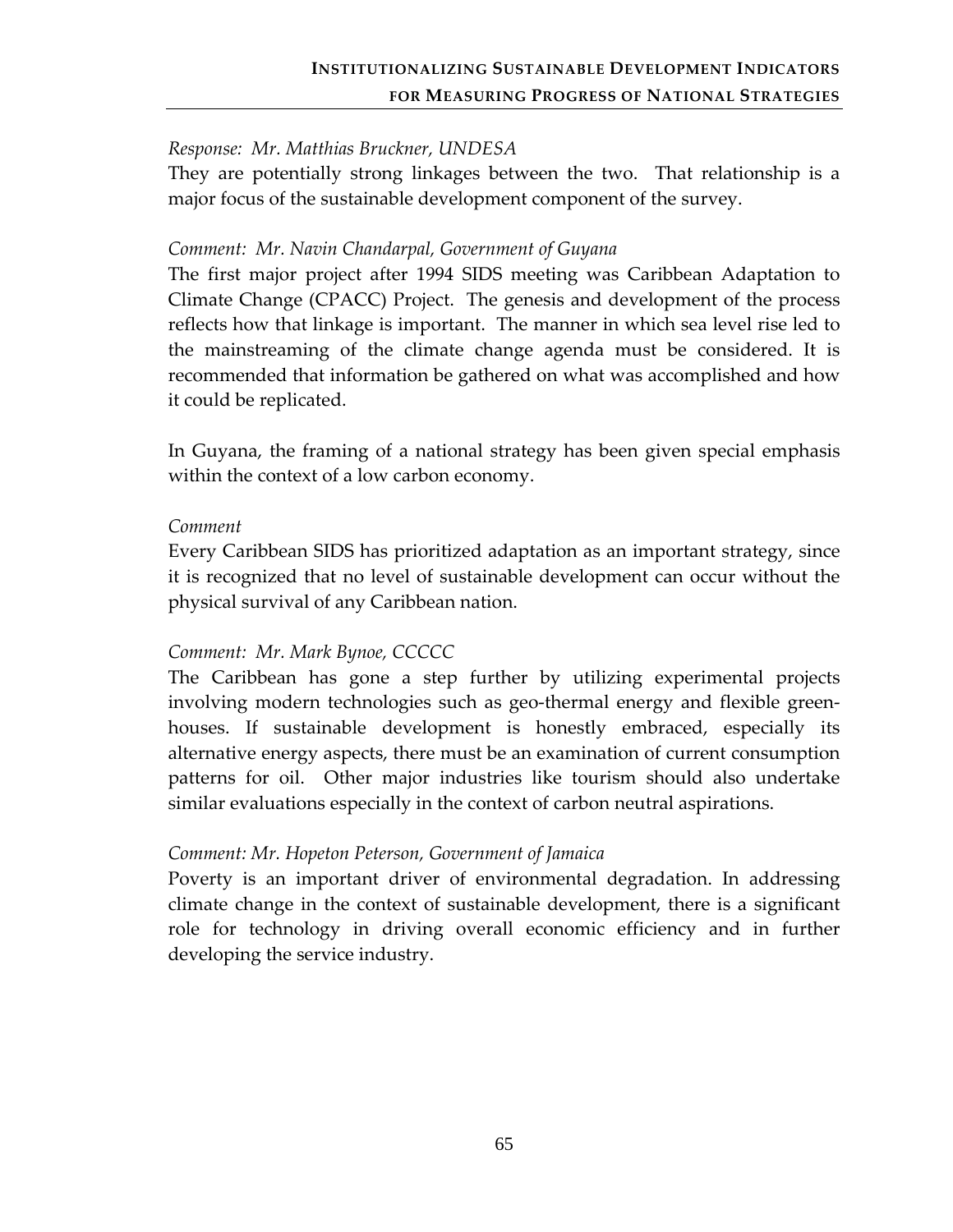## **INTEGRATING CROSS‐CUTTING ISSUES INTO VISION 2030 JAMAICA – NATIONAL DEVELOPMENT PLAN**

**Mr. Hopeton Peterson, Manager Sustainable Development and Regional Planning Planning Institute of Jamaica Government of Jamaica**

#### **Background to Plan Formulation**

The Planning Development Unit was established with Sector Specialists from the Social and Economic sectors and well as Sustainable Development.

Thirty‐two (32) task forces were established each with responsibility for developing a sectoral plan. These task forces liaised and interfaced with the Planning Institute, Government agencies, private sector and civil society. Approximately 20 persons representing a range of professionals, with sector specific knowledge were invited to participate on each Task Force. The Task Forces were divided into eight clusters.

### **Cross‐Cutting issues**

With respect to the NDP, the main cross-cutting issues were:

- Energy,
- Environment/Climate Change,
- Hazard Risk Reduction,
- Gender,
- Poverty,
- Disabilities,
- Science, Technology & Innovation, and
- Culture & Values.

Sector Specialists are ultimately responsible for ensuring that cross‐cutting issues are integrated into the NDP. Hence, each sector (social, economic, sustainable development) was assigned responsibility for the cross-cutting issues falling under their portfolio. These specialists worked together cross-referencing the sector issues in the various sector plans.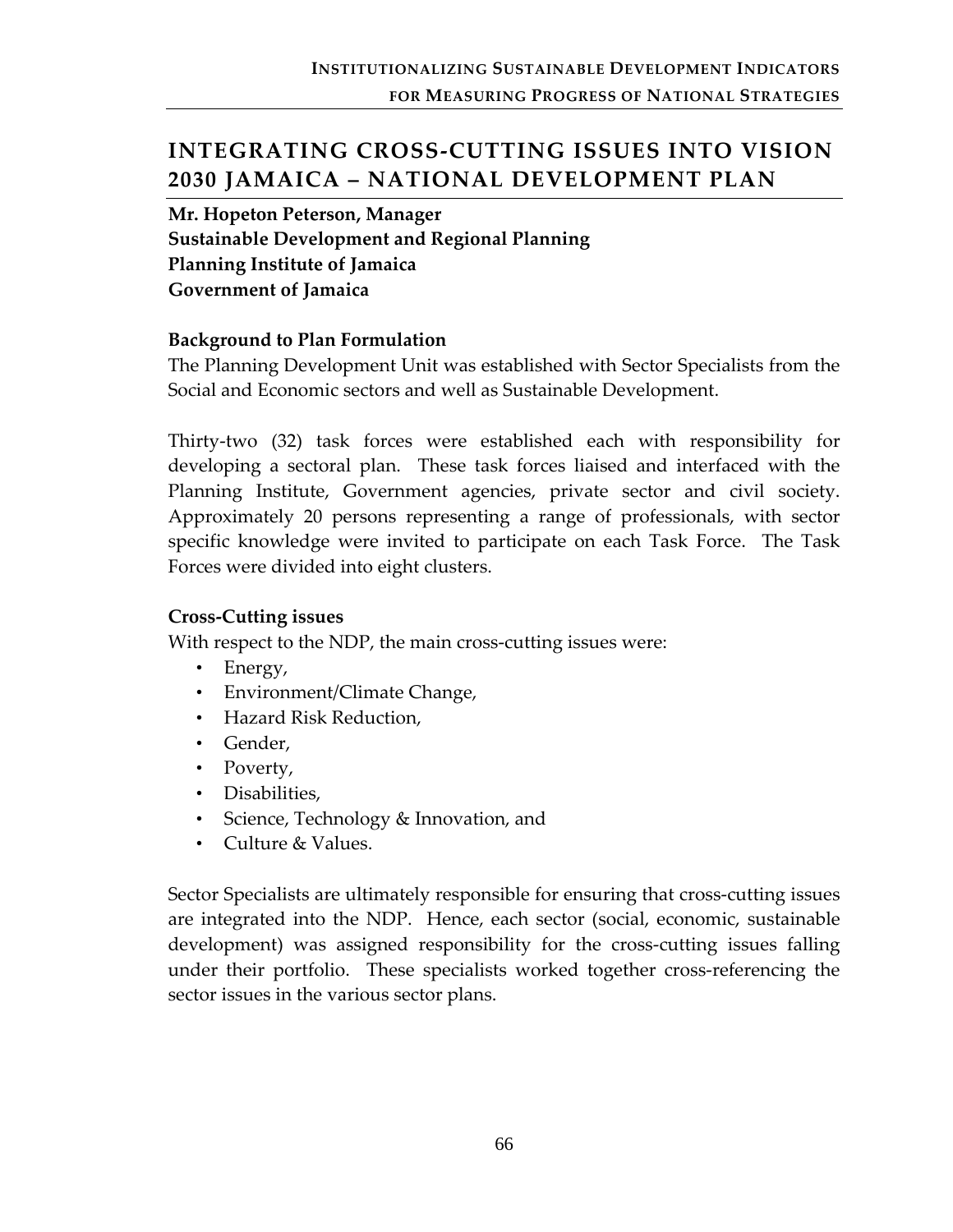## **Mechanisms for integrating Cross‐Cutting Issues**

1. Each cluster was asked to consider cross‐cutting issues presented in other sector plans represented in **Table 5** below.

#### **Table 5: Clusters and Relevant Cross Cutting Issues**

| <b>CLUSTER</b>                                                                              | <b>CROSS-CUTTING ISSUES</b>                                           |
|---------------------------------------------------------------------------------------------|-----------------------------------------------------------------------|
| <b>CLUSTER 1</b>                                                                            |                                                                       |
| Real Sector (agriculture, mining & quarrying,<br>manufacturing, and construction)<br>Energy | Population<br>Gender<br>$\bullet$<br>Science, Technology & Innovation |
| Environmental & Natural Resources<br>Management/Climate Change                              |                                                                       |
| Tourism                                                                                     |                                                                       |
| <b>CLUSTER 2</b>                                                                            |                                                                       |
| Macroeconomy & Trade                                                                        | Gender                                                                |
| Labour Market and Productivity                                                              | Poverty                                                               |
|                                                                                             | Energy                                                                |
|                                                                                             | Science, Technology, & Innovation                                     |
| <b>CLUSTER 3</b>                                                                            |                                                                       |
| <b>Services</b>                                                                             | Gender                                                                |
| Tourism                                                                                     | Environment                                                           |
| Creative Industries & Sport                                                                 | Climate Change                                                        |
| Transport                                                                                   |                                                                       |
| <b>CLUSTER 4</b>                                                                            |                                                                       |
| Education                                                                                   | Gender                                                                |
| Training                                                                                    | Poverty<br>$\bullet$                                                  |
| Information & Communications Technology                                                     | Population                                                            |
| Science, Technology & Innovation                                                            | Culture & Values                                                      |
| Creative Industries & Sports                                                                |                                                                       |
| <b>CLUSTER 5</b>                                                                            |                                                                       |
| Urban & Regional Planning                                                                   | Environment/Climate Change                                            |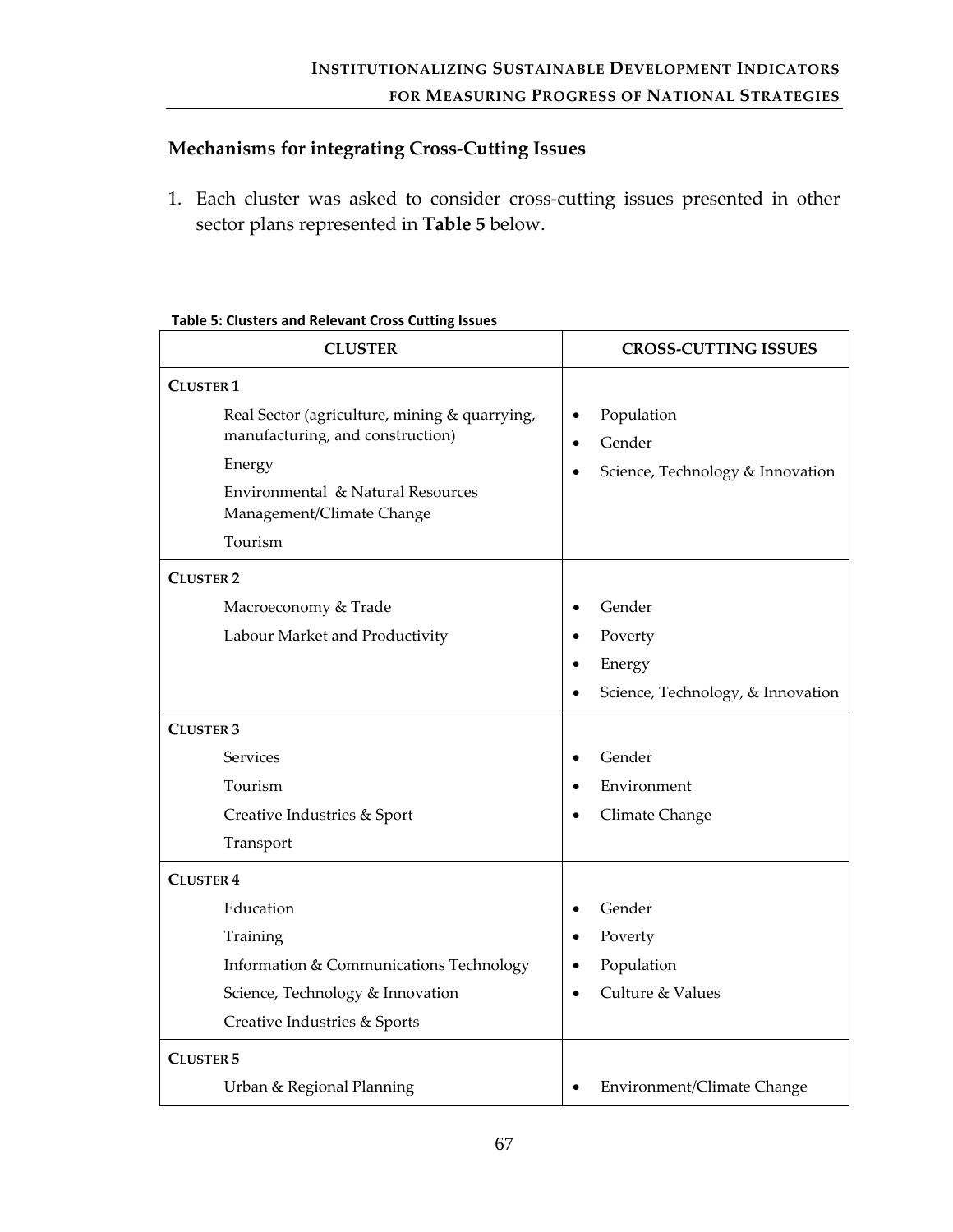## **INSTITUTIONALIZING SUSTAINABLE DEVELOPMENT INDICATORS FOR MEASURING PROGRESS OF NATIONAL STRATEGIES**

| <b>CLUSTER</b>                     | <b>CROSS-CUTTING ISSUES</b>                  |
|------------------------------------|----------------------------------------------|
| Tourism                            | Energy<br>$\bullet$                          |
| Housing                            |                                              |
| Transport                          |                                              |
| Population                         |                                              |
| <b>CLUSTER 6</b>                   |                                              |
| Governance                         | Gender                                       |
| Law & Order                        | Culture & Values                             |
| Justice                            | Education & Training<br>$\bullet$            |
| <b>Correctional Service</b>        | Environment/Climate Change                   |
| <b>CLUSTER 7</b>                   |                                              |
| Poverty Reduction/Eradication      | Population                                   |
| Health                             | Gender                                       |
| Social Security                    | <b>Education &amp; Training</b><br>$\bullet$ |
| Social Welfare & Vulnerable Groups |                                              |
| Persons with Disabilities          |                                              |
| Urban & Regional Planning          |                                              |

- 2. Experts on a range of cross‐cutting issues that were identified participated in Task Forces. For example, there was a gender specialist on 7 of the Clusters. These experts had the responsibility for flagging related cross‐cutting issues within the cluster and for reporting back to the cluster, and to formulate indicators to adequately reflect the integration of the particular cross‐cutting issue.
- 3. Cross‐Cutting Review Panels with expertise on a range of cross‐cutting issues were established to review specific clusters. These panels which facilitated the involvement of people from different segments of society in the review of the draft plan included the Internal Review Panel, which consisted of Planning Institute of Jamaica Staff; and the External Review Panel‐ made up of private and public sector agencies, as well as civil society. These panels operated at the sector level and at the level of the NDP.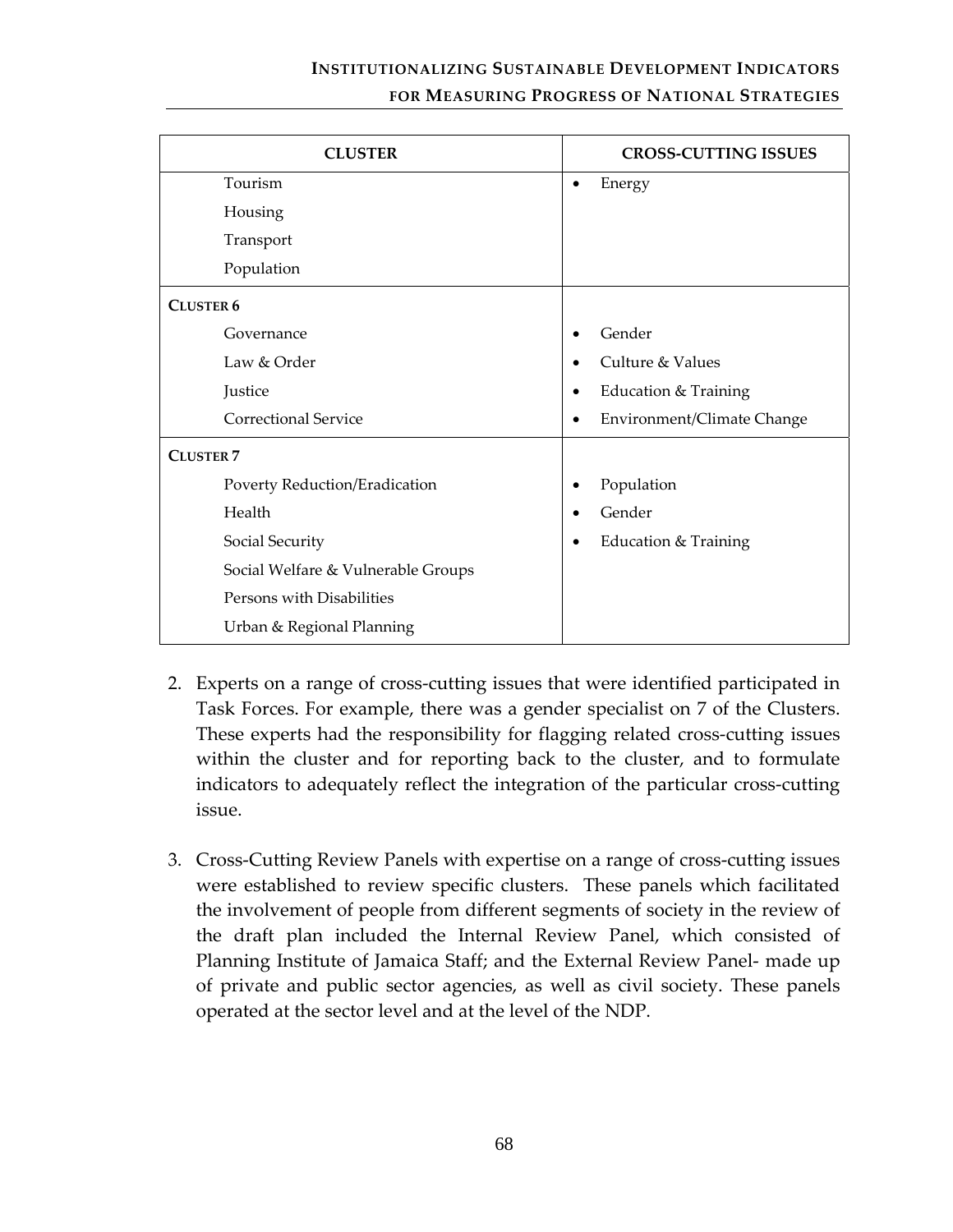4. Thematic Working Groups were also set up to oversee the plan in relation to the various outcomes. These Groups had the responsibility for monitoring the implementation of the plan including cross‐cutting issues.

### **Lessons Learnt**

Lessons learnt include recognition of the importance of ensuring there is:

- Adequate consultation at all stages and levels;
- Adequate capacity. There was a small number of people cocoordinating a wide range of cross-cutting issues;
- Adequate financial resources– the consultative process was limited by resources availability which in turn affected the team's ability to address the wide range of cross‐cutting issues; and
- Adequate monitoring of all issues.

## **BARBADOS' NATIONAL ENERGY INFORMATION SYSTEM (NEIS): NATIONAL ENERGY INDICATORS DEVELOPMENT**

**Ms. Claire Corbin, Senior Economist (Ag.) Ministry of Finance, Investment, Telecommunications and Energy Government of Barbados** 

## **Background**

In December 2008 the Energy Division approached Latin American Energy Organization (OLADE) to obtain assistance with the compilation, organization and registration of energy information. The system would be used in a crosssectoral manner with both the private and public sector involvement.

The Energy information system for Barbados is spearheaded by a technical team which includes government representation from Energy- which includes Natural Resources, Research and Renewable Energy Departments; Economic Affairs; and Statistics. There is also a Statistical Committee with broader membership including the major oil companies ‐ SOL, Esso and Texaco; national oil companies – Barbados National Oil Company Ltd. (BNOC), Barbados National Terminal Company Ltd. (BNTCL), National Petroleum Corporation (NPC), as well as the University of the West Indies (UWI), Barbados Manufacturing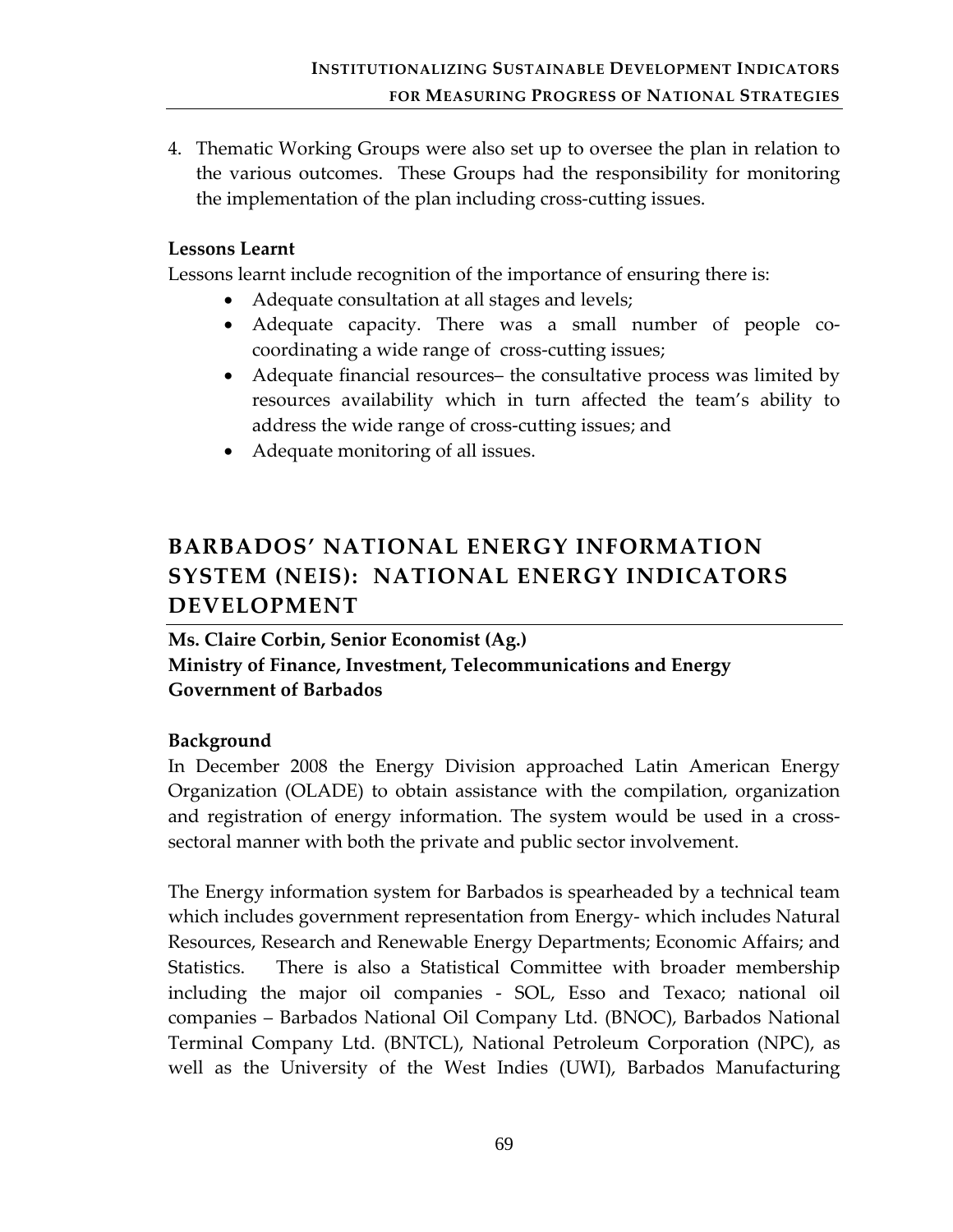Association (BMA), Barbados Coalition of Service Industries (BCSI) and the Central Bank of Barbados.

After 13 Committee meetings, it was determined that the three pillars of the NEIS are electricity, hydrocarbons and renewable energy.

The major elements of the indicator development will be economic, social and environmental with the main themes being equity, health, production, use, security and atmosphere. Data will be uploaded via the internet or through an intranet.

Specifically, environmental indicators include greenhouse gas emissions per unit of electricity generated, per capita greenhouse gas emissions and total emissions intensity with respect to GDP. Renewable energy indicators will include:

- Renewable Energy Intensity
- Solar Intensity
- Biomass Intensity
- Bio-Diesel Intensity

Additional indicators are:

- Electricity Affordability
- Hydrocarbon Affordability
- Energy transformation efficiency
- Percent Share of the renewable energy supply in the total energy supply for given period (%)
- Disparities

These indicators measure progress, thereby distinguishing between desirable and undesirable trends. An initial list of 20 indicators for energy has been approved at Cabinet:

- 1. The share of household income spent on fuel and electricity
- 2. Household energy use by income and corresponding fuel mix
- 3. Accidental fatalities per energy produced by the fuel chain
- 4. Energy use per capita
- 5. Energy use per unit of GDP
- 6. Efficiency of energy conservation and distribution
- 7. Reserve‐to‐production ratio
- 8. Industrial energy intensities
- 9. Agricultural energy intensities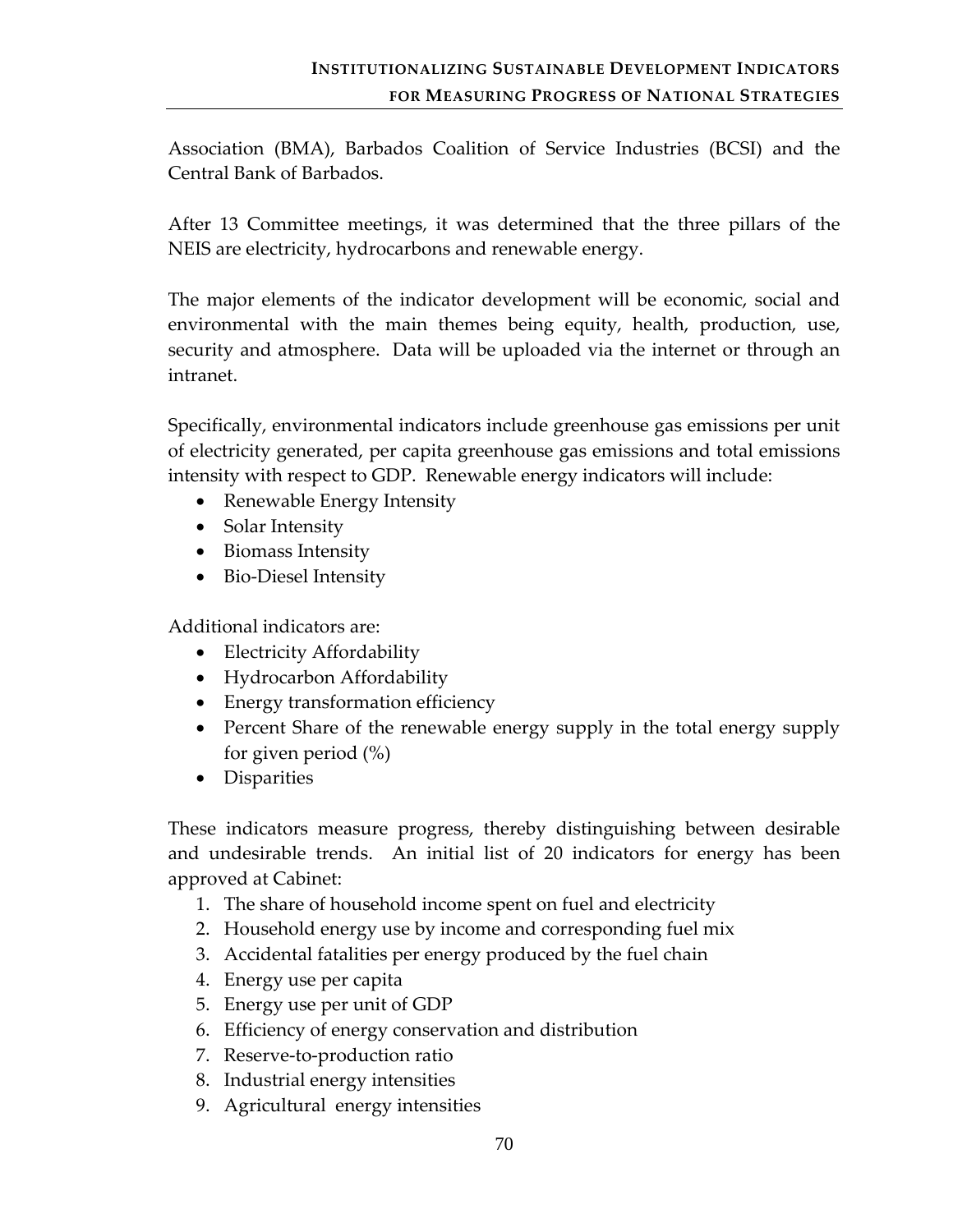- 10. Tourism energy intensities
- 11. Transport energy intensities
- 12. Other service/commercial energy intensities
- 13. Fuel shares in energy and electricity
- 14. Non-carbon energy share in energy and electricity
- 15. Renewable energy share in energy and electricity
- 16. End‐use‐energy prices by fuel and sector
- 17. Net energy import dependency
- 18. Stocks of critical fuels per corresponding fuel consumption
- 19. Propensity to invest in energy; and
- 20. Green house gas emissions from energy production and use per capita and per unit of GDP

The training program for the National Environmental Information Systems (NEIS) included a 3 day training session at the University of the West Indies (UWI), with additional provision of online training as necessary and an option to revisit and update parameters.

At present, a memorandum of understanding is currently being drafted to facilitate the relationship between the public and private sector in regards to information exchange. It is expected that there will be Cabinet Approval for the Memorandum of Understanding and the Statistical Committee shortly.

The project will start date is scheduled for April 2010, the start of the next financial year.

## **DISCUSSION**

#### *Question: Mr. Matthias Bruckner, UNDESA*

In respect of the Barbados situation presented, only indicators related to GDP such as energy intensity were utilized as opposed to other kinds of statistics. Could any other physical factors be used as well?

#### *Response: Clair Corbin, Government of Barbados*

At present, economic statistics were mainly utilized. However an effort will be made to expand the scope of the indicators used.

*Comment: Ms. Amrikha Singh, Government of Barbados*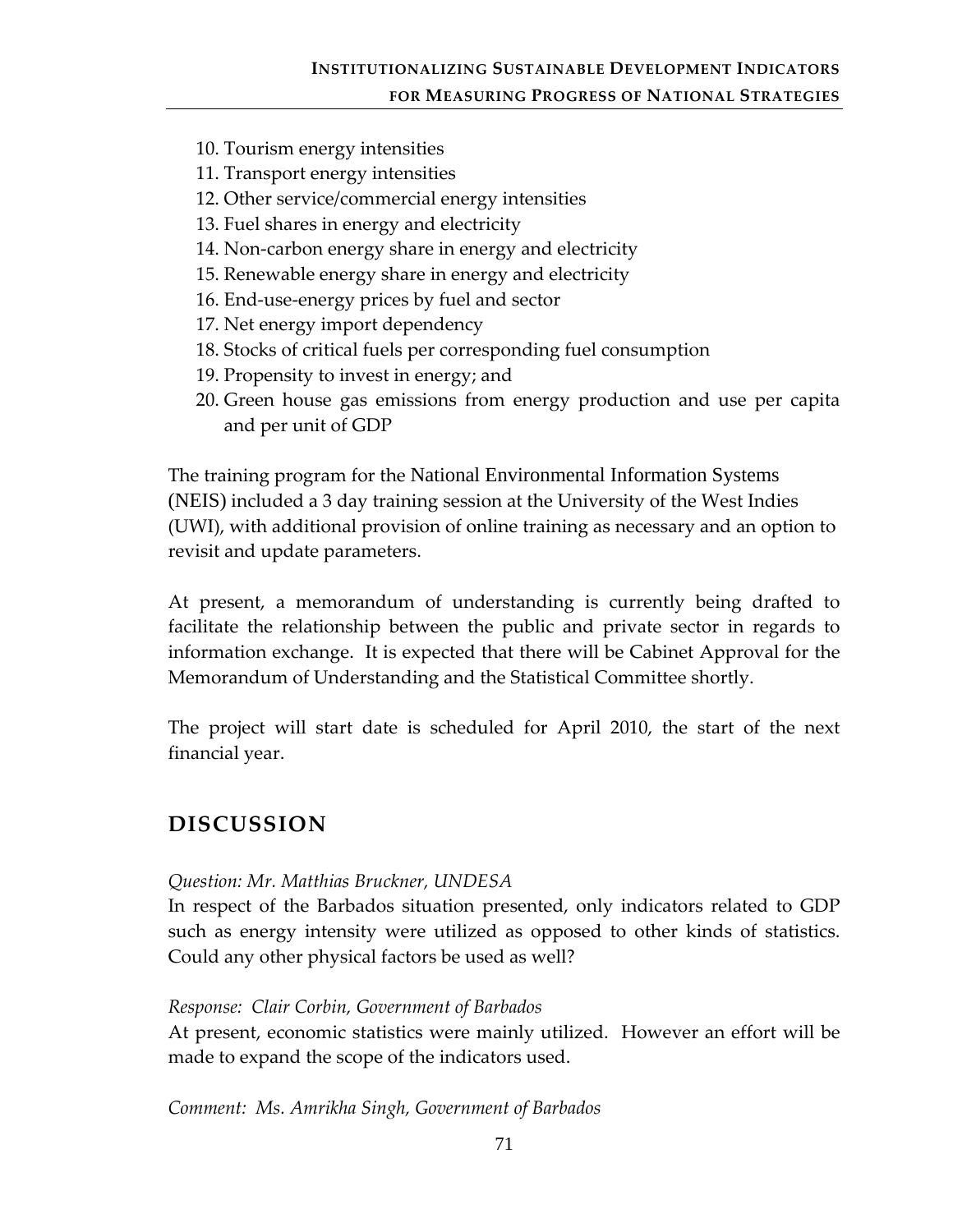Barbados' current challenge is not that there is a complete lack of data, but that there is no central repository for data which exists. This information needs to be collated as much as possible. This is important not only to the energy sector, but towards the eventual development of the green economy indicators.

#### *Question: Mr. Charles Brown, Government of Bermuda*

Bermuda recently established a Department of Energy. What is the level of collaboration between Energy and the Statistical Department?

#### *Comment: Mr. Bryan Haynes, Government of Barbados*

Collaboration with the Ministry of Environment and Statistical Services started a long time ago. This relationship includes being involved with several committees on analyzing indicators ‐ particularly in relation to the green economy. Thus there was an efficient and effective collaboration between Energy and the Barbados Statistical Service.

#### *Comment: Mr. Hopeton Peterson, Government of Jamaica*

There is a need to examine structures to improve environmental data collection. For instance, where water quality data is collected in a project setting, data collection ends with the project. With the exception of Trinidad, other territories including Jamaica have experience problems in the collection of environmental data. It was noted that in Jamaica, the experience in the collection of environmental data is that it can be a very physical or very technical process.

#### *Question: Ms. Beverly Lugay, UNECLAC*

How does the Caribbean value environmental resources such as those relating to the damage done to coral reefs?

#### *Response: Mr. Hopeton Peterson, Government of Jamaica*

At present, the Caribbean relies heavily on qualitative measures. Quantitative methodologies exist but are not widely used in the region. As a result of this, baseline data is lacking. Despite this, with the requisite expertise and time it is possible to come up with a clear indigenous methodology.

The OECS provides training in coastal assessment with a focus on hurricane damage.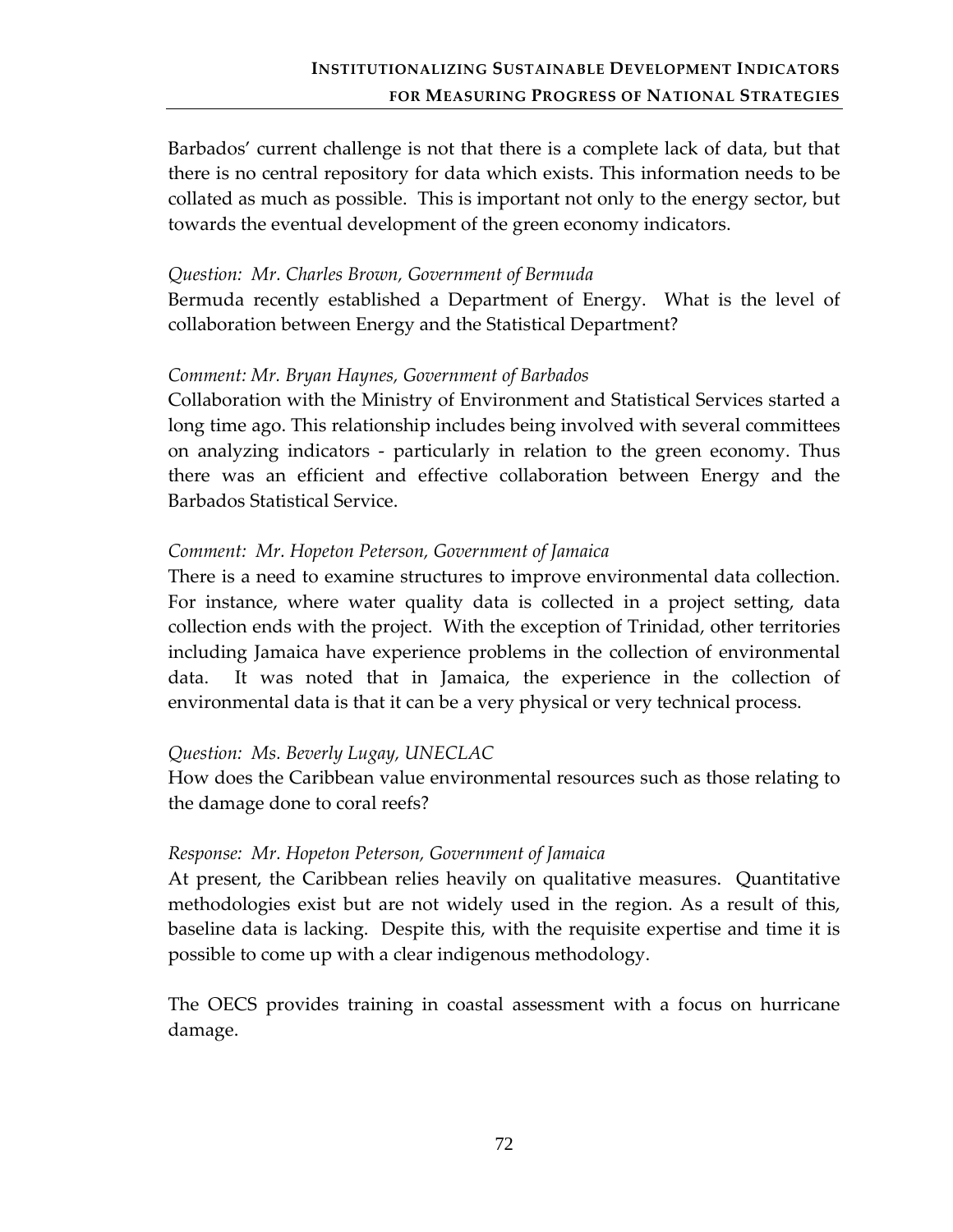#### *Comment: Mr. Matthias Bruckner, UNDESA*

NSDS should have targets. It provides a reference point in the absence of monetary target valuations.

#### *Comments: Mr. Navin Chandarpal, Government of Guyana*

There is a need to realize the value in having a core set of quality collective standards/targets. The world, post the Kyoto Protocol had focused on emission caps.

## **THE MARRAKECH PROCESS ON A TEN‐YEAR FRAMEWORK OF PROGRAMMES ON SUSTAINABLE CONSUMPTION: AN OVERVIEW**

## **Mr. Mark Griffith, Senior Programmer United Nations Environment Programme (UNEP)**

#### **Contextual Framework**

The United Nations Conference on Environment and Development (UNCED) discussion centered on unsustainable patterns on consumption and production relevant to developed countries:

The major cause of the continued deterioration of the global environment [is] the unsustainable patterns of consumption and production, particularly in industrialized countries, which is a matter of grave concern, aggravating poverty and imbalances.<sup>"</sup> - Agenda 21 (Chap. 4.3), Earth Summit, Rio 1992:

The World Summit on Sustainable Development (WSSD) continued the same trend:

"Poverty eradication, changing unsustainable patterns of production and consumption and protecting and managing the natural resource based of economic and social development are overarching objectives of, and essential requirement for, sustainable development." ‐ JPOI, para. 14

"Encourage and promote the development of a 10‐year framework of programmes ……to accelerate the shift towards sustainable consumption and production to promote social and economic development within the carrying capacity of ecosystems by addressing and, where appropriate,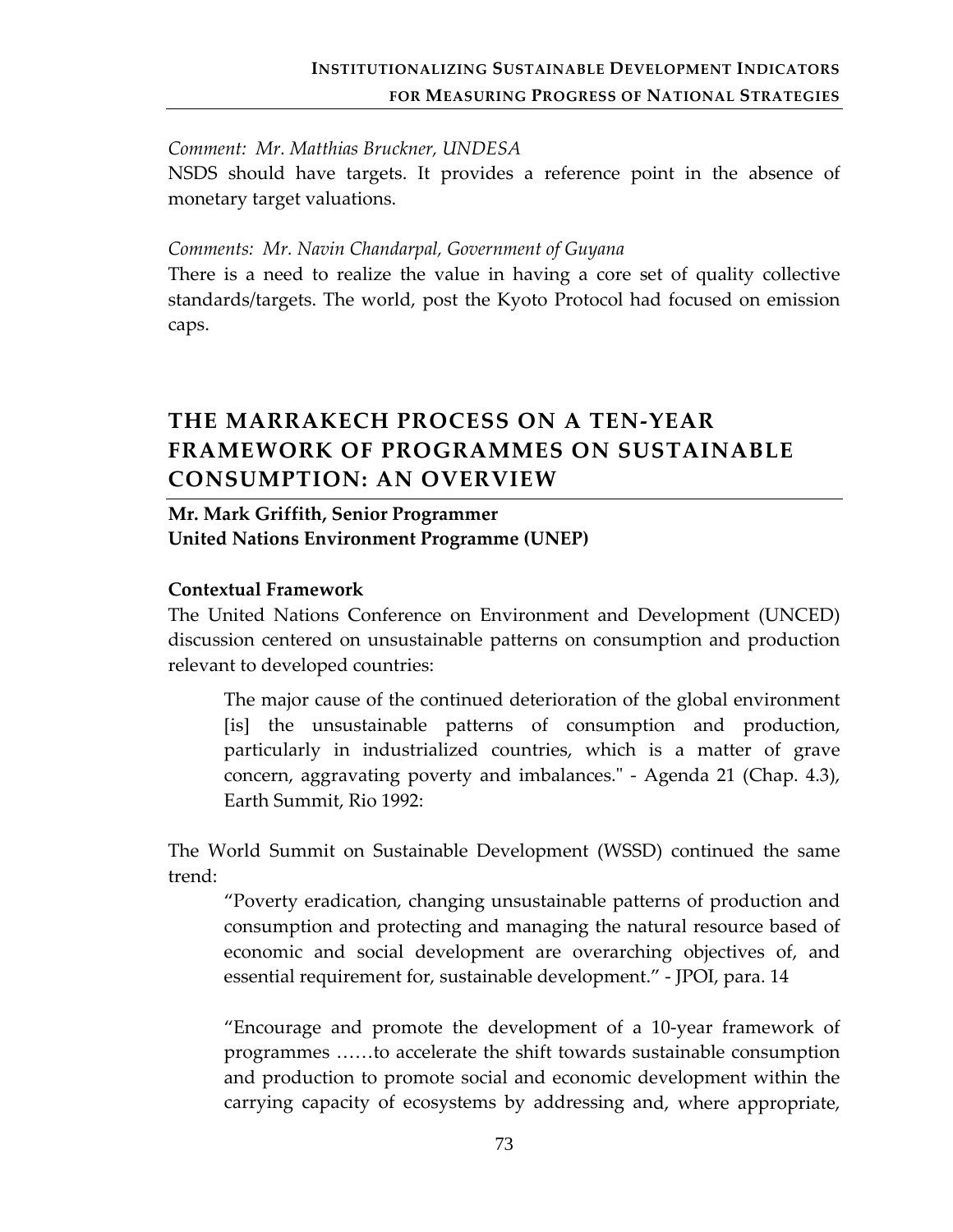delinking economic growth and environmental degradation through improving efficiency and sustainability in the use of resources and production processes and reducing resource degradation, pollution and waste. All countries should take action, with developed countries taking the lead, taking into account the development needs and capabilities of developing countries," ‐ JPOI, para. 15

### **Definition of SCP**

SCP is "the use of services and related products which respond to basic needs and bring a better quality of life while minimizing the use of natural resources and toxic materials as well as the emissions of waste and pollutants over the life‐ cycle so as not to jeopardize the needs of future generations" ‐ CSD International Work Programme.,1995.

There are three elements of the definition:

- 1. resource efficiencies and sustainability of use of natural resources;
- 2. production processes; and
- 3. reduction in resource degradation, pollution and waste over the life‐ cycle

A very relevant question is whether it is possible to develop a set of indicators to measure these elements. While this is possible generally speaking, in the Caribbean the information may not necessarily exists.

## **The Marrakech Process**

The Marrakech Process is a global informal multi‐stakeholder expert process to accelerate the shift towards sustainable consumption and production patterns and to support the elaboration of a 10‐Year Framework of Programmes on SCP (10YFP). It was launched in 2003.

It can be argued that international communities have developed mechanisms to allow them to shift their responsibility of not addressing the key issues relating the SCP. The Marrakech Process is set up to undertake the following tasks:

- a. Organizing regional consultations to promote awareness and identify priorities and needs for SCP;
- b. Helping build regional programmes and implementation mechanisms with regional, sub‐regional and national ownership, to be endorsed by the relevant regional institutions;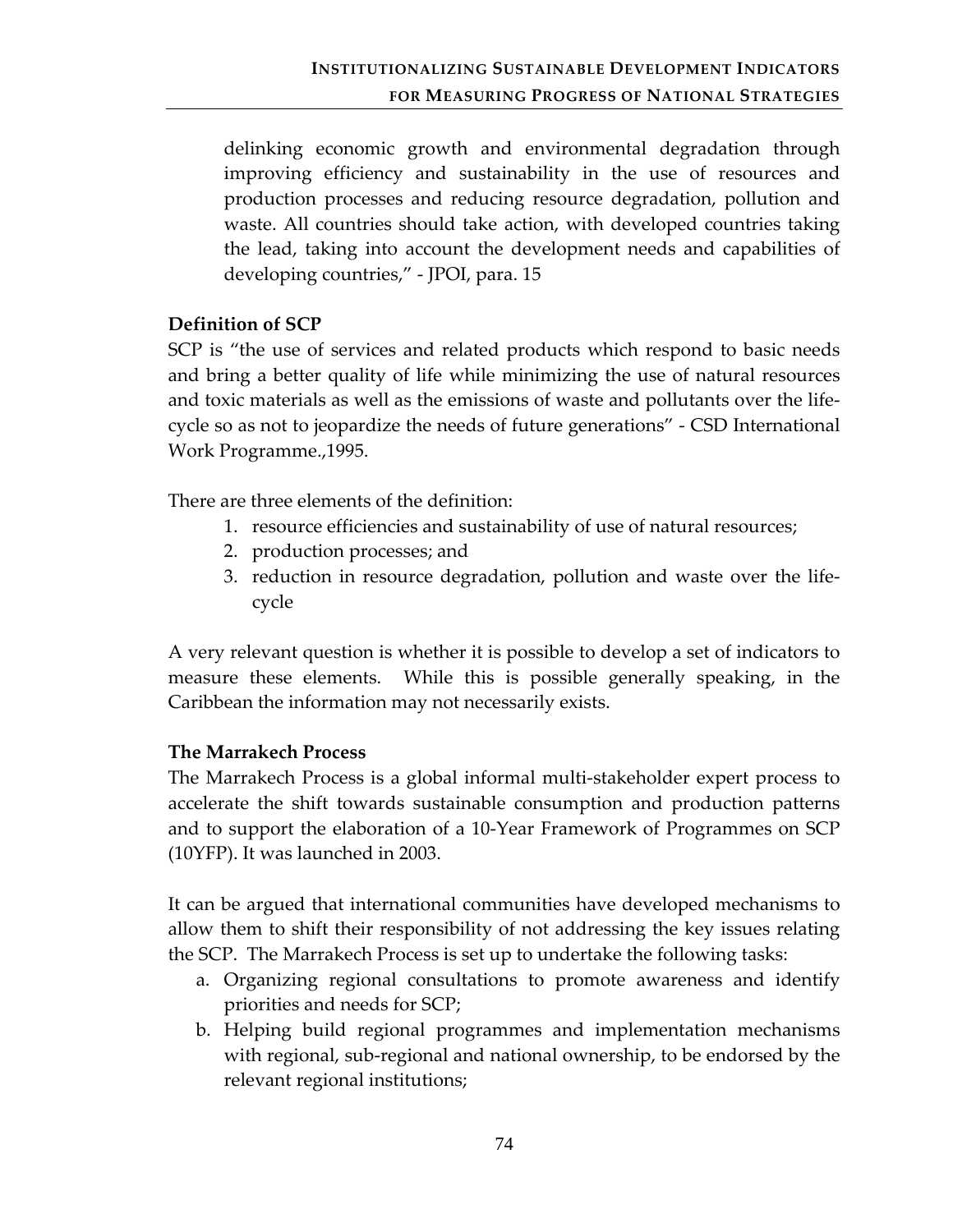- c. Implementing concrete projects and programmes on the regional, national and local levels to develop and/or improve SCP tools and methodologies…;
- d. Evaluating progress, exchanging information and encouraging international cooperation and coordination, through the international review meetings;
- e. Securing and incorporating multi‐stakeholder inputs on the elaboration of a 10YFP to be submitted as input to the CSD18/19.

## **The Marrakech Process: Task Forces**

The Task Forces of the Marrakech Process are:

- 1. cooperation with Africa
- 2. sustainable products
- 3. sustainable lifestyles
- 4. sustainable public procurement
- 5. sustainable tourism
- 6. sustainable buildings and construction
- 7. education for sustainable consumption

## **Preparation in Latin America and the Caribbean**

At the regional level there have been five consultations for Latin American and Caribbean countries. Previous meetings were held in Argentina, 2003; Nicaragua, 2003 and 2005 and Brazil, 2007. The fifth is currently taking place in Cartagena, Colombia. The output of these consultations will be the development of an Action Plan on SCP adopted by the Forum of Ministers of Environment for Latin America and the Caribbean.

As we move for in this process there is a need to constantly ask the questions:

- what is required to measure the elements of the I0 Year Framework on SCP; and
- what are the implications for national development?

## **DISCUSSION**

## *Comment: Mr. Hopeton Peterson, Government of Jamaica*

SCP patterns are not well ventilated in the planning process. It is a challenge to effect change in production and consumption patterns given the capitalistic behavior displayed by citizens.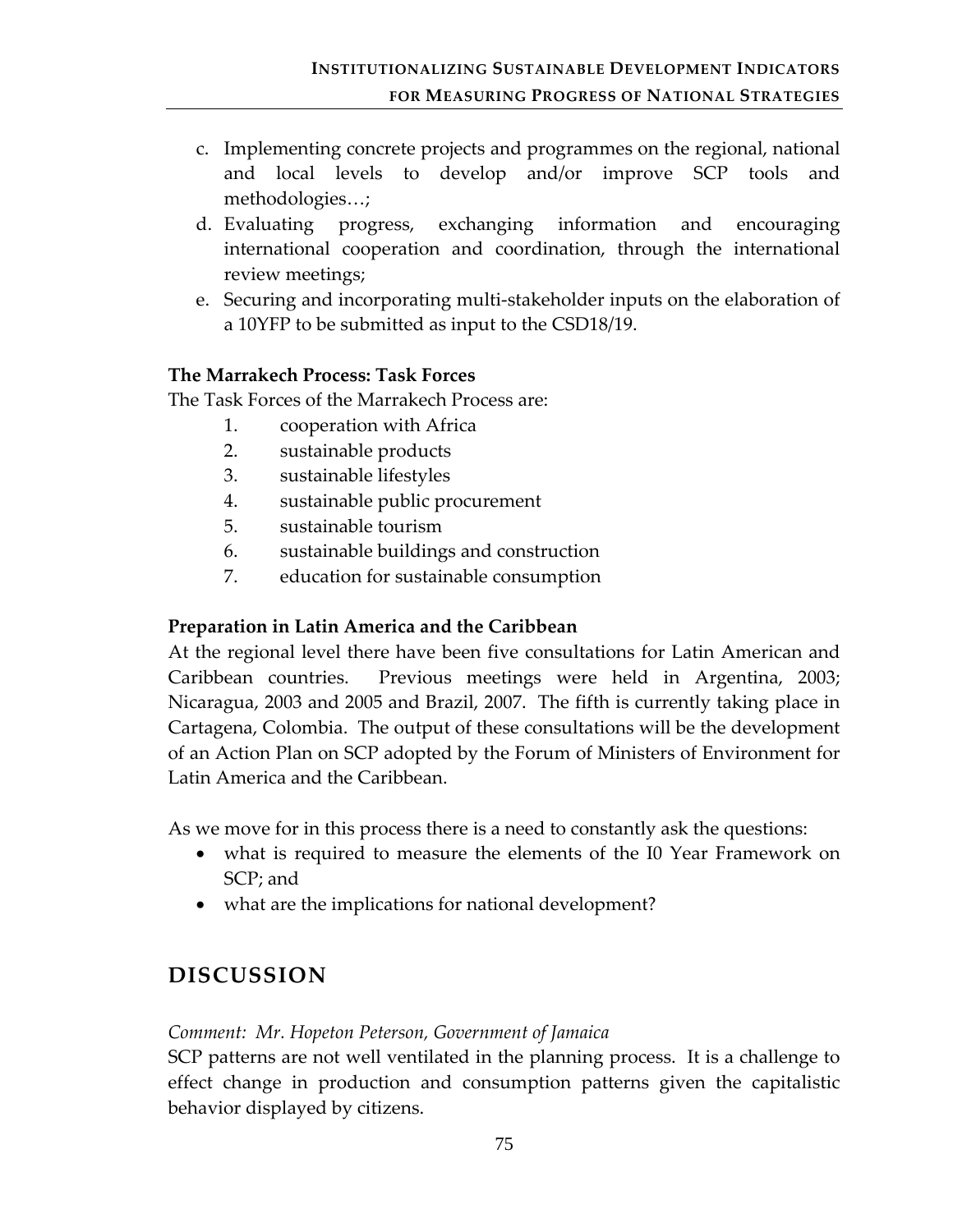### *Comment: Dr. Mark Griffith, UNEP*

For successful positive changes in consumption and production patterns, behavioral changes must be addressed incrementally on an individual and national level in areas like consumption of fossil fuels. A State cannot speak to sustainable development without changing in this regard.

### *Comment: Vidiah Ramkhelawan, Government of Trinidad and Tobago*

Trinidad has considered SCP and agrees that it all depends on values and attitudes. There must be consideration of the impact of doing business as usual with respect to natural resources and the standard of living, versus making lifestyle changes for the preservation of natural resources, and a better standard of living in the future.

#### *Question: Mr. Brian Haynes, Government of Barbados*

How do you address the desire for wealth creation in relation to the need for sustainable development?

### *Response: Dr. Mark Griffith, UNEP*

A balance must be struck regarding the use of resources. It is a decision of national significance, particularly in this era where the green economy has taken precedence.

#### *Comment: Mr. Brian Haynes, Government of Barbados*

There is a dichotomy between macro and micro levels ‐ the issue goes beyond the Government to the market.

#### *Comment: Mr. Keneti Faulalo, UNDESA*

In preparation of the Guideline for responses in the context of SIDS, it was recognized that in many cases, SIDS are already taking some positive action with respect to SCP. In sectors such as waste, large gains have been achieved by way of the application of the 3Rs – reduce, reuse and recycle. There has also been some movement in the area food security where some countries have started to promote the consumption of locally grown food.

While the results may not be outstanding, steady gains can be observed. Public awareness can only go so far. Real change is contingent on the ability to induce fundamental behavioral changes in target groups.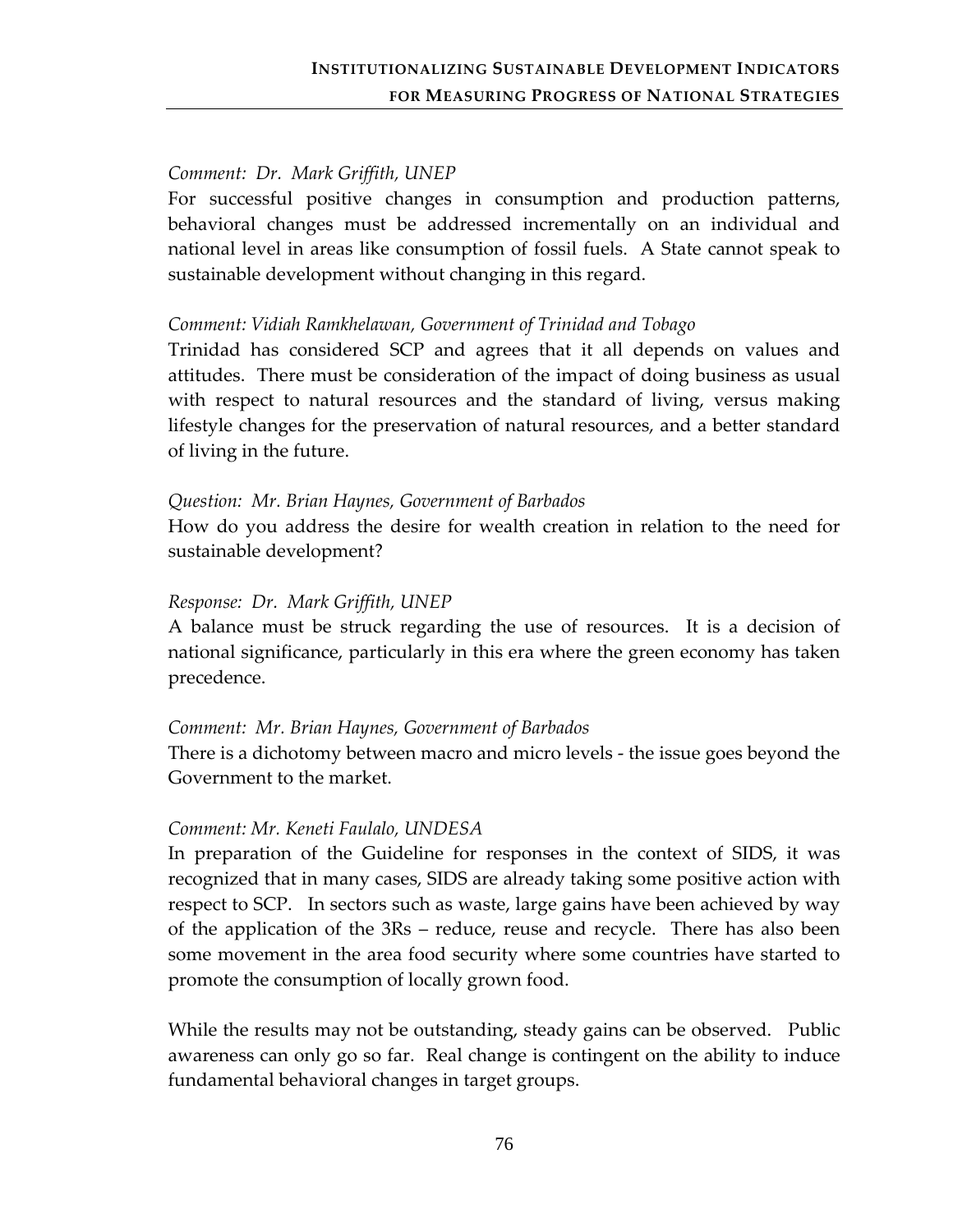### *Comment: Mr. Navin Chandarpal, Government of Guyana*

There is a basic contradiction in the attainment of the goals of SCP while operating in a highly competitive environment promoted by the World Trade Organization (WTO) which facilitates environmental damage. Economists had predicted that in an unbridled free market system, there will always be issues of this nature.

#### *Comment: Mr. Matthias Bruckner, UNDESA*

Consumption is also impacted upon by measures used to solve global environmental problems. For instance, when the United Kingdom committed to reducing its emissions reduction, as emission figures went down, consumption figures traveled in the opposite direction.

#### *Comment: Mr. Mark Bynoe, CCCCC*

In times of crisis, the Caribbean has looked towards alternative solutions, for instance, with the increase in oil prices. It is recognized that Governments may be required to use a strong arm to implement the necessary measures on a national level. These issues should also be analyzed from a regional perspective.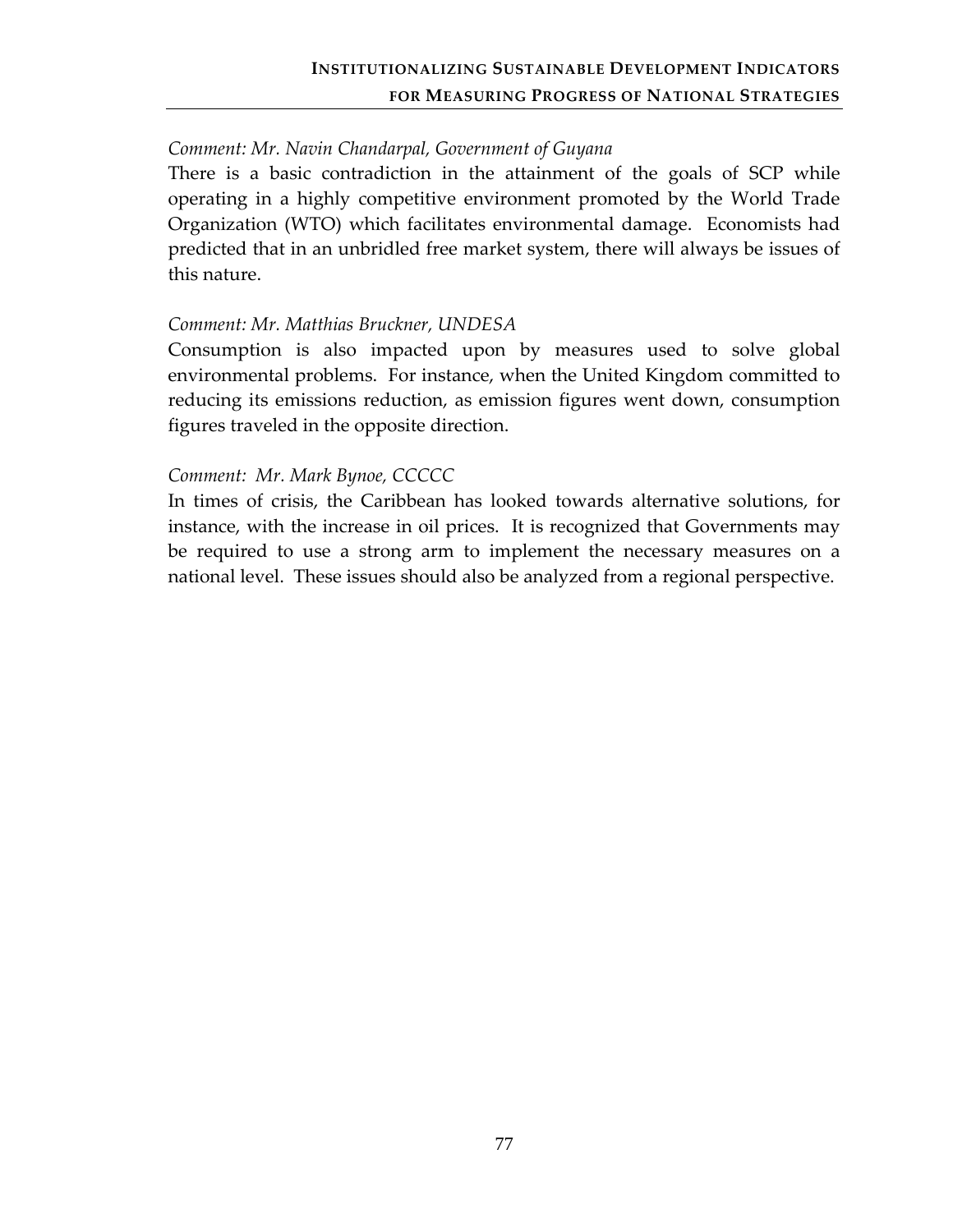# **SESSION 4: INSTITUTIONALIZING SUSTAINABLE DEVELOPMENT INDICATORS**

## **INSTITUTIONAL ARRANGEMENTS FOR MONITORING SUSTAINABLE DEVELOPMENT STRATEGIES**

## **Mr. Keneti Faulalo UNDESA**

Both the JPOI and the MSI provide sound guidance for states which wish to develop the ability to monitor the sustainable development strategies that they are currently implementing or wish to in the future.

Several sections of the JPOI provide useful support in this regard such as Chapter XI, Section H: Strengthening institutional frameworks for sustainable development at the national level,

162. It is suggested that States should:

a) Continue to promote coherent and coordinated approaches …establishment or strengthening of existing authorities and mechanisms …. necessary for policy‐making, coordination and implementation and enforcement of laws;

163. All countries should promote sustainable development at the national level by, inter alia, enacting and enforcing clear and effective laws that support sustainable development.

All countries should strengthen governmental institutions, including by providing necessary infrastructure and by promoting transparency, accountability and fair administrative and judicial institutions.

164. All countries should also promote public participation, including through measures that provide access to information regarding legislation, regulations, activities, policies and programmes. They should also foster full public participation in sustainable development policy formulation and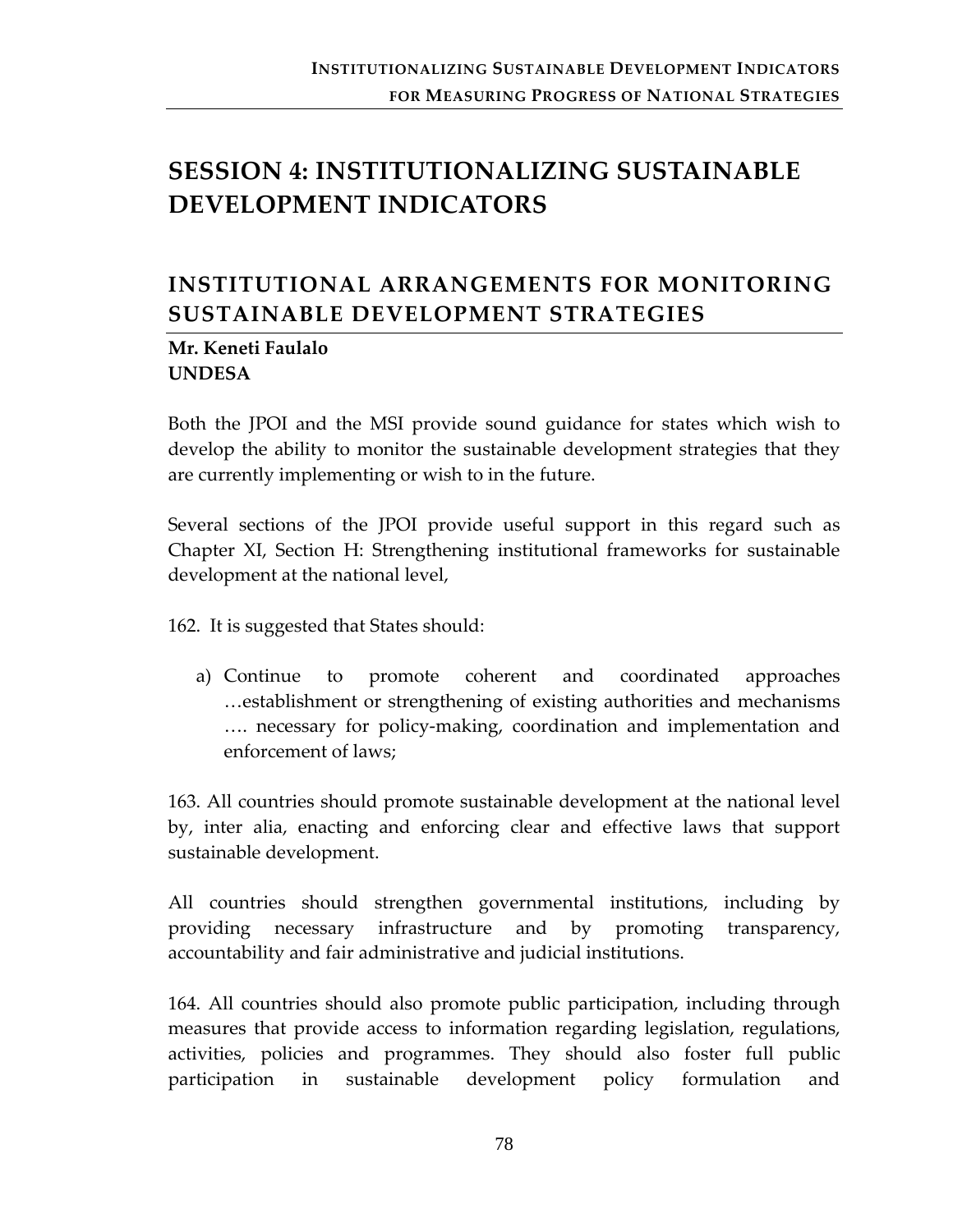implementation. Women should be able to participate fully and equally in policy formulation and decision ‐making.

165. Further promote the establishment or enhancement of sustainable development councils and/or coordination structures at the national level, including at the local level, in order to provide a high‐level focus on sustainable development. In that context, multi‐stakeholder participation should be promoted.

The references to "coherent and coordinated approaches" and "policy formulation and implementation" references tools such as NSDS and other over‐ arching policy documents which direct and guide sustainable development, and which can be used to effect monitoring. Also worthy of note are terms such as "existing authorities and mechanisms" which allude to tools such as sustainable development councils, committees and similar opportunities where relevant stakeholders can interact. The sentiment behind these mechanisms is also reinforced by the multiple references to terms such as transparency, public participation, and access to information.

Similar guidance is available from the MSI. Again, continual references to aspects that highlight participation, partnerships and legislative frameworks are made. These can be seen in the following two sections:

- Chapter XI \_ Section I: Participation of Major Groups:
	- o 168. Enhance partnerships between governmental and non ‐ governmental actors, …….
	- o 170. Promote and support youth participation …… for example, supporting local youth councils or their equivalent, …... Promote and support youth participation …… for example, supporting local youth councils or their equivalent, …...
- Chapter XVI: National and Regional Enabling Environments:
	- o 74 d. Improve legislative, administrative and institutional structures ………, and facilitate the participation of civil society in all sustainable development initiatives;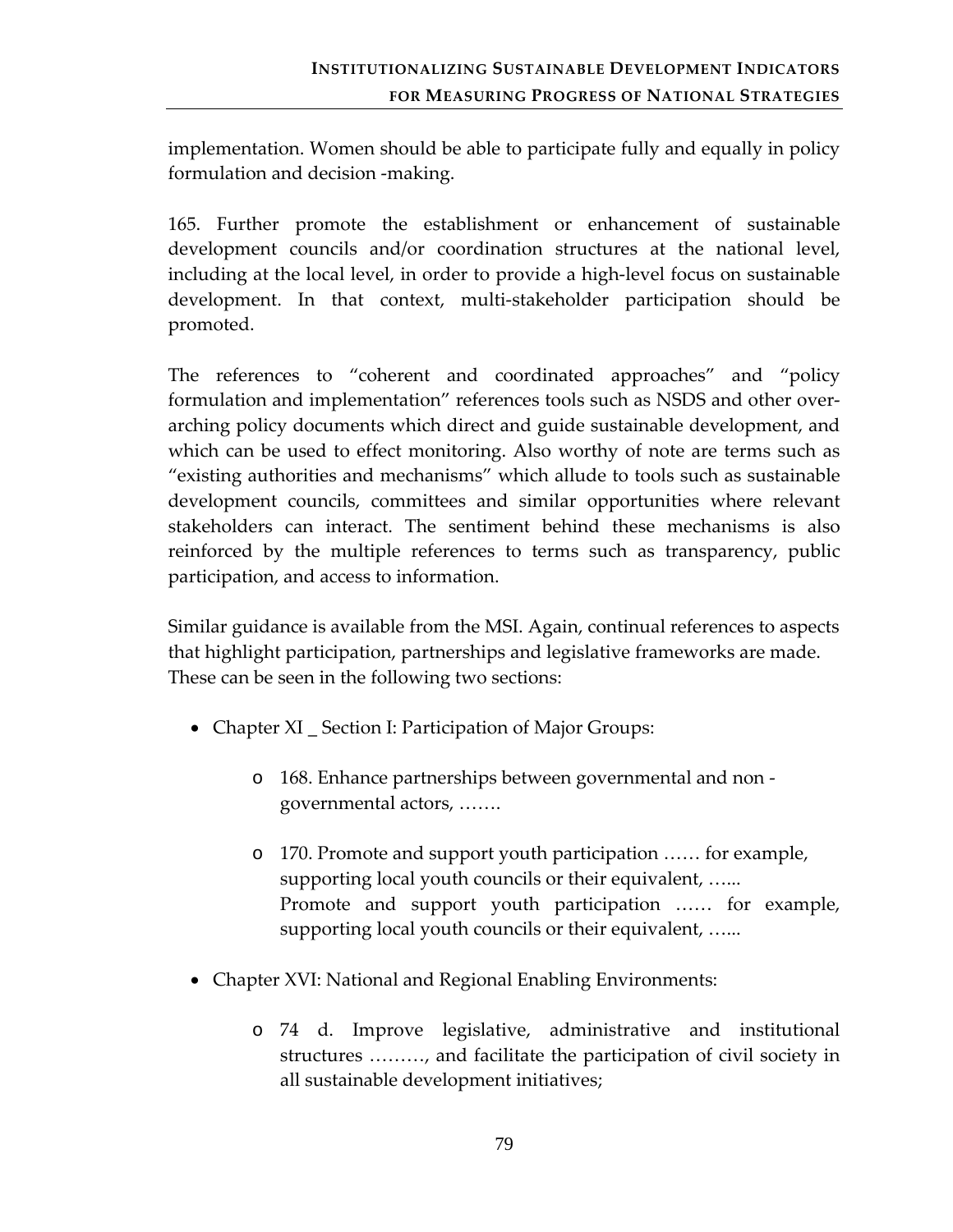- o 74 e. Create and empower sustainable development task forces, or their equivalent, to function as interdisciplinary and communally representative advisory bodies
- o 74 f. Rationalize legislation that affects sustainable development at the national level, where appropriate, improve coordination between legislative frameworks and develop guidelines for those who must carry out legislative objectives;

While it s recognized that there is no one standard (no size fits all) approach, there are a number of desirable components that characterize examples considered as best practice. These advantageous elements include:

- Public participation-this is required from a number of stakeholders to be effective, and would include Government Agencies, Civil Society partners, Youth, Women, and Private Sector entities;
- Multi-Disciplinary/Multi-Sector nature; and
- Coordination, Transparency, Accountability.

Public participation is one of the most desirable traits, and is certainly included in all examples of best practice. With respect to the presentations which have been delivered in this work‐shop, there is evidence that several countries have Sustainable Development Councils with supporting Committees. However there is not a significant amount of evidence that wider engagement ‐ public participation, is being utilized to its fullest potential. What comes through very clearly though is that, on the whole, other elements have been addressed and incorporated. A brief summary of the information presented would indicate that:

- Predominantly Government Agencies have been involved in the process;
- Gender issues have been recognized;
- Multi-Disciplinary/Sector approaches have been widely utilized;
- Levels of coordination have been generally good. Leading Agencies tend to be mostly Environment Agencies or Development Planning Agencies;
- There is transparency & accountability challenges are mounted when impact on economic activities are a consideration; and
- Evidence has been shown regarding the use of Risk Assessment & Risk Management.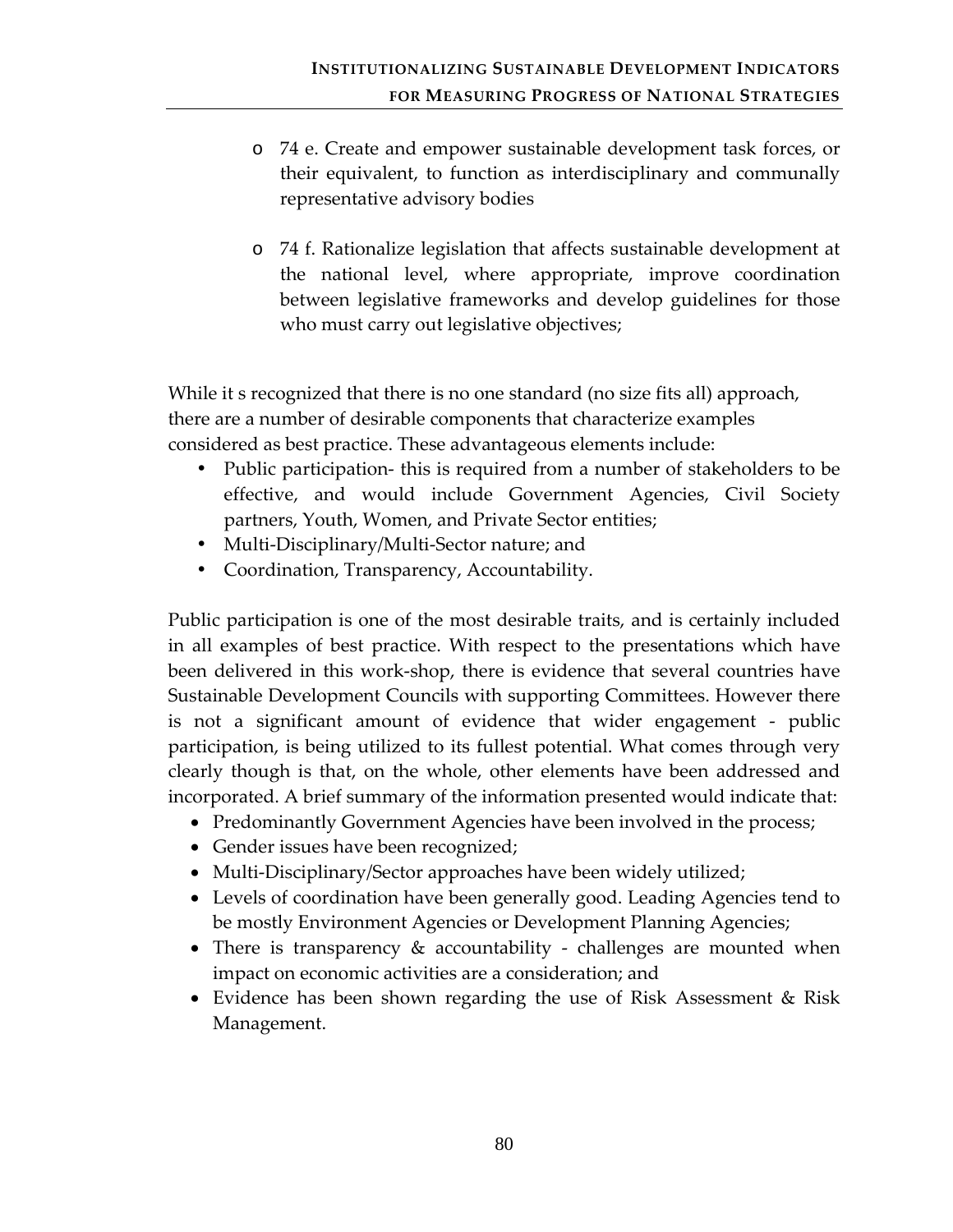## **DISCUSSION**

*Comments: Ms. Sasha Beth Gottileb, CEHI and Mr. Keneti Faulalo, UNDESA* The GEF‐IWCAM Project utilizes committees that are similar to sustainable development councils. Working with that inter-sectoral committee was challenging.

In the Pacific islands tension was exhibited when the countries formed multi‐ sectoral agencies to work towards public reform.

### *Comment: Mr. Keith Nicholls, OECS*

When inter-sectoral committees were first introduced there was significant discussion and utilization of the concept. However, in countries like St Lucia, Dominica and Grenada, these committees fell apart despite having very vibrant launches. In many instances they were not started by, or included government. They therefore had neither the authority to advise nor influence government in any capacity. As a result, these committees disintegrated because they were not sanctioned mechanisms within the wider system.

Caribbean nations need to pay more attention to implementation of the process, instead of focusing solely on reporting. There is a need to look at the barriers to implementation and solutions to these barriers. Until those barriers are addressed there will be no progress. SIDS of the region should combine their efforts in a bid to make progress.

At present the implementation of processes and programs relevant to sustainability can only succeed if there is a legal framework to provide legitimacy and standing. Effective institutional frameworks are also required.

#### *Comment: Mr. Navin Chandarpal, Government of Guyana*

There have been many projects in the Caribbean with significant potential where the benefits anticipated did not materialize. Based on this occurrence, there seems to be some discrepancy between communication and coordination.

There is a need to focus on national efforts and beyond. The formation of the Organization of Eastern Caribbean States (OECS) has helped but reviews like this EGM which look at impacts could also be beneficial. Regardless of the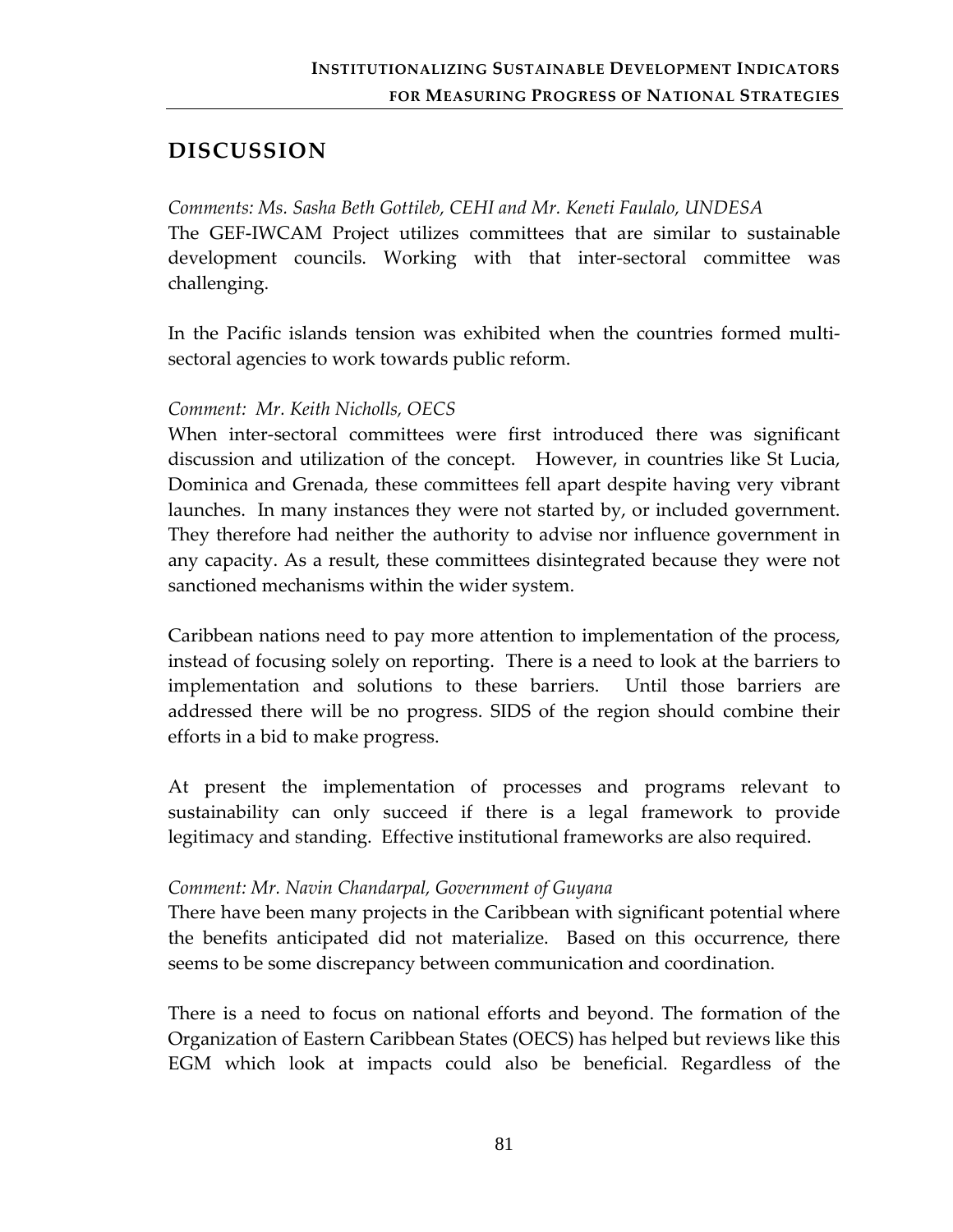institutional framework or the policy approach adopted, certain principles which lead to sustainable development must be at the forefront of efforts made.

### *Comment: Mr. Keneti Faulalo, UNDESA*

A regional versus national balance is crucial. This perspective allows awareness of where the decision‐making process sits at both levels. In many cases national bodies do not wish to relinquish any authority to regional entities. This retards the process.

### *Comment: Mr. Keith Nicholls, OECS*

The new OECS Treaty will tighten decision making of the Member States. Decision taken by the authority will be enshrined in documents. This gives states the ability to combine resources.

## **INSTITUTIONAL ARRANGEMENTS FOR MONITORING VISION 2020**

**Ms. Vidiah Ramkhelawan, Director Ministry of Planning, Housing & the Environment Government of Trinidad and Tobago**

## **BUILDING THE MEASUREMENT FRAMEWORK‐ TARGETS AND INDICATORS**

## **Sources for Indicators and Targets**

This process of building baseline databases began with the National Strategy. It was recognized at that time that there was an absence of critical information and there was a need for a strong measurement framework. Primarily international bench marks set by international conventions, and decisions arising out of meetings, global ranking reports were used. These included:

- Millennium Development Goals;
- Agenda 21;
- Johannesburg Plan of Implementation;
- World summit on Sustainable Development;
- Human development Index;
- Global Competitiveness Reports;
- World Bank World Development Indicators;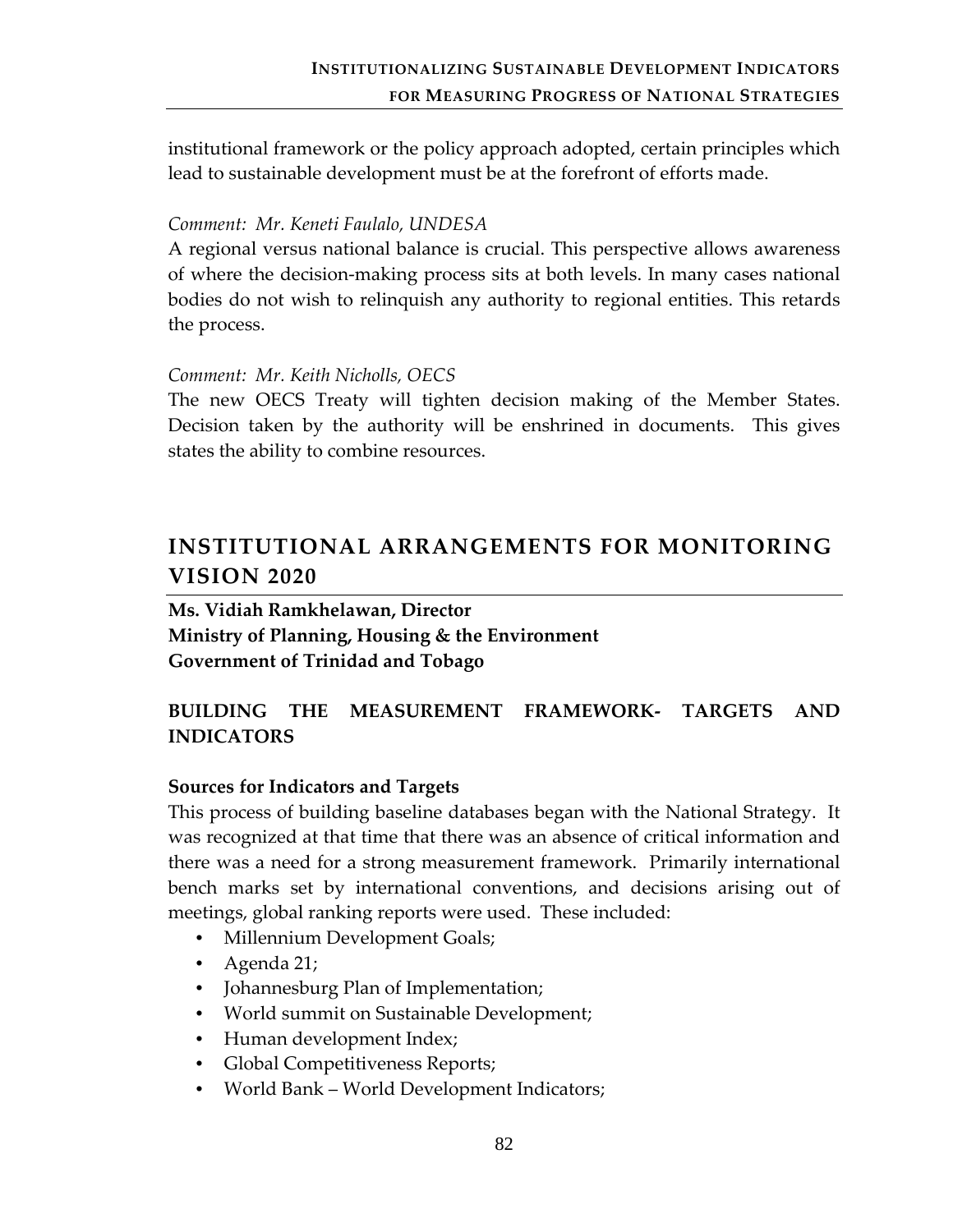- National Centre for Education Statistics;
- World Tourism Organisation; and
- Governance Matters;

Both macro and goal specific indicators are used taking into account that "as we pursue our goals we must measure our performance and our relative progress… as development takes place some of the measures would have to be changed as the objectives are met…" NSP Pg.82.

## **Challenges**

Some of the challenges of building a measurement framework include the collection of data. Another is making the shift from output to outcomes, measuring and reporting, and institutionalizing a measurement culture– i.e. changing public sector management to a result oriented approach.

There is also the problem of capacity deficiency. There is a need for training in Results Based Management (RBM) including monitoring, evaluation, data collection and management, and analyzing findings within central and line agencies.

## **Way forward‐ Managing for Development Results‐ Institutionalizing Monitoring and Evaluation**

New public sector management monitors and evaluates development interventions and uses that information to improve decision making, thereby ensuring the achievement of development goals. In such instances the focus is on achieving outcomes/impact of interventions, rather than focusing on output. This permits managers to identify and take action to correct weaknesses. In effect, what gets measured gets done.

#### **2009‐2010**

In the new institutional framework, with the Prime Minister's Office having overarching responsibility for monitoring and evaluation. The Monitoring and Evaluation Steering Committee will seek:

- To provide strategic guidance with respect to the development of a monitoring and evaluation policy for the Government of Trinidad and Tobago;
- To develop a framework and policy guidelines for the operation of monitoring and evaluation in conjunction with other strategic management systems;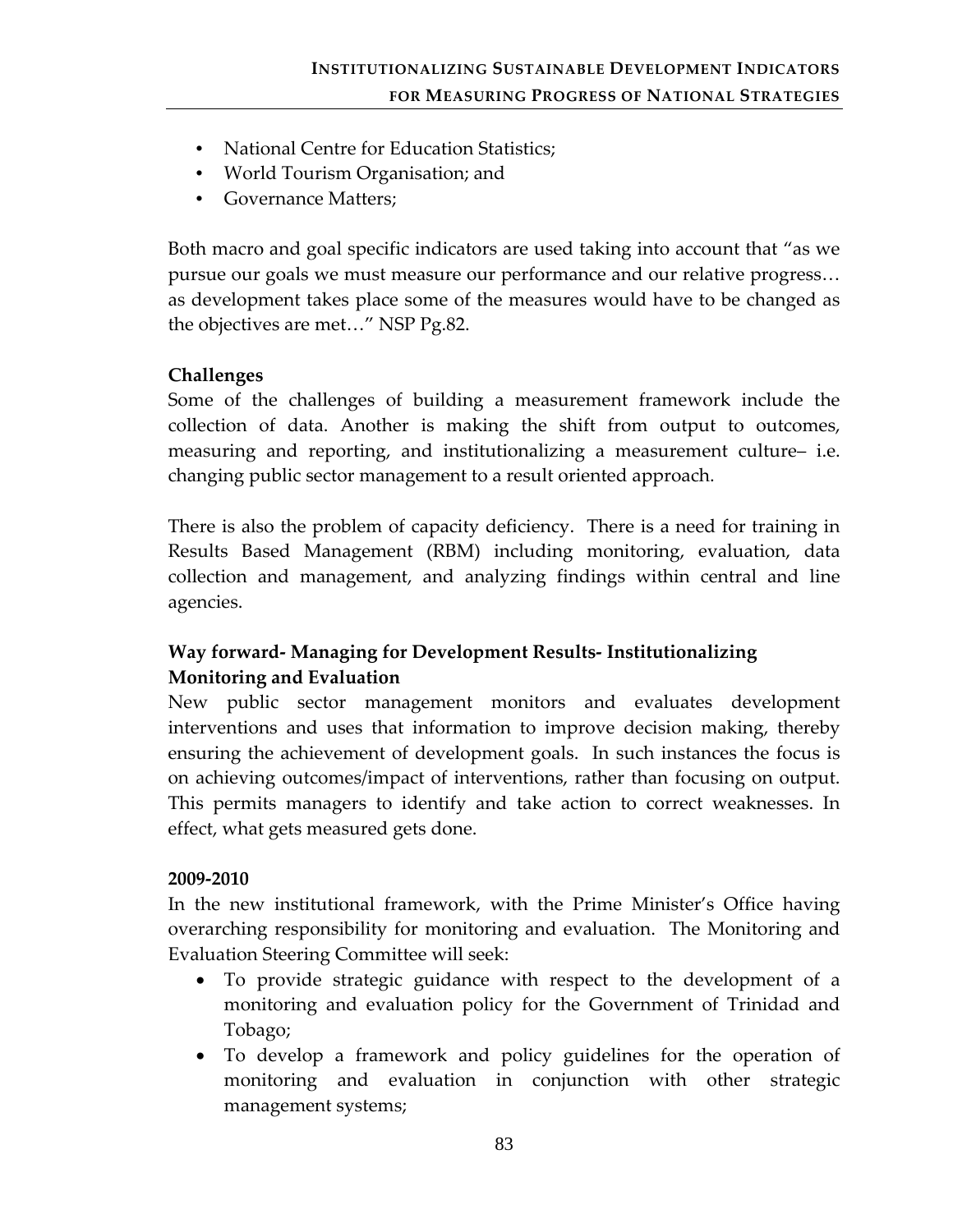- To develop a strategy to build capacity to undertake monitoring and evaluation; and
- To develop a strategy to create a monitoring and evaluation culture.

The Committee will comprise of representatives from:

- Ministry of Planning Housing and the Environment responsibility for monitoring and evaluation in the public sector
- Ministry of Social Development existing monitoring and evaluation framework for the social sector, (output data)
- Office of the Prime Minister Reporting responsibility to the PM, he is the champion for monitoring and evaluation in the public sector
- Ministry of Finance Budgeting for results Minister of Finance in this year's budget speech reiterates the importance of results approach to finance
- Tobago House Of Assembly inclusion and similar governance

With the new institutional framework, staff will monitor the implementation of the Vision 2020 Plan. This monitoring and evaluation will be done across the public sector. Training and building capacity will be an integral part of the process.

It will also seek to undertake the following reports, plans and programmes:

- Programme Activity Architecture (Alignment of sectors/ministries to Vision 2020)
- Refinement of Targets, Indicators, Benchmarks, Reporting framework
- Progress Report 2010
- Evaluation 2007‐2010 Operational Plan
- Engagement with Stakeholders on the 2011-2015 Operational Plan
- Drafting 2011-2015 Operational Plan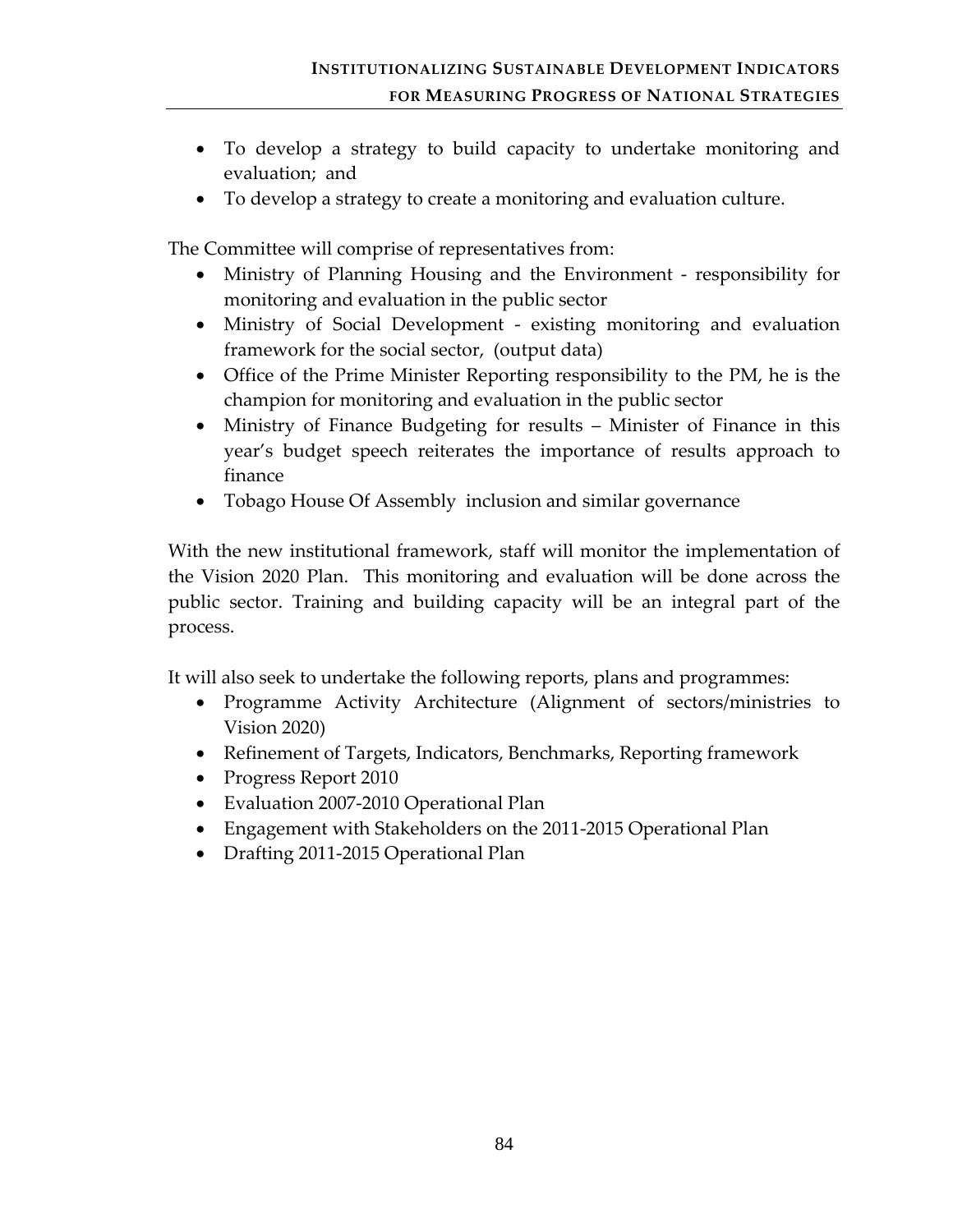## **AN OVERVIEW OF THE MODERNIZATION PROJECT OF THE BARBADOS STATISTICAL SERVICE PROJECT**

**Mrs. Angela Hunte, Director Barbados Statistical Service Ministry of Economic Affairs, Empowerment, Innovation, Trade, Industry and Commerce, Government of Barbados**

### **Rationale for Project**

Statistics informs planning, policy‐making and implementation, evaluation of policy interventions and strategies, and decision‐making in all spheres of life. In addition, Barbados has recognized and accepted the need for evidence‐based policy making and implementation.

Discussions with various stakeholders revealed certain deficiencies in the National Statistical Service and issues relating to the timely delivery of statistical products. These included, *inter alia*;

- a need for adequate coordination between the Barbados Statistical Service (BSS) and the various government agencies which either provide data to the department or which produced various statistics;
- the need to improve data quality by dealing with the problem of low response rates to Establishment Surveys;
- the need for a new/revised legal framework;
- the need to be more customer-focused and to expand the current range of products to satisfy customer demand; and
- the need for more detailed information and new formats in which data should be presented.

Consequently, this IADB funded Project was developed to address these challenges and concerns. The Loan Agreement was signed on December 11, 2008 by the Minister of Economic Affairs and Empowerment, Innovation, Trade, Industry and Commerce.

## **Objectives**

The overall objectives of the project are: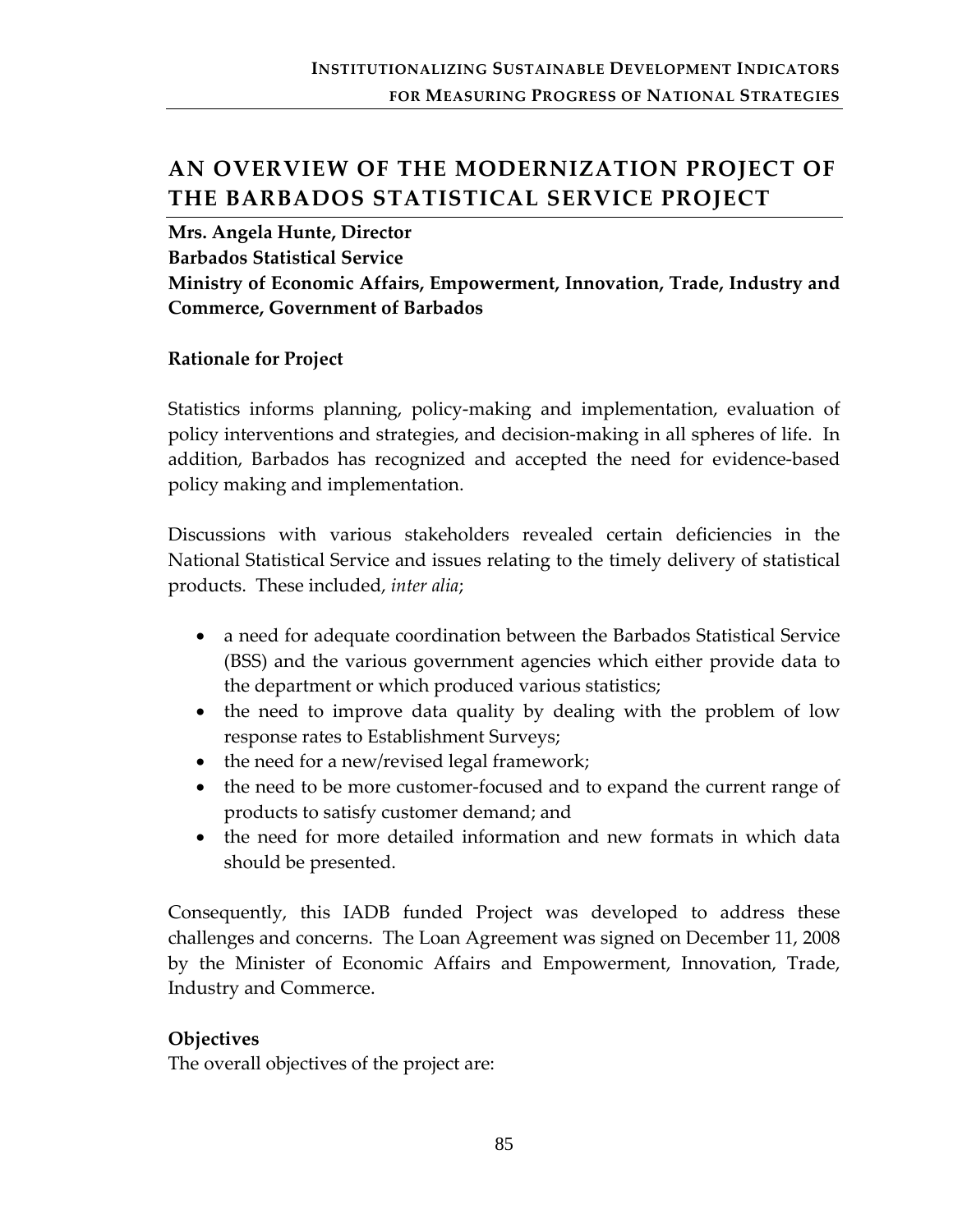- 1. To strengthen the BSS' ability to provide relevant, timely and quality Economic and Social Statistics; and
- 2. To establish the leadership of the BSS in the area of Statistics within the Public Sector.

## **Beneficiaries of the Project**

The country as a whole stands to benefit. Specifically, the public and private sector will benefit by having timely, reliable and quality statistics from improved governance for planning, policy‐making, analysis, decision‐making and implementation, and evaluation of projects.

Statistical information will also be available to donor agencies, as well as other international and regional organizations. Researchers, universities, students, non‐governmental organization and the public in general will also be able to access these statistical products.

## **Components of Project**

The six components of the project are:

## *A. Component 1: A new or revised legal framework*

This component is meant to:

- strengthen the BSS' ability to perform its duties more effectively;
- strengthen the technical and administrative autonomy of the BSS;
- broaden the institutional setting to include other statistics producing units of agencies and ministries, while asserting the BSS' role as leader of a wider statistical system;
- enhance the internal and external accountability of the BSS and other statistics producing units in agencies and ministries;
- better allow for compliance by both those agencies responsible for collecting information and those agents or agencies expected to provide information;
- clarify the scope of data protection; and
- make it more apparent that the BSS has the responsibility for making information more accessible to users.

When the new legal framework is adopted (or a new Act is passed) a Statistical Council (SC) will be institutionalized. The SC will replace the Statistical Steering Committee.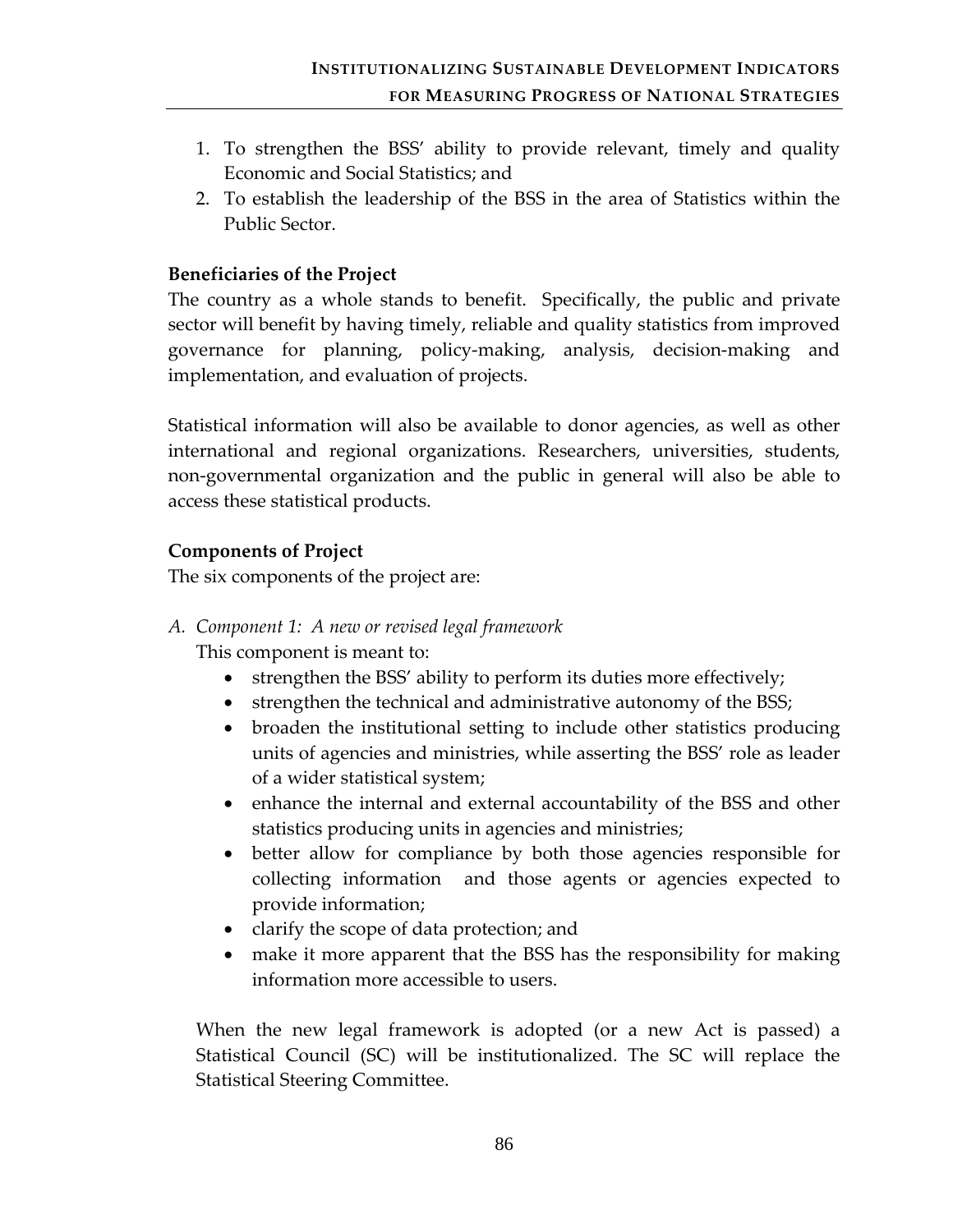## *B. Component 2: Statistics Network*

This component deals with the establishment of a Statistical Network. It is intended to provide assistance for the creation of a network of agencies involved in statistics production. The component is meant to improve cooperation and coordinate the national statistics program. This coordination will seek to:

- Set priorities for statistical products;
- ensure that standardized/harmonized concepts, definitions, procedures and working methodologies are used by all agencies; and
- establish clear and formal communication channels between agencies and the BSS.

## National Statistical System

The BSS will play a coordinating role with the various units which will not only supply data to the BSS, but receive statistical information and assistance from the BSS. These units include agencies such as:

- Tourism,
- Agriculture,
- Housing,
- Labor,
- Customs and immigration,
- Registration,
- Central Bank,
- Police,
- Energy,
- Environment,
- Education,
- Health, and
- International business.

## *C. Component 3: Institutional Re‐engineering*

Based on the assessment of the institution, the options for reform of the managerial and administrative performance will be considered. The IADB project will support the implementation of the selected option.

## *D. Component 4: Enhancement of Statistical Products*

This component seeks to improve:

the technical capacity of the BSS and other agencies to collect, process and disseminate data; and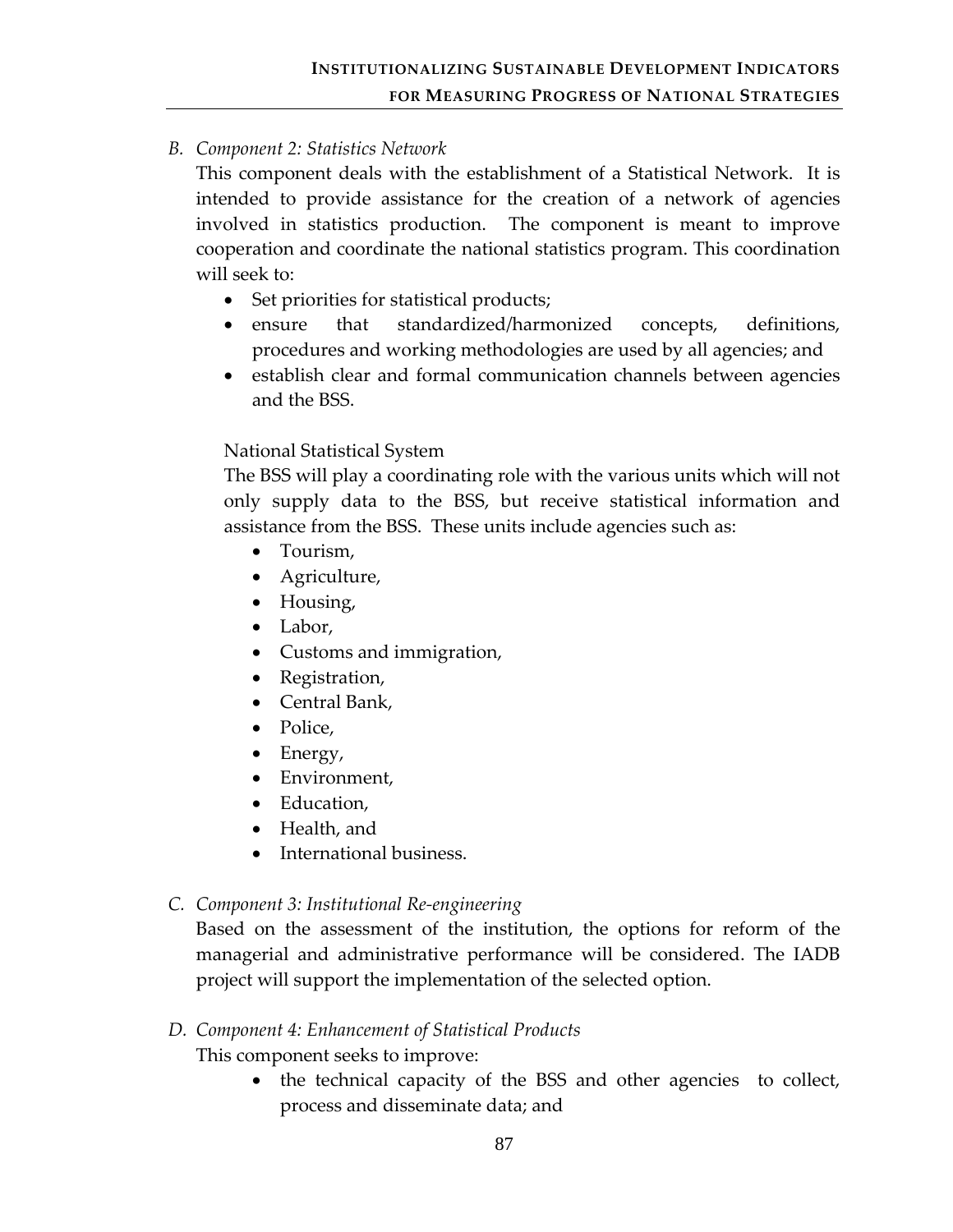• the production and dissemination of key Social and Economic Statistics.

## *E. Component 5: Human Capacity*

The Human Capacity Component will support the creation and implementation of a Human Resource Management System and any necessary regulatory reforms. It will also provide to the BSS and other agencies with academic and on‐the‐job technical training

## *F. Component 6: Technical Infrastructure & Public Outreach* This component will be used to:

- upgrade the information technology of the BSS and relevant agencies– specifically the upgrade of hardware and software, and the establishment of an intranet and network with agencies which provide data to the BSS; and
- to facilitate dissemination of statistics to the public which will include the enhancement of the BSS Website

## **Structure for Project Execution**

With respect to execution of the project, a Statistical Steering Committee (SSC) was established to coordinate and monitor the project and approve the Annual Operating Plan. The relevant SSC members will be responsible for ensuring the implementation of technical assistance activities financed by the Project within their agencies.

The SSC comprises representatives of public and private sector agencies and is chaired by the Director of Statistical Services. The Committee meets on a regular basis. Provision has also been made for setting up of technical sub‐committees to discuss various aspects of statistics, for example, agriculture and tourism.

The Project Coordinating Unit has been set up and comprises:

- 1. a Project Coordinator,
- 2. a Senior Accountant,
- 3. a Project Officer, and
- 4. a Clerk/Typist.

## **Project Implementation**

The Project Coordinating Unit (PCU) has strived to ensure that the conditions specified by their Development Partner were met so that funds could be drawn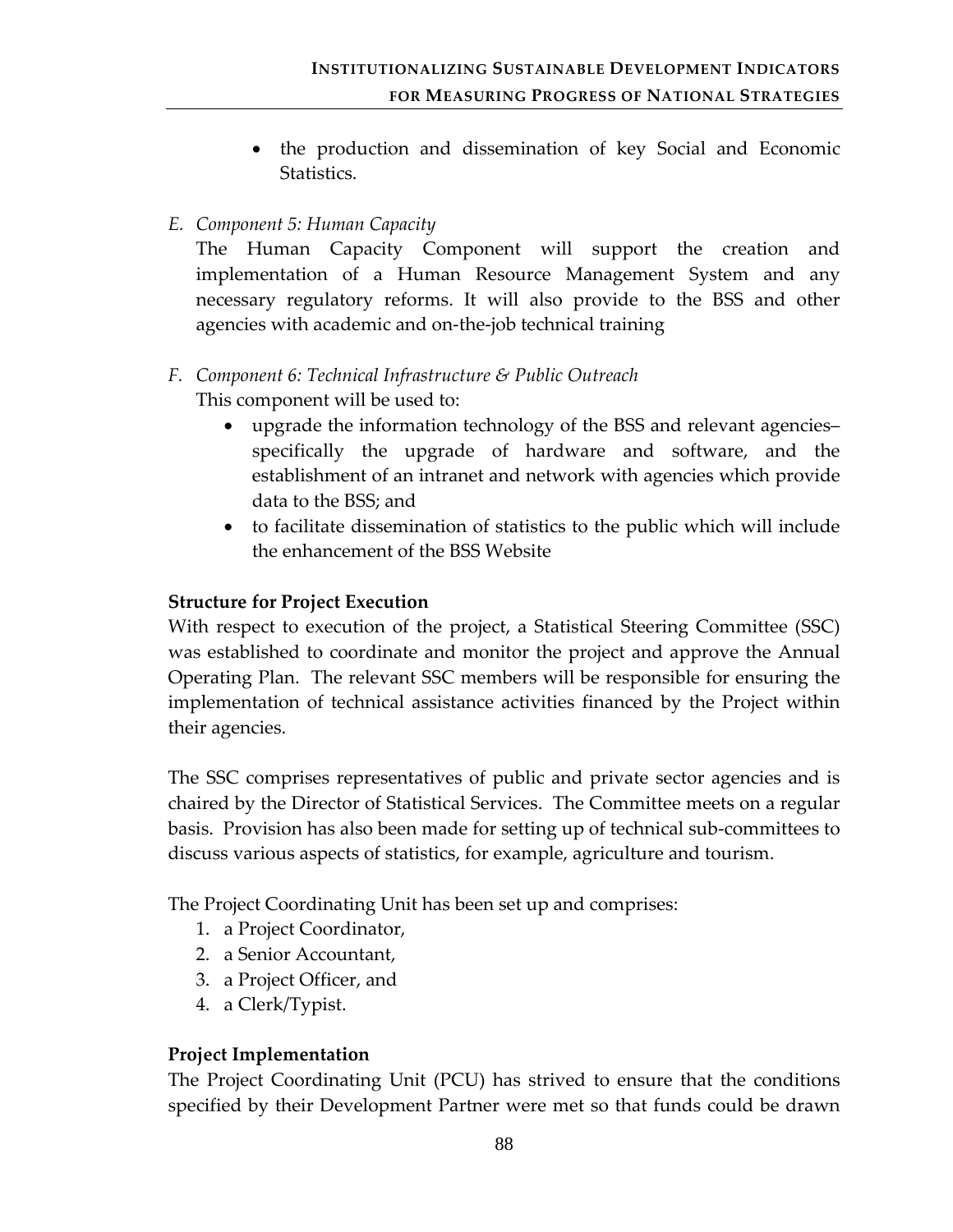down. The Procurement Consultant has been hired and will train staff of the PCU in procurement matters.

Discussions are currently being held with stakeholders. The feedback will be used to prepare Terms of Reference for Consulting Agency hired to assist in the implementation of the Project. This will be a two stage process where Package 1 will include Components 1 to 5, and Package 2 will consist of Component 6

### **Execution Mechanisms**

The three main execution mechanisms are:

- 1. The Annual Operating Plan‐ containing targets, budget, source of financing;
- 2. The Procurement Plan‐ containing schedule for procurement of goods and services; and
- 3. The Operating Manual‐ containing detailed Project execution procedures.

## **Monitoring and Evaluation**

Monitoring and evaluation will be carried out through various technical and financial reports, annual project review meetings, independent mid‐term & final evaluations, and external auditing by auditors approved by the IADB.

## **Conclusion**

The project, which is supported at the highest level of Government, will lead to the provision of timely, relevant, and quality statistics required by users; and a general improvement in technical capacity and procedures of the National Statistical System. It will also be beneficial to the public and private sectors, and members of the public.

Success will depend on the full cooperation and commitment of all stakeholders.

## **DISCUSSION**

*Question: Decima Corea, St. Vincent and the Grenadines* How will the BSS ensure increased response rates by agencies providing data and statistics?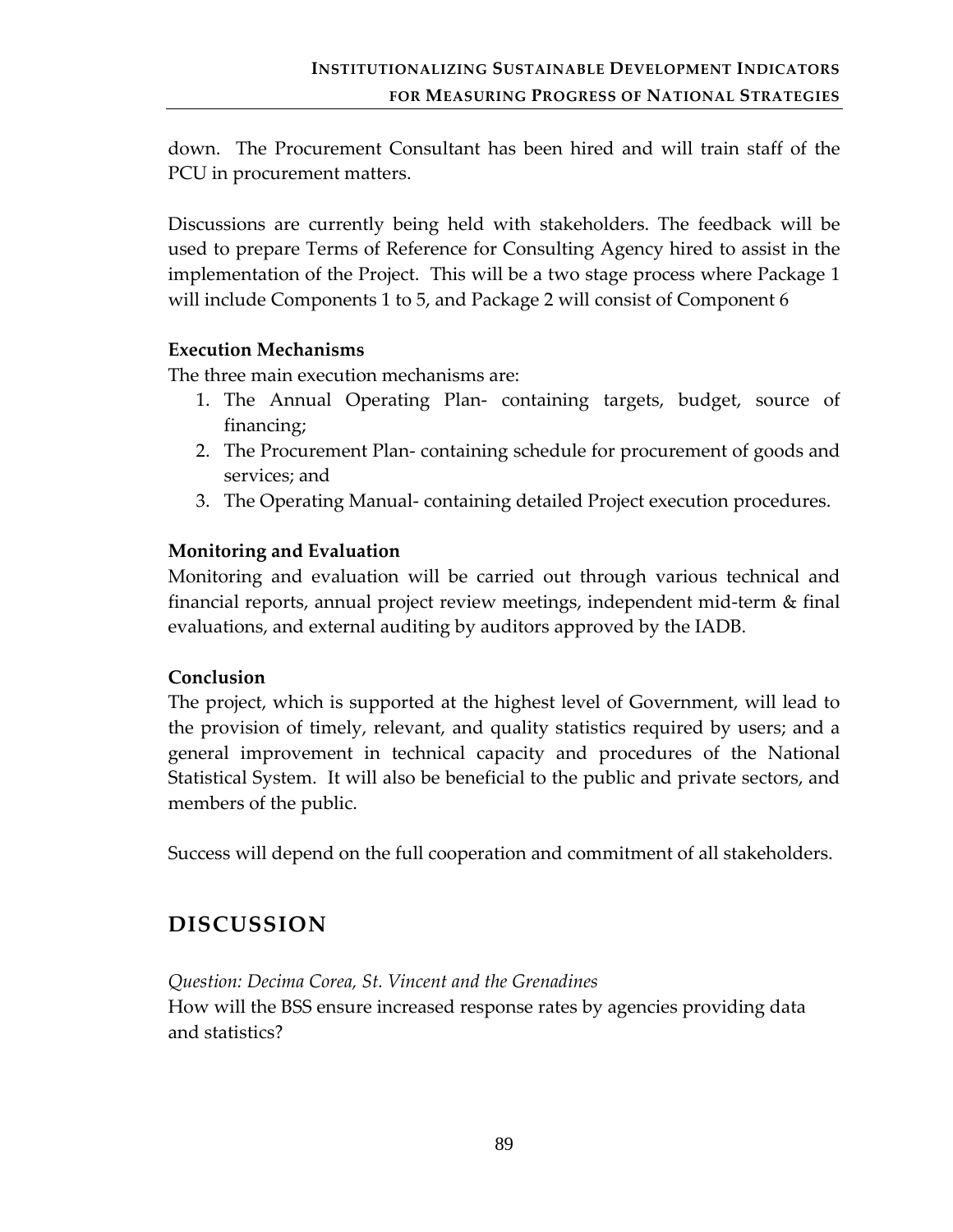## *Comment: Mrs. Angela Hunte, Government of Barbados*

The BSS has utilized legal provisions provided under the Barbados Statistical Act to address these measures and has taken a few agencies to court for non‐ compliance. The penalty imposed for breach of the relevant provision is a fine of just over BDS\$200.00. As the penalty is low it is not effective as a deterrent. Further to this a significant drawback of bringing an action for non‐compliance is that it is time consuming.

The main mechanism engaged is public awareness. The BSS holds a seminar explaining its responsibilities, how they are carried out and the importance of the provision of information by stakeholders. The aim is to show how statistics help stakeholders and its increasing importance at the highest levels of government.

## *Question: Mr. Matthias Bruckner, UNDESA*

Was the BSS involved in planning and the provision of indicators towards the achievement of Goal 4 of the National Strategic Plan?

### *Response: Mrs. Angela Hunte and Amrikha Singh, Government of Barbados*

The BSS provides data and the analysis is done by the planning institution. However overall, in respect of the National Strategic Plan, these efforts were conducted as part of a partnership. The BSS sits on a steering committee which includes the Ministries of Finance and Economic Affairs ‐ the agencies with the overarching responsibility for the National Strategic Plan, and was a major partner both in the development of the National Indicators of Sustainable Development and the Green Economy Indicators.

#### *Question: Dr. Mark Griffith, UNEP*

What are the BSS' resource needs in terms of the collection of all environmental data? Does BSS have any regional partnerships?

## *Response: Mrs. Angela Hunte, Government of Barbados*

The BSS is not responsible for all tasks dealing with statistics and indicators. The organization works with the specialist agencies which possess the capacity to do their specialized work. This information is fed into the BSS.

BSS is part of a regional mechanism that has an established regional statistical work program. The Caribbean Community (CARICOM) has been doing a lot of training in the region in an effort to build capacity in statistical offices.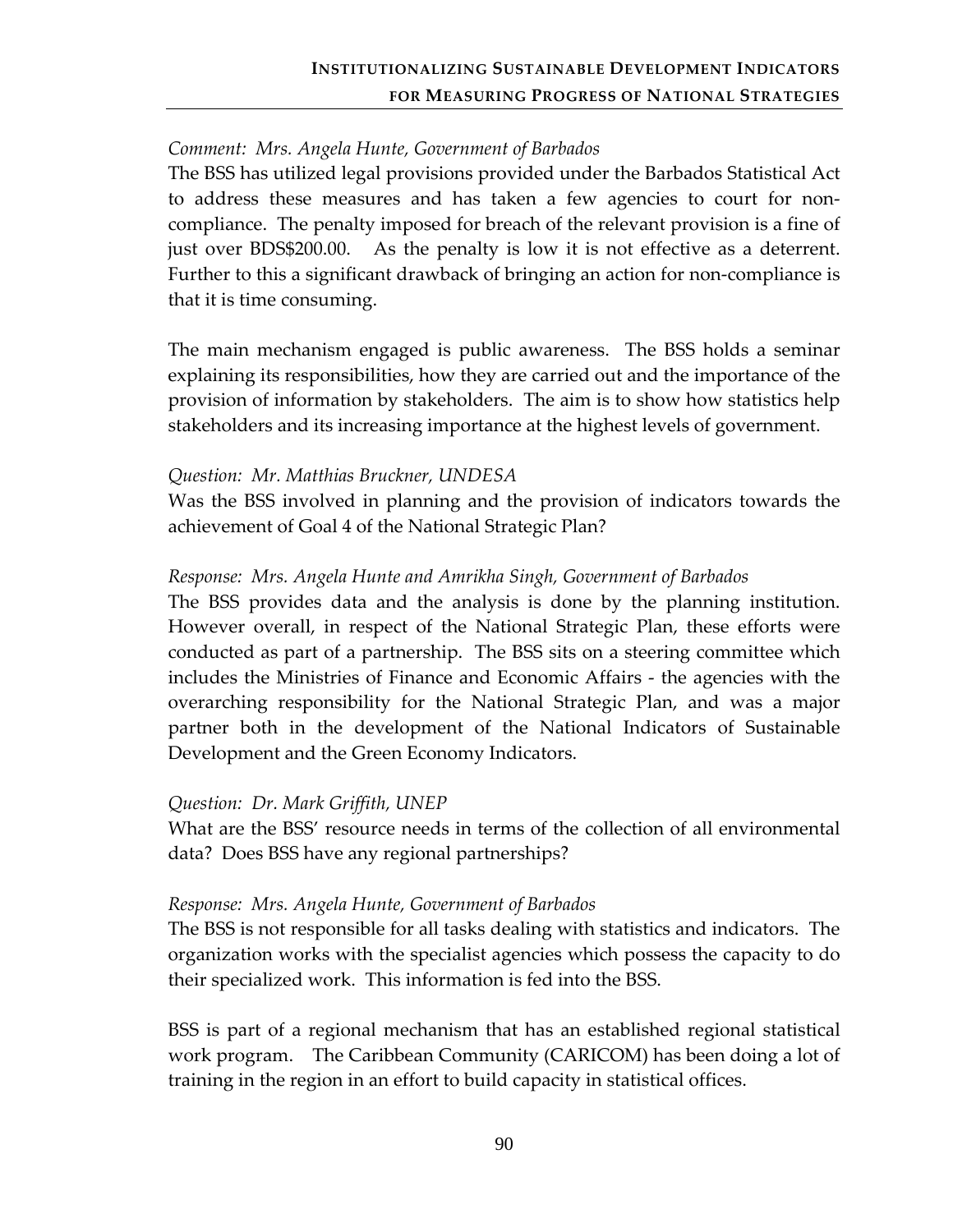## *Comment: Hortense Fraser, The Caribbean Community (CARICOM) Secretariat* At present CARICOM has identified a list of core indicators for Member States. The mechanism for the collection of data is implemented nationally. However, some countries have indicated that there is some disconnect between line ministries and the statistical offices.

*Question: Mr. Charles Brown, Government of Bermuda.* Has the BSS captured data pointing to SCP?

#### *Response: Ms. Amrikha Singh, Government of Barbados*

In Barbados SCP spans many sectors that partner with the BSS, *inter alia*, agriculture, waste management, energy and commerce. Consequently there is in existence, data and indicators useful for SCP analysis. We nonetheless look forward to the strengthening of the system and foresee the need to access resources to fund the changing demands on the national information network.

#### *Comment: Mr. Navin Chandarpal, Government of Guyana*

There are two main problems:

- 1. first, that issues are very loosely defined and are not specific enough; and
- 2. second, there are variances in the nature and character of what needs to be measured.

The importance of environmental statistics should be convincingly sold to government as this will lead to greater buy‐in among a wide range of stakeholders.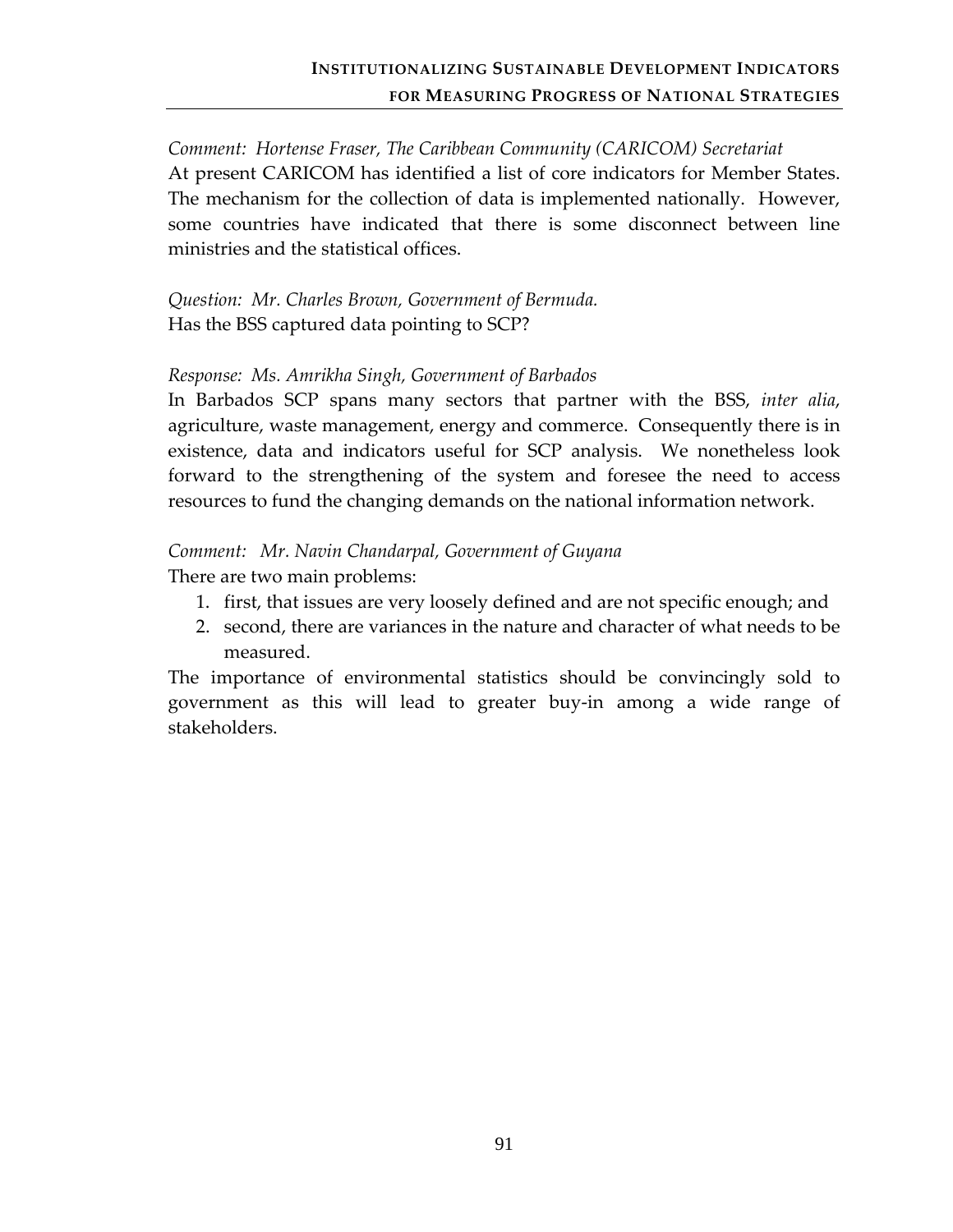# **SESSION 5: POLICY OPTIONS AND RECOMMENDATIONS**

## **SUMMARY OF DELIBERATIONS**

Participants discussed various options that SIDS in the region wanted to consider in the process of selecting and institutionalizing indicators for measuring progress of national sustainable development strategies and plans. They discussed the current situation, where they wanted to be in the future, and the challenges and constraints they face in realising their goals in terms of NSDS, indicators and institutional mechamins. The following represents the output of that discussion.[8](#page-98-0)

### **NATIONAL SUSTAINABLE DEVELOPMENT STRATEGY (NSDS)**

### **Vision – Where they want to go**

In respect of NSDS participants of the EGM expressed a desire to attain full understanding of NSDS as well as the process involved in developing them. It is hoped that countries in the region would move towards the formulation of National Development Plans based on Sustainable Development principles; the development of sound operational plans; and the implementation of Sustainable Development Plans.

Participants also wish to work towards non‐partisan ownership of Sustainable Development policies; and the empowerment of civil society groups involved in the process.

#### **The Current Situation**

 $\overline{a}$ 

Many Caribbean nations have no NSDS. However, there is an array of other strategies and plans that have been adopted by governments within the region. In fact, various forms of plans related to Sustainable Development can be found, but under different titles. Many of them contain elements of Sustainable Development that are not recognized as such.

<span id="page-98-0"></span><sup>8</sup> See Appendix 5 for The EGM Assessment of the Current Situation, Where They Want To Be, and Barriers To Success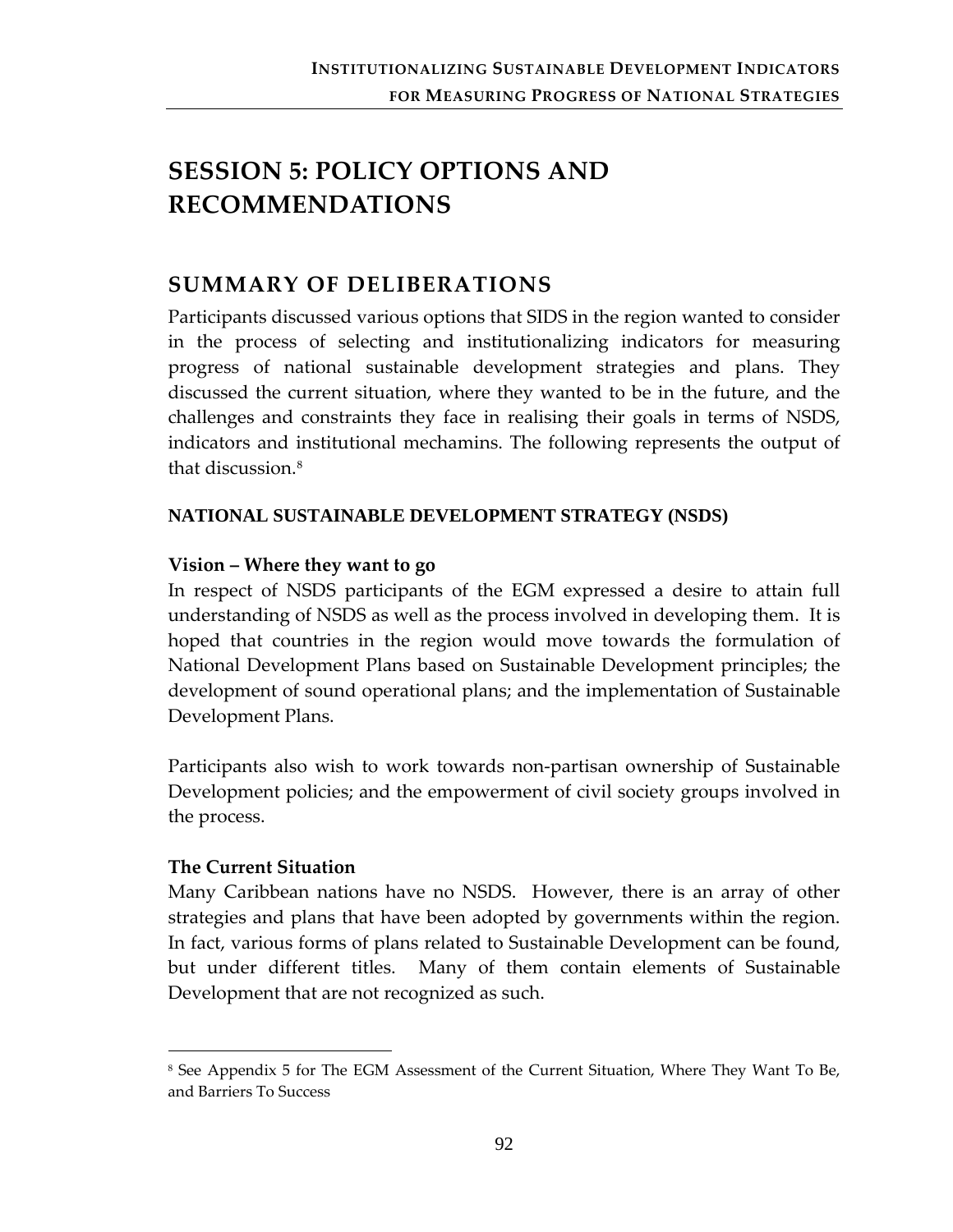There is no comprehensive understanding of what an NSDS is by some countries; and there is a general lack of clarity concerning Sustainable Development and environmental issues in the region. This is not surprising, considering that the terms "Sustainable Development" and the "Environment" are sometimes used interchangeably.

Since different priorities exist nationally within the region, NSDS are country‐ specific in nature. In addition it is noted that considerable effort is channelled into the preparation of plans, but this does not flow through to the implementation phase.

Finally, while the participation of stakeholders is facilitated during the planning phase, it is limited during implementation stage.

### **Challenges and Constraints**

In many countries there is no clear acceptance at the policy level that Sustainable Development is a priority. It is follows as a consequence major challenges to the process in the Caribbean include the absence of:

- implementation plans;
- effective participation by stakeholders and people-focused strategies;
- non-partisan ownership of plans;
- awareness and understanding by public at large of Sustainable development; and
- adequate financial and human resources.

With respect to the lack of financial resources, the matter of accessing long term financing for the process must receive special attention from national and international sources.

## **INDICATORS**

## **Vision – Where they want to go**

Representatives of regional organisations and governments believe that an accepted set of indicators that guide national and regional Sustainable Development should be developed. As such they wish to develop an information management system that promotes efficiency, is user-friendly, accessible, and allows for clear interpretation.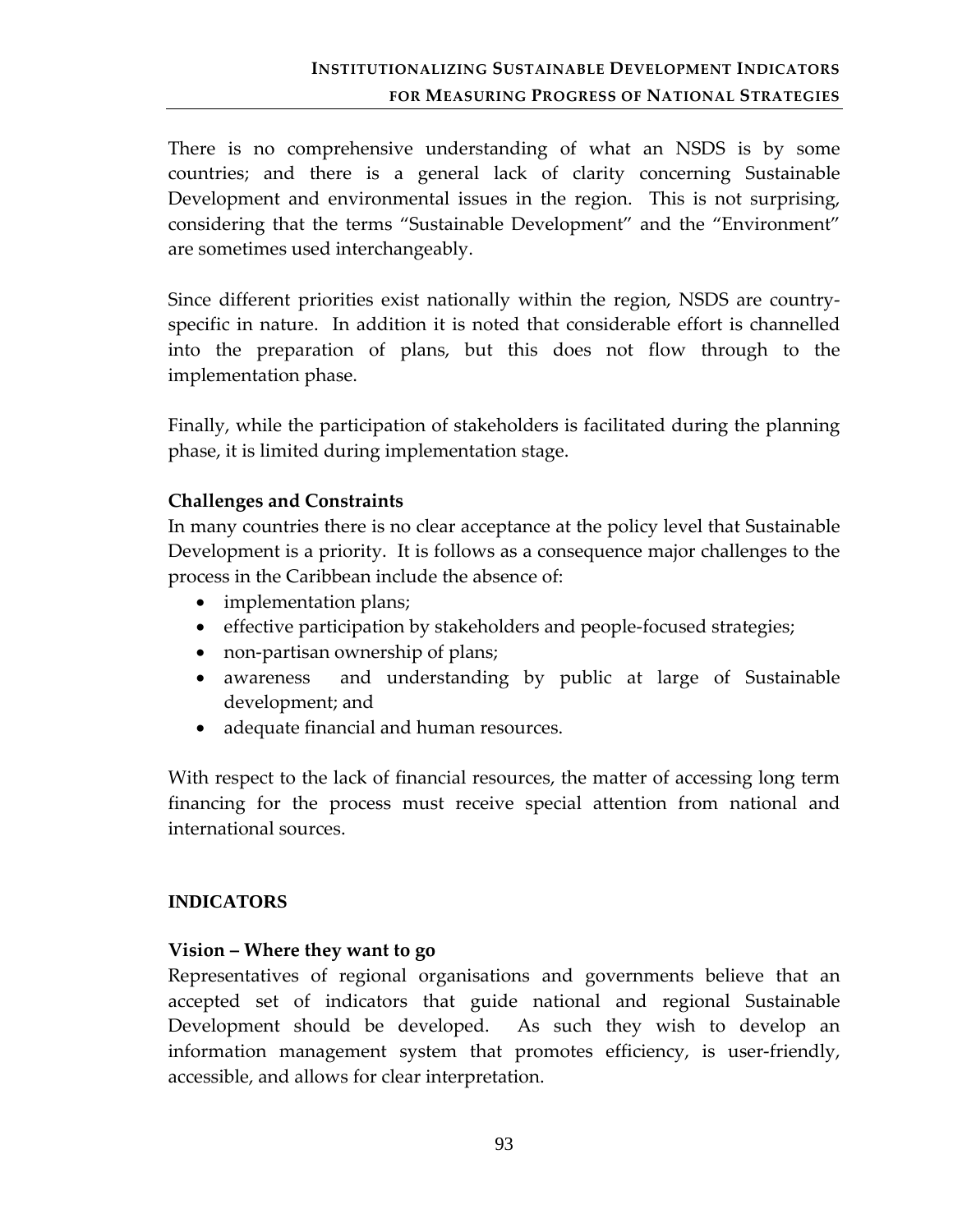There was a call for the development of Sustainable Development indicators and programmes to enhanced awareness of indicators of Sustainable Development.

### **The Current Situation**

Some Caribbean nations already have advanced indicators programs in place, while others are in the process of developing a more limited Sustainable Development indicators program. There are also some countries with existing strong national statistics framework which can be integrated into the sustainable development mechanism.

In many of the systems in place there is an absence of critical Sustainable Development data, such as data on natural resources and certain aspects regarding social statistics. The country representatives also indicated that the analysis of data in many countries is currently weak. However, traditional strengths tend to be in the area of collection and analysis of economic statistical data.

Finally, the burden associated with reporting was noted as a major issue.

#### **Challenges and Constraints**

With respect to indicators a recognised challenge is the absence of data and information systems. In addition to this, where they are in existence, they often cannot be regarded as user‐friendly.

Other important points of concern include the depth of indicators analysis, and the fact that a number of the national statistical systems in the region need strengthening initiative in respect of Sustainable Development data.

#### **INSTITUTIONS**

#### **Vision – Where they want to go**

The group agreed that countries should work towards the development of effective governance structures for Sustainable Development at the national and regional levels. They also called for the establishment of a central planning unit for Sustainable Development, and coordinated implementation and integrated planning. Other elements of institutional changes EGM participants wish to see in place in the future include:

• empowered civil society groups;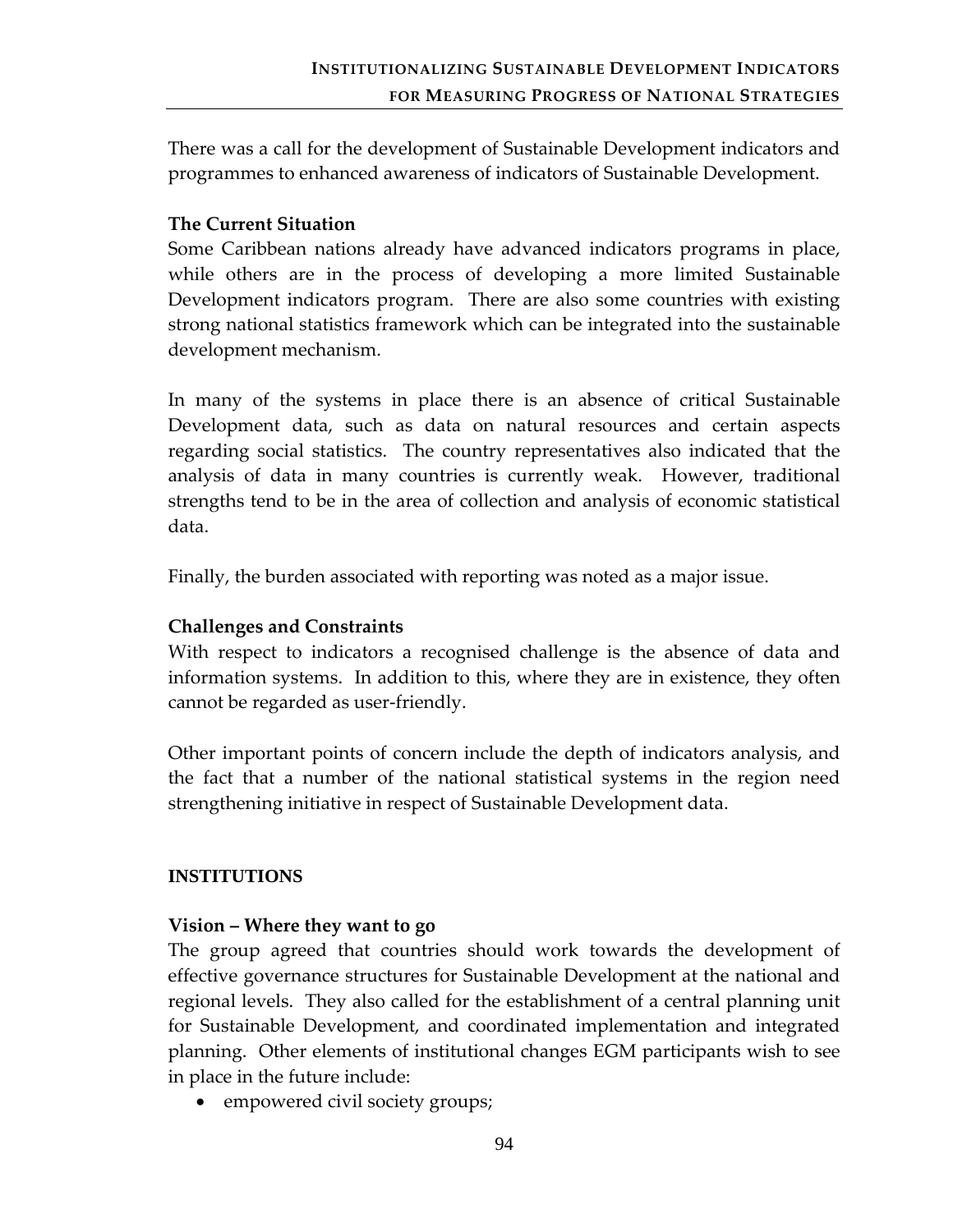- the formulation of Sustainable Development indicators by various agencies; and
- the rationalization of the roles of Sustainable Development councils versus national Statistical Offices.

With respect to the legal framework for institutions, EGM participants would like to see a greater appreciation by nations for the regional legal framework. They also would like to see legislation that is harmonized, and fully coherent with clear responsibilities between agencies to remove gaps, overlaps and conflicts.

## **The Current Situation**

The EGM participants believe that currently, legislative frameworks and the governance structures need to be strengthened. With respect to the former, weak enforcement was flagged as an issue.

### **Challenges and Constraints**

The EGM listed the following as barriers to achieving goals of Sustainable Development experienced in relevant institutions:

- Weak existing governance structure;
- Institutional problems specific to the Caribbean;
- Lack the capacity to fully utilize the established legislative frameworks;
- Poor Enforcement of existing legislative framework;
- Weak Enforcement capacity and a lack of clarity of administrative jurisdiction;
- Lack of political will;
- Lack of clarity with respect to where decision making with respect to Sustainable Development sits;
- Poor management information systems, if any;
- Uncertainty as to whether Sustainable Development principles are a part of decision making;
- No link between Sustainable Development decision making linked and budget decisions;
- Insufficient Inter-agency collaboration;
- Low level of public-private partnerships focussed on implementation;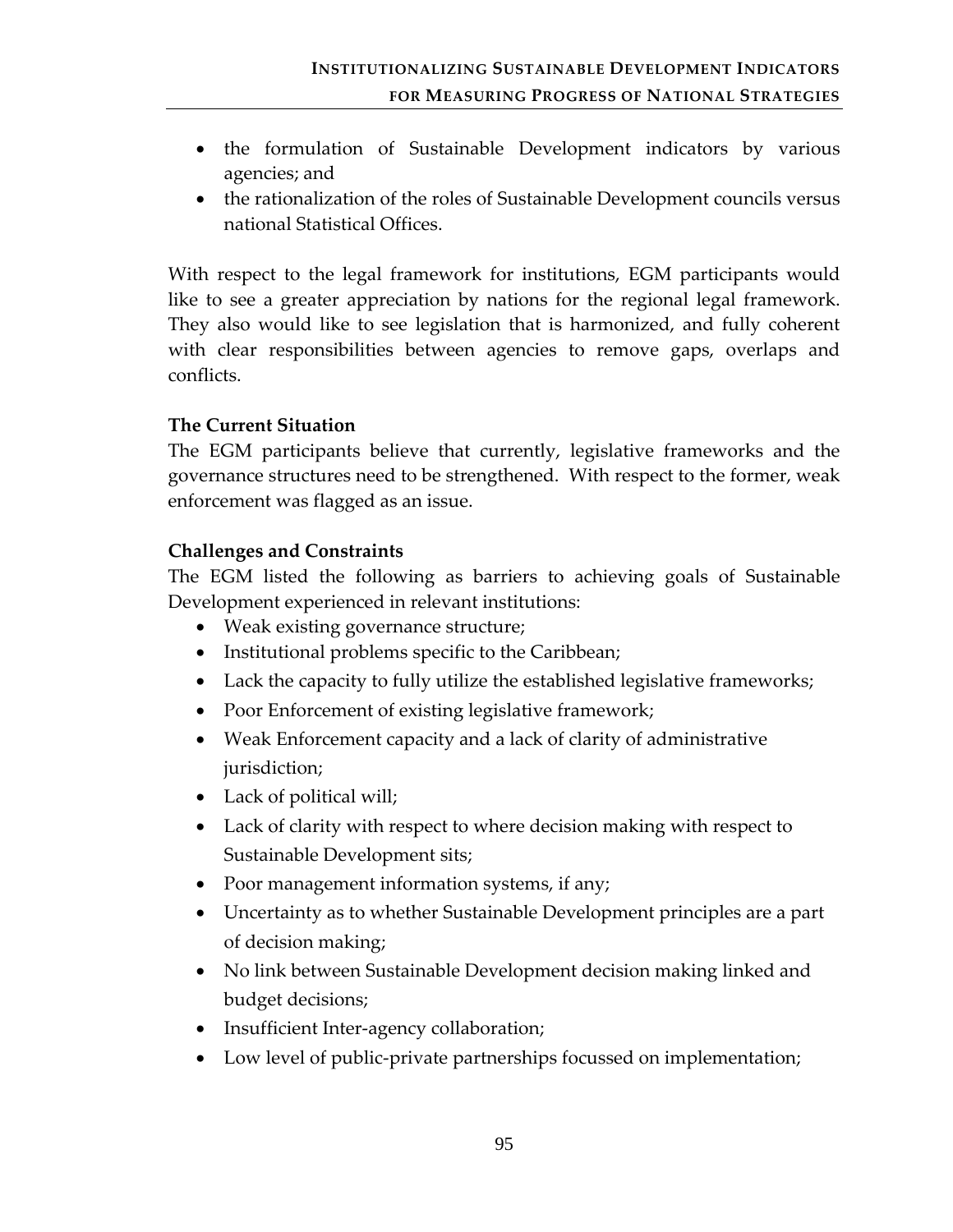- Limited ability of national statistical systems to collect and make accessible Sustainable Development data to stakeholders;
- Limited capacity to analyze data for Sustainable Development decision‐ making;
- Limited ability of statistical departments to manage Sustainable Development related data; and
- Lack of a central depository for Sustainable Development data and information.

## **POLICY OPTIONS AND RECOMMENDATIONS**

The participants of the EGM proposed the following policy options and recommendations.

## **Sustainable Development Strategies and Indicator Selection**

1. To alleviate the burden on Member States given the amount, complexity, and resource‐intensive nature of reporting, a standard reporting format for various reports could be identified. An example is the comprehensive annual report on the Caribbean inclusive of relevant indicators produced by UNECLAC, which can be used to report on Sustainable Development. UNECLAC is currently considering using this report as a way to improve the current situation.

2. In streamlining multiple reporting instruments, precautions must be taken to ensure that unique, country specific issues are highlighted in an effective manner.

3. Currently, in reference to SIDS, as much as 80% of GEF resources (in the Pacific) go to reporting on MEAs. All indications show that a similar situation exists in the Caribbean. Participants agreed that in general a greater emphasis needs to be placed on implementation of NSDS as opposed to simply reporting. Furthermore if MEA and NSDS reporting are harmonized, countries may receive resources for NSDS implementation from the facilities available to MEAs.

4. The role of NSDS and the use of associated indicators must be examined in reference to the MSI and BPOA. This is especially important for the preparation of SIDS for the 5 year review of the MSI.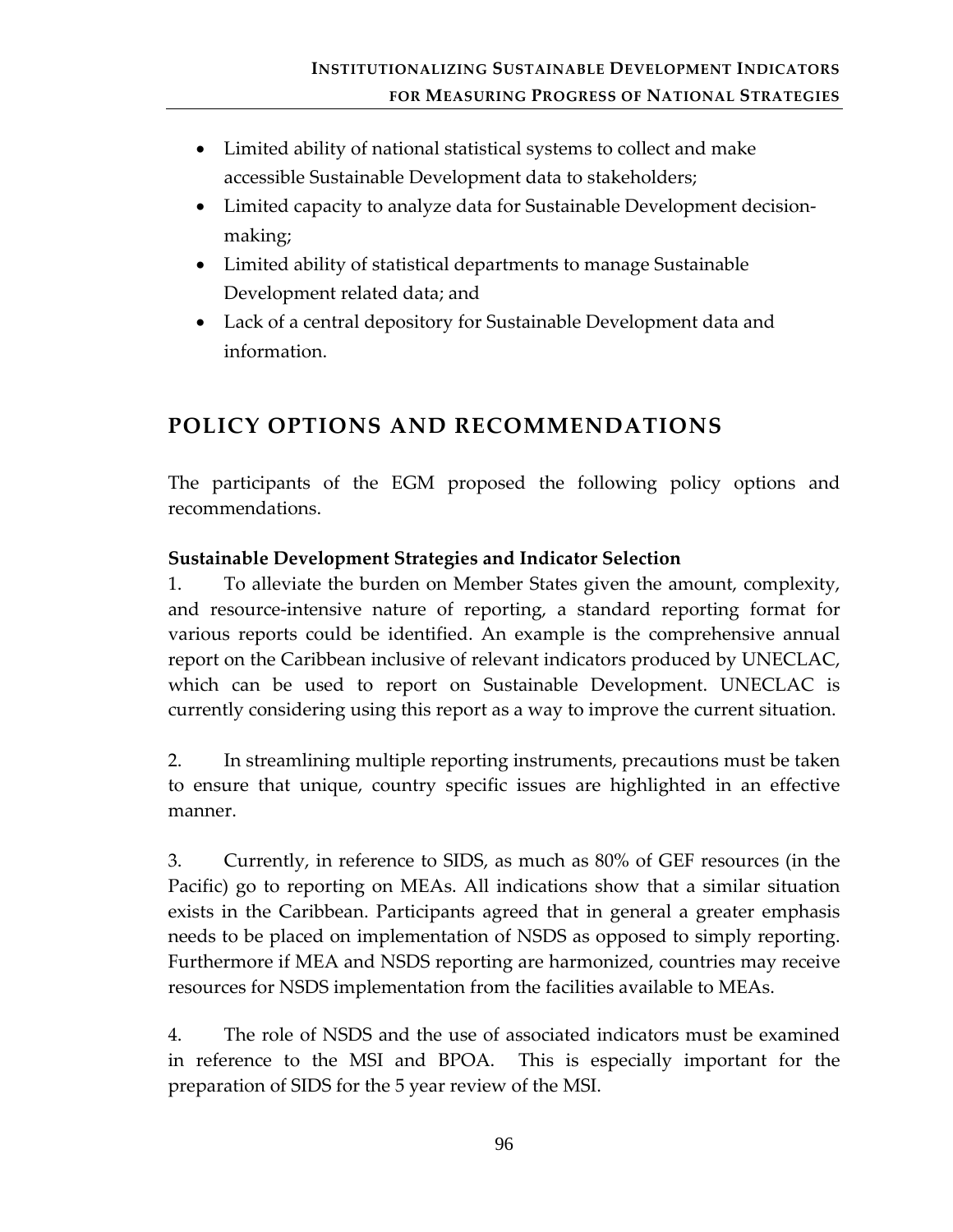5. The way forward could include an integrated database with CEHI's regional database focussing on land and water, being highlighted as a best case example. Furthermore, it is imperative that national statistical departments be strengthened in order to ensure consistent availability of information.

6. The role of NCSDs was highlighted as important since they provide a focus and ensure that all actors are involved in the pursuing and attaining the goals of Sustainable Development.

## **Indicators**

7. An accepted set of indicators that guide national and regional Sustainable Development should be developed. As such, an information management system that promotes efficiency, is user-friendly, accessible, and allows for clear interpretation should be developed.

8. A precise, reliable and verifiable set of indicators built into the national decision‐making process would go a long way to tracking implementation. Monitoring is critical for effective implementation of an NSDS since without monitoring, the NSDS will only be a list of good intentions.

## **Integrating Cross‐Cutting Issues into Sustainable Development Strategies**

9. There is a need to work towards non‐partisan ownership of Sustainable Development policies, build intergovernmental and agency linkages, and bolster the inclusion of civil society in the process. There is still much scope to pursue this and it will increase the range of partners and foster buy‐in.

10. In countries where there is an absence of national guidelines and targets, it is difficult to determine acceptable thresholds for specific indicators. In such instances, international standards can be utilized as an interim measure.

11. A comprehensive legal framework is of great importance not only in respect of environmental issues, but in the creation of a mechanism for the integration of those issues into the national development policy framework. Further to this, within that framework, it is vital that cross-cutting issues, such as those on gender, be identified and effectively integrated through‐out all efforts.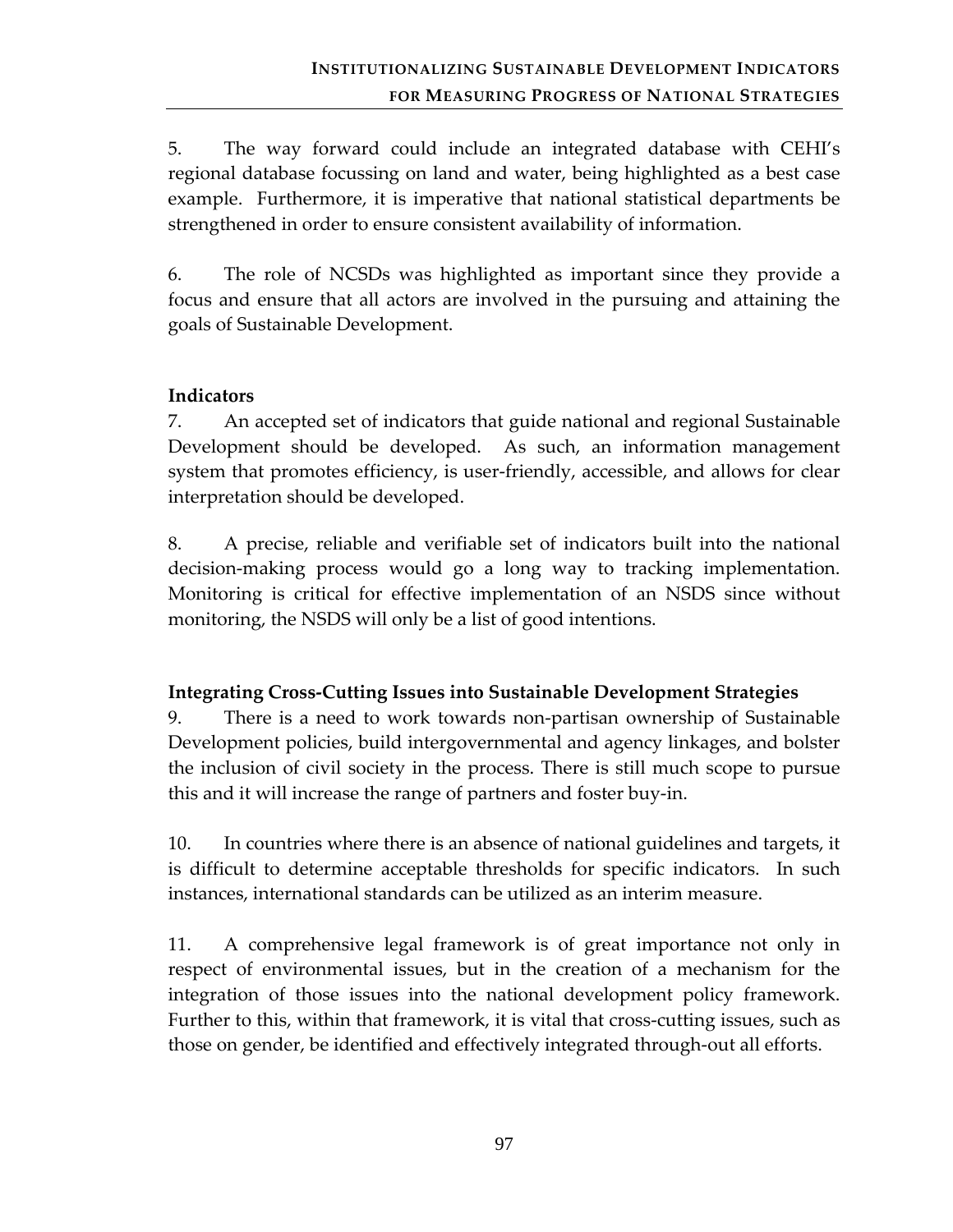12. There is a need to address the scope for projects to be used as a facility to promote more sustained and lasting effects.

13. A regional mechanism or hub to facilitate compilation and reporting on successful national approaches, key regional integration processes such as the CSME, the CCJ, as well as useful regional initiatives such as the work of UNECLAC, should be developed.

For instance, the results of the EGM and the various country experiences should be packaged as a best practice, documented and institutionalized. Furthermore, UNDESA should revive and provide the SIDNET platform as a mechanism to assist in the promotion and mainstreaming of Sustainable Development best practices by way of the establishment of regional SIDS hubs. Via this facility, virtual classroom could be established to allow the exchange of ideas and best practices between SIDS and SIDS regions with various SIDS experts facilitating these exercises.

14. There must be fuller ventilation of SCP in the regional planning process. With respect to SIDS, some gains are being registered in the areas of waste management and food security. However real change is contingent on achieving fundamental behavioural changes in target groups. The region needs to look at wholistic interventions including market measures to address escalating consumption patterns.

15. With reference to integrating the issue of climate change into NSDS, Caribbean SIDS have prioritized adaptation as an important strategy, since it is recognized that no level of sustainable development can occur without the physical survival of any Caribbean nation.

16. There is a vital need to employ measures to strengthen NCSDs via improved organizational and administrative structures, as well as through an improved overall governance process.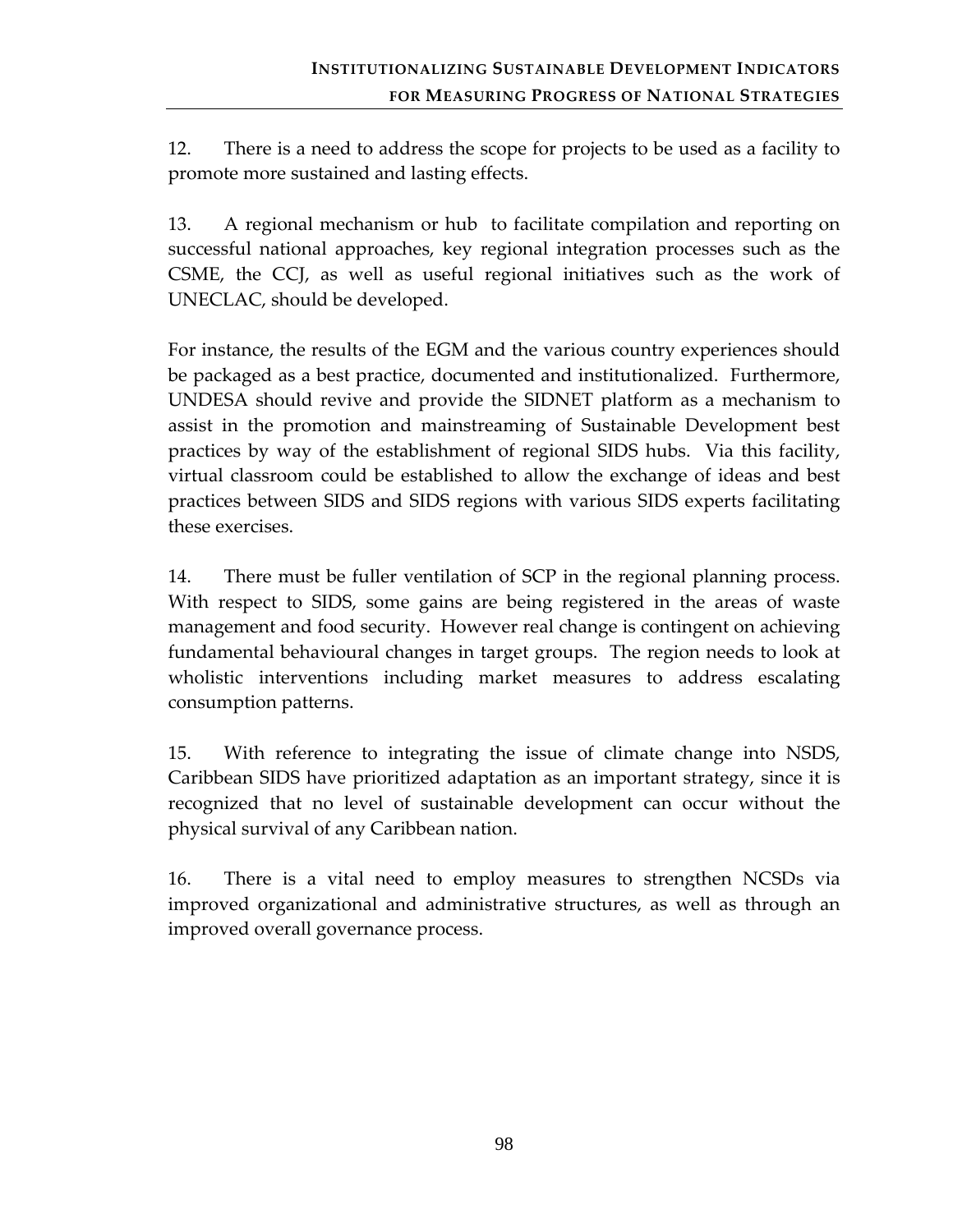## **CLOSING SESSION**

## **CLOSING STATEMENT**

**Ms. Amrikha Singh, Environmental Officer Ministry of the Environment, Water Resources and Drainage Government of Barbados**

Ms. Singh commended all attendees for the rich discussion and high levels of participation. There was a great level of interest in the agenda and participants were honest and open in the sharing of experiences.

She noted that UNDESA has always been an excellent partner and it was a pleasure working with Mr. Faulalo and Mr. Bruckner on the Expert Working Group meeting and the continued work towards the 15 year review of Barbados Programme of Action.

Ms. Singh thanked the participants and told them that it was a pleasure to work with them. She also recognized the Ministry of Environment's team for their efforts towards making the Expert Working Group Meeting a success.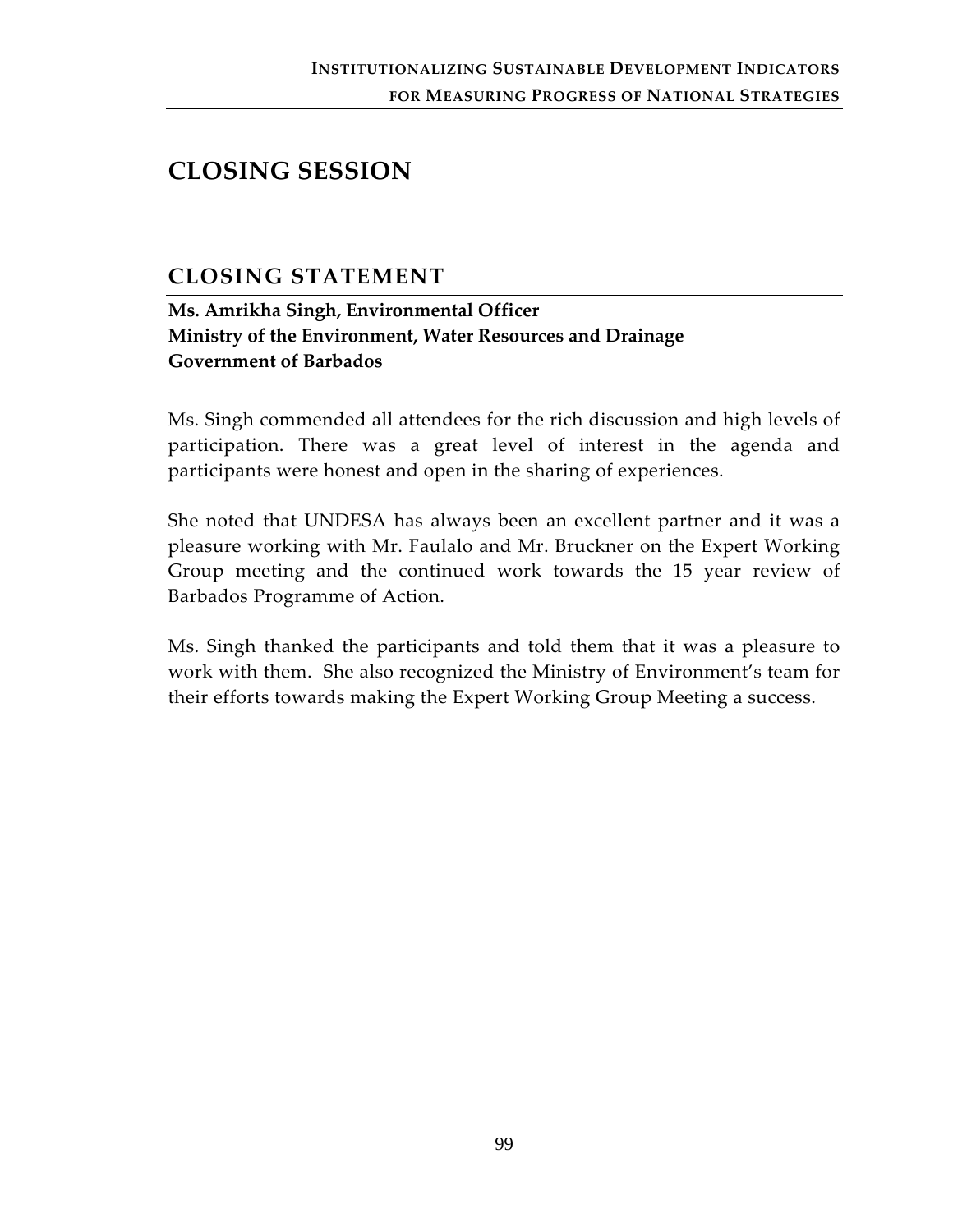## **APPENDICES**

## **APPENDIX 1: PARTICIPANTS**

### **NATIONAL**

## **Antigua and Barbuda**

Cenac, Sean Ministry of Finance, Economic Policy & Planning Unit Senior Development Planner ACT Building 3rd Floor, Market & Church St. St. John's ANTIGUA 268 462 5935 (T) 268 462 9338 (F) [cenacs@candw.ag](mailto:cenacs@candw.ag) [planning@antigua.gov.ag](mailto:planning@antigua.gov.ag)

#### **Barbados**

Brown, Aubrey Victor Barbados Statistical Services Deputy Director 3<sup>rd</sup> Fl. NIS Building Fairchild Street, Bridgetown BARBADOS 246 427 6031 (T) 246 435 2198 (F) [abrowne@barstats.gov.bb](mailto:abrowne@barstats.gov.bb) [barstats@caribsurf.com](mailto:barstats@caribsurf.com)

Brown, George Town & Country Development Planning Unit Deputy Chief Town Planner (Ag.) Block "C" Garrison, St. Michael BARBADOS 246 467 3000 (T) 246 430 9392 (F) [georgebrowne@townplanning.gov.bb](mailto:georgebrowne@townplanning.gov.bb)

Corbin, Claire S. Senior Economist Energy Division Ministry of Finance, Investment, Telecommunications and Energy The Corporate Centre Cnr. Bay Street & Bush Hill, St. Michael BARBADOS 246 228 6607/6815 (T) 246 437 6064 (F) [ccorbin@energy.gov.bb](mailto:ccorbin@energy.gov.bb) [claire.corbin@yahoo.com](mailto:claire.corbin@yahoo.com)

Dennis, Dianne Sanitation Service Authority Technical Officer 2nd Fl. NPC Building Wildey, St. Michael BARBADOS 246 430 5056 (T) [cheryden@gmail.com](mailto:cheryden@gmail.com)

Haynes, Bryan Chief Project Analyst Energy Division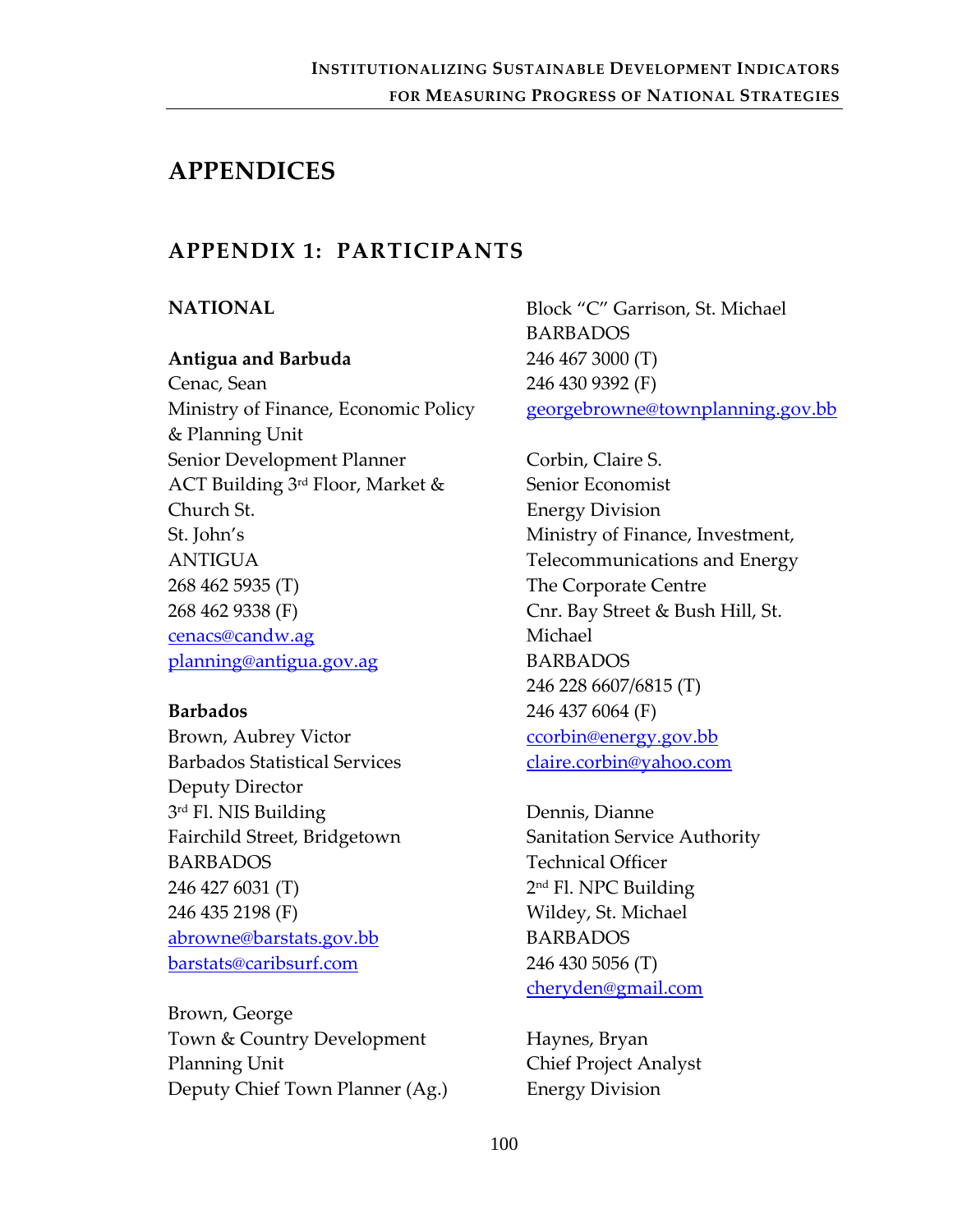Ministry of Finance, Investment, Telecommunications and Energy The Corporate Centre Cnr. Bay Street & Bush Hill, St. Michael BARBADOS 246 228 6607/6815 (T) 246 437 6064 (F) [bhaynes@energy.gov.bb](mailto:bhaynes@energy.gov.bb)

Hunte, Angela Barbados Statistical Services Deputy Director 3<sup>rd</sup> Fl. NIS Building Fairchild Street, Bridgetown BARBADOS 246 427 6031 (T) 246 435 2198 (F) [barstats@caribsurf.com](mailto:barstats@caribsurf.com)

Gibbs, Derek Economic Affairs Chief Economist (Ag.) Warrens Office Complex, St. Michael BARBADOS 246 310 1307 (T) [gibbsd@gob.bb](mailto:gibbsd@gob.bb)

Griffith, Ronnie Ministry of Economic Affairs Chief Economist (Ag.) 3<sup>rd</sup> Floor East Wing, Warrens Office Complex Warrens, St. Michael BARBADOS 246 310 1308 (T) 246 425 1100 (F) [ronnie.griffith@gmail.com](mailto:ronnie.griffith@gmail.com)

Guy, Kester Central Bank of Barbados Economist Church Village, Bridgetown BARBADOS 246 436 6870 (T) 246 427 1431 (F) [ksguy@centralbank.org.bb](mailto:ksguy@centralbank.org.bb)

Headley, Anthony Environmental Protection Department Deputy Director L.V. Harcourt Lewis Building Dalkeith, St. Michael BARBADOS 246 310 3600/2 (T) 246 228 7103 (F) [aheadley@epd.gov.bb](mailto:aheadley@epd.gov.bb) [enveng@caribsurf.com](mailto:enveng@caribsurf.com)

Ifill, Alex Barbados Water Authority Water Quality Technologist #3 Spring Garden, St. Michael BARBADOS 246 425 9110 (T) 246 425 9121 (F) [alex.ifill@bwa.bb](mailto:alex.ifill@bwa.bb)

Jarvis, Ian Sanitation Service Authority Technical Officer 2nd Fl. NPC Building Wildey, St. Michael BARBADOS 246 430 5000 (T) 246 436 2683 (F)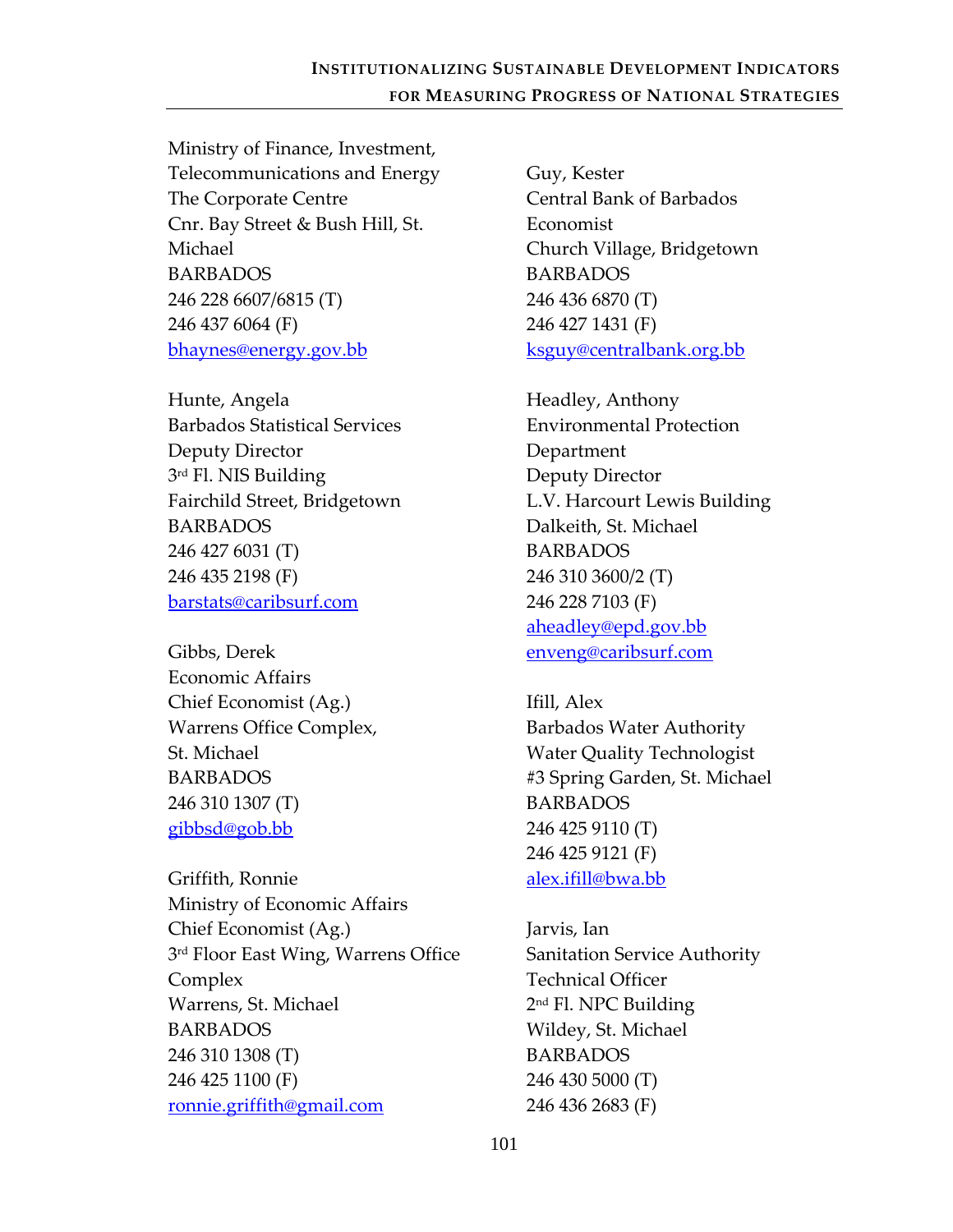Lavine, Ingrid Environmental Protection Dept. Senior Environmental Technical Officer (Ag.) L.V. Harcourt Lewis Building Dalkeith, St. Michael BARBADOS 246 310 3600 (T) 246 228 7103 (F) [ilavine@epd.gov.bb](mailto:ilavine@epd.gov.bb) Leacock, Lorna M. Ministry of Finance Chief Accountant Ernst & Young Corporate Centre Bay Street St. Michael BARBADOS 246 436 3839 (T) 246 437 6064 (F) [leacockl@gob.bb](mailto:leacockl@gob.bb)

Parker, Christopher Fisheries Division Fisheries Biologist Princess Alice Highway Bridgetown BARBADOS 246 426 3745 (T) [fishbarbados.fb@caribsurf.com](mailto:fishbarbados.fb@caribsurf.com)

Rose, Lee R. Ministry of Social Care/Bureau of Social Policy Deputy Director (Ag.) 4th Fl. Warrens Office Complex Warrens, St. Michael BARBADOS

246 310 1628 (T) 246 424 2908 (F) [lrose@barbados.gov.bb](mailto:lrose@barbados.gov.bb)

Ward, Kenny Ministry of Agriculture Economist Graeme Hall, Christ Church BARBADOS 246 434 5038 (T) [kennyriw@yahoo.com](mailto:kennyriw@yahoo.com)

Wickham, Ann Marie Barbados Statistical Service Statistician 3<sup>rd</sup> Floor, NIS Buildings Fairchild Street, Bridgetown BARBADOS 246 427 6009 (T) 246 433 2198 (F) [barstats@caribsurf.com](mailto:barstats@caribsurf.com)

**Belize**

Westby, Marlon Ministry of Natural Resource and Environment Sustainable Development Officer Market Square, Belmopan BELIZE 501 822 2630 (T) 501 822 2333 (F) [pcpumnre@gmail.com](mailto:pcpumnre@gmail.com) [wny324@yahoo.com](mailto:wny324@yahoo.com)

### **Guyana**

Chandarpal, Navin Presidential Adviser Office of the President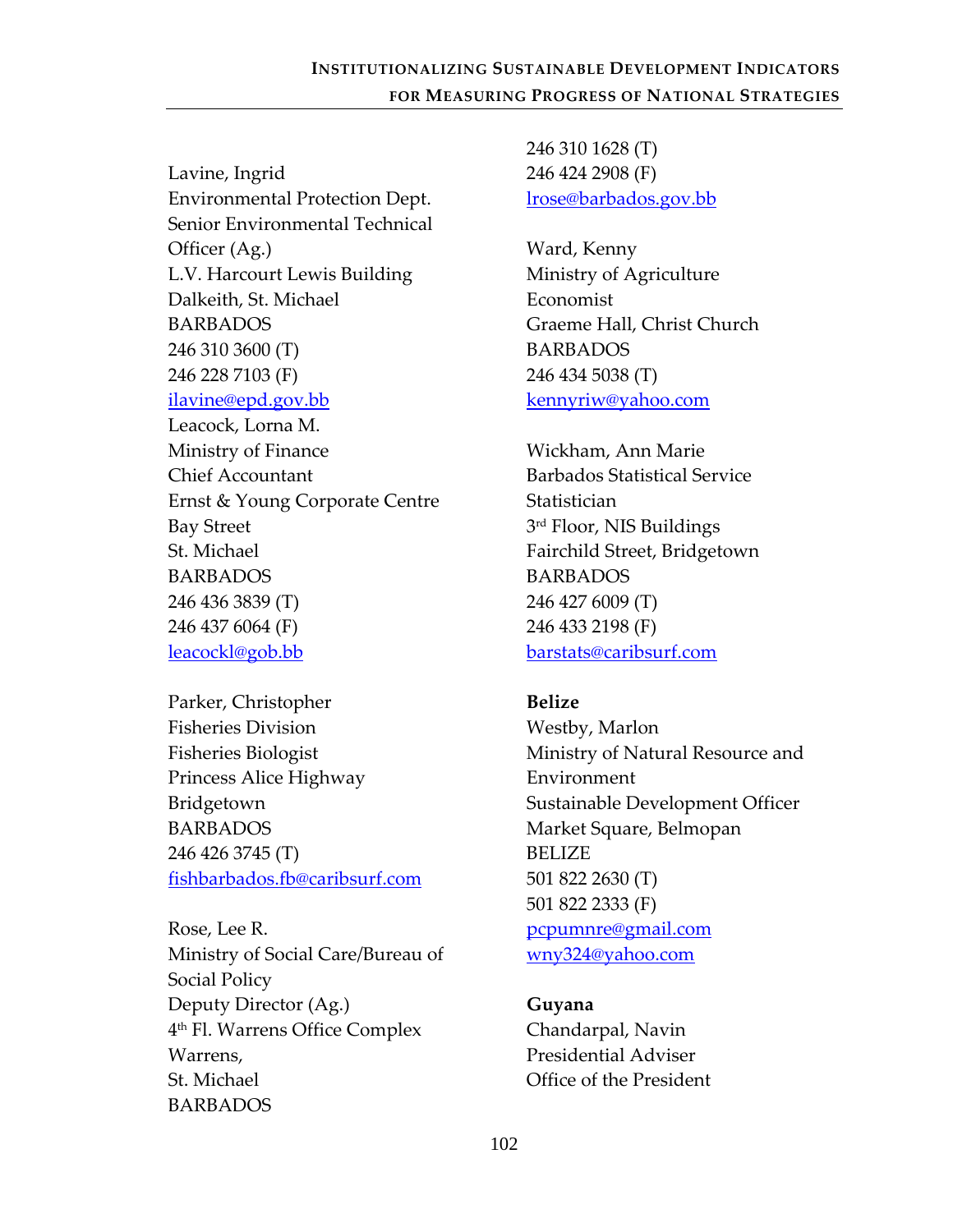Shiv Chanderpaul Drive, Georgetown GUYANA 592 623 5120 (T) 592 223 5233 (F) [navinc51@yahoo.com](mailto:navinc51@yahoo.com)

#### **Jamaica**

Peterson, Hopeton Planning Institute of Jamaica Manager, Sustainable Development & Regional Planning 16 Oxford Road, Kingston 5 **JAMAICA** 876 935 5059 or 876 960 9339 (T) 876 906 2214 (F) [hopeton\\_peterson@pioj.gov.jm](mailto:hopeton_peterson@pioj.gov.jm)

### **St. Vincent and the Grenadines**

Corea, Decima Ministry of Finance and Economic Planning, Central Planning Division Deputy Director of Planning (Ag.) Administrative Centre Bay Street, Kingstown ST. VINCENT & THE GRENADINES 784 457 1746 (T) 784 456 2430 (F) [dcorea@gov.vc](mailto:dcorea@gov.vc) [joiedeci@yahoo.com](mailto:joiedeci@yahoo.com)

### **Trinidad**

Ramkhelawan, Vidiah Ministry of Planning, Housing and the Environment Director, Economic Research and Planning

Level 14 Eric Williams Finance Building Independence Square, Port‐of‐Spain TRINIDAD 868‐353‐3644 (T) [vidiahr@yahoo.com](mailto:vidiahr@yahoo.com)

### **INTERNATIONAL**

Bruckner, Matthias Sustainable Development Officer Water, Energy and Strategies Branch Division for Sustainable Development United Nations Department for Economic and Social Affairs (UNDESA) Two UN Plaza, Room DC2‐2108 New York, NY 10017 **USA** (212) 963‐2137 (T) (212) 963‐4340 (F) [brucknerm@un.org](mailto:brucknerm@un.org)

Faulalo, Keneti Interregional Advisor on Small Island Developing States United Nations Department for Economic and Social Affairs (UNDESA) Two UN Plaza, Room DC2‐2236 New York, NY 10017 USA (212) 963‐1209 (T) (212) 963‐4260 (F) [faula@un.org](mailto:faula@un.org)

Griffith, Mark (Dr.) UNEP Regional Office for Latin America & the Caribbean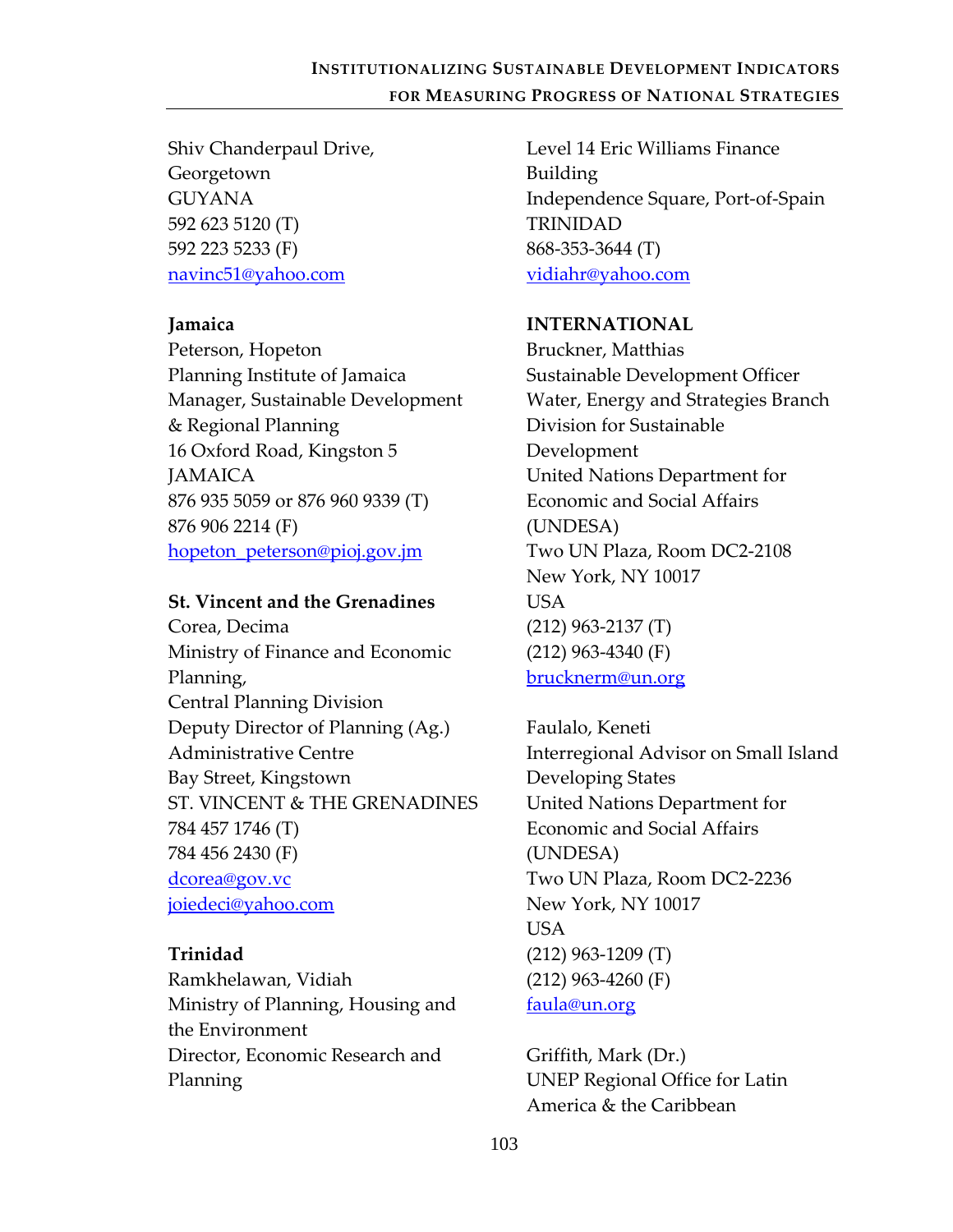Senior Programme Officer Edef 103, Cuidad del Saber, Clayton Panama City PANAMA 507 305 3125 (T) [mark.griffith@pnuma.org](mailto:mark.griffith@pnuma.org)

Lugay, Beverly UNECLAC Research Assistant 1 Chancery Lane Port‐of‐Spain TRINIDAD 868 623 5595 Ext. 2312 (T) 868 623 8485 (F) [beverly.lugay@eclac.org](mailto:beverly.lugay@eclac.org)

#### **REGIONAL**

Burke, Reginald Caribbean Policy Development Centre (CPDC) Environment Adviser P.O. Box 284 Cheapside, Bridgetown BARBADOS BB 11000 246 437 6055/56 (T) 246 437 3381 (F) [docentre1@caribsurf.com](mailto:docentre1@caribsurf.com)

Bynoe, Mark Caribbean Community Climate Change Centre (CCCCC) Environmental/ Resource Economist 2<sup>nd</sup> Fl. Lawrence Nicholas Building, Bliss Parade, Belmopan BELIZE 501 822 1094/1104 (T) 501 822 1365 (F) [m\\_bynoe@yahoo.co.uk](mailto:m_bynoe@yahoo.co.uk)

Fraser, Hortense The Caribbean Community Secretariat (CARICOM) Senior Project Officer, Regional **Statistics** Turkeyen, Greater Georgetown P.O. Box 10827 GUYANA 592 222 001 75 Ext 3215 (T) 592 222 0098 (F) [hfraser@caricom.org](mailto:hfraser@caricom.org)

Gottlieb, Sasha Beth GEF‐IWCAM Project Caribbean Environmental Health Institute (CEHI) Technical Coordinator P.O. Box C1111, The Morne Castries ST. LUCIA 758 452 2501 (T) 758 453 2721 (F) [sgottlieb@cehi.org.ic](mailto:sgottlieb@cehi.org.ic)

Professor Edgar E. Gutierrez‐ Espeleta, PhD Director Escuela de Estadistica Universidad de Costa Rica Costa Rica 2060 Tel: +506 2511 4504 Fax: +506 2511 5690 [EDGAR.GUITIERREZ@ucr.ac.cr](mailto:EDGAR.GUITIERREZ@ucr.ac.cr)

Nichols, Keith E. Organization of Eastern Caribbean States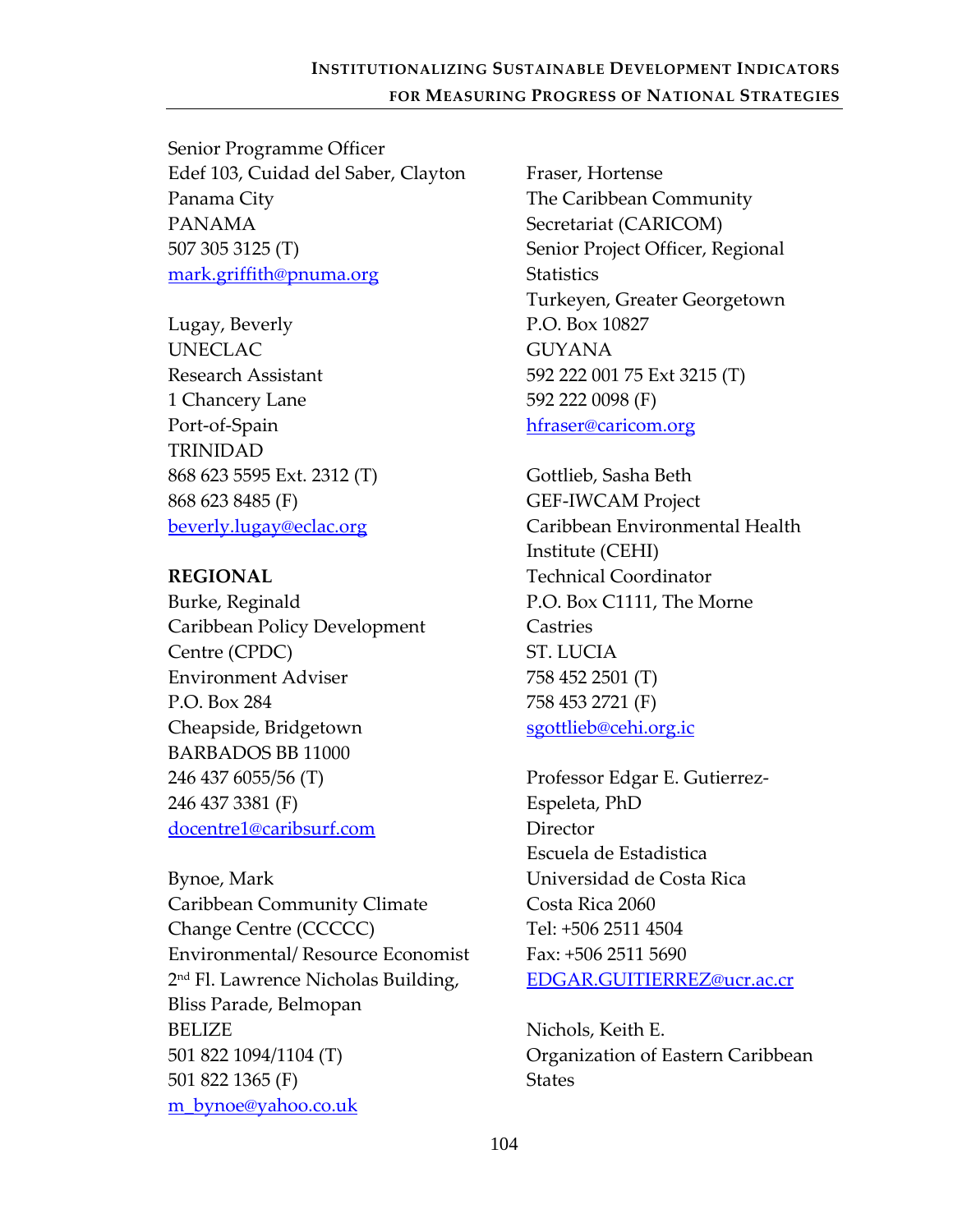Head, Environment and Sustainable Development Unit The Morne, P.O. Box 1383, Castries ST. LUCIA 758 455 6362 (T) 758 452 2194 (F) [kenichols@oecs.org](mailto:kenichols@oecs.org)

#### **SECRETARIAT**

King, Donna Environmental Education Officer Ministry of the Environment Water Resources and Drainage SP Musson Bldg Hincks Street, St. Michael BARBADOS 246 467 5700/5724 (T) 246 436 8859 (F) [kingdo@gob.bb](mailto:kingdo@gob.bb)

Sealy, Sean Research Officer Ministry of the Environment Water Resources and Drainage SP Musson Bldg Hincks Street St. Michael BARBADOS 246 467 5700/5705 (T)

246 436 8859 (F) [sealyse@gob.bb](mailto:sealyse@gob.bb)

Singh, Amrikha Environment Officer Ministry of the Environment Water Resources and Drainage SP Musson Bldg Hincks Street St. Michael BARBADOS 246 467 5700/5704 (T) 246 436 8859 (F) [singha@gob.bb](mailto:singha@gob.bb)

Weekes, Lionel Permanent Secretary Ministry of the Environment Water Resources and Drainage SP Musson Bldg Hincks Street St. Michael BARBADOS 246 467 5700/5704 (T) 246 436 8859 (F) [becklesp@gob.bb](mailto:becklesp@gob.bb)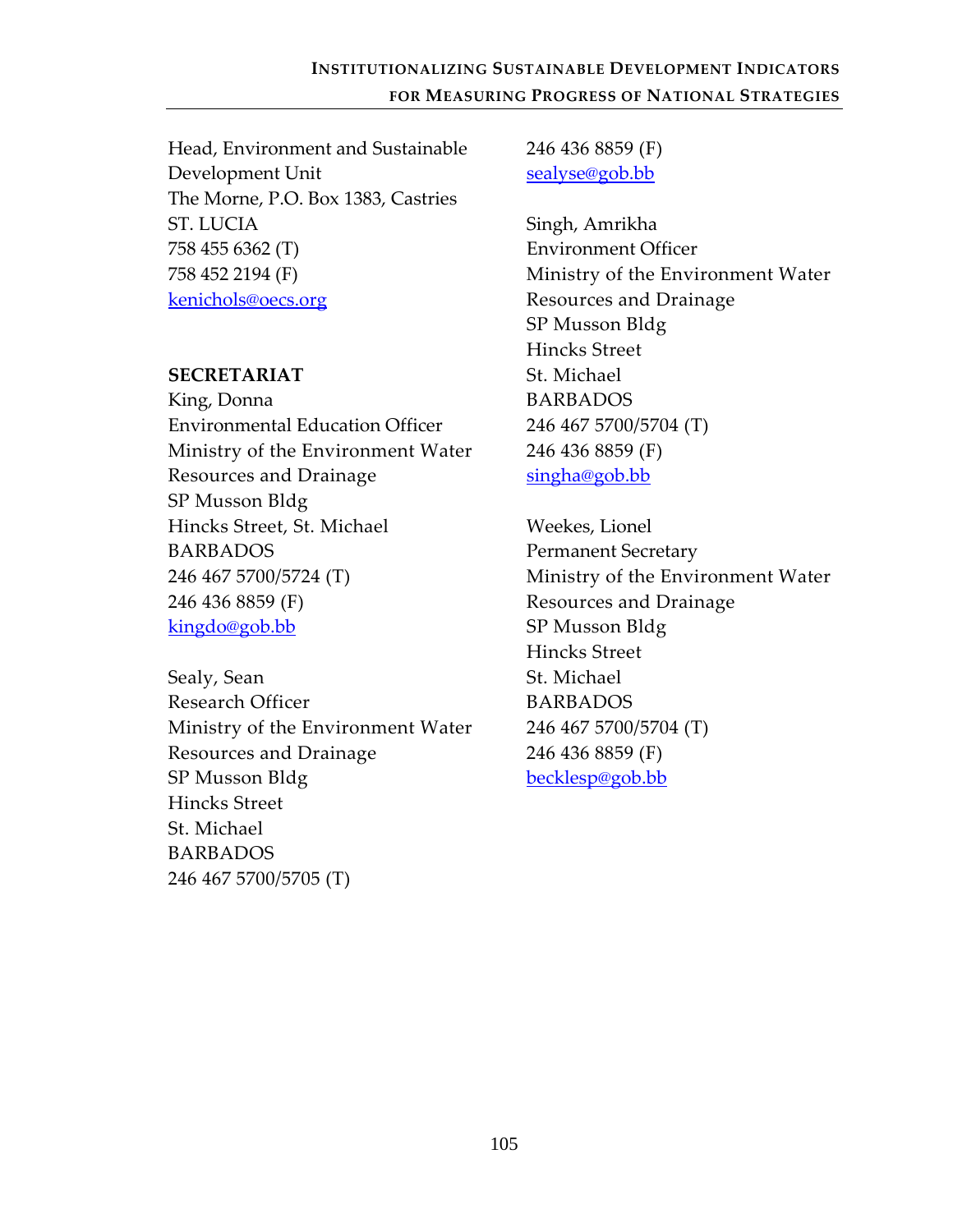# **APPENDIX 2: WELCOME REMARKS, MR. PHILIP CROSS, UNITED NATIONS RESIDENT COORDINATOR (ACTING), AND REPRESENTATIVE, INTERNATIONAL TELECOMMUNICATIONS UNION (ITU)**

Mr. Lionel Weekes, Permanent Secretary, Ministry of the Environment, Water Resources and Drainage; other Representatives of the Government of Barbados; Mr. Keneti Faulalo, Interregional Advisor on Small Island Developing States, United Nations Department for Economic and Social Affairs (UNDESA) and other United Nations Colleagues; participants; specially invited guests; ladies and gentlemen. Good morning!

In my capacity as Acting UN Resident Coordinator, I am very pleased to welcome you to Barbados, United Nations House, and to this Expert Group meeting titled *"Institutionalizing Sustainable Development Indicators for Measuring Progress of National Strategies"* which is being hosted by the Ministry of the Environment, Water Resources and Drainage, Government of Barbados, and the United Nations Department of Economic and Social Affairs, Division for Sustainable Development.

On behalf of the United Nations Resident Coordinator for Barbados and the Organization of Eastern Caribbean States (OECS), Ms. Michelle Gyles‐ McDonnough, who is currently on an overseas assignment, and the entire United Nations Subregional Team (UNST) for Barbados and the OECS, I would like to thank the Government of Barbados for collaborating with UNDESA to organize and host this very important session in Barbados. Indeed, this re‐affirms the commitment of the Government of Barbados to promote sustainable development, and implement the agreed international and national commitments to see sustainable development the goals realized.

National Sustainable Development Strategies (NSDS) are critical to advance sustainable development goals. As you know, sustainable development is the foundation of the work of the entire United Nations family as it sets the agenda for our interventions. It is therefore obligatory for the UN to support governments' efforts towards developing and implementing National Sustainable Development Strategies, and also assist countries to improve their sustainable development monitoring systems.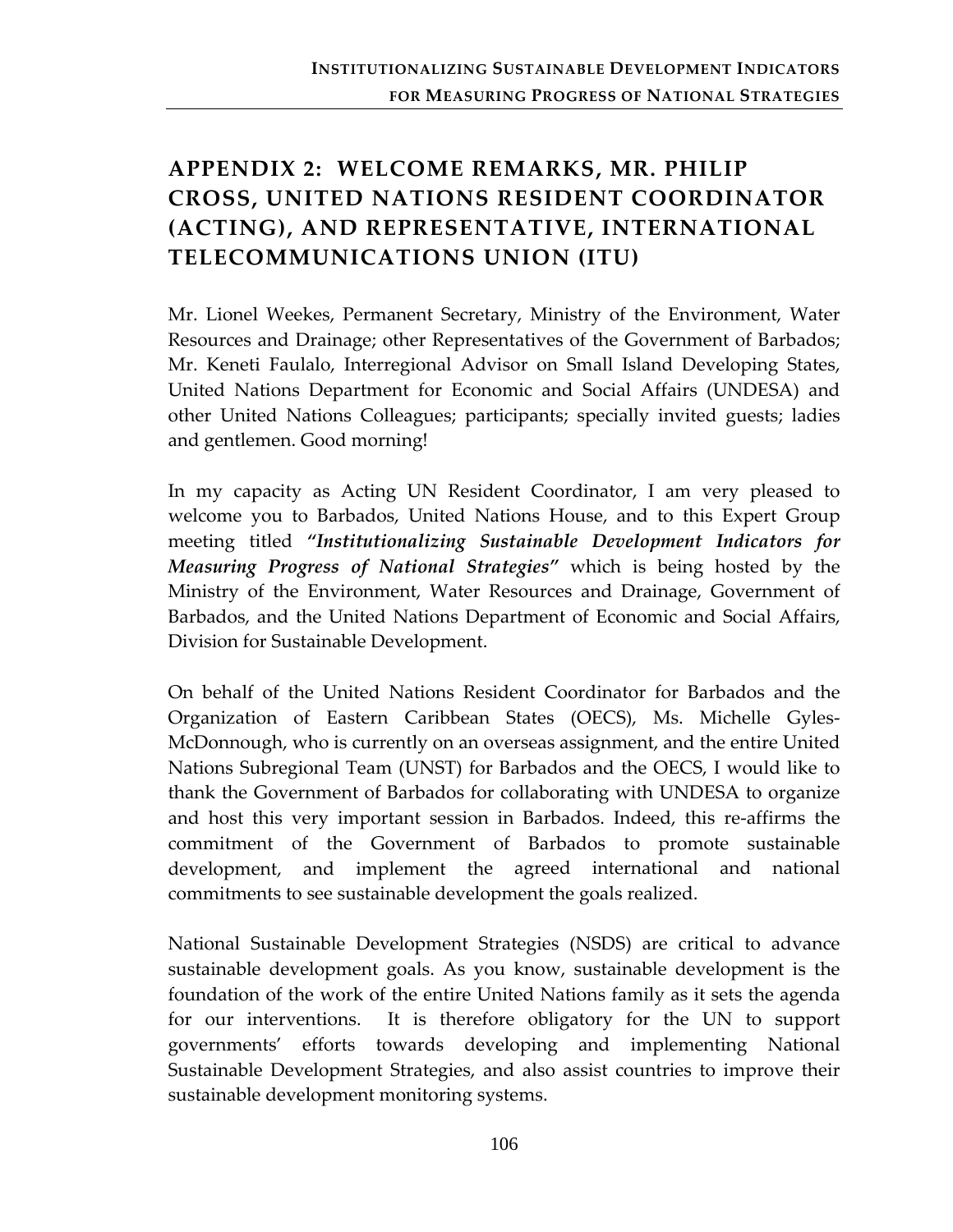National Sustainable Development Strategies (NSDS) can also play an essential role in the implementation of the Mauritius Strategy of Implementation (MSI) and the Barbados Program of Action on sustainable development in Small Island Developing States (SIDS) at the national level. A NSDS provides a unified framework for advancing sustainable development goals objectives of SIDS identified individually at the national level and jointly at the international level.

For the UN System, there is a clear link between the achievement of sustainable development goals and the Millennium Development Goals (MDGs). The overarching goal of the UN System in Barbados and the OECS is to support the achievement of the MDGs in Barbados and the OECS, through building resilience to reduce social, economic and environmental vulnerability using a Human Rights Based Approach (HRBA). This reflects a shared mandate of supporting achievements of the MDGs.

Subregional governments have committed to achieving the MDGs as part of the national, subregional and global commitments. These SIDS have demonstrated some degree of progress towards the achievement of the MDGs by incorporating them into their national development plans. The lack of accurate data in many of these countries, however, has constrained formulation of evidence‐based policies and accurate assessment of progress, relevant for achievement of MDGs as well as the development of national strategies for sustainable development.

Barbados is indeed one of the countries highly committed to advancing sustainable development. Within this context, the Ministry of the Environment, Water Resources and Drainage is taking the lead for monitoring the goal on "Building a Green Economy – Strengthening the Physical Infrastructure and Preserving the Environment".

"Building a Green Economy" calls for increasing the efficiency and sustainability in the use of resources as well as for reducing resource degradation.

This Expert Group meeting, which brings together experts from across the Latin America and Caribbean region, expects to produce a number of options that countries in the process of selecting and institutionalizing indicators for measuring progress of national sustainable development strategies and plans may want to consider.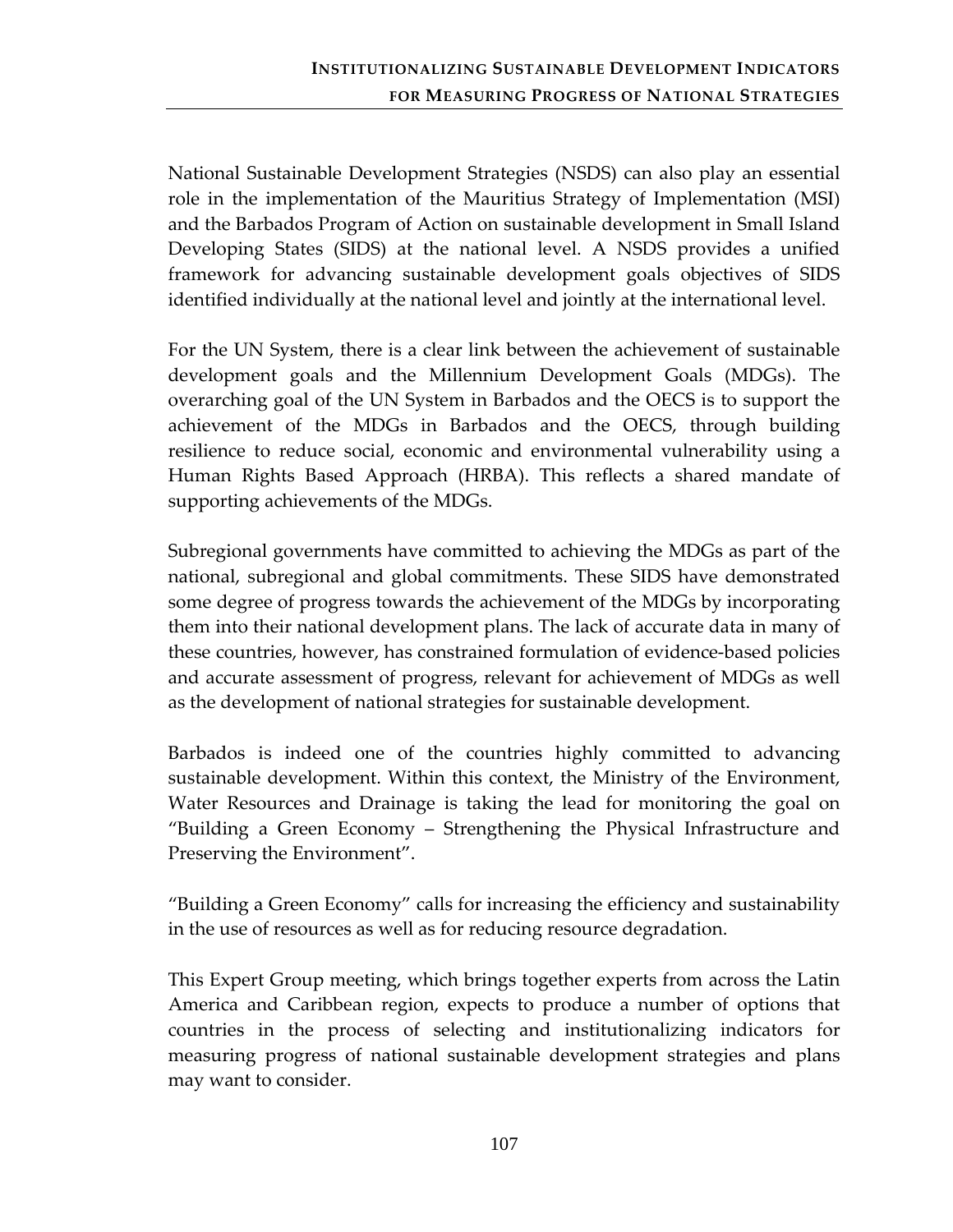The UN System in Barbados and the OECS supports this initiative, and we wish you every success in your deliberations. We look forward to hearing how the outcomes can be incorporated into our work in the subregion.

I thank you.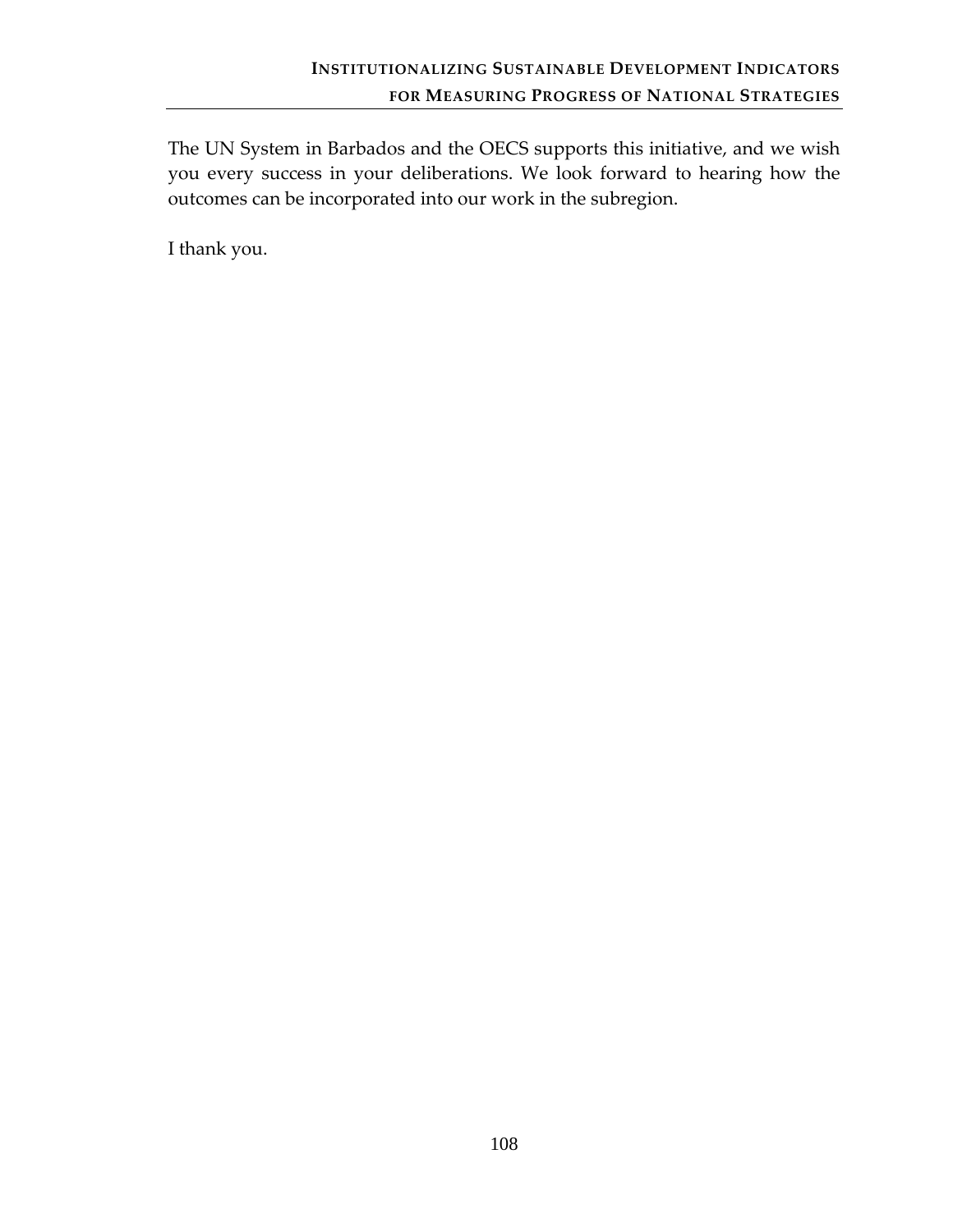# **APPENDIX 3: WELCOME REMARKS, MR. KENETI FAULALO, INTERREGIONAL ADVISOR ON SMALL ISLAND DEVELOPING STATES, UNDESA**

Mr. Philip Cross, acting United Nations Resident Coordinator, Mr. Lionel Weekes, PS, Water Resources and Drainage, Government of Barbados, Country Participants, Colleagues, Ladies and Gentlemen.

I am honored to say a few words on behalf of the United Nations Department of Economic and Social Affairs (UNDESA) in this very important Expert Group Meeting on "Institutionalizing sustainable development indicators for measuring progress of national strategies" in Caribbean Small Island Developing States.

Honorable Minister, let me from the outset thank your Government for responding to the call from UNDESA to co-host this very important meeting. Barbados will always hold a special place in the United Nations Agenda on the sustainable development of Small Island Developing States (SIDS).

At the United Nations Conference on Environment and Development in Rio de Janeiro in 1992, the sustainable development of SIDS as a 'special case' was conceived. Paragraph 17 of Agenda 21 recognizes Small Island Developing States are a 'special case', both for environment and development. It states, "*Because small island development options are limited, there are special challenges to planning for and implementing sustainable development.*"

The 'special case' of SIDS *may have been conceived* in Rio de Janeiro Brazil, but *it was born* right here in Barbados in 1994, as the Barbados Programme of Action for the Sustainable Development of Small Island Developing States, the BPOA.

It is fitting therefore, that we should look back to that Global Conference 15 years ago for inspiration and guidance for our deliberations in the next few days.

I would like to recall three key points from the Statement made at the Opening of 1994 Global Conference, by its President, the then Prime Minister of Barbados, His Excellency Mr. Erskine Sandiford.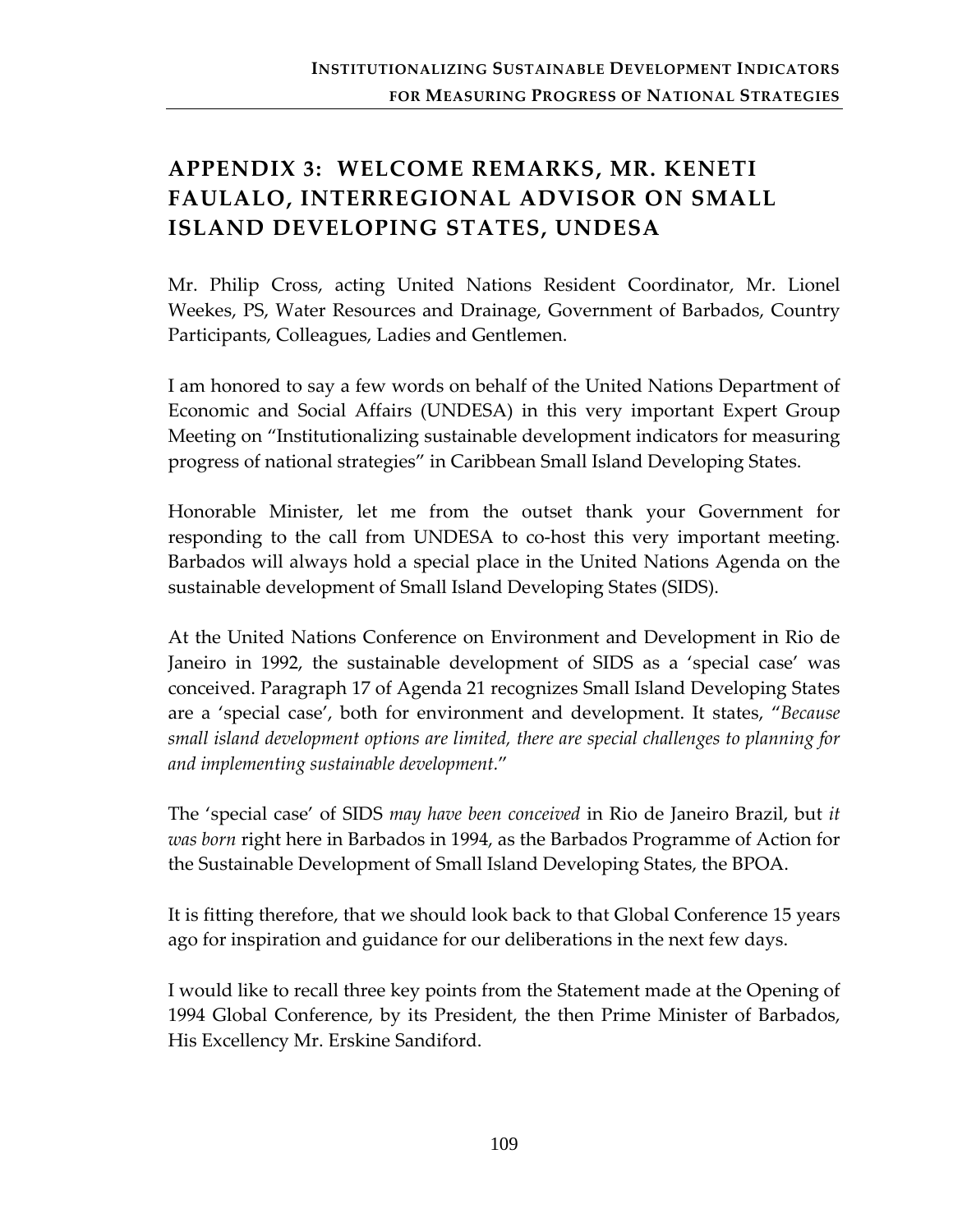The *first point* is that even back then at the birth of the BPOA, the importance of being able to monitor sustainable development progress was well recognized. In his Opening Speech His Excellency Mr. Erskine Sandiford said, And I Quote, "The decisions … formalized in Agenda 21, …., signaled a firm resolve to conquer the economic, social and environmental problems that ultimately threaten our continued survival on this planet Earth. Our task here in Barbados is to convert that resolve into concrete action by outlining realistic policies *and setting attainable targets in the search for patterns of sustainable development*."

While he may not have used the term 'indicators' in his speech, "setting attainable targets in the search for patterns of sustainable development", at least to myself, says loud and clear, *that we need to be able to measure progress*.

The second point I wanted to highlight from that Opening Speech by Mr. Erskine Sandiford, was that sustainable development, and how we measure sustainable development, need to be *People‐centered.* And I quote, "Regardless of the mechanisms employed, no strategy for sustainable development will be effective in the long term unless its focus is on people ‐the ordinary man in the street, the housewife, the farmer, the office worker and the child. These are the persons who must ultimately live the lessons of sustainable development if they are to be successful."

The third and last point I wanted to highlight from that Opening Speech is the importance of *Partnerships*. And I paraphrase his point on partnerships here, for conciseness; He said, "When all is said and done, our best hope for achieving sustainable development is through the creation of partnerships. [T]he process should not end (at the national level). It should extend beyond national boundaries to include regional as well as international partnerships."

It is in that spirit of Partnerships that has brought us all together here in Barbados this week, to strengthen our ability to measure progress in sustainable development in terms of improving the lives of the ordinary man in the street, the housewife, the farmer, the office worker and the child.

I look forward to sharing national, regional and international level ideas, experiences and lessons in the next few days.

Thank you.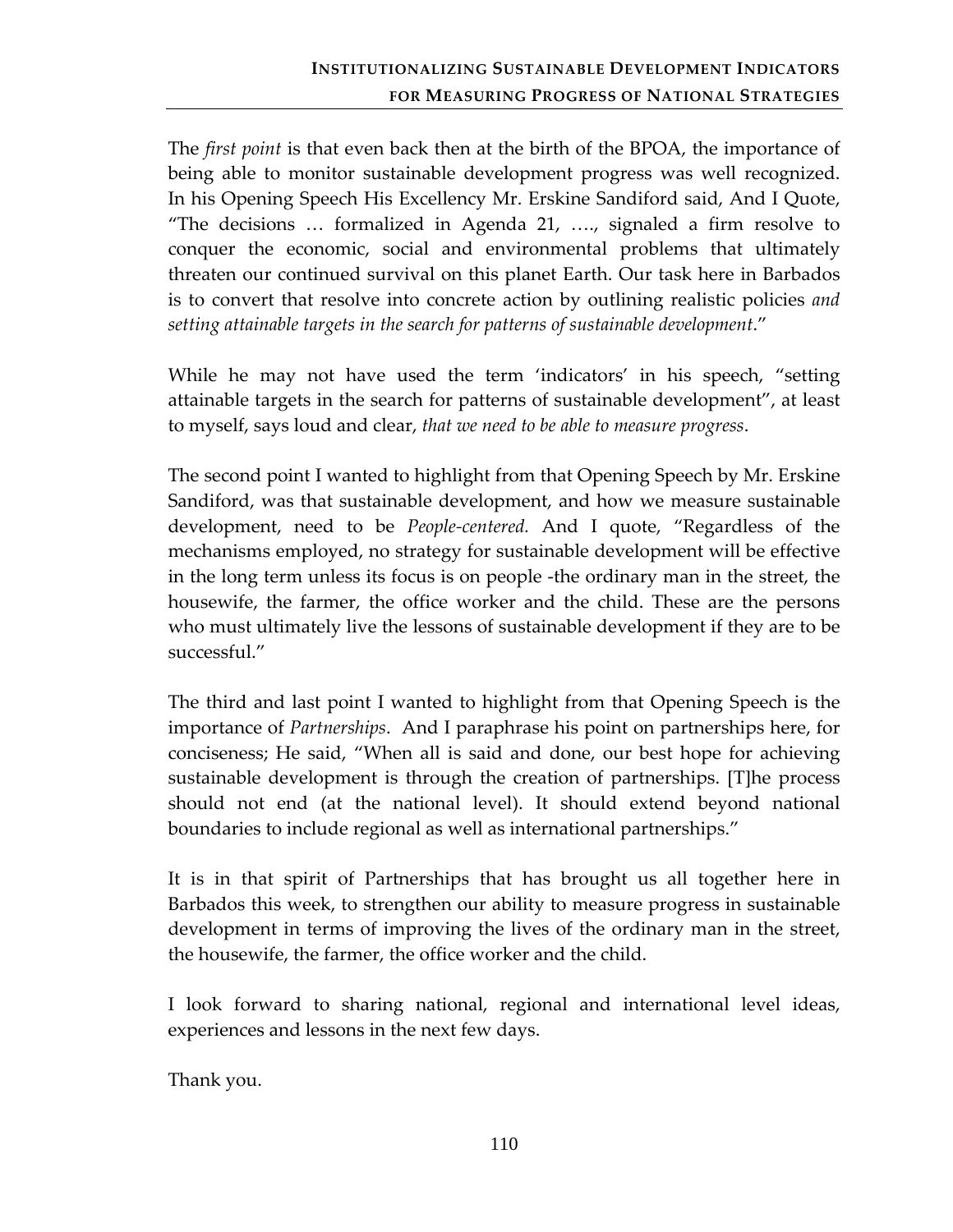## **APPENDIX 4: WELCOME REMARKS, MR. LIONEL WEEKES, PERMANENT SECRETARY, MINISTRY OF THE ENVIRONMENT, WATER RESOURCES AND DRAINAGE, GOVERNMENT OF BARBADOS**

Mr. Phillip Cross, acting United Nations Resident Coordinator, and Representative of the International Telecommunications Union (ITU), Mr. Keneti Faulalo, and Mr. Matthias Bruckner, Division for Sustainable Development, United Nations Department for Economic and Social Affairs (UNDESA), Dr. Mark Griffith, United Nations Environment Programme, other members of the UN Family, participants, members of the media, ladies and gentlemen……… Good Morning. To those of you who have travelled from abroad to participate welcome to Barbados.

Ladies and Gentlemen the journey to this meeting being held here in Barbados can trace its roots to the United Nations Summit on Environment and Development held in Rio de Janeiro in 1992 where it was resolved that a core set of indicators be developed in order to measure and assess progress towards achieving sustainable Development. In 1995, the UN Commission on Sustainable Development (CSD) initiated the development of indicators for measurement of sustainable development. A working list of 134 indicators was selected and 22 countries volunteered as pilot testing countries. The pilot testing process commenced in 1996 and was coordinated by the United Nations Department for Economic and Social Affairs (UNDESA).

The Government of Barbados joined the United Nations testing program for the development of Sustainable Indicators in 1997 and took a very active role in the international process to develop a set of indicators of sustainable development, very often representing the concerns of S mall Island Developing States (SIDS) in the process and formally articulating its National List of Indicators of Sustainable Development in 2000. The indicators process employed a participatory mechanism established under the National Commission on Sustainable Development.

During this time, the Government of Barbados also produced its National Sustainable Development Strategy – the Barbados Sustainable Development Policy in 2004 – the culmination of over six years of intense consultation with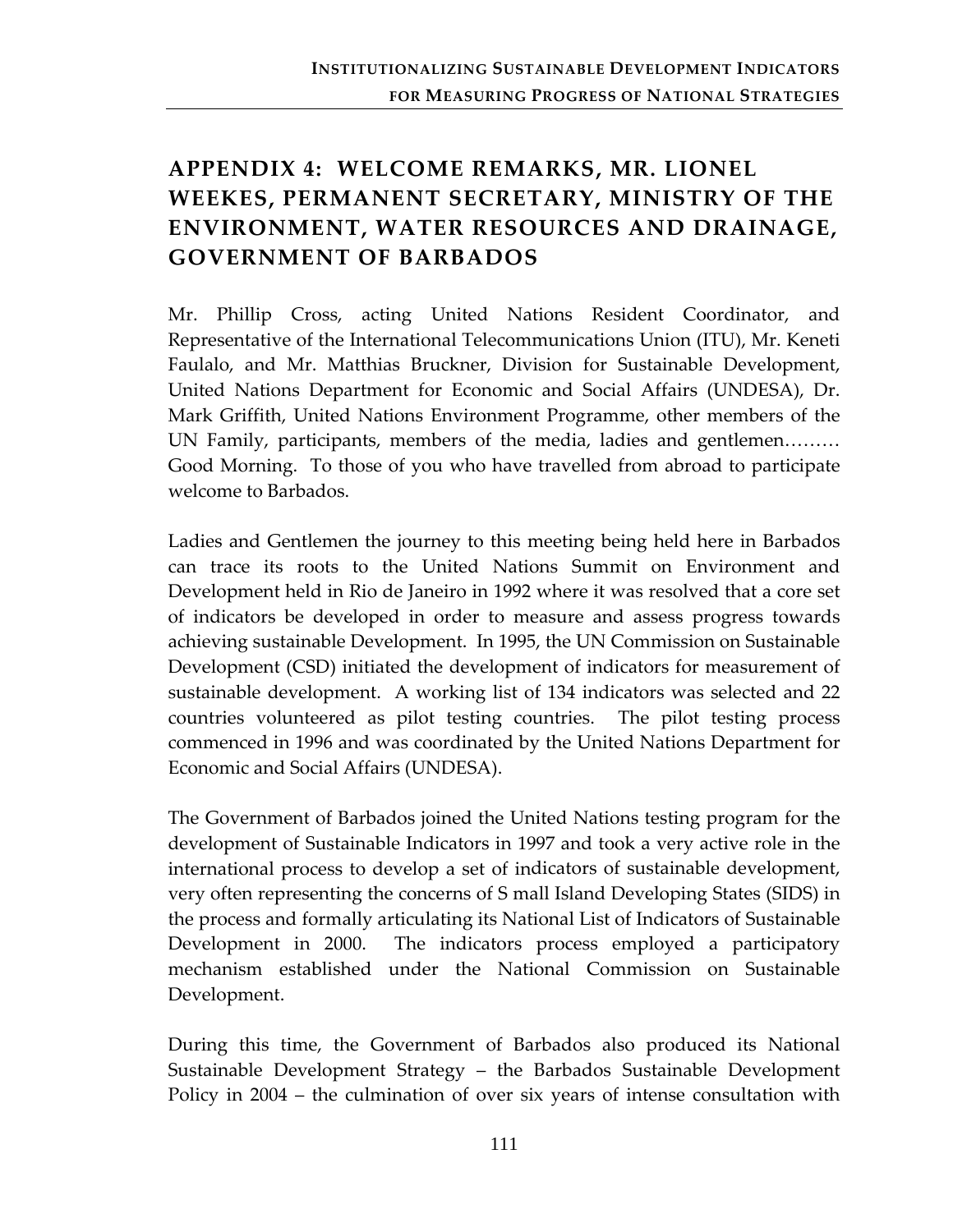major stakeholder groups. This Policy, in addition to providing a national definition and framework of sustainable development, fully supported the development and use of appropriate indicators to demonstrate the countryʹs progress along the road of sustainability and, more specifically, to monitor and evaluate the implementation of the policy recommendations articulated within the document.

Between 2000 and 2005 the Government of Barbados undertook a number of initiatives emerging from our work developing national indicators of Sustainable Development including:

- 1. Preparation of the first National State of the Environment Report; and
- 2. Enhanced reporting to the various Multilateral Environmental Agreements to which Barbados is signatory.

In 2005, the United Nations Department for Economic and Social Affairs decided to review and update the current set of indicators. The review was timely, because

- 1. countries and organizations had by then increased their knowledge of and experiences with indicators of sustainable development; and
- 2. the increasing emphasis on measuring development progress, as evidenced for example by the Millennium Development Goals.

As part of the review process, two global Expert Group Meetings, in 2005 and in 2006 were convened. The objectives of these meetings were to review, update and finalize the existing list of indicators developed by the Commission of Sustainable Development and to consider future areas of work on indicators. The Government of Barbados was an active participant at these *fora.*

And so in 2006 when the Government of Barbados articulated the National Strategic Plan for Barbados 2006‐2025, more specifically Goal 4, which speaks to "*These Fields and Hills: Building a Green Economy – Strengthening the Physical Infrastructure and Preserving the Environment",* the Ministry of the Environment was mandated to produce a set of Indicators of the Green Economy and we were able to answer the call with alacrity. These 'Green Economy' indicators, mostly drawn from the original national list of Indicators of Sustainable Development, will be used to monitor progress towards achieving Goal 4 of the National Strategic Plan.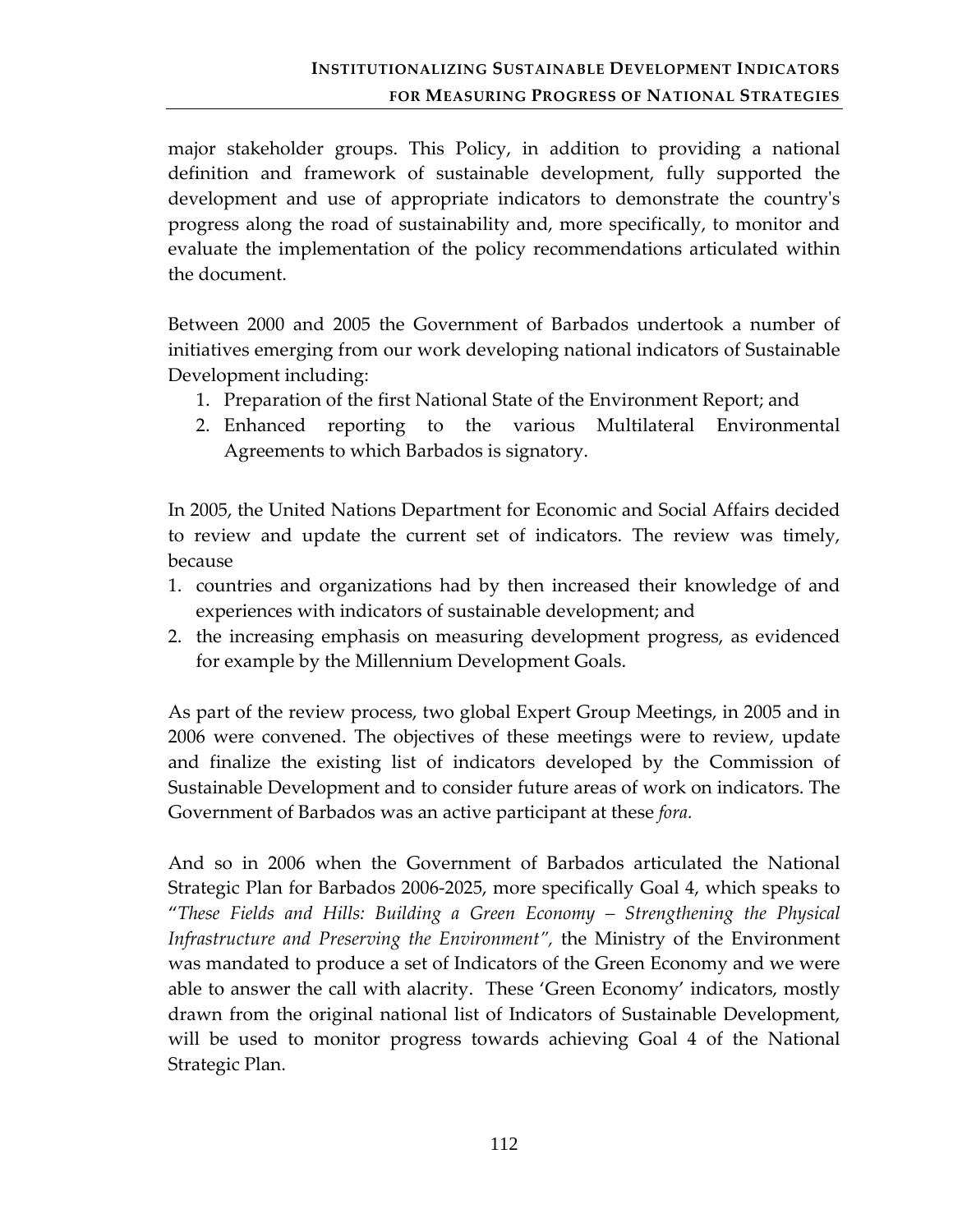Now let me make a brief comment about the issue of Sustainable Consumption and Production which is also included on the agenda for this Expert Group Meeting. As an active advocate for cohesive environmental governance at the United Nations level, the Government of Barbados has been in discussion with UNDESA to establish concrete synergies between the Indicators process and the Sustainable Consumption and Production process, which too will require the use of indicators to measure success of targeted interventions. So for participants, your task here should also include sending the right policy signals for further harmonization of Sustainable Development and Sustainable Consumption and Production indicators.

It might also be of interest to those of you present here today, especially the agencies involved in indicators work, that at the CARICOM level, the Twenty‐ Fifth Meeting of the Council for Trade and Economic Development (COTED) (Environment) held in Georgetown, Guyana, in April 2008, agreed to the Development of a Caribbean Community Environmental Policy and associated Key Statistics and Indicators required under the CARICOM Caribbean Single Market and Economy or CSME, Environment Component.

The Government of Barbados has been advocating that the CARICOM initiative should build on already existing initiatives including the work being undertaken by the United Nations Department of Economic and Social Affairs (UNDESA) in developing an International List of Indicators of Sustainable Development.

I therefore think it is safe to say that it is because of our commitment nationally, regionally and internationally to the principles of sustainable development and to the use of indicators to measure progress in achieving that sustainable development, we have arrived at this juncture where we are today at this Expert Group Meeting in Barbados.

I think I should point out at this juncture that indicator sets for the monitoring of national policies in general are not merely academic exercises. The use of indicators plays an important role in getting the right information, to the right persons, at the right time. I believe that the former British Prime Minister Benjamin Disraeli put it best when he said

*"As a general rule, the most successful man in life is the man who has the best information."*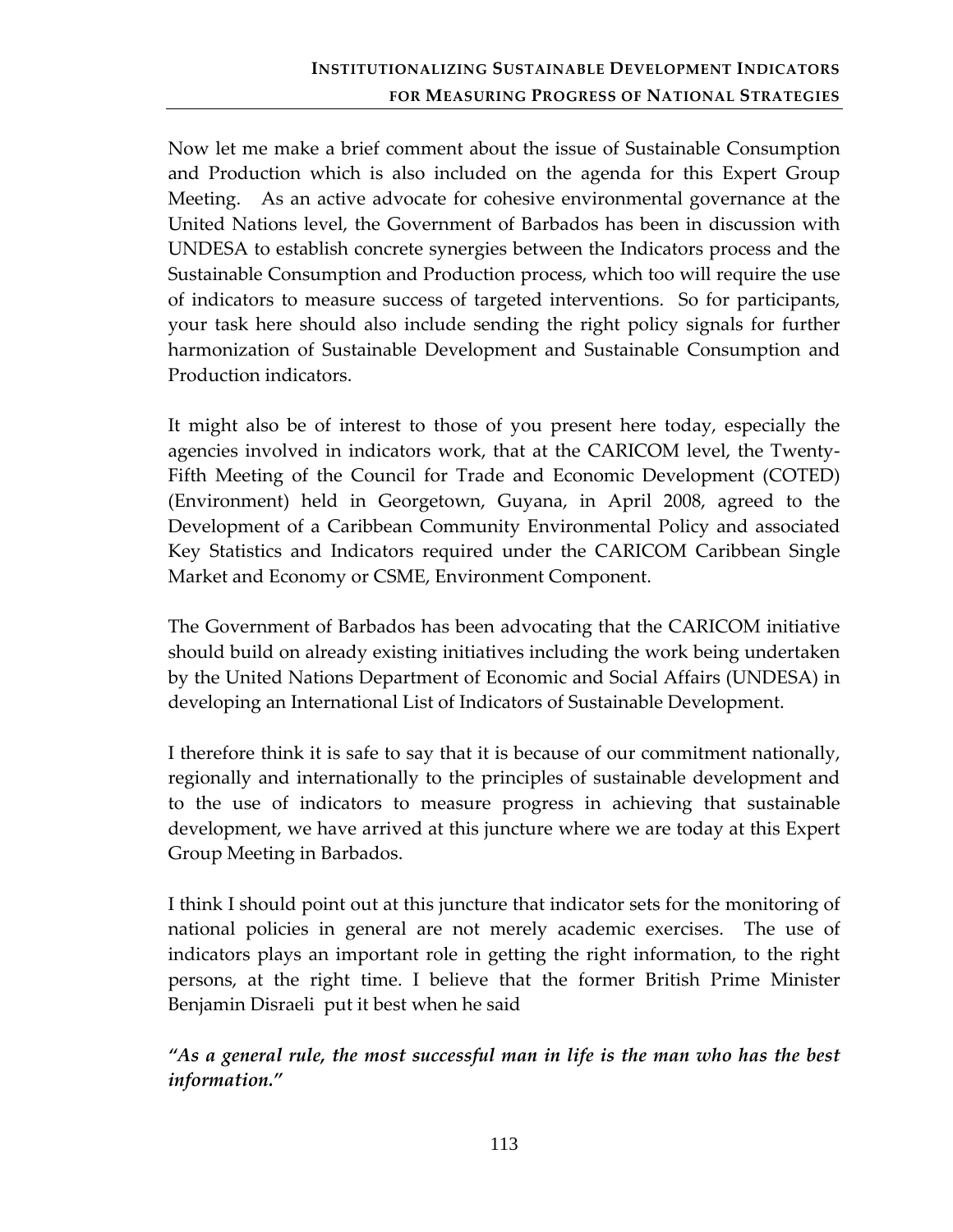This brings us neatly to an important objective of this Expert Group Meeting. How do we make indicators of sustainable development part and parcel of the national metrics and reporting system where they can guide the decisions of politicians, technocrats, consumers, academics and the public at large? How do we institutionalize these indicators?

I am of the strong belief that the concept of Sustainable Development by its very essence is a constant state of change and flux so various issues will 'bubble to the top" if you will, at various times. For example, Sustainable Consumption and Production will receive special focus at the 18<sup>th</sup> and 19<sup>th</sup> Sessions of the Commission on Sustainable Development in 2010 and 2011. The world is currently focused on having a successful outcome at the Copenhagen climate negotiations in December later this year.

What remains constant, through it all, however is the need for explicit accounting, via indicators and other monitoring systems of our policies and programmes. An instructive lesson we have learned nationally is that the success of our efforts will be determined retrospectively, so our focus has been on a process driven by consensus, with progress aligned to nationally relevant circumstances, rather than on achieving remote targets. Institutional arrangements are generally free to evolve and emerge in line with existing national resources and capacities.

The Barbados indicators process has progressed largely due to a close collaboration between the Ministry of the Environment, Water Resources and Drainage, through the hub of the Environmental Unit, and the Barbados Statistical Service over the past twelve (12) years on a significant body of work on both Indicators of Sustainable Development and environmental statistics. So when this meeting discusses how best to institutionalize Indicators- one way I would argue, is via a strong national statistics system

What we have learnt for sure is that progress towards Sustainable Development can be best charted by the measurement of a limited number of indicators where the methods and data employed for assessment of progress are open and accessible to all, and where any progress made is effectively communicated to all publics. We have to make allowances for repeated measurement in order to determine trends (as has been our experience with coastal zone management), incorporate the results of experience and promote best utilization of existing institutional capacity.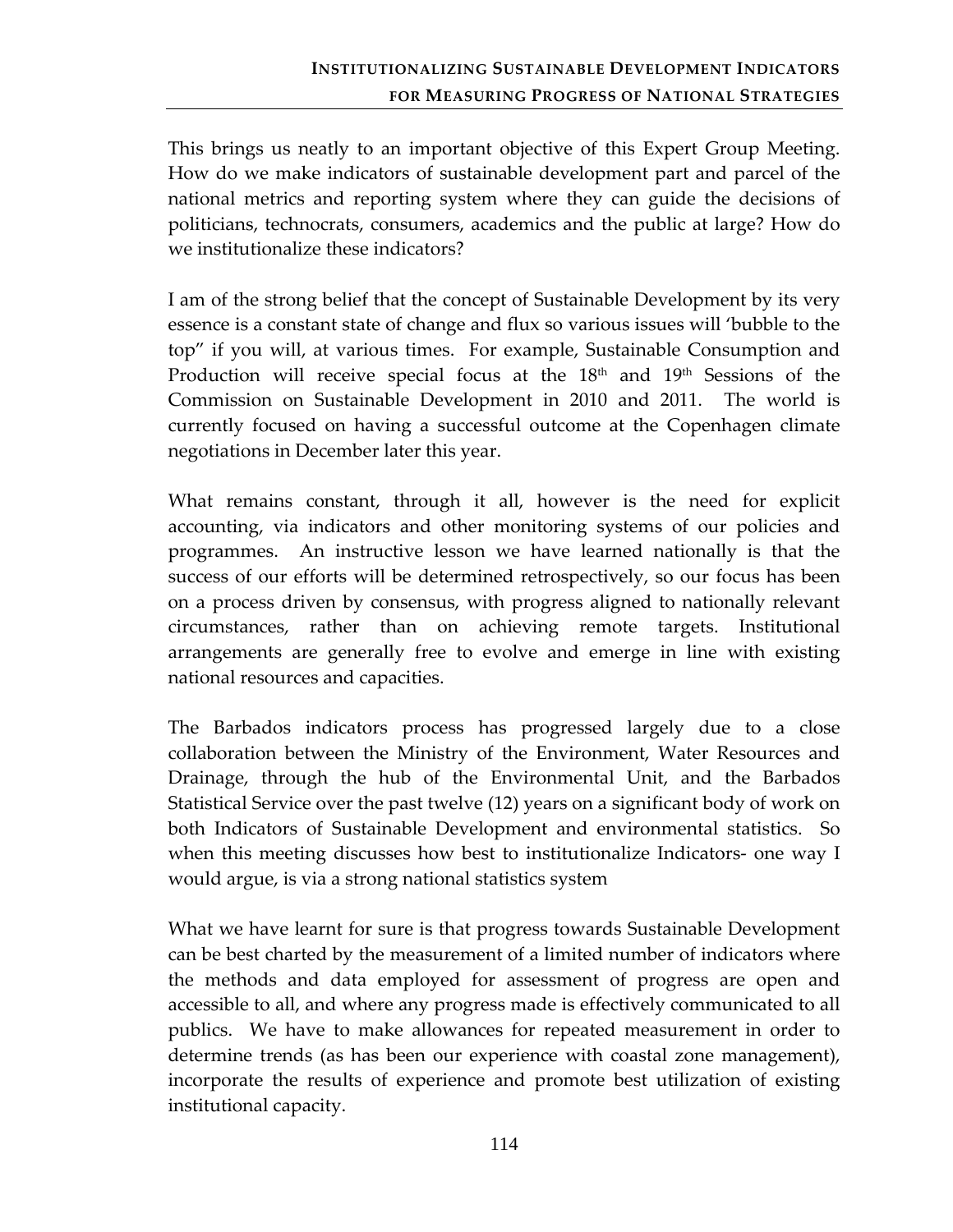I am very hopeful that the information to be presented and discussed at the Expert Group Meeting will provide an opportunity for the region to share its experiences and provide concrete recommendations to the UN on the issue of national sustainable development strategies and the use of indicators to monitor their effectiveness. I hope that this Expert Group Meeting provides an opportunity for Caribbean Small Island Developing States to dialogue on the issue of both sustainable development strategies and Sustainable Consumption and Production, thereby consolidating regional positions prior to a number of important upcoming milestone meetings including the 64th and  $65<sup>th</sup>$  United Nations General Assembly and the 18<sup>th</sup> and 19<sup>th</sup> Sessions of the Commission on Sustainable Development. It is critical that we speak as one region and we should not pass up opportunities to refine our regional positions.

I sincerely hope that your discussions over the next two and one half days are rich and productive. I look forward to receiving the outcomes of the meeting and you have my assurance that the Government of Barbados will take your policy recommendations on board at the various International Environmental negotiations, and that we will encourage our regional neighbors to do likewise.

In closing I will encourage you to work hard but to also enjoy some of what Barbados has to offer. I believe I will be seeing some of you later today so until then…

Ladies and Gentlemen‐ I thank you for your attention.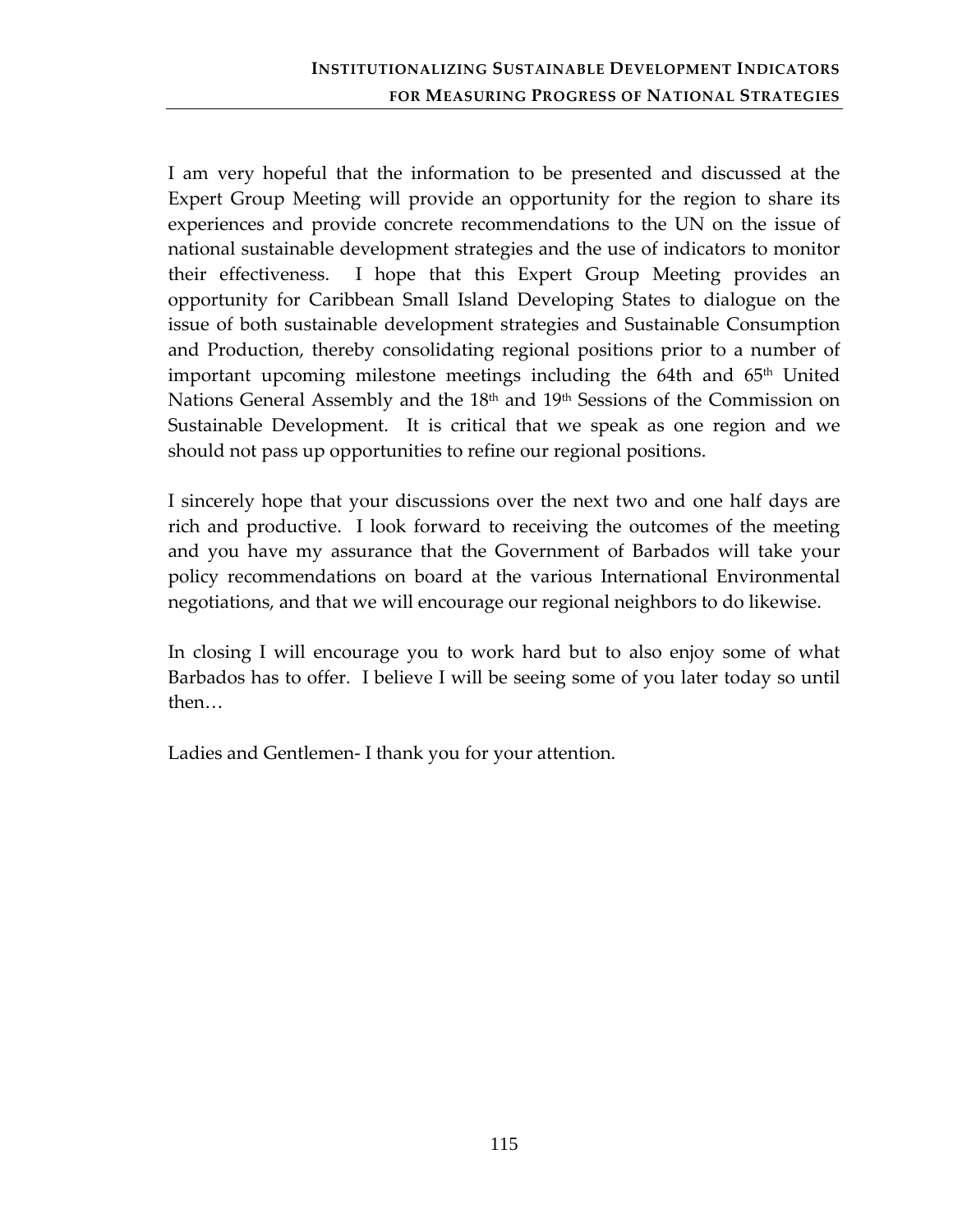## **APPENDIX 5: THE EGM ASSESSMENT OF THE CURRENT SITUATION, WHERE THEY WANT TO BE AND BARRIERS TO SUCCESS**

| <b>WHERE WE WANT</b>                                                                                                                                                                                                                                                                                                                                                                                                                                                                                                                     | <b>WHERE ARE WE</b>                                                                                                                                                                                                                                                                                                                                                                                                                                                                                                                                                                                                                                                                                                                                                                       | <b>WHY NOT THERE</b>                                                                                                                                                                                                                                                                                                                                                                                                                                          |
|------------------------------------------------------------------------------------------------------------------------------------------------------------------------------------------------------------------------------------------------------------------------------------------------------------------------------------------------------------------------------------------------------------------------------------------------------------------------------------------------------------------------------------------|-------------------------------------------------------------------------------------------------------------------------------------------------------------------------------------------------------------------------------------------------------------------------------------------------------------------------------------------------------------------------------------------------------------------------------------------------------------------------------------------------------------------------------------------------------------------------------------------------------------------------------------------------------------------------------------------------------------------------------------------------------------------------------------------|---------------------------------------------------------------------------------------------------------------------------------------------------------------------------------------------------------------------------------------------------------------------------------------------------------------------------------------------------------------------------------------------------------------------------------------------------------------|
| <b>TO BE</b>                                                                                                                                                                                                                                                                                                                                                                                                                                                                                                                             |                                                                                                                                                                                                                                                                                                                                                                                                                                                                                                                                                                                                                                                                                                                                                                                           |                                                                                                                                                                                                                                                                                                                                                                                                                                                               |
| <b>NATIONAL</b><br>Full understanding<br>$\bullet$<br><b>SUSTAINABLE</b><br>of 'what is an<br><b>DEVELOPMENT</b><br>NSDS' as a process<br><b>STRATEGY</b><br>National<br>$\bullet$<br>(NSDS)<br>development plans<br>based on<br>Sustainable<br>Development<br>principles<br>Full<br>$\bullet$<br>implementation of<br>Sustainable<br>Development plans<br>Sound operational<br>٠<br>plans<br>Non-partisan<br>$\bullet$<br>ownership of<br>Sustainable<br>Development<br>policies<br>Empowered civil<br>society groups in<br>the process | Sustainable<br>$\bullet$<br>Development not<br>fully understood.<br>Not every country<br>$\bullet$<br>has a Sustainable<br>Development<br>strategy<br>There are many<br>strategies and<br>plans<br>Not all countries<br>$\bullet$<br>understand what a<br>Sustainable<br>Development<br>strategy is<br>Various forms of<br>$\bullet$<br>plans related to<br>Sustainable<br>Development,<br>called different<br>things<br>Different country-<br>$\bullet$<br>specific priorities.<br>Haziness in<br>$\bullet$<br>Sustainable<br>Development<br>issues and<br>environment<br>Sustainable<br>$\bullet$<br>Development and<br>environment used<br>interchangeably<br>Effort in<br>$\bullet$<br>preparation of<br>plans but lack of<br>implementation<br>Existing plans<br>contain elements of | Lack of awareness<br>$\bullet$<br>and understanding<br>of public at large<br>No clear<br>$\bullet$<br>acceptance at<br>policy level that<br>Sustainable<br>Development is a<br>priority<br>Sustainable<br>$\bullet$<br>Financial and<br>human resources<br>constraints<br>Effective<br>$\bullet$<br>participation of<br>stakeholders and<br>people-focused<br>strategies<br>Partisan ownership<br>٠<br>N <sub>o</sub><br>$\bullet$<br>implementation<br>plans |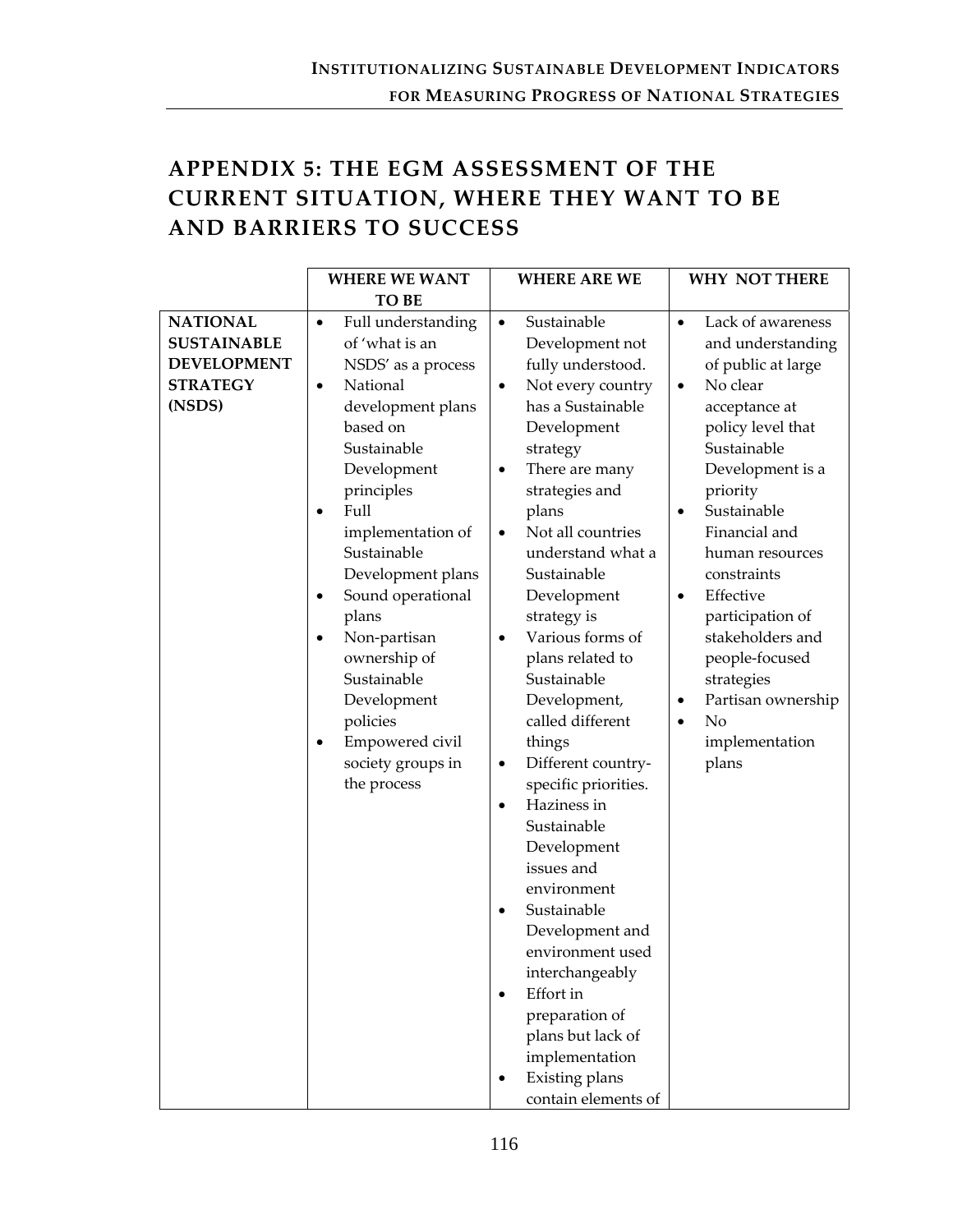## **INSTITUTIONALIZING SUSTAINABLE DEVELOPMENT INDICATORS**

### **FOR MEASURING PROGRESS OF NATIONAL STRATEGIES**

|                      | <b>WHERE WE WANT</b>                                                                                                                                                                                                                                                                                                                                                                                 | <b>WHERE ARE WE</b>                                                                                                                                                                                                                                                                                                                                                                                                                                                                                                                                                                                                                      | <b>WHY NOT THERE</b>                                                                                                                                                                                                                                                                                                                         |
|----------------------|------------------------------------------------------------------------------------------------------------------------------------------------------------------------------------------------------------------------------------------------------------------------------------------------------------------------------------------------------------------------------------------------------|------------------------------------------------------------------------------------------------------------------------------------------------------------------------------------------------------------------------------------------------------------------------------------------------------------------------------------------------------------------------------------------------------------------------------------------------------------------------------------------------------------------------------------------------------------------------------------------------------------------------------------------|----------------------------------------------------------------------------------------------------------------------------------------------------------------------------------------------------------------------------------------------------------------------------------------------------------------------------------------------|
|                      | <b>TO BE</b>                                                                                                                                                                                                                                                                                                                                                                                         |                                                                                                                                                                                                                                                                                                                                                                                                                                                                                                                                                                                                                                          |                                                                                                                                                                                                                                                                                                                                              |
| <b>INDICATORS</b>    | Efficient<br>$\bullet$<br>information<br>management<br>systems<br>Generally agreed,<br>accepted set of<br>indicators that<br>guide national and<br>regional<br>Sustainable<br>Development<br>User-friendly, ease<br>$\bullet$<br>of accessing, clarity<br>of interpretation<br>Coherent<br>$\bullet$<br>Sustainable<br>Development<br>indicators<br>development by<br>different agencies<br>Enhanced | Sustainable<br>Development,<br>without being<br>recognized as such<br>Participatory<br>$\bullet$<br>planning but<br>limited<br>participation in<br>implementation<br>within and beyond<br>government<br>Some countries<br>$\bullet$<br>have somewhat<br>advanced<br>indicators program<br>in place<br>In general, limited<br>٠<br>Sustainable<br>Development<br>indicators<br>development<br>Some countries<br>$\bullet$<br>have strong<br>statistics programs<br>Burden of<br>$\bullet$<br>reporting<br>Analysis of data<br>٠<br>currently weak<br>Strong statistical<br>٠<br>economic data<br>Critical Sustainable<br>Development data | Data and<br>$\bullet$<br>information<br>systems not user-<br>friendly<br>Statistics systems<br>$\bullet$<br>to be strengthened<br>with respect to<br>Sustainable<br>Development data<br>Need analytical<br>$\bullet$<br>capacity at scale for<br>indicators<br>development<br>Effective<br>$\bullet$<br>Information<br>management<br>systems |
|                      | awareness of<br>indicators of<br>Sustainable<br>Development                                                                                                                                                                                                                                                                                                                                          | is missing e.g.<br>natural resources<br>and some social                                                                                                                                                                                                                                                                                                                                                                                                                                                                                                                                                                                  |                                                                                                                                                                                                                                                                                                                                              |
| <b>INSTITUTIONAL</b> | Effective                                                                                                                                                                                                                                                                                                                                                                                            |                                                                                                                                                                                                                                                                                                                                                                                                                                                                                                                                                                                                                                          |                                                                                                                                                                                                                                                                                                                                              |
|                      | $\bullet$<br>governance                                                                                                                                                                                                                                                                                                                                                                              | Legislation<br>٠<br>frameworks need                                                                                                                                                                                                                                                                                                                                                                                                                                                                                                                                                                                                      | Strengthened<br>$\bullet$<br>governance                                                                                                                                                                                                                                                                                                      |
|                      | structures for                                                                                                                                                                                                                                                                                                                                                                                       | to be strengthened                                                                                                                                                                                                                                                                                                                                                                                                                                                                                                                                                                                                                       | structure required                                                                                                                                                                                                                                                                                                                           |
|                      | Sustainable                                                                                                                                                                                                                                                                                                                                                                                          | Weak enforcement<br>٠                                                                                                                                                                                                                                                                                                                                                                                                                                                                                                                                                                                                                    | Institutional<br>$\bullet$                                                                                                                                                                                                                                                                                                                   |
|                      | Development in                                                                                                                                                                                                                                                                                                                                                                                       | Governance<br>$\bullet$                                                                                                                                                                                                                                                                                                                                                                                                                                                                                                                                                                                                                  | constraints                                                                                                                                                                                                                                                                                                                                  |
|                      | place at the                                                                                                                                                                                                                                                                                                                                                                                         | structure needs                                                                                                                                                                                                                                                                                                                                                                                                                                                                                                                                                                                                                          | Legislation<br>$\bullet$                                                                                                                                                                                                                                                                                                                     |
|                      | national and                                                                                                                                                                                                                                                                                                                                                                                         | strengthening                                                                                                                                                                                                                                                                                                                                                                                                                                                                                                                                                                                                                            | frameworks,                                                                                                                                                                                                                                                                                                                                  |
|                      | regional levels                                                                                                                                                                                                                                                                                                                                                                                      |                                                                                                                                                                                                                                                                                                                                                                                                                                                                                                                                                                                                                                          | capacity limitations                                                                                                                                                                                                                                                                                                                         |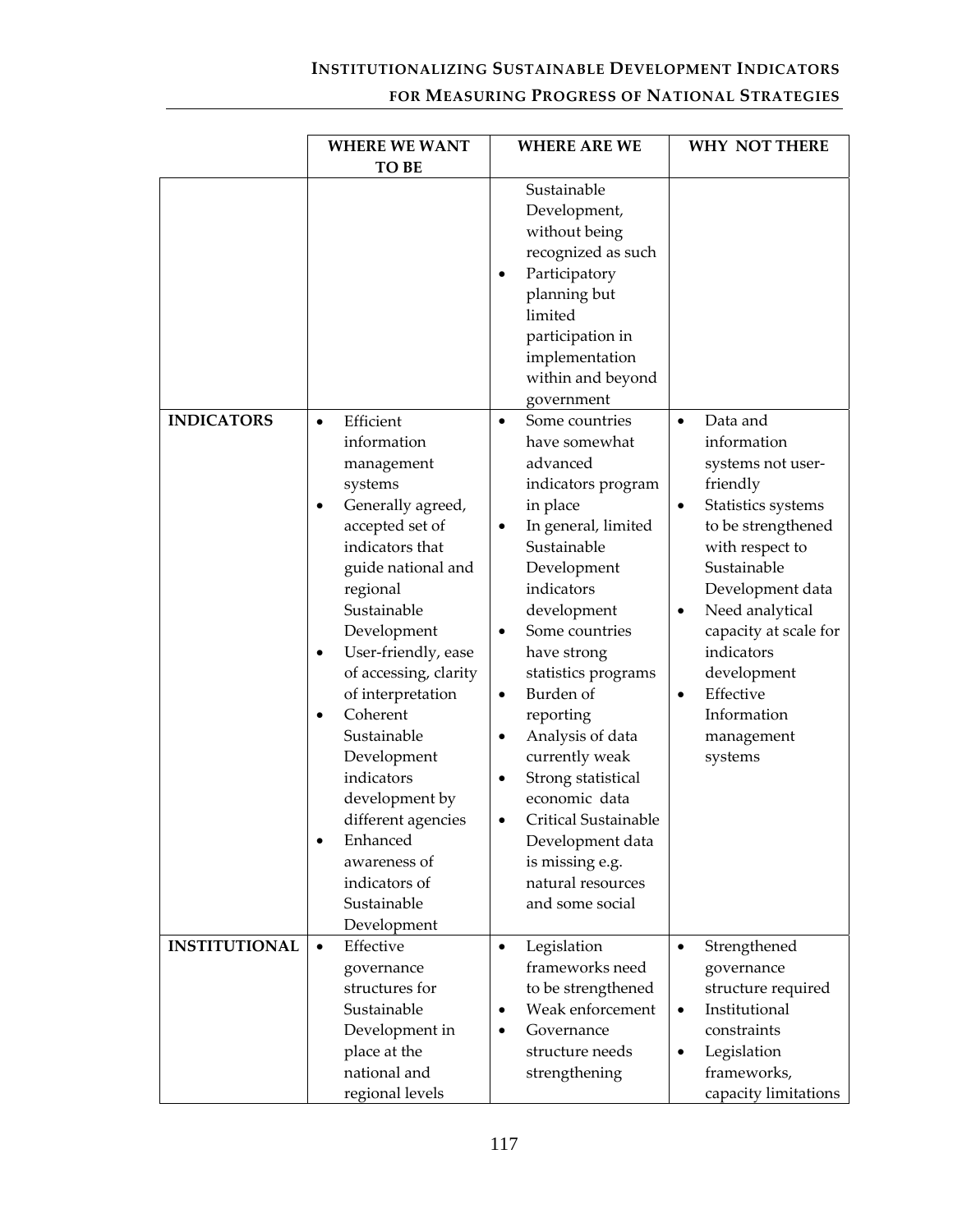## **INSTITUTIONALIZING SUSTAINABLE DEVELOPMENT INDICATORS**

### **FOR MEASURING PROGRESS OF NATIONAL STRATEGIES**

| <b>WHERE WE WANT</b>                                                                                                                                                                                                                                                                                                                                                                                                                                                                                                                                                                                                                                                                               | <b>WHERE ARE WE</b> | <b>WHY NOT THERE</b>                                                                                                                                                                                                                                                                                                                                                                                                                                                                                                                                                                                                                                                  |
|----------------------------------------------------------------------------------------------------------------------------------------------------------------------------------------------------------------------------------------------------------------------------------------------------------------------------------------------------------------------------------------------------------------------------------------------------------------------------------------------------------------------------------------------------------------------------------------------------------------------------------------------------------------------------------------------------|---------------------|-----------------------------------------------------------------------------------------------------------------------------------------------------------------------------------------------------------------------------------------------------------------------------------------------------------------------------------------------------------------------------------------------------------------------------------------------------------------------------------------------------------------------------------------------------------------------------------------------------------------------------------------------------------------------|
| <b>TO BE</b>                                                                                                                                                                                                                                                                                                                                                                                                                                                                                                                                                                                                                                                                                       |                     |                                                                                                                                                                                                                                                                                                                                                                                                                                                                                                                                                                                                                                                                       |
| Legislation fully<br>$\bullet$<br>coherent with clear<br>responsibilities<br>between agencies<br>to remove gaps,<br>overlaps and<br>conflicts in<br>legislation<br>Legal frameworks<br>fully harmonized<br>Empowered civil<br>$\bullet$<br>society groups<br>Sustainable<br>$\bullet$<br>Development<br>indicator<br>development by<br>various agencies<br>Role of Sustainable<br>$\bullet$<br>Development<br>council viz a viz<br>stats?<br>Must be a central<br>$\bullet$<br>planning unit for<br>Sustainable<br>Development<br>Coordinated<br>$\bullet$<br>implementation<br>and integrated<br>planning<br>Greater<br>appreciation of<br>regional legal<br>framework<br>adopted by<br>countries |                     | Enforcement of<br>existing legislative<br>framework.<br>Enforcement<br>capacity and clarity<br>of administrative<br>jurisdictions,<br>Political will<br>Where does<br>decision making sit<br>vs. MIS that<br>supports<br>Sustainable<br>Development sit?<br>A need to ensure<br>that Sustainable<br>Development<br>principles are a<br>part of decision<br>making.<br>Sustainable<br>Development<br>decision making<br>linked to budget<br>decisions<br>Inter-agency<br>collaboration to be<br>improved<br>Strengthened<br>public-private<br>partnerships for<br>implementation<br>Strengthen<br>national statistical<br>systems to collect<br>and make<br>accessible |
|                                                                                                                                                                                                                                                                                                                                                                                                                                                                                                                                                                                                                                                                                                    |                     | Sustainable<br>Development data<br>to stakeholders<br>Strengthen<br>capacity to analyze<br>data for<br>Sustainable                                                                                                                                                                                                                                                                                                                                                                                                                                                                                                                                                    |